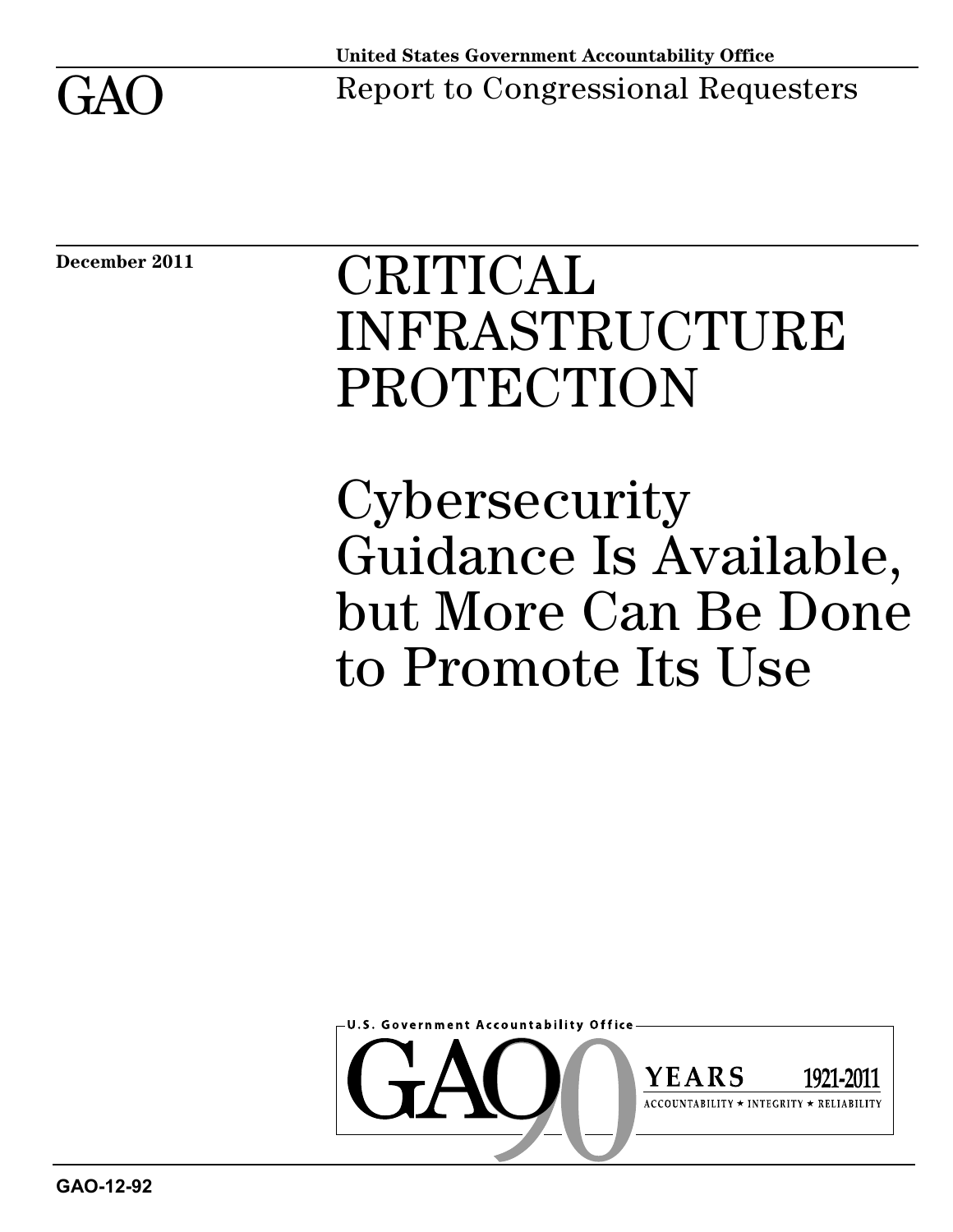

Highlights o[f GAO-12-92,](http://www.gao.gov/products/GAO-12-92) a report to congressional requesters

## **Why GAO Did This Study**

Critical infrastructures are systems and assets critical to the nation's security, economy, and public health and safety, most of which are owned by the private sector. These assets rely on networked computers and systems, thus making them susceptible to cyber-based risks. Managing such risk involves the use of cybersecurity guidance that promotes or requires actions to enhance the confidentiality, integrity, and availability of computer systems.

For seven critical infrastructure sectors, GAO was asked to identify (1) cybersecurity guidance for entities within the sectors, (2) the extent to which implementation of this guidance is enforced and promoted, and (3) areas of commonalities and differences between sector cybersecurity guidance and guidance applicable to federal agencies. To do this, GAO collected and analyzed information from responsible private sector coordinating councils; federal agencies, including sector-specific agencies that are responsible for coordinating critical infrastructure protection efforts; and standards-making bodies. In addition, GAO compared a set of guidance in each of three subsectors with guidance applicable to federal agencies.

### **What GAO Recommends**

GAO is recommending that the Department of Homeland Security (DHS), in collaboration with public and private sector partners, determine whether it is appropriate to have cybersecurity guidance listed in sector plans. DHS concurred with GAO's recommendation.

contact Gregory C. Wilshusen at (202) 512- 6244 or wilshuseng@gao.gov.

## CRITICAL INFRASTRUCTURE PROTECTION

## **Cybersecurity Guidance Is Available, but More Can Be Done to Promote Its Use**

## **What GAO Found**

A wide variety of cybersecurity guidance is available from national and international organizations for entities within the seven critical infrastructure sectors GAO reviewed—banking and finance; communications; energy; health care and public health; information technology; nuclear reactors, material, and waste; and water. Much of this guidance is tailored to business needs of entities or provides methods to address unique risks or operations. In addition, entities operating in regulated environments are subject to mandatory standards to meet their regulatory requirements; entities operating outside of a regulatory environment may voluntarily adopt standards and guidance. While private sector coordinating council representatives confirmed lists of cybersecurity guidance that they stated were used within their respective sectors, the representatives emphasized that the lists were not comprehensive and that additional standards and guidance are likely used.

Implementation of cybersecurity guidance can occur through a variety of mechanisms, including enforcement of regulations and voluntarily in response to business incentives; however, sector-specific agencies could take additional steps to promote the most applicable and effective guidance throughout the sectors. A number of subsectors within the sectors included in GAO's review, such as electricity in the energy sector, are required to meet mandatory cybersecurity standards established by regulation under federal law or face enforcement mechanisms, such as civil monetary penalties. By contrast, entities not subject to regulation may voluntarily implement cybersecurity guidance to, among other things, reduce risk, protect intellectual property, and meet customer expectations. Federal policy establishes the dissemination and promotion of cybersecurity-related standards and guidance as a goal to enhancing the security of our nation's cyber-reliant critical infrastructure. DHS and the other lead agencies for the sectors selected for review have disseminated and promoted cybersecurity guidance among and within sectors. However, DHS and the other sector-specific agencies have not identified the key cybersecurity guidance applicable to or widely used in each of their respective critical infrastructure sectors. In addition, most of the sector-specific critical infrastructure protection plans for the sectors reviewed do not identify key guidance and standards for cybersecurity because doing so was not specifically suggested by DHS guidance. Given the plethora of guidance available, individual entities within the sectors may be challenged in identifying the guidance that is most applicable and effective in improving their security posture. Improved knowledge of the guidance that is available could help both federal and private sector decision makers better coordinate their efforts to protect critical cyber-reliant assets.

Sector cybersecurity guidance that GAO compared in three subsectors within the banking and finance, energy, and nuclear sectors is substantially similar to guidance applicable to federal agencies. Specifically, one set of guidance for each subsector, along with supplementary documents, addressed most risk management steps and most recommended security controls that are specified for federal information systems in guidance from the Commerce Department's View GAO[-12-92.](http://www.gao.gov/products/GAO-12-92) For more information, National Institute of Standards and Technology.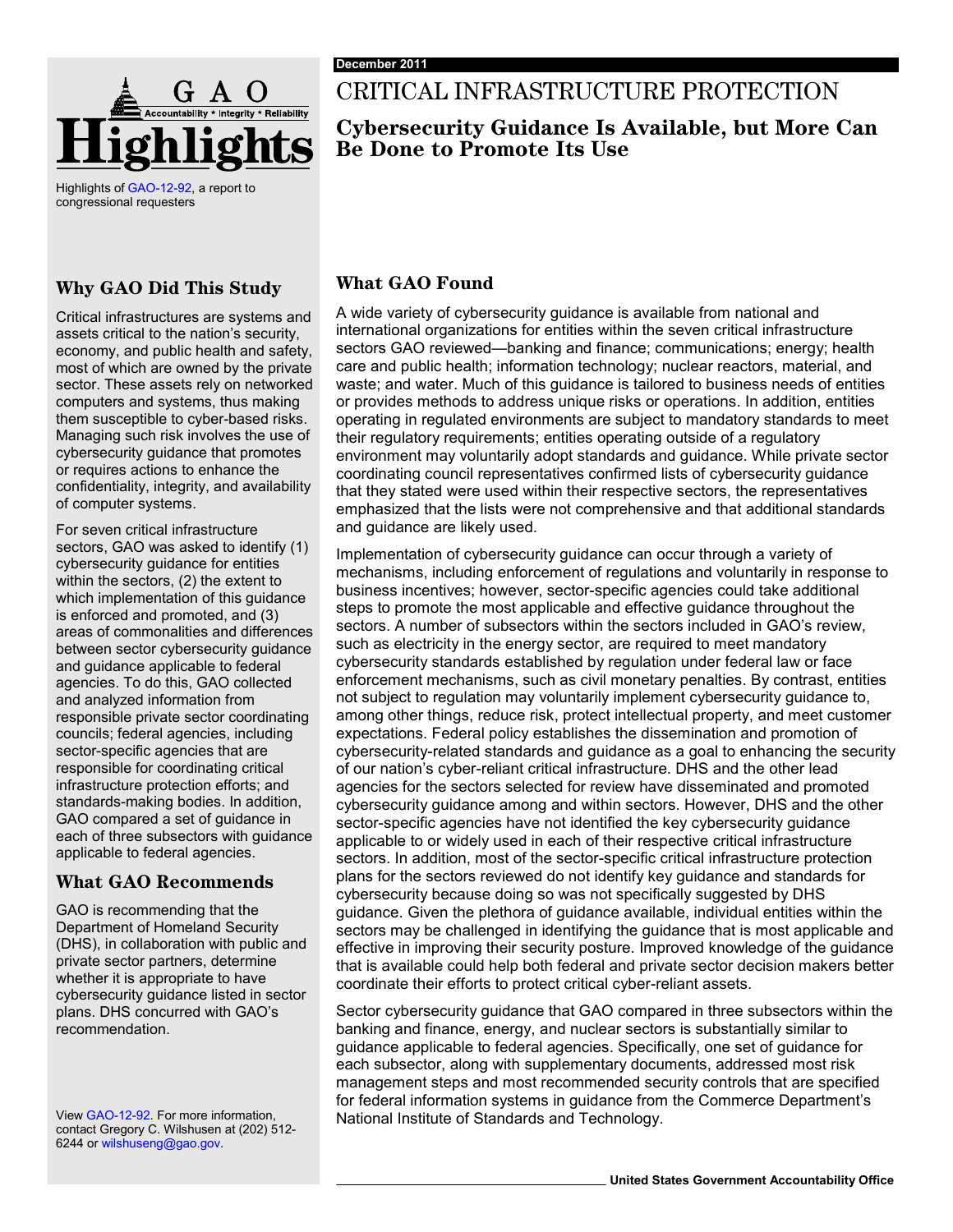## **Contents**

| Letter              |                                                                                                                                                             | 1                    |
|---------------------|-------------------------------------------------------------------------------------------------------------------------------------------------------------|----------------------|
|                     | <b>Background</b><br>Wide Variety of Sector Cybersecurity Guidance Is Available<br>Implementation of Cybersecurity Can Be Enforced through a                | $\overline{2}$<br>15 |
|                     | Variety of Mechanisms, but More Could Be Done to Disseminate<br>and Promote Guidance<br><b>Cybersecurity Guidance For Three Subsectors Is Substantially</b> | 23                   |
|                     | <b>Similar to Federal Guidance</b>                                                                                                                          | 35                   |
|                     | <b>Conclusions</b>                                                                                                                                          | 46                   |
|                     | <b>Recommendation for Executive Action</b>                                                                                                                  | 46                   |
|                     | <b>Agency Comments and Our Evaluation</b>                                                                                                                   | 47                   |
| <b>Appendix I</b>   | Objectives, Scope, and Methodology                                                                                                                          | 50                   |
| <b>Appendix II</b>  | Cybersecurity Guidance Applicable within Critical Infrastructure<br><b>Sectors</b>                                                                          | 53                   |
| <b>Appendix III</b> | <b>Comments from the Department of Homeland Security</b>                                                                                                    | 68                   |
| <b>Appendix IV</b>  | <b>Comments from the Nuclear Regulatory Commission</b>                                                                                                      | 70                   |
| <b>Appendix V</b>   | <b>GAO Contacts and Staff Acknowledgments</b>                                                                                                               | 71                   |
| <b>Tables</b>       |                                                                                                                                                             |                      |
|                     | Table 1: Types of Cyber Exploits<br>Table 2: Critical Infrastructure Sectors and Sector-Specific                                                            | 4                    |
|                     | <b>Agencies</b>                                                                                                                                             | 7                    |
|                     | Table 3: NIST 800-53, Revision 3, Security Control Families and<br><b>Associated Recommended Controls</b>                                                   | 13                   |
|                     | Table 4: Electricity Subsector Cybersecurity Standards and                                                                                                  |                      |
|                     | <b>Guidance Compared with Federal Guidance</b>                                                                                                              | 37                   |
|                     | Table 5: Banking and Finance Sector Cybersecurity Guidance<br><b>Compared with Federal Guidance</b>                                                         | 41                   |
|                     |                                                                                                                                                             |                      |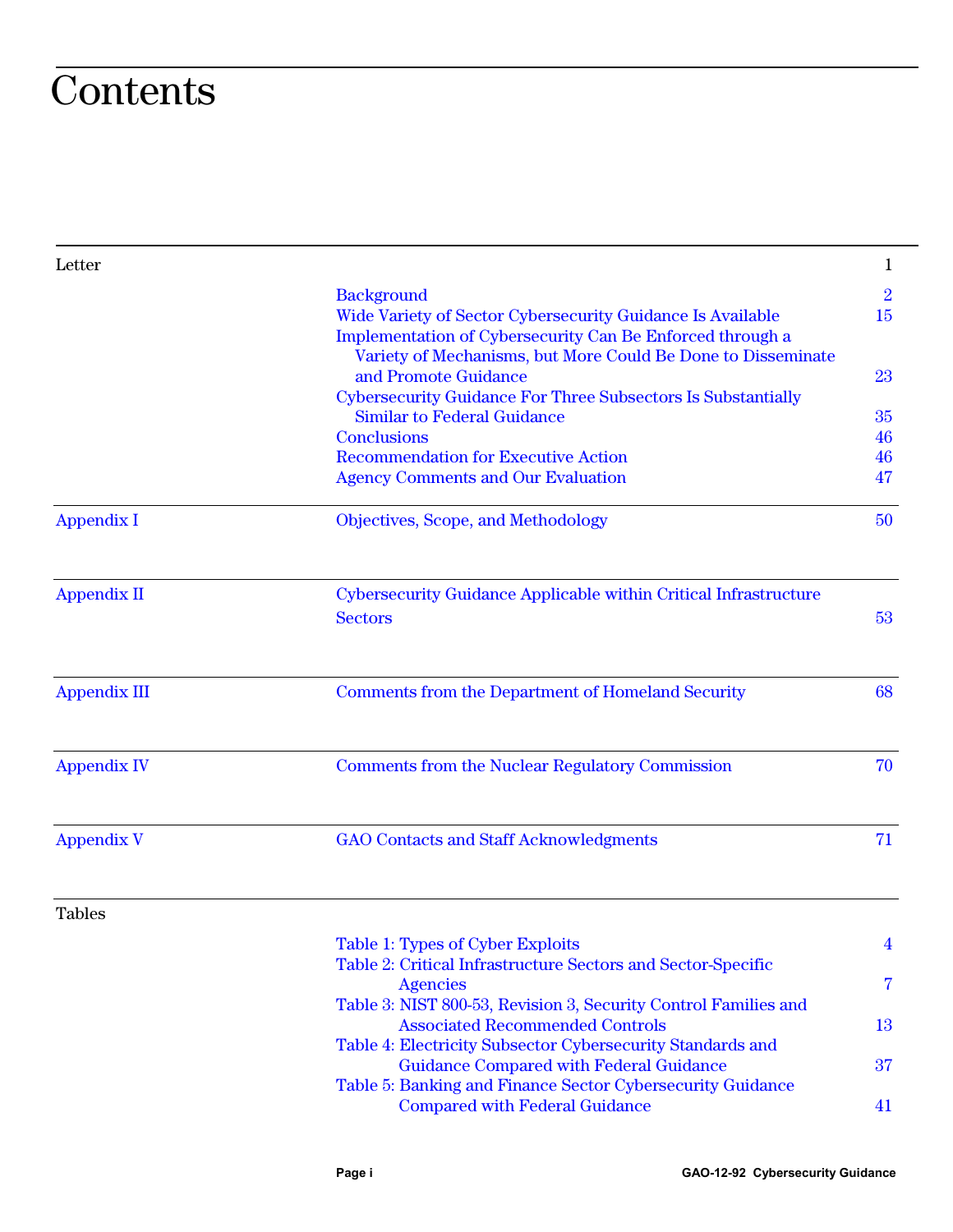| Table 6: Nuclear Sector Cybersecurity Guidance Compared with    |    |
|-----------------------------------------------------------------|----|
| <b>Federal Guidance</b>                                         | 44 |
| Table 7: Cybersecurity Guidance Applicable to the Banking and   |    |
| <b>Finance Sector</b>                                           | 53 |
| Table 8: Cybersecurity Guidance Applicable to the               |    |
| <b>Communications Sector</b>                                    | 58 |
| Table 9: Cybersecurity Guidance Applicable to the Energy Sector | 60 |
| Table 10: Cybersecurity Guidance Applicable to the Health Care  |    |
| and Public Health Sector                                        | 63 |
| Table 11: Cybersecurity Guidance Applicable to the Information  |    |
| <b>Technology Sector</b>                                        | 64 |
| Table 12: Cybersecurity Guidance Applicable to the Nuclear      |    |
| Reactors, Materials, and Waste Sector                           | 66 |
| Table 13: Cybersecurity Guidance Applicable to the Water Sector | 67 |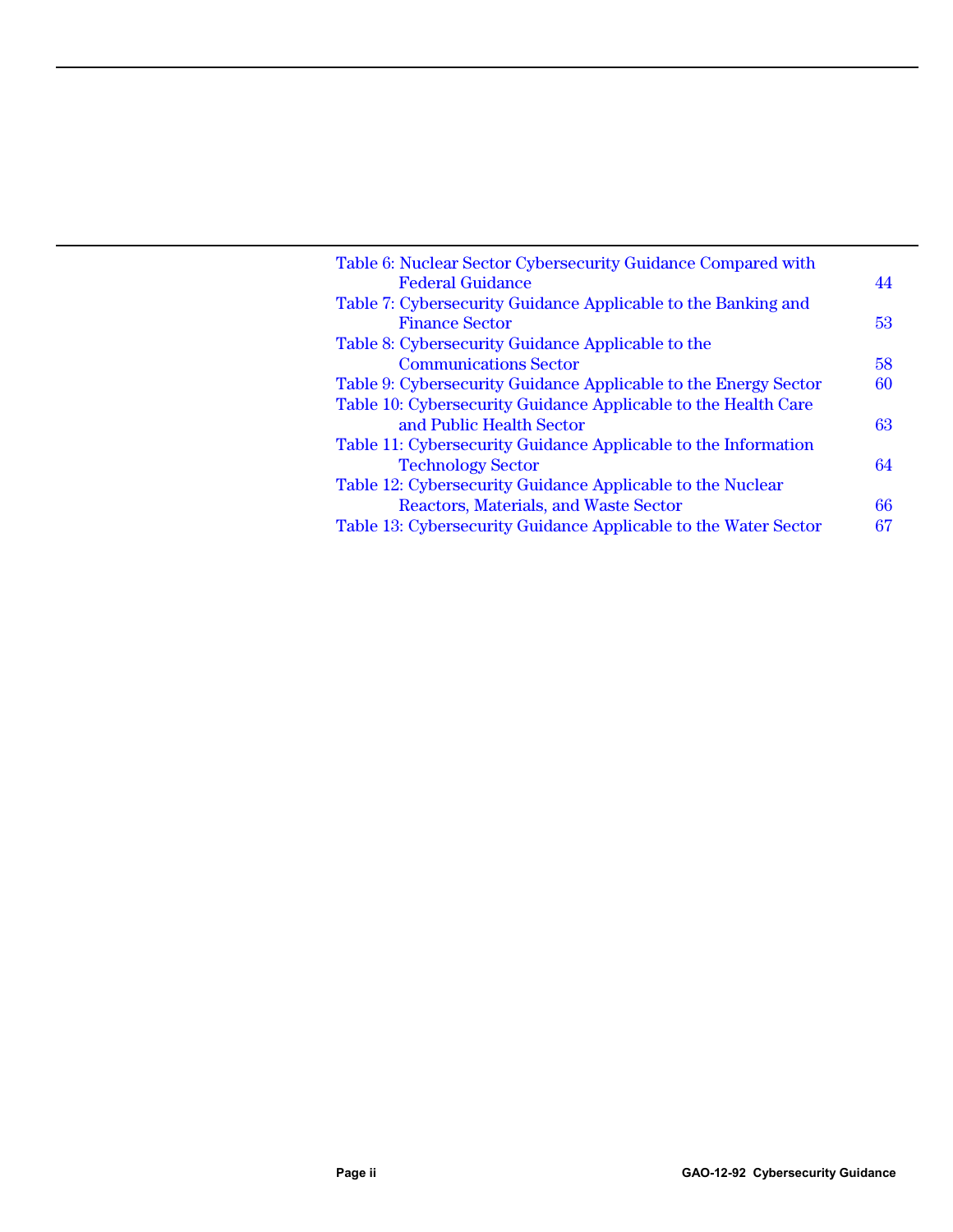#### **Abbreviations**

| <b>ANSI</b>  | American National Standards Institute                     |
|--------------|-----------------------------------------------------------|
| <b>CIP</b>   | critical infrastructure protection                        |
| <b>DHS</b>   | Department of Homeland Security                           |
| <b>FERC</b>  | <b>Federal Energy Regulatory Commission</b>               |
| <b>FFIEC</b> | <b>Federal Financial Institutions Examination Council</b> |
| <b>FISMA</b> | <b>Federal Information Security Management Act</b>        |
| <b>HHS</b>   | Department of Health and Human Services                   |
| HSPD-7       | Homeland Security Presidential Directive 7                |
| <b>IEC</b>   | International Electrotechnical Commission                 |
| <b>ISA</b>   | <b>International Society of Automation</b>                |
| <b>ISO</b>   | International Organization for Standardization            |
| IT.          | information technology                                    |
| <b>NCSD</b>  | <b>National Cyber Security Division</b>                   |
| <b>NERC</b>  | North American Electric Reliability Corporation           |
| <b>NIPP</b>  | National Infrastructure Protection Plan                   |
| <b>NIST</b>  | National Institute of Standards and Technology            |
| <b>NRC</b>   | <b>Nuclear Regulatory Commission</b>                      |
| <b>OCR</b>   | <b>Office for Civil Rights</b>                            |
| <b>SCC</b>   | sector coordinating council                               |
| <b>SP</b>    | special publication                                       |

This is a work of the U.S. government and is not subject to copyright protection in the United States. The published product may be reproduced and distributed in its entirety without further permission from GAO. However, because this work may contain copyrighted images or other material, permission from the copyright holder may be necessary if you wish to reproduce this material separately.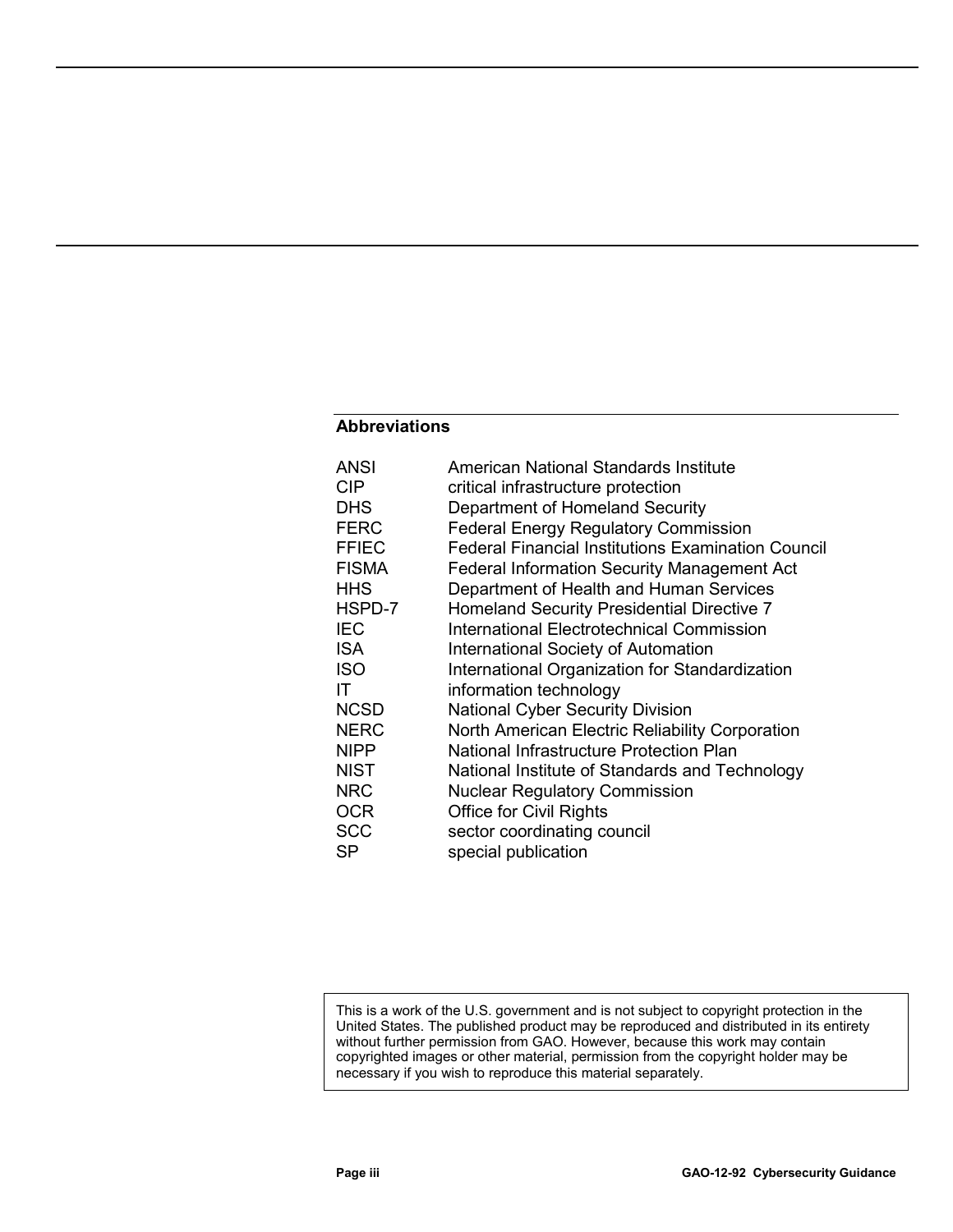

**United States Government Accountability Office Washington, DC 20548**

December 9, 2011

Congressional Requesters

Federal policy identifies infrastructure sectors—such as banking and finance, energy, health care and public health, and communications—that are critical to the nation's security, economy, and public health and safety.<sup>[1](#page-5-0)</sup> Because these sectors rely extensively on computerized information systems and electronic data, the effective implementation of appropriate security over these systems and data is crucial. Further, because most of these infrastructures are privately owned, it is imperative that public and private entities work together to protect these assets. Since 2003 we have identified protecting systems supporting our nation's critical infrastructure—referred to as cyber-critical infrastructure protection, or cyber CIP—as a governmentwide high-risk area, and we continue to do so in the most recent update to our high-risk list.<sup>[2](#page-5-1)</sup>

To better manage cyber-based risks, public and private organizations use cybersecurity guidance that promotes or requires action to enhance the confidentiality, integrity, and availability of computer systems.<sup>[3](#page-5-2)</sup> In addition, for certain entities, such as financial institutions and nuclear power plants, federal laws, regulations, and mandatory guidance require actions to enhance the security of their information technology (IT) systems and data.

<span id="page-5-2"></span> $3$ As used in this report, cybersecurity guidance includes voluntary, consensus-based standards and mandatory or required standards, implementation guides and manuals, and best or smart practices.

<span id="page-5-0"></span><sup>&</sup>lt;sup>1</sup> Federal policy established 18 critical infrastructure sectors: banking and finance; chemical; commercial facilities; communications; critical manufacturing; dams; defense industrial base; emergency services; energy; food and agriculture; government facilities; health care and public health; information technology; national monuments and icons; nuclear reactors, materials, and waste; postal and shipping; transportation systems; and water.

<span id="page-5-1"></span> ${}^{2}$ GAO's biennial high-risk list identifies government programs that have greater vulnerability to fraud, waste, abuse, and mismanagement or need transformation to address economy, efficiency, or effectiveness challenges. We have designated federal information security as a high-risk area since 1997; in 2003, we expanded this high-risk area to include protecting systems supporting our nation's critical infrastructure. See, most recently, GAO, *High-Risk Series: An Update*, [GAO-11-278](http://www.gao.gov/products/GAO-11-278) (Washington, D.C.: February 2011).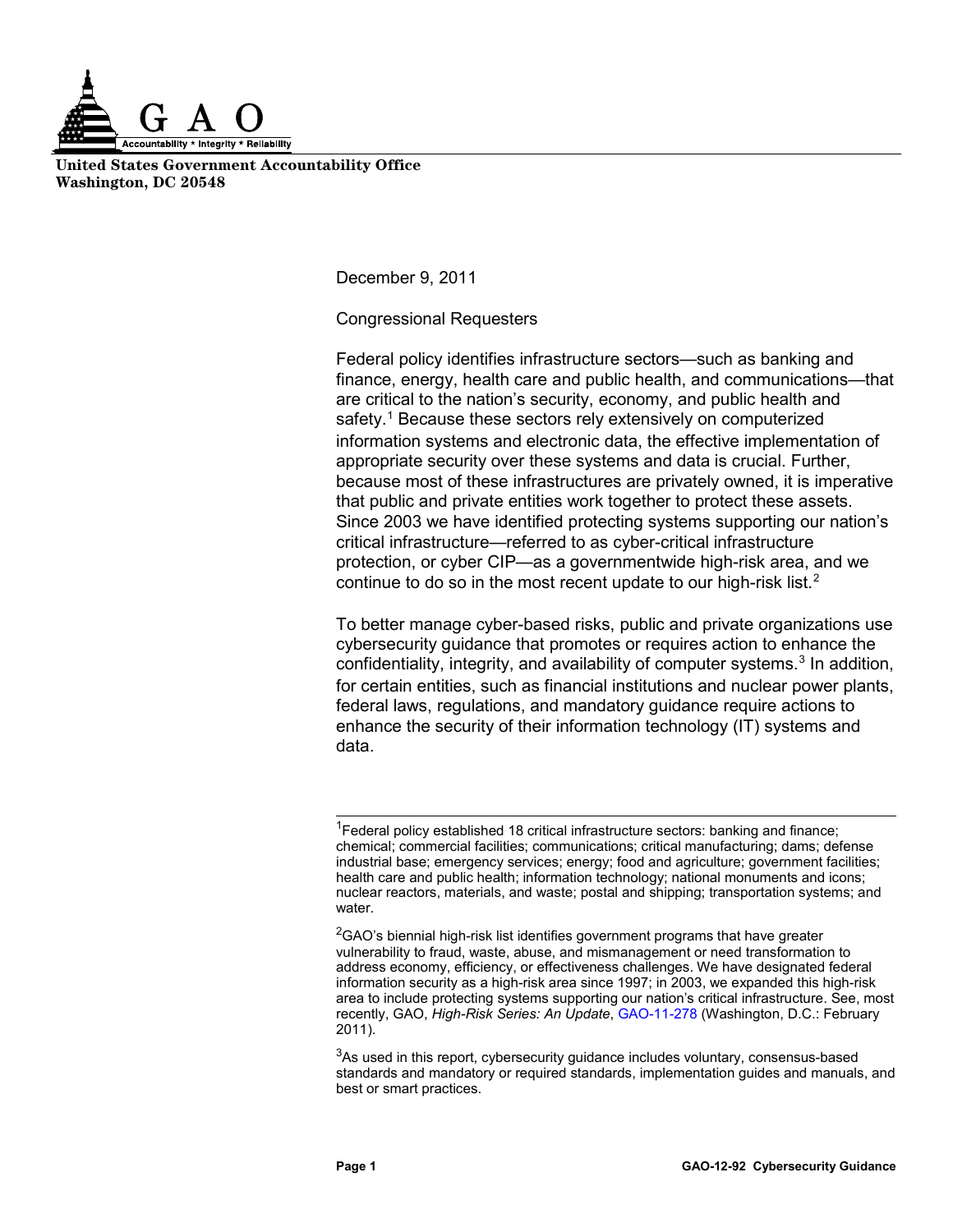As agreed, our objectives were to identify (1) cybersecurity guidance for entities within selected critical infrastructure sectors, (2) the extent to which implementation of cybersecurity guidance is enforced and promoted within selected sectors, and (3) areas of commonalities and differences that exist between sectors' cybersecurity guidance and guidance applicable to federal agencies. To accomplish these objectives, we focused our efforts on seven sectors and certain subsectors: banking and finance; communications; energy (electricity and oil and natural gas); health care and public health; information technology; nuclear reactors, materials, and waste; and water. We collected and analyzed information from the federal agencies responsible for overseeing each critical infrastructure sector—referred to as sector-specific agencies—private councils established to coordinate critical infrastructure protection policy—referred to as sector coordinating councils (SCC)—and other sources to identify cybersecurity guidance, efforts to promote cybersecurity guidance within the sectors, and mechanisms and authorities available to enforce compliance with the mandatory guidance. In addition, we compared the cybersecurity guidance available to a subsector within each of three sectors (banking and finance, energy, and nuclear) with federal cybersecurity guidance to identify areas of commonalities and differences. Further details of our objectives, scope, and methodology are provided in appendix I.

We conducted this performance audit from October 2010 to December 2011 in accordance with generally accepted government auditing standards. Those standards require that we plan and perform the audit to obtain sufficient, appropriate evidence to provide a reasonable basis for our findings and conclusions based on our audit objectives. We believe that the evidence obtained provides a reasonable basis for our findings and conclusions based on our audit objectives.

## <span id="page-6-0"></span>Background

Critical infrastructures are systems and assets, whether physical or virtual, so vital to our nation that their incapacity or destruction would have a debilitating impact on national security, economic well-being, public health or safety, or any combination of these. Critical infrastructure includes, among other things, banking and financial institutions, telecommunications networks, and energy production and transmission facilities, most of which are owned by the private sector. As these critical infrastructures have become increasingly dependent on computer systems and networks, the interconnectivity among information systems, the Internet, and other infrastructures creates opportunities for attackers to disrupt critical systems, with potentially harmful effects. To better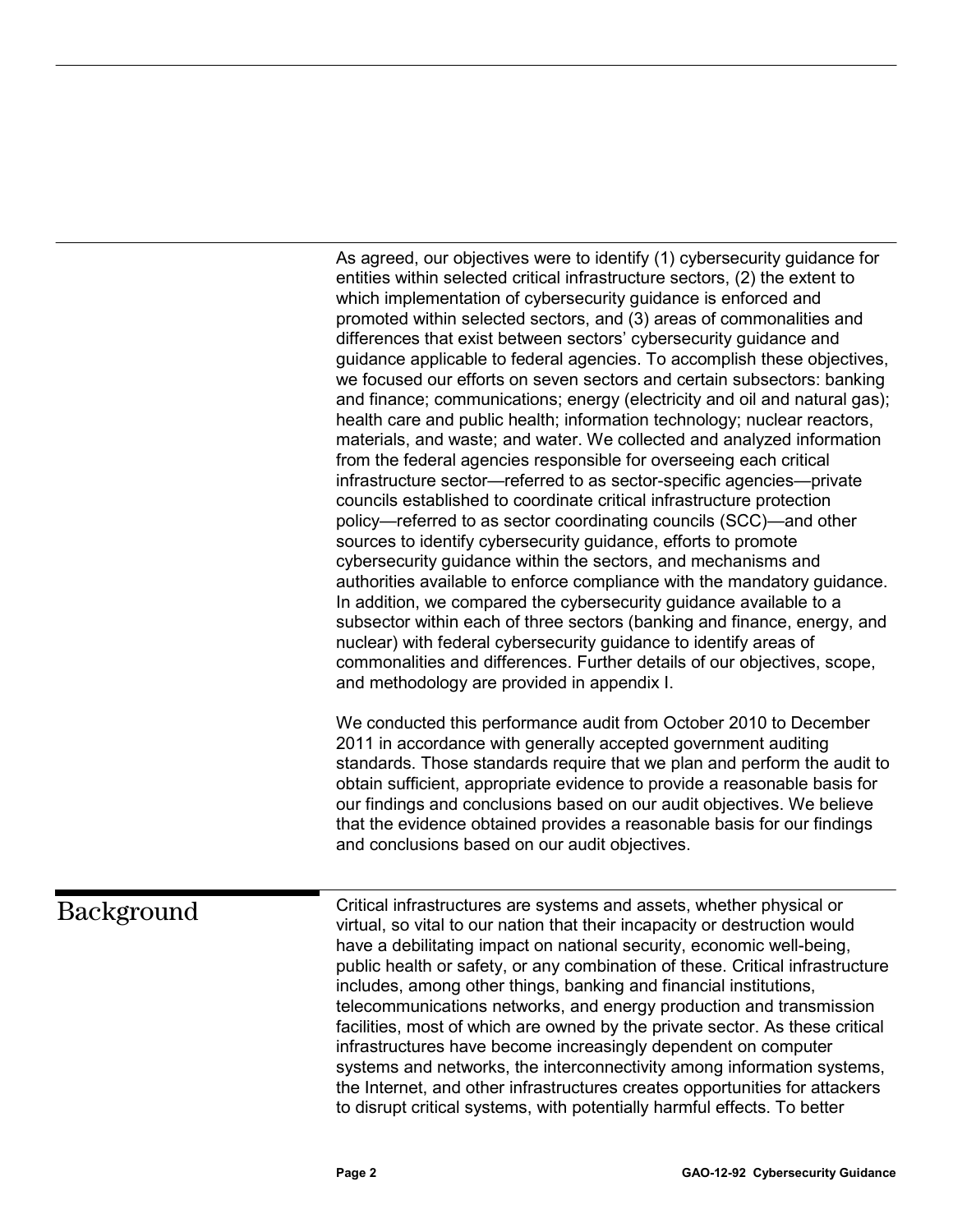manage cyber-based risks that the nation's cyber-reliant critical infrastructure faces, public and private organizations use available cybersecurity standards and guidance that promote the security of their critical systems.

#### Threats to systems supporting critical infrastructure are evolving and growing. In February 2011, the Director of National Intelligence testified that, in the past year, there had been a dramatic increase in malicious cyber activity targeting U.S. computers and networks, including a more than tripling of the volume of malicious software since 2009.<sup>[4](#page-7-0)</sup> Cyber These cyber threat sources can use various cyber exploits that may adversely affect computers, software, a network, an agency's operations, an industry, or the Internet itself. Groups or individuals may intentionally deploy cyber exploits targeting a specific cyber asset or indiscriminately attack through the Internet using a virus, worm, or malware with no specific target. The potential impact of these threats is amplified by the connectivity among information systems, the Internet, and other infrastructures, creating opportunities for attackers to disrupt telecommunications, electrical power, and other critical services. For example, in May 2008, we reported that the Tennessee Valley Authority's corporate network contained security weaknesses that could lead to the disruption of control systems networks and devices connected to that network. [5](#page-7-1) Accordingly, we made several recommendations to address threats can be unintentional or intentional. Unintentional threats can be caused by software upgrades or maintenance procedures that inadvertently disrupt systems. Intentional threats include both targeted and untargeted attacks from a variety of sources, including criminal groups, hackers, disgruntled employees, foreign nations engaged in espionage and information warfare, and terrorists. these weaknesses. Tennessee Valley Authority officials concurred with the recommendations and have since taken steps to resolve these weaknesses. As government, private sector, and personal activities Cyber-Reliant Critical Infrastructures Face a Proliferation of Threats

<span id="page-7-0"></span> 4 Director of National Intelligence, Statement for the Record on the Worldwide Threat Assessment of the U.S. Intelligence Community, statement before the Senate Select Committee on Intelligence (Feb. 16, 2011).

<span id="page-7-1"></span><sup>5</sup> GAO, *Information Security: TVA Needs to Address Weaknesses in Control Systems and Networks*[, GAO-08-526](http://www.gao.gov/products/GAO-08-526) (Washington, D.C.: May 21, 2008).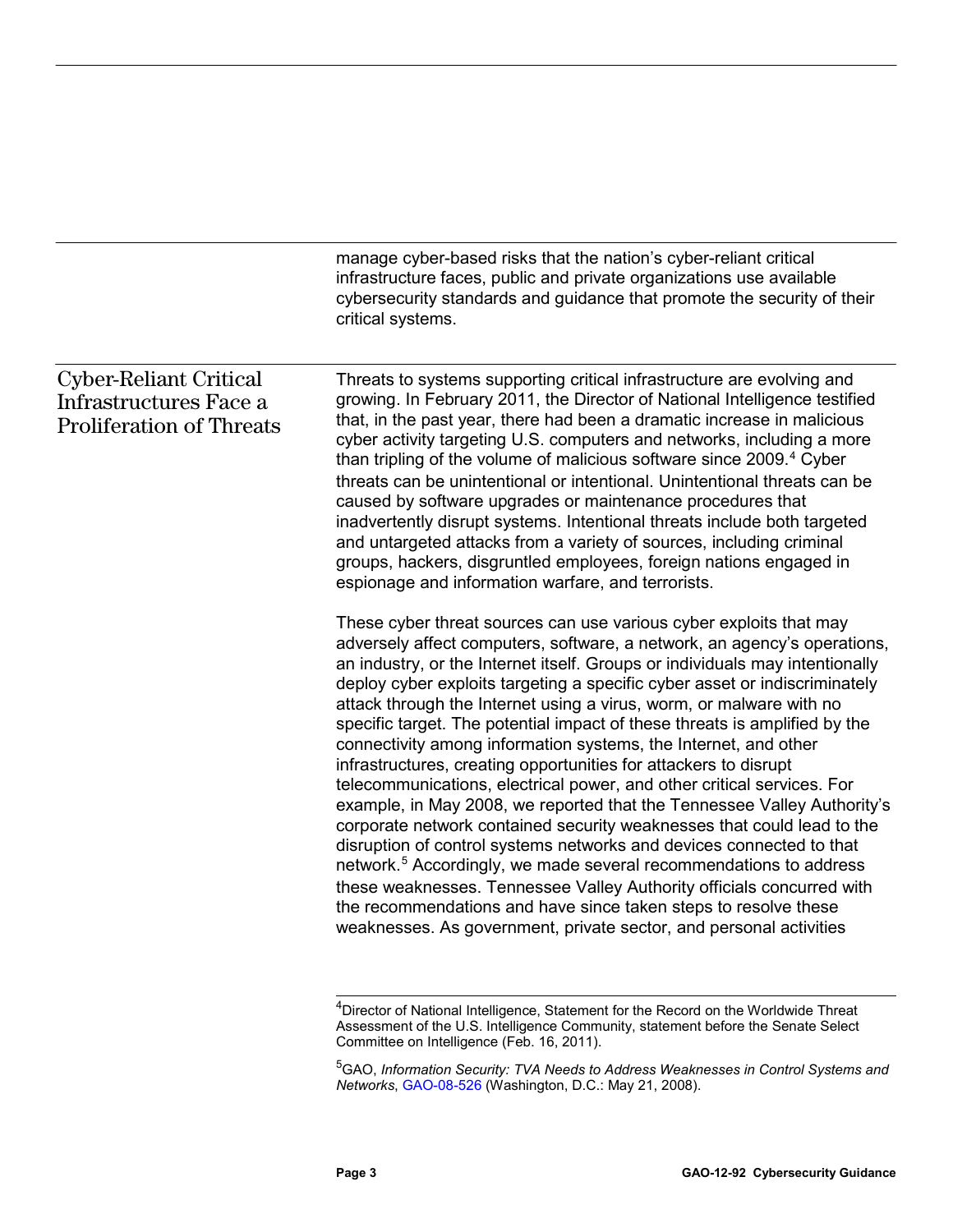continue to move to networked operations, the threat will continue to grow. Table 1 provides descriptions of common types of cyber exploits.

#### <span id="page-8-0"></span>**Table 1: Types of Cyber Exploits**

| Type of exploit               | <b>Description</b>                                                                                                                                                                                                                                                                                                                                                                                                                                                                                                                                                    |
|-------------------------------|-----------------------------------------------------------------------------------------------------------------------------------------------------------------------------------------------------------------------------------------------------------------------------------------------------------------------------------------------------------------------------------------------------------------------------------------------------------------------------------------------------------------------------------------------------------------------|
| Cross-site scripting          | An attack that uses third-party web resources to run script within the victim's web browser or<br>scriptable application. This occurs when a browser visits a malicious website or clicks a malicious<br>link. The most dangerous consequences occur when this method is used to exploit additional<br>vulnerabilities that may permit an attacker to steal cookies (data exchanged between a web server<br>and a browser), log key strokes, capture screen shots, discover and collect network information, and<br>remotely access and control the victim's machine. |
| Denial-of-service             | An attack that prevents or impairs the authorized use of networks, systems, or applications by<br>exhausting resources.                                                                                                                                                                                                                                                                                                                                                                                                                                               |
| Distributed denial-of-service | A variant of the denial-of-service attack that uses numerous hosts to perform the attack.                                                                                                                                                                                                                                                                                                                                                                                                                                                                             |
| Logic bomb                    | A piece of programming code intentionally inserted into a software system that will cause a<br>malicious function to occur when one or more specified conditions are met.                                                                                                                                                                                                                                                                                                                                                                                             |
| Phishing                      | A digital form of social engineering that uses authentic-looking—but fake—e-mails to request<br>information from users or direct them to a fake website that requests information.                                                                                                                                                                                                                                                                                                                                                                                    |
| Passive wiretapping           | The monitoring or recording of data, such as passwords transmitted in clear text, while they are<br>being transmitted over a communications link. This is done without altering or affecting the data.                                                                                                                                                                                                                                                                                                                                                                |
| SQL injection                 | An attack that involves the alteration of a database search in a web-based application, which can be<br>used to obtain unauthorized access to sensitive information in a database.                                                                                                                                                                                                                                                                                                                                                                                    |
| Trojan horse                  | A computer program that appears to have a useful function, but also has a hidden and potentially<br>malicious function that evades security mechanisms by, for example, masquerading as a useful<br>program that a user would likely execute.                                                                                                                                                                                                                                                                                                                         |
| Virus                         | A computer program that can copy itself and infect a computer without the permission or knowledge<br>of the user. A virus might corrupt or delete data on a computer, use e-mail programs to spread itself<br>to other computers, or even erase everything on a hard disk. Unlike a computer worm, a virus<br>requires human involvement (usually unwitting) to propagate.                                                                                                                                                                                            |
| War driving                   | The method of driving through cities and neighborhoods with a wireless-equipped computer-<br>sometimes with a powerful antenna-searching for unsecured wireless networks.                                                                                                                                                                                                                                                                                                                                                                                             |
| Worm                          | A self-replicating, self-propagating, self-contained program that uses network mechanisms to spread<br>itself. Unlike computer viruses, worms do not require human involvement to propagate.                                                                                                                                                                                                                                                                                                                                                                          |
| Zero-day exploit              | An exploit that takes advantage of a security vulnerability previously unknown to the general public.<br>In many cases, the exploit code is written by the same person who discovered the vulnerability. By<br>writing an exploit for the previously unknown vulnerability, the attacker creates a potent threat since<br>the compressed time frame between public discoveries of both makes it difficult to defend against.                                                                                                                                          |

Source: GAO analysis of data from the National Institute of Standards and Technology, United States Computer Emergency Readiness Team, and industry reports.

Reports of cyber attacks illustrate that such attacks could have a debilitating impact on national and economic security and on public health and safety.

• In June 2011, a major bank reported that hackers had broken into its systems and gained access to the personal information of hundreds of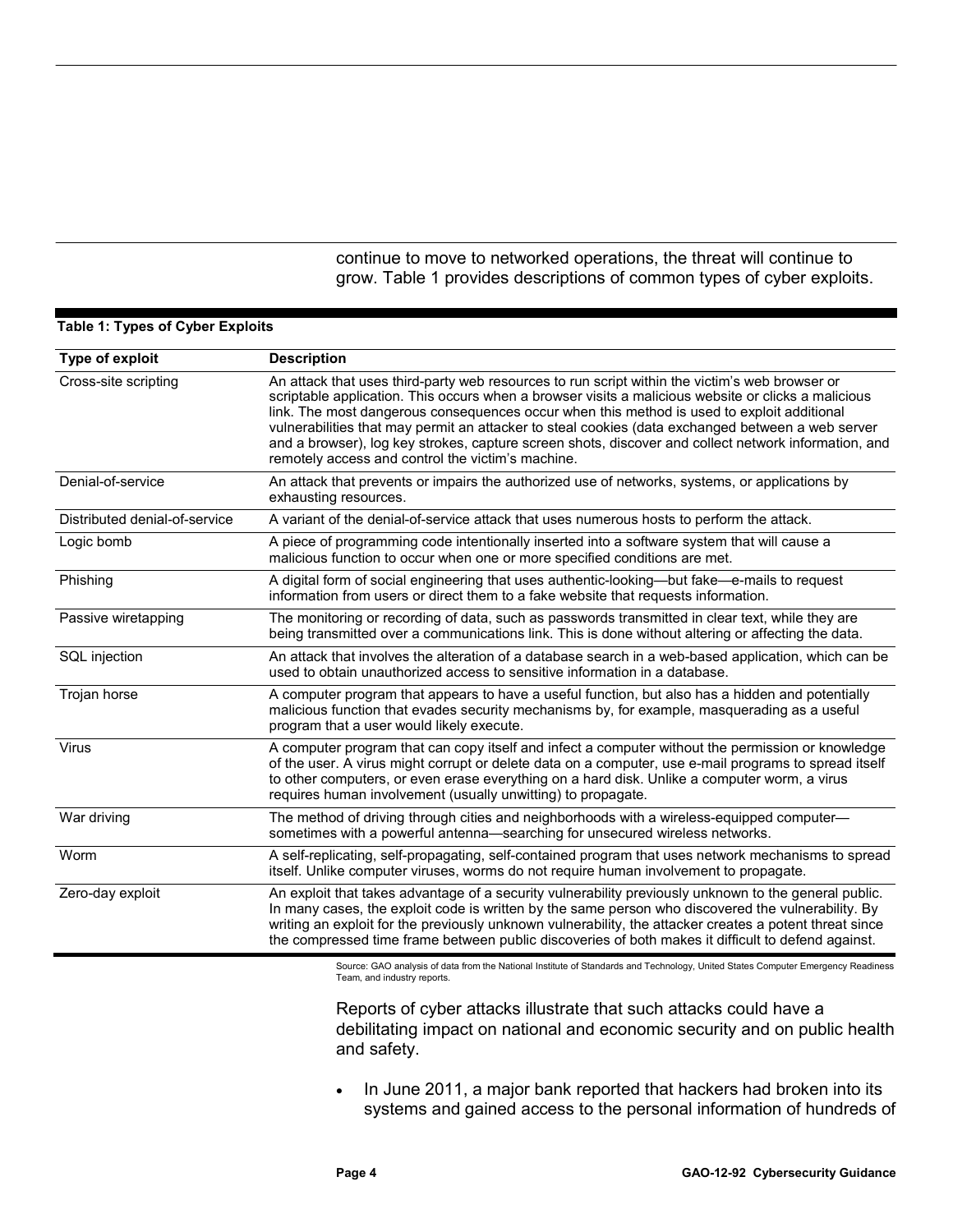thousands of customers. Through the bank's online banking system, the attackers were able to view certain private customer information.

- In February 2011, media reports stated that computer hackers had broken into and stolen proprietary information worth millions of dollars from the networks of six U.S. and European energy companies.
- In July 2010, a sophisticated computer attack, known as Stuxnet, was discovered. It targeted control systems used to operate industrial processes in the energy, nuclear, and other critical sectors. It is designed to exploit a combination of vulnerabilities to gain access to its target and modify code to change the process.

Federal Law and Policy Emphasizes Public-Private Coordination and the Provision of Guidance for the Protection of Cyber-Reliant Critical Assets

Federal law and policy have established roles and responsibilities for federal agencies working with the private sector and other entities in enhancing the cyber and physical security of critical public and private infrastructures. These include the Homeland Security Act of 2002,<sup>[6](#page-9-0)</sup> Homeland Security Presidential Directive [7](#page-9-1) (HSPD-7),<sup>7</sup> and the National Infrastructure Protection Plan (NIPP).<sup>[8](#page-9-2)</sup> In addition, regulatory entities oversee entities within critical infrastructure sectors and develop and publish various types of cybersecurity guidance to assist their examiners and organizations.

The Homeland Security Act of 2002 created the Department of Homeland Security (DHS). Among other things, it assigned the department the following critical infrastructure protection responsibilities: (1) developing a comprehensive national plan for securing the key resources and critical infrastructures of the United States; (2) assisting in the development and promotion of private sector best practices to secure critical infrastructure; and (3) disseminating, as appropriate, information to assist in the deterrence, prevention, and preemption of, or response to, terrorist attacks.

HSPD-7 established DHS as the principal federal agency to lead, integrate, and coordinate the implementation of efforts to protect cyber-

<span id="page-9-0"></span> $\overline{\phantom{a}}$ 6 Homeland Security Act of 2002, Pub. L. No. 107-296 (Nov. 25, 2002).

<span id="page-9-1"></span><sup>&</sup>lt;sup>7</sup>The White House, Homeland Security Presidential Directive 7 (Washington, D.C.: December 2003).

<span id="page-9-2"></span><sup>8</sup> Department of Homeland Security, *National Infrastructure Protection Plan, Partnering to Enhance Protection and Resiliency* (2009).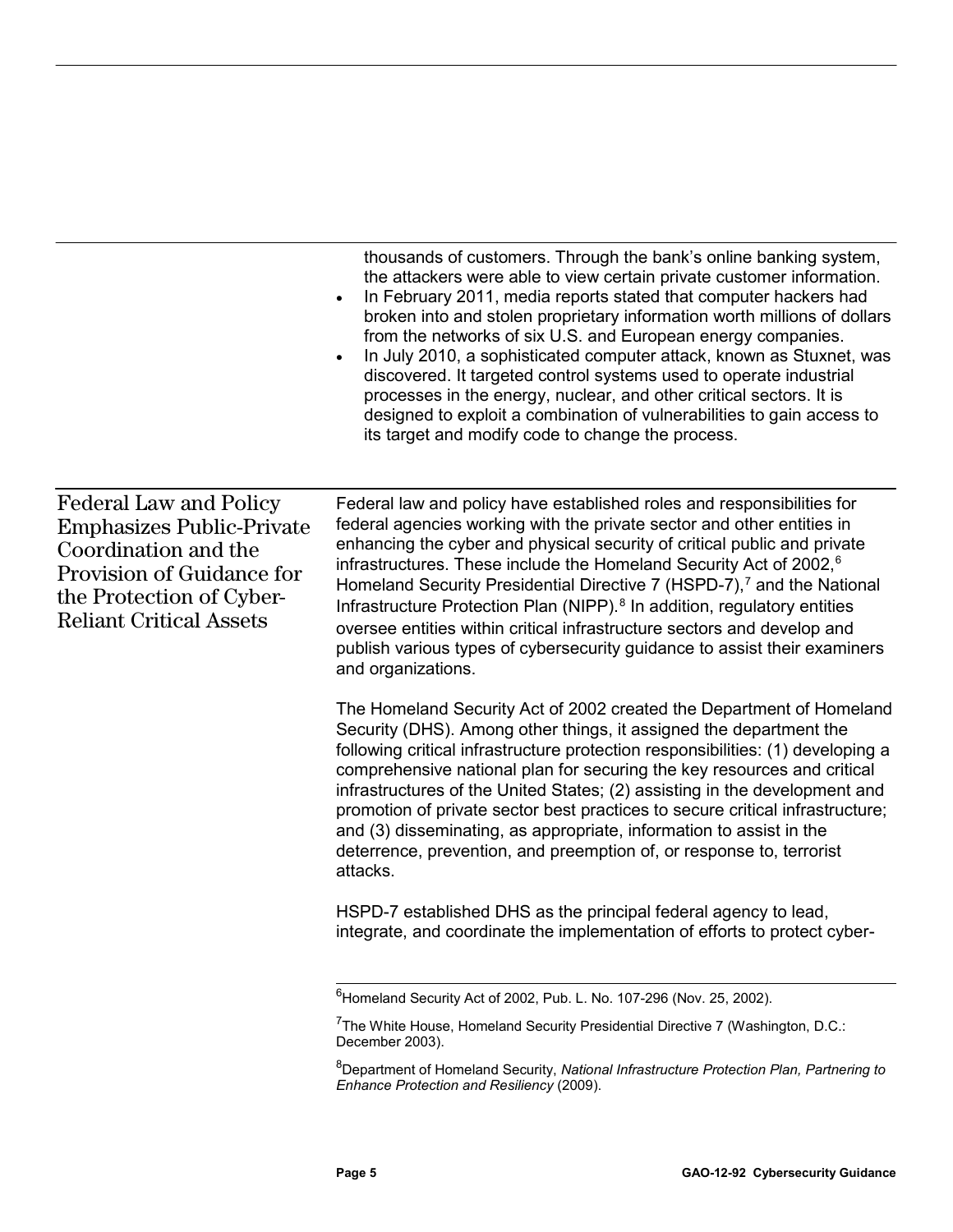critical infrastructures and key resources. In addition, HSPD-7 identified lead federal agencies, referred to as sector-specific agencies, which are responsible for coordinating critical infrastructure protection efforts with the public and private stakeholders in their respective sectors. For example, the Department of the Treasury and the Department of Health and Human Services are the sector-specific agencies for the banking and finance and the health care and public health sectors, respectively.

The NIPP states that, in accordance with HSPD-7, DHS is a principal focal point for the security of cyberspace and is responsible for coordinating efforts to protect the cyber infrastructure to ensure its confidentiality, integrity, and availability. These responsibilities, among other things, include providing guidance on effective cyber-protective measures, assisting the sector-specific agencies in understanding and mitigating cyber risk, and assisting in developing effective and appropriate protective measures. To accomplish these responsibilities, DHS is to help in the development of comprehensive cybersecurity guidance that homeland security partners may adopt to meet accepted industry-based standards that measurably reduce the risk of cyber disruption or exploitation.

The NIPP also describes a partnership model as the primary means of coordinating government and private sector efforts to protect critical infrastructure. For each sector, the model requires formation of government coordinating councils—composed of federal, state, local, or tribal agencies with purview over critical sectors—and encourages voluntary formation of SCCs—composed of owner-operators of these critical assets (some of which may be state or local agencies) or their respective trade associations. These councils create the structure through which representative groups from all levels of government and the private sector are to collaborate in planning and implementing efforts to protect critical infrastructure. The sector councils are envisioned to be policyrelated and to represent a primary point of contact for government to plan the entire range of infrastructure protection activities, including those associated with mitigating cyber threats.

According to the NIPP, sector-specific agencies are to work with their private sector counterparts to understand and mitigate cyber risk by, among other things, determining whether approaches for critical infrastructure inventory, risk assessment, and protective measures address assets, systems, and networks; require enhancement; or require the use of alternative approaches. They are also to review and modify existing and future sector efforts to ensure that cyber concerns are fully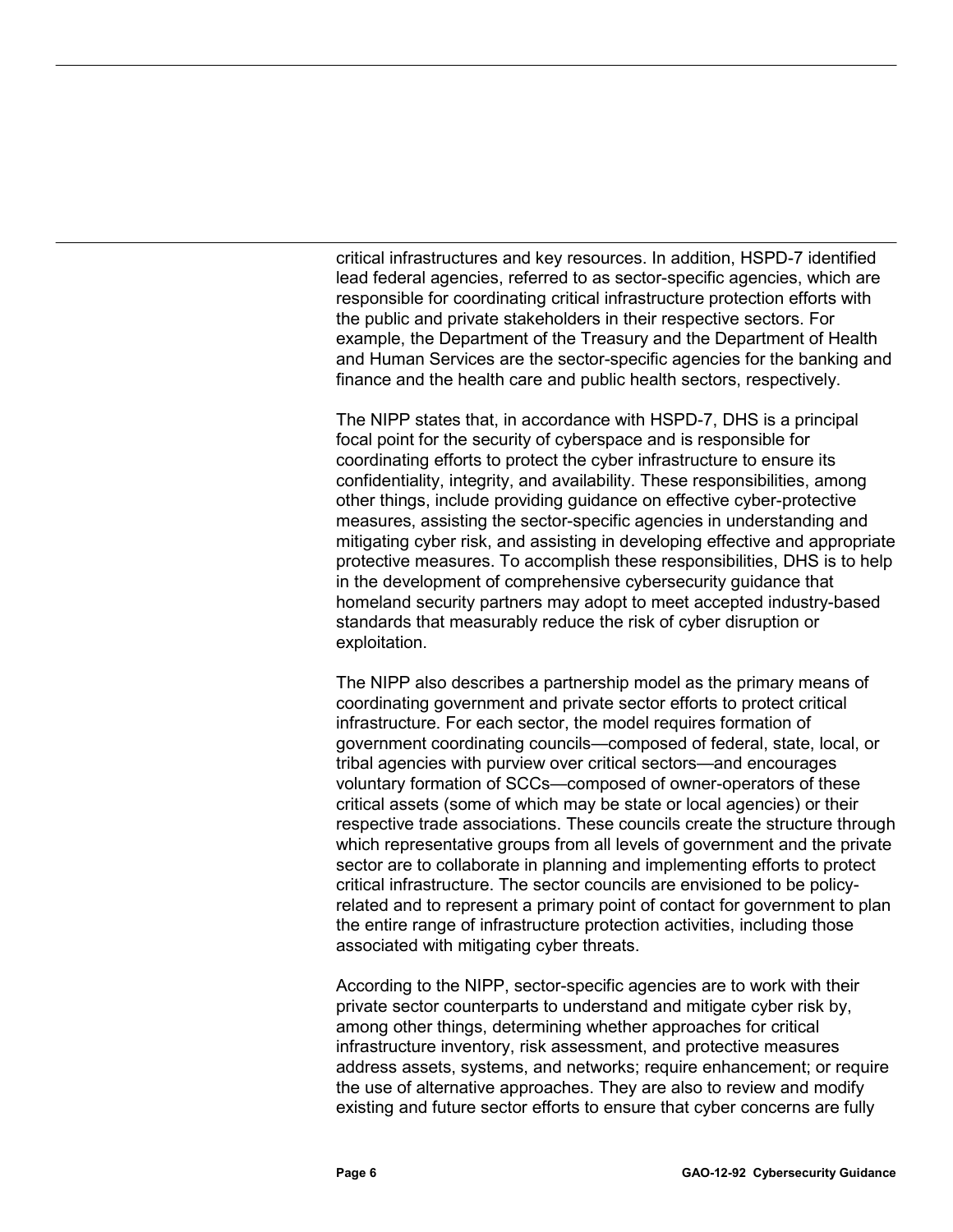integrated into sector security activities and protective activities. Table 2 shows the 18 critical infrastructure sectors and the sector-specific agencies assigned to each sector.

| <b>Critical infrastructure</b><br>sector | <b>Description</b>                                                                                                                                                                                                                                                                                             | Sector-specific<br>agencies                                                                                     |
|------------------------------------------|----------------------------------------------------------------------------------------------------------------------------------------------------------------------------------------------------------------------------------------------------------------------------------------------------------------|-----------------------------------------------------------------------------------------------------------------|
| Banking and finance                      | Provides the financial infrastructure of the nation. This sector consists of commercial<br>banks, credit unions, insurance companies, mutual funds, government-sponsored<br>enterprises, pension funds, and other financial institutions that carry out transactions.                                          | Department of the<br>Treasury                                                                                   |
| Chemical                                 | Transforms natural raw materials into commonly used products benefiting society's<br>health, safety, and productivity. The chemical sector produces products that are<br>essential to automobiles, pharmaceuticals, food supply, electronics, water treatment,<br>health, construction, and other necessities. | <b>DHS</b>                                                                                                      |
| Commercial facilities                    | Includes prominent commercial centers, office buildings, sports stadiums, theme<br>parks, and other sites where large numbers of people congregate to pursue business<br>activities, conduct personal commercial transactions, or enjoy recreational pastimes.                                                 | <b>DHS</b>                                                                                                      |
| Communications                           | Provides wired, wireless, and satellite communications to meet the needs of<br>businesses and governments.                                                                                                                                                                                                     | <b>DHS</b>                                                                                                      |
| Critical manufacturing                   | Transforms materials into finished goods. The sector includes the manufacture of<br>primary metals, machinery, electrical equipment, appliances, and components, and<br>transportation equipment.                                                                                                              | <b>DHS</b>                                                                                                      |
| Dams                                     | Manages water retention structures, including levees, dams, navigation locks, canals<br>(excluding channels), and similar structures, including larger and nationally symbolic<br>dams that are major components of other critical infrastructures that provide<br>electricity and water.                      | <b>DHS</b>                                                                                                      |
| Defense industrial base                  | Supplies the military with the means to protect the nation by producing weapons,<br>aircraft, and ships and providing essential services, including information technology<br>and supply and maintenance.                                                                                                      | Department of<br>Defense                                                                                        |
| <b>Emergency services</b>                | Saves lives and property from accidents and disaster. This sector includes fire,<br>rescue, emergency medical services, and law enforcement organizations.                                                                                                                                                     | <b>DHS</b>                                                                                                      |
| Energy                                   | Provides the electric power used by all sectors and the refining, storage, and<br>distribution of oil and gas. The sector is divided into electricity and oil and natural gas.                                                                                                                                 | Department of<br>Energy                                                                                         |
| Food and agriculture                     | Ensures the safety and security of food, animal feed, and food-producing animals;<br>coordinates animal and plant disease and pest response; and provides nutritional<br>assistance.                                                                                                                           | Department of<br>Agriculture<br>Department of<br>Health and Human<br>Services (Food and<br>Drug Administration) |
| Government facilities                    | Ensures continuity of functions for facilities owned and leased by the government,<br>including all federal, state, territorial, local, and tribal government facilities located in<br>the United States and abroad.                                                                                           | <b>DHS</b>                                                                                                      |
| Health care and public<br>health         | Protects the health of the population before, during, and after disasters and attacks.<br>The sector consists of direct health care, health plans and payers, pharmaceuticals,<br>laboratories, blood, medical materials, health information technology, mortuary care,<br>and public health.                  | Department of<br>Health and Human<br>Services                                                                   |

#### <span id="page-11-0"></span>**Table 2: Critical Infrastructure Sectors and Sector-Specific Agencies**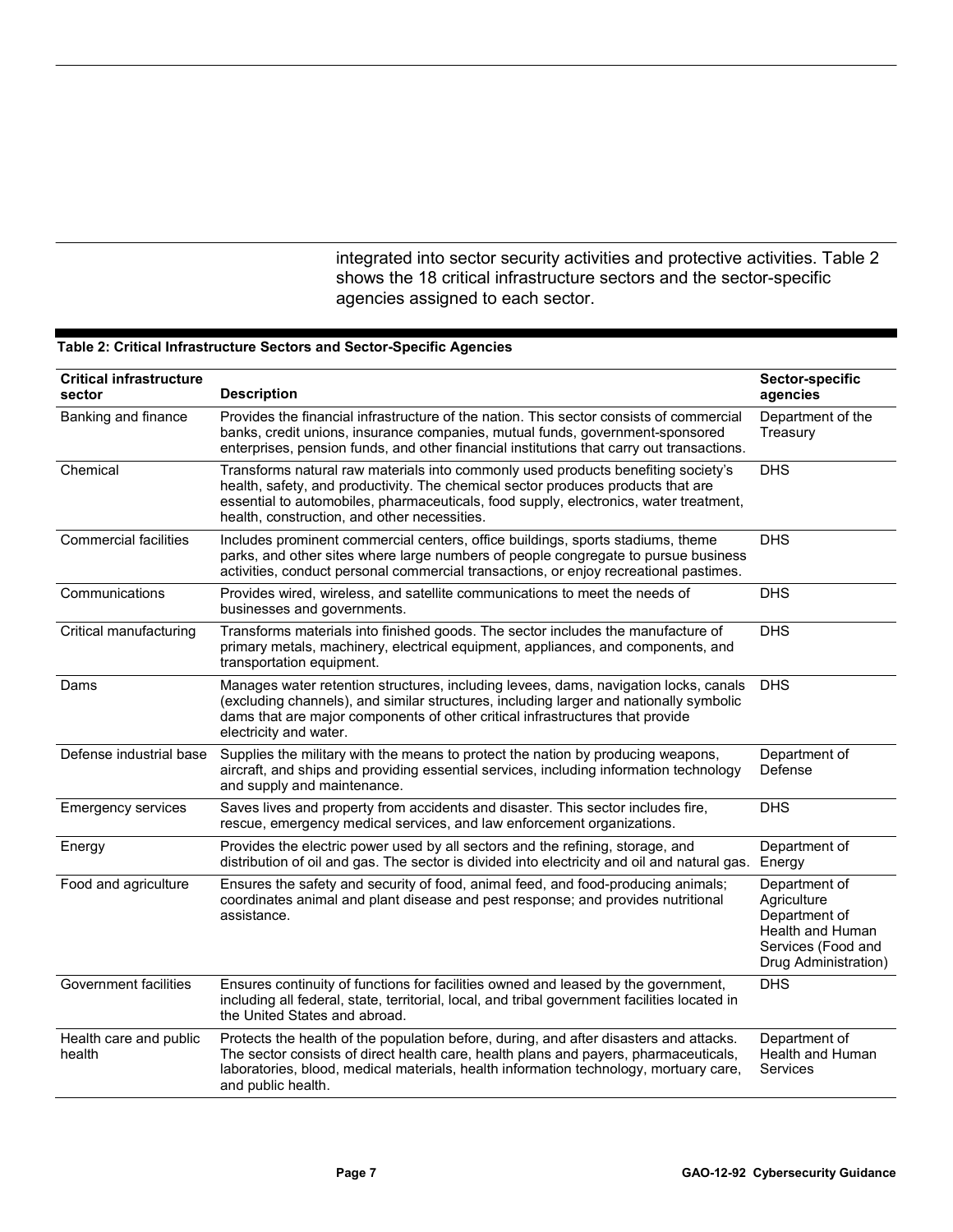| <b>Critical infrastructure</b><br>sector  | <b>Description</b>                                                                                                                                                                                                                                                                                                                                                                    | Sector-specific<br>agencies               |
|-------------------------------------------|---------------------------------------------------------------------------------------------------------------------------------------------------------------------------------------------------------------------------------------------------------------------------------------------------------------------------------------------------------------------------------------|-------------------------------------------|
| Information technology                    | Produces information technology and includes hardware manufacturers, software<br>developers, and service providers, as well as the Internet as a key resource.                                                                                                                                                                                                                        | <b>DHS</b>                                |
| National monuments<br>and icons           | Maintains monuments, physical structures, objects, or geographical sites that are<br>widely recognized to represent the nation's heritage, traditions, or values, or widely<br>recognized to represent important national cultural, religious, historical, or political<br>significance.                                                                                              | Department of the<br><b>Interior</b>      |
| Nuclear reactors.<br>materials, and waste | Provides nuclear power. The sector includes commercial nuclear reactors and<br>nonpower nuclear reactors used for research, testing, and training; nuclear materials<br>used in medical, industrial, and academic settings; nuclear fuel fabrication facilities;<br>the decommissioning of reactors; and the transportation, storage, and disposal of<br>nuclear materials and waste. | <b>DHS</b>                                |
| Postal and shipping                       | Delivers private and commercial letters, packages, and bulk assets. The U.S. Postal<br>Service and other carriers provide the services of this sector.                                                                                                                                                                                                                                | <b>DHS</b>                                |
| Transportation systems                    | Enables movement of people and assets that are vital to our economy, mobility, and<br>security with the use of aviation, ships, rail, pipelines, highways, trucks, buses, and<br>mass transit.                                                                                                                                                                                        | <b>DHS</b>                                |
| Water                                     | Provides sources of safe drinking water from community water systems and properly<br>treated wastewater from publicly owned treatment works.                                                                                                                                                                                                                                          | Environmental<br><b>Protection Agency</b> |

Source: GAO reports and the National Infrastructure Protection Plan.

Further, the NIPP called for the sector-specific agencies, in close collaboration with the sector coordinating councils, government coordinating councils, and others, including state, local, and tribal critical infrastructure key resources partners, to develop sector-specific plans and sector annual reports to address how the sectors would implement the national plan, including how the security of cyber and other (physical) assets and functions was to be improved. More specifically, according to the NIPP,

- sector plans were to, among other things, describe how the sector will identify and prioritize its critical cyber and other assets and define approaches to be taken to assess risks and develop programs to protect these assets, and
- sector annual reports were to provide status and progress on each sector's efforts to carry out the sector plans.

In September 2009, we reported that sector-specific agencies had made limited progress in updating their sector-specific plans to fully address key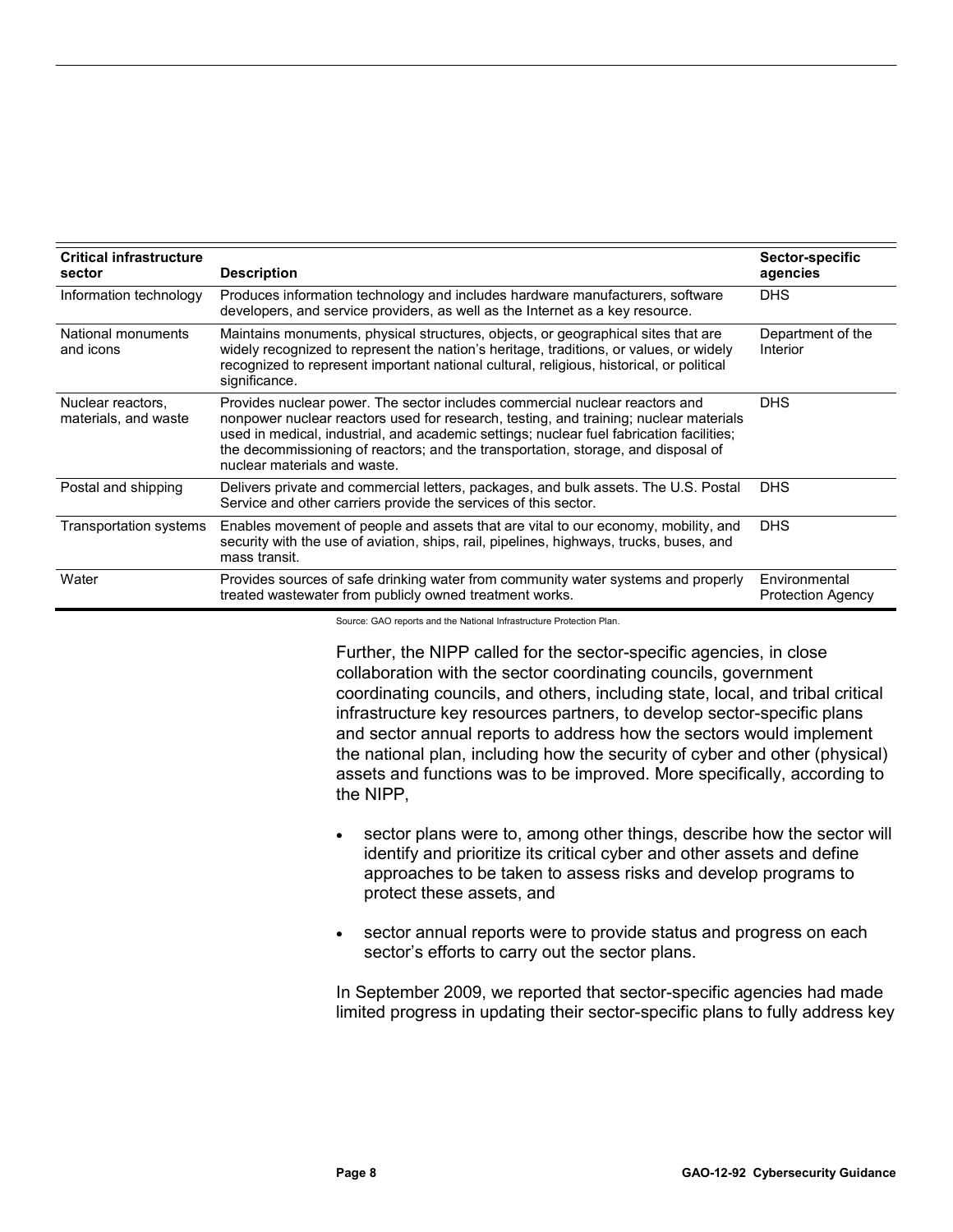cyber elements.<sup>[9](#page-13-0)</sup> As a result, we recommended that the Secretary of Homeland Security, consistent with any direction from the Office of the Cybersecurity Coordinator,<sup>[10](#page-13-1)</sup> (1) assess whether the existing sectorspecific planning process should continue to be the nation's approach to securing cyber and other critical infrastructure and, in doing so, consider whether proposed and other options would provide more effective results and (2) if the existing approach is deemed to be the national approach, work with the sector-specific agencies to develop their plans to fully address DHS cybersecurity criteria. In response to our recommendations, DHS took steps to make sector-specific planning a priority. For example, in 2009 and 2010, DHS met and worked with the sector-specific agencies and sector representatives to update sector plans with the goal of fully addressing cyber-related criteria. As of October 2011, of the 18 plans, DHS reported that 17 have been finalized and approved and 1 is still in the process of being reviewed.

In addition, DHS's *Quadrennial Homeland Security Review Report* identified key strategic outcomes for the department's safeguarding and securing cyberspace mission, including, among others, that the (1) homeland security partners develop, update, and implement guidelines, regulations, and standards that ensure the confidentiality, integrity, and reliability of systems, networks, and data, and (2) critical infrastructure sectors adopt and sector partners meet accepted standards that measurably reduce the risk of cyber disruption or exploitation.<sup>[11](#page-13-2)</sup>

In addition to public-private partnership-related efforts, regulatory entities oversee entities within critical infrastructure sectors that are under the purview of federal law, regulation, or mandatory standards pertaining to

<span id="page-13-2"></span><sup>11</sup>DHS, *Quadrennial Homeland Security Review Report: A Strategic Framework for a Secure Homeland* (Washington, D.C.: February 2010).

<span id="page-13-0"></span> 9 GAO, *Critical Infrastructure Protection: Current Cyber Sector-Specific Planning Approach Needs Reassessment,* [GAO-09-969](http://www.gao.gov/products/GAO-09-969) (Washington, D.C.: Sept. 24, 2009).

<span id="page-13-1"></span> $10$ In May 2009, the White House released "Cyberspace Policy Review: Assuring a Trusted and Resilient Information and Communications Infrastructure." Among other things, the review recommended appointing of an official in the White House to coordinate the nation's cybersecurity. In December 2009, the President appointed a Special Assistant to the President and Cybersecurity Coordinator to fulfill this role.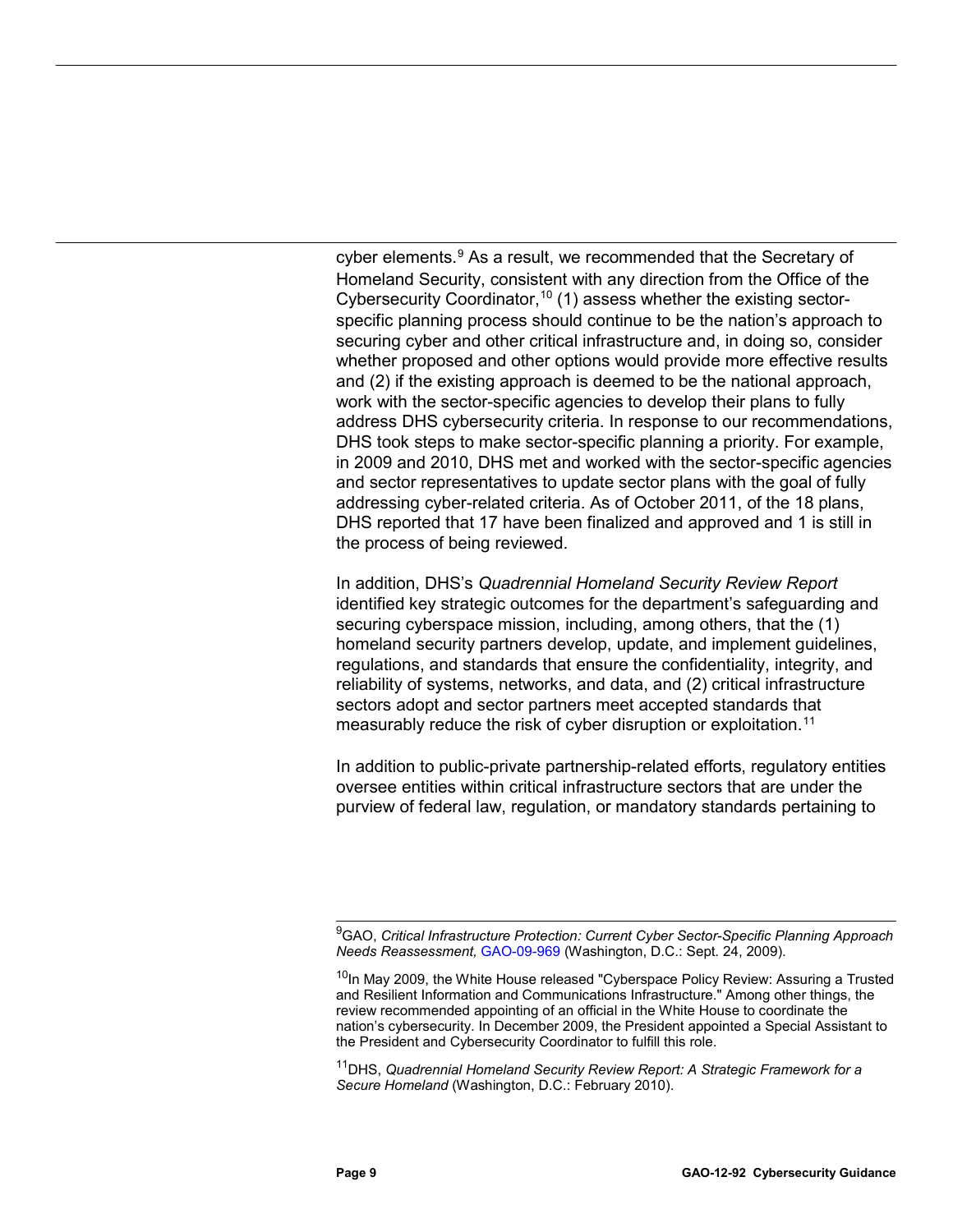securing privately owned information systems or data.<sup>[12](#page-14-0)</sup> For example, depository financial institutions (such as commercial banks and credit unions) in the banking and finance sector are regulated by members of the Federal Financial Institutions Examination Council (FFIEC).<sup>[13](#page-14-1)</sup> The mechanisms used to perform oversight include continuous examinations, periodic examinations, self-reporting, and compliance reviews, and various types of mechanisms exist to enforce compliance. Federal regulators also develop and publish various types of cybersecurity guidance to assist (1) the examiners and inspectors in carrying out their responsibilities and (2) the regulated entities in fulfilling requirements, addressing specific threats, or mitigating identified risks. For example, FFIEC has issued handbooks that are intended to provide guidance to examiners and organizations.

## <span id="page-14-0"></span>Many Organizations Develop Cybersecurity Guidance to Help Manage Cyber-Based Risks

Cybersecurity guidance provides general guidelines and principles as well as technical security techniques for maintaining the confidentiality, integrity, and availability of information systems and data. When implementing cybersecurity technologies and processes, organizations can avoid making common implementation mistakes by consulting guidance developed by various other organizations. Public and private organizations may decide to voluntarily adopt this guidance to help them manage cyber-based risks. Some entities may also be required to meet regulations or mandatory requirements that address cybersecurity.

<span id="page-14-1"></span><sup>13</sup>FFIEC is a formal interagency body empowered to prescribe uniform principles, standards, and report forms for the federal examination of financial institutions. Its membership includes leadership from the Board of Governors of the Federal Reserve System, Federal Deposit Insurance Corporation, National Credit Union Administration, Office of the Comptroller of the Currency, Consumer Financial Protection Bureau, and State Liaison Committee. The Office of Thrift Supervision, a past member, was dissolved in July 2011, and many of its functions were transferred to the Office of the Comptroller of the Currency.

 $\overline{a}$  $12$ Federal laws are defined as statutes enacted by the Congress of the United States that pertain to matters that are within the legislative authority delegated to the national government by the United States Constitution. Federal regulations are defined as the general and permanent rules published in the *Federal Register* by a federal department or agency. Federal mandatory standards are defined as requirements adopted by a federal department or agency with the legal authority to regulate the entities or activities that are the subject of the standards. See GAO*, Information Technology: Federal Laws, Regulations, and Mandatory Standards for Securing Private Sector Information Technology Systems and Data in Critical Infrastructure Sectors*[, GAO-08-1075R](http://www.gao.gov/products/GAO-08-1075R) (Washington, D.C.: Sept. 16, 2008).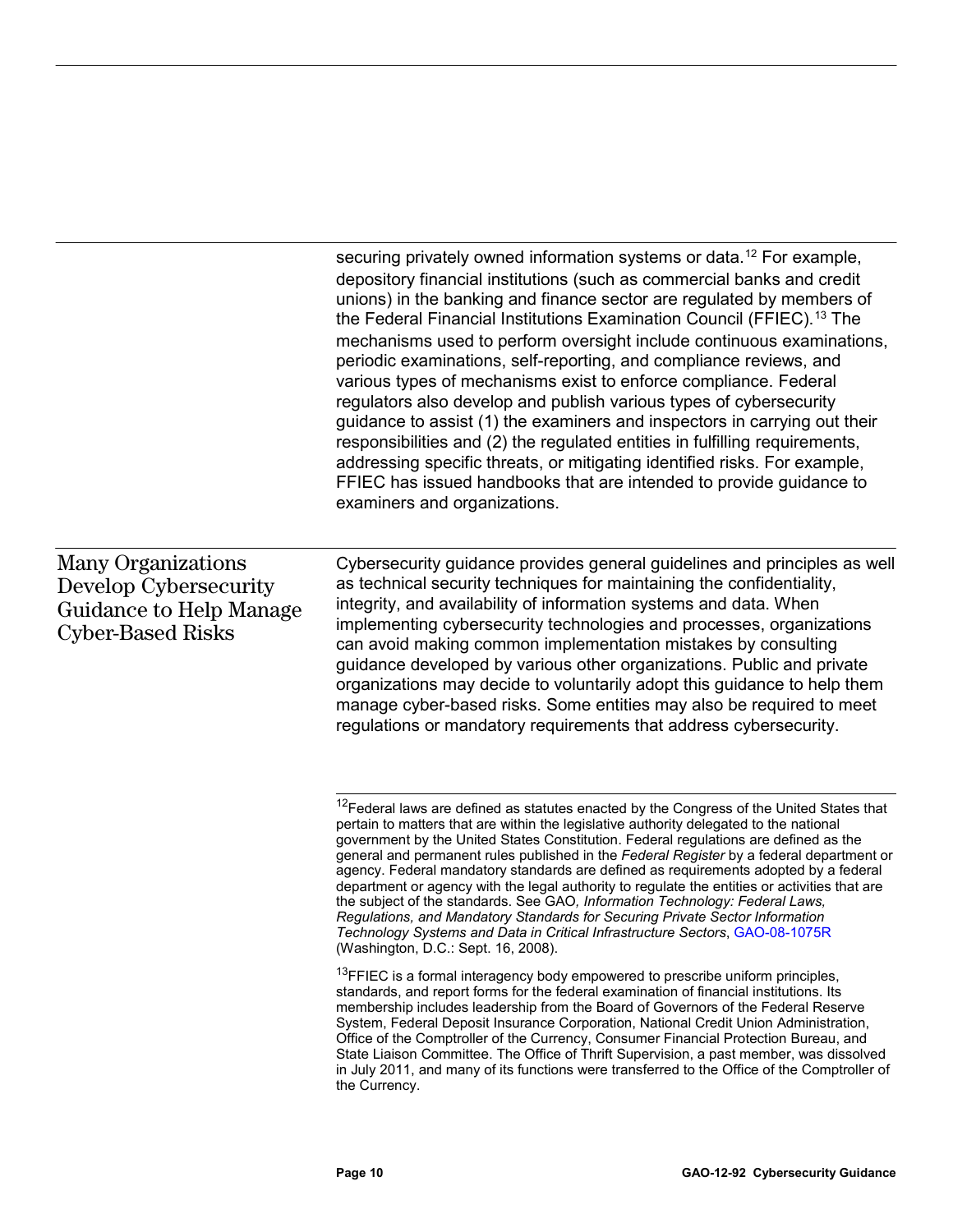Many organizations exist that develop standards and guidance that, among other things, promote the confidentiality, integrity, and availability of computer systems and information. Examples of such organizations include the following:

- International Organization for Standardization (ISO): a nongovernmental organization that develops and publishes international standards. The standards, among other things, address information security by establishing guidelines and general principles for initiating, implementing, maintaining, and improving information security management in an organization.
- International Electrotechnical Commission (IEC): an organization for standardization comprising all national eletrotechnical committees. The commission publishes international standards, technical specifications, technical reports, and publicly available specifications and guides. The information security standards address safety, security, and reliability in the design and operations of systems in the power industry, among other things.
- The International Telecommunication Union: a United Nations agency whose mission includes, among other things, developing technical standards and providing technical assistance and capacity building to developing countries. The union has also developed technical standards for security and, more recently, engaged in other cybersecurity activities. For example, the union has established a study group for telecommunications security to focus on developing standards and recommendations associated with network and information security, application security, and identity management. Similarly, the union, through its members' efforts, prepared a report on cybersecurity best practices for countries seeking to organize national cybersecurity efforts.
- The International Society of Automation (ISA): a global and nonprofit organization that develops standards for automation. It has developed a series of standards to address security in industrial automation and control systems.
- The American National Standards Institute (ANSI): a U.S. organization that is responsible for coordinating and promoting voluntary consensus-based standards and information sharing to minimize overlap and duplication of U.S. standards-related efforts.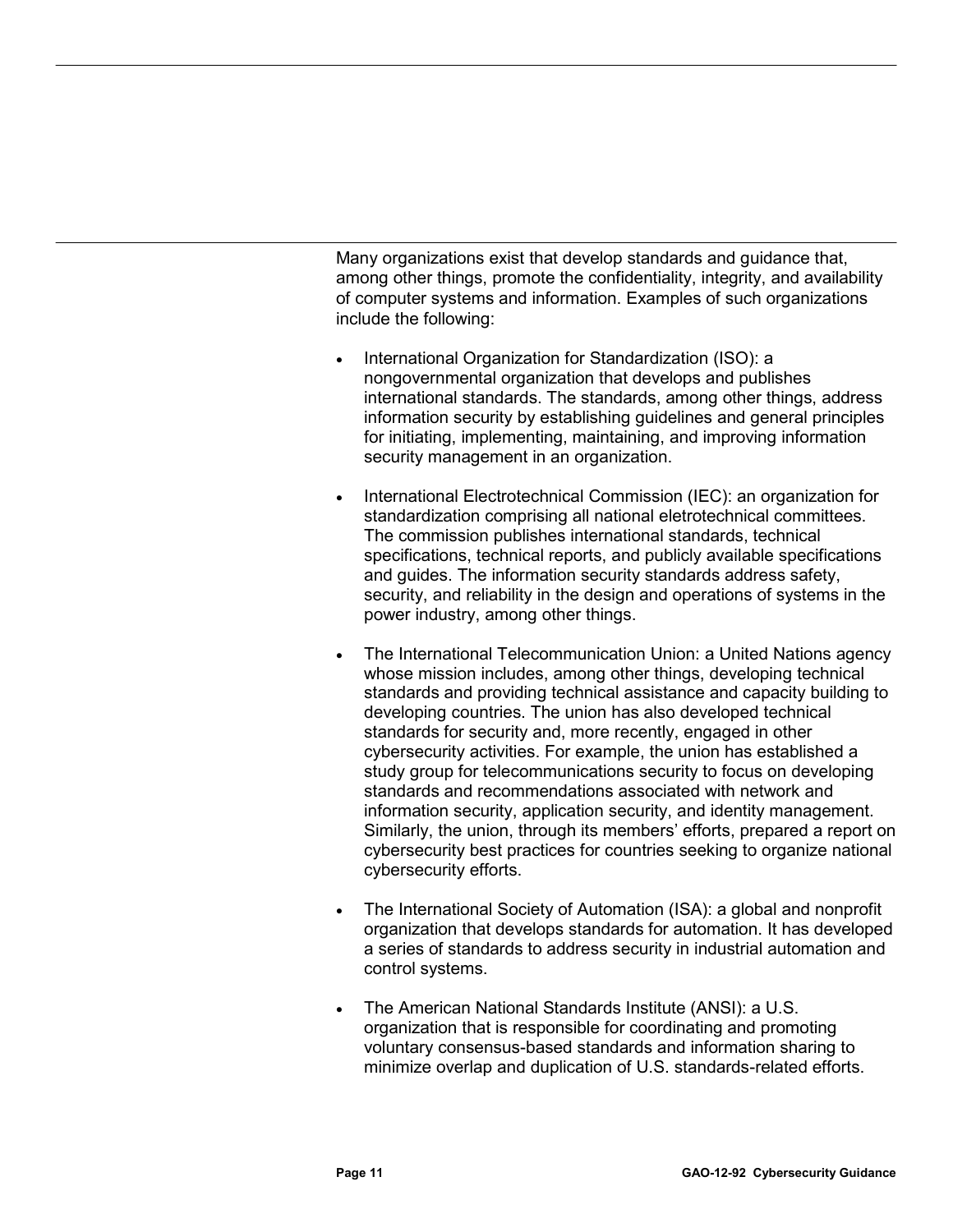In addition, it is the representative of U.S. interests in international standards-developing organizations.<sup>[14](#page-16-0)</sup>

Individual industries and sectors also have their own specific standards. These include standards or guidance developed by regulatory agencies that assist entities within sectors in complying with cybersecurity-related laws and regulations. In addition, organizations that operate in a specific industry develop cybersecurity standards and guidance and promote practices for their industries.

In the United States, the National Institute of Standards and Technology (NIST), a standards-setting agency under the U.S. Department of Commerce, issues Federal Information Processing Standards that, pursuant to the Federal Information Security Management Act of 2002 (FISMA), are mandatory for federal agencies and special publications that provide guidance for information systems security for non-national security systems.<sup>[15](#page-16-1)</sup> For example, NIST Special Publication (SP) 800-39, *Managing Information Security Risk: Organization, Mission, and Information System View,* provides guidance for an integrated, organizationwide program for managing information security risk to organizational operations, organizational assets, individuals, other organizations, and the nation resulting from the operation and use of federal information systems.<sup>[16](#page-16-2)</sup> NIST also developed a risk management framework that is one of several NIST guidelines for federal agencies to follow in developing information security programs. The framework is specified in NIST SP 800-37, Revision 1, *Guide for Applying the Risk Management Framework to Federal Information Systems: A Security Life Cycle Approach,* which provides agencies with guidance for applying the

<span id="page-16-2"></span>16NIST, *Managing Information Security Risk, Organization, Mission, and Information System View*, SP 800-39 (Gaithersburg, Md.: March 2011).

 $\overline{a}$ 

<span id="page-16-0"></span><sup>&</sup>lt;sup>14</sup>A December 2000 memorandum of understanding between ANSI and the National Institute of Standards and Technology establishes the organizations' agreement on a unified national approach to developing national and international standards. The memorandum states that ANSI is the representative of U.S. interests in international standards-developing organizations.

<span id="page-16-1"></span><sup>&</sup>lt;sup>15</sup>FISMA requires that federal agencies comply with NIST information security standards, and agencies may not waive their use. In addition, FISMA emphasizes the need for agencies to develop, document, and implement agencywide programs to provide security for the information systems that support their operations and assets.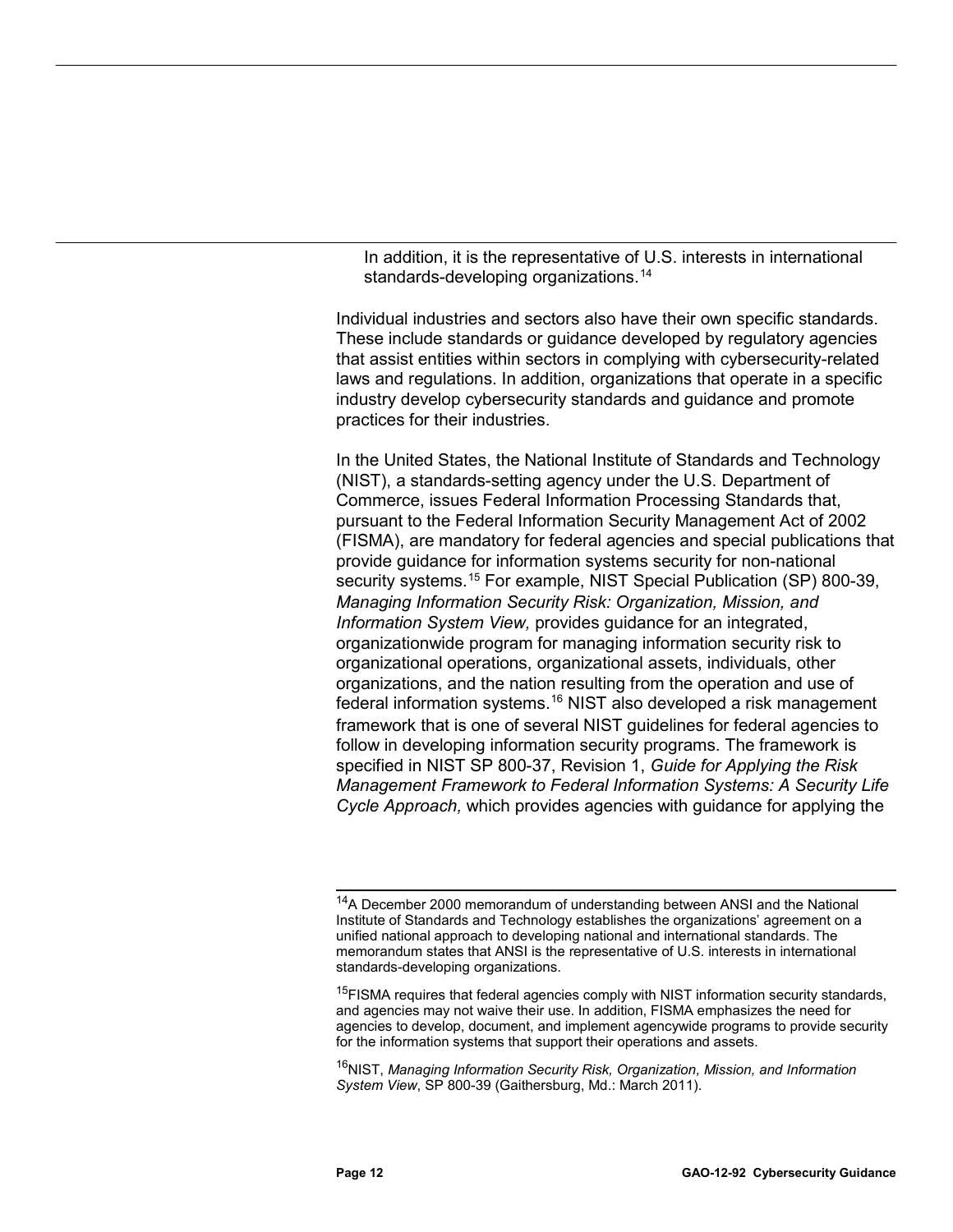risk management framework to federal information systems.<sup>[17](#page-17-1)</sup> The framework consists of a six-step process involving (1) security categorization, (2) security control selection, (3) security control implementation, (4) security control assessment, (5) information system authorization, and (6) security control monitoring. It also provides a process that integrates information security and risk management activities into the system development life cycle.

NIST SP 800-53, Revision 3, *Recommended Security Controls for Federal Information Systems and Organizations,* provides a catalog of security controls and technical guidelines that federal agencies use to protect federal information and information systems. [18](#page-17-2) Nonfederal entities, such as those in the nation's critical infrastructure sectors, are encouraged but not required to use this NIST guidance where appropriate. Table 3 lists SP 800-53's 18 control families and the 198 recommended controls.

#### <span id="page-17-0"></span>**Table 3: NIST 800-53, Revision 3, Security Control Families and Associated Recommended Controls**

| <b>Control family</b>                    | <b>Controls</b>                                                                                                                                                                                                                                                                                                                                                                                                                                                                                                                                                                                                                                                           |
|------------------------------------------|---------------------------------------------------------------------------------------------------------------------------------------------------------------------------------------------------------------------------------------------------------------------------------------------------------------------------------------------------------------------------------------------------------------------------------------------------------------------------------------------------------------------------------------------------------------------------------------------------------------------------------------------------------------------------|
| Access Control                           | (1) Access Control Policy and Procedures, (2) Account Management, (3) Access Enforcement, (4) Information<br>Flow Enforcement, (5) Separation of Duties, (6) Least Privilege, (7) Unsuccessful Login Attempts, (8) System<br>Use Notification, (9) Previous Logon (Access) Notification, (10) Concurrent Session Control, (11) Session<br>Lock, (12) Permitted Actions without Identification or Authentication, (13) Security Attributes, (14) Remote<br>Access, (15) Wireless Access, (16) Access Control for Mobile Devices, (17) Use of External Information<br>Systems, (18) User-Based Collaboration and Information Sharing, and (19) Publicly Accessible Content. |
| Awareness and<br>Training                | (1) Security Awareness and Training Policy and Procedures, (2) Security Awareness, (3) Security Training,<br>(4) Security Training Records, and (5) Contacts with Security Groups and Associations.                                                                                                                                                                                                                                                                                                                                                                                                                                                                       |
| Audit and<br>Accountability              | (1) Audit and Accountability Policy and Procedures, (2) Auditable Events, (3) Content of Audit Records,<br>(4) Audit Storage Capacity, (5) Response to Audit Processing Failures, (6) Audit Review, Analysis, and<br>Reporting, (7) Audit Reduction and Report Generation, (8) Time Stamps, (9) Protection of Audit Information,<br>(10) Non-repudiation, (11) Audit Record Retention, (12) Audit Generation, (13) Monitoring for Information<br>Disclosure, and (14) Session Audit.                                                                                                                                                                                      |
| Security Assessment<br>and Authorization | (1) Security Assessment and Authorization Policies and Procedures, (2) Security Assessments,<br>(3) Information System Connections, (4) Plan of Action and Milestones, (5) Security Authorization, and<br>(6) Continuous Monitoring.                                                                                                                                                                                                                                                                                                                                                                                                                                      |

<span id="page-17-1"></span> $\overline{a}$ <sup>17</sup>NIST, *Guide for Applying the Risk Management Framework to Federal Information Systems: A Security Life Cycle Approach*, SP 800-37, Revision 1 (Gaithersburg, Md.: February 2010).

<span id="page-17-2"></span>18NIST, *Recommended Security Controls for Federal Information Systems and Organizations*, SP 800-53, Revision 3 (Gaithersburg, Md.: May 2010).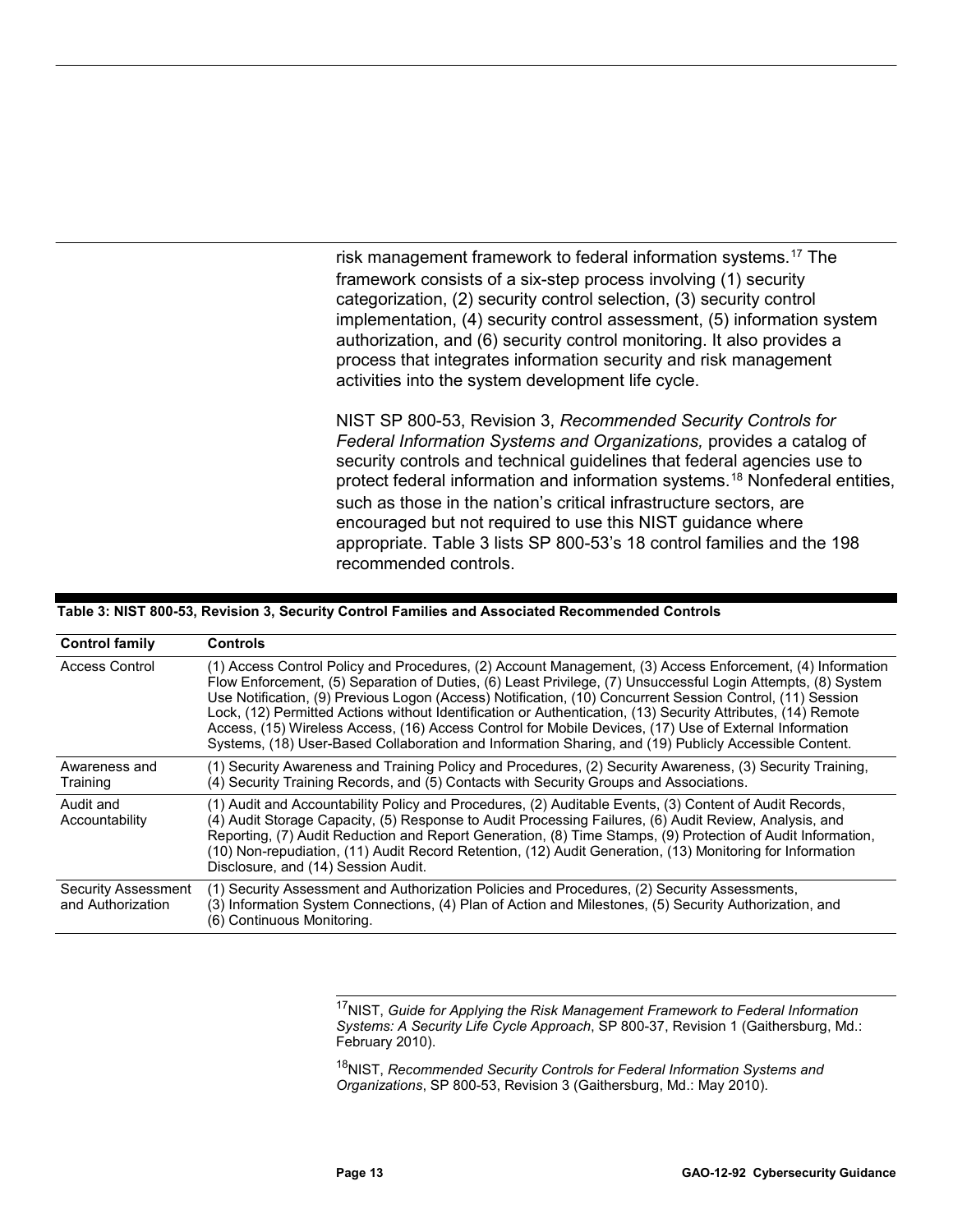| <b>Control family</b>                       | <b>Controls</b>                                                                                                                                                                                                                                                                                                                                                                                                                                                                                                                                                                                                                                                                                                                                                                                                                                                                                                                                                                                                                                                                                                                                                                                                                                                                                                        |
|---------------------------------------------|------------------------------------------------------------------------------------------------------------------------------------------------------------------------------------------------------------------------------------------------------------------------------------------------------------------------------------------------------------------------------------------------------------------------------------------------------------------------------------------------------------------------------------------------------------------------------------------------------------------------------------------------------------------------------------------------------------------------------------------------------------------------------------------------------------------------------------------------------------------------------------------------------------------------------------------------------------------------------------------------------------------------------------------------------------------------------------------------------------------------------------------------------------------------------------------------------------------------------------------------------------------------------------------------------------------------|
| Configuration<br>Management                 | (1) Configuration Management Policy and Procedures, (2) Baseline Configuration, (3) Configuration Change<br>Control, (4) Security Impact Analysis, (5) Access Restrictions for Change, (6) Configuration Settings, (7) Least<br>Functionality, (8) Information System Component Inventory, and (9) Configuration Management Plan.                                                                                                                                                                                                                                                                                                                                                                                                                                                                                                                                                                                                                                                                                                                                                                                                                                                                                                                                                                                      |
| <b>Contingency Planning</b>                 | (1) Contingency Planning Policy and Procedures, (2) Contingency Plan, (3) Contingency Training,<br>(4) Contingency Plan Testing and Exercises, (5) Alternate Storage Site, (6) Alternate Processing Site,<br>(7) Telecommunications Services, (8) Information System Backup, and (9) Information System Recovery, and<br>Reconstitution.                                                                                                                                                                                                                                                                                                                                                                                                                                                                                                                                                                                                                                                                                                                                                                                                                                                                                                                                                                               |
| Identification and<br>Authentication        | (1) Identification and Authentication Policy and Procedures, (2) Identification and Authentication<br>(Organizational Users), (3) Device Identification and Authentication, (4) Identifier Management,<br>(5) Authenticator Management, (6) Authenticator Feedback, (7) Cryptographic Module Authentication, and<br>(8) Identification and Authentication (Non-Organizational Users).                                                                                                                                                                                                                                                                                                                                                                                                                                                                                                                                                                                                                                                                                                                                                                                                                                                                                                                                  |
| Incident Response                           | (1) Incident Response Policy and Procedures, (2) Incident Response Training, (3) Incident Response Testing<br>and Exercises, (4) Incident Handling, (5) Incident Monitoring, (6) Incident Reporting, (7) Incident Response<br>Assistance, and (8) Incident Response Plan.                                                                                                                                                                                                                                                                                                                                                                                                                                                                                                                                                                                                                                                                                                                                                                                                                                                                                                                                                                                                                                              |
| Maintenance                                 | (1) System Maintenance Policy and Procedures, (2) Controlled Maintenance, (3) Maintenance Tools, (4) Non-<br>Local Maintenance, (5) Maintenance Personnel, and (6) Timely Maintenance.                                                                                                                                                                                                                                                                                                                                                                                                                                                                                                                                                                                                                                                                                                                                                                                                                                                                                                                                                                                                                                                                                                                                 |
| <b>Media Protection</b>                     | (1) Media Protection Policy and Procedures, (2) Media Access, (3) Media Marking, (4) Media Storage,<br>(5) Media Transport, and (6) Media Sanitization.                                                                                                                                                                                                                                                                                                                                                                                                                                                                                                                                                                                                                                                                                                                                                                                                                                                                                                                                                                                                                                                                                                                                                                |
| Physical and<br>Environmental<br>Protection | (1) Physical and Environmental Protection Policy and Procedures, (2) Physical Access Authorizations,<br>(3) Physical Access Control, (4) Access Control for Transmission Medium, (5) Access Control for Output<br>Devices, (6) Monitoring Physical Access, (7) Visitor Control, (8) Access Records, (9) Power Equipment and<br>Power Cabling, (10) Emergency Shutoff, (11) Emergency Power, (12) Emergency Lighting, (13) Fire<br>Protection, (14) Temperature and Humidity Controls, (15) Water Damage Protection, (16) Delivery and<br>Removal, (17) Alternate Work Site, (18) Location of Information System Components, and (19) Information<br>Leakage.                                                                                                                                                                                                                                                                                                                                                                                                                                                                                                                                                                                                                                                           |
| Planning                                    | (1) Security Planning Policy and Procedures, (2) System Security Plan, (3) Rules of Behavior, (4) Privacy<br>Impact Assessment, and (5) Security-Related Activity Planning.                                                                                                                                                                                                                                                                                                                                                                                                                                                                                                                                                                                                                                                                                                                                                                                                                                                                                                                                                                                                                                                                                                                                            |
| <b>Personnel Security</b>                   | (1) Personnel Security Policy and Procedures, (2) Position Categorization, (3) Personnel Screening,<br>(4) Personnel Termination, (5) Personnel Transfer, (6) Access Agreements, (7) Third-Party Personnel<br>Security, and (8) Personnel Sanctions.                                                                                                                                                                                                                                                                                                                                                                                                                                                                                                                                                                                                                                                                                                                                                                                                                                                                                                                                                                                                                                                                   |
| <b>Risk Assessment</b>                      | (1) Risk Assessment Policy and Procedures, (2) Security Categorization, (3) Risk Assessment, and<br>(4) Vulnerability Scanning.                                                                                                                                                                                                                                                                                                                                                                                                                                                                                                                                                                                                                                                                                                                                                                                                                                                                                                                                                                                                                                                                                                                                                                                        |
| <b>System and Services</b><br>Acquisition   | (1) System and Services Acquisition Policy and Procedures, (2) Allocation of Resources, (3) Life Cycle<br>Support, (4) Acquisitions, (5) Information System Documentation, (6) Software Usage Restrictions, (7) User-<br>Installed Software, (8) Security Engineering Principles, (9) External Information System Services,<br>(10) Developer Configuration Management, (11) Developer Security Testing, (12) Supply Chain Protection,<br>(13) Trustworthiness, and (14) Critical Information System Components.                                                                                                                                                                                                                                                                                                                                                                                                                                                                                                                                                                                                                                                                                                                                                                                                       |
| System and<br>Communications<br>Protection  | (1) System and Communications Protection Policy and Procedures, (2) Application Partitioning, (3) Security<br>Function Isolation, (4) Information in Shared Resources, (5) Denial of Service Protection, (6) Resource<br>Priority, (7) Boundary Protection, (8) Transmission Integrity, (9) Transmission Confidentiality, (10) Network<br>Disconnect, (11) Trusted Path, (12) Cryptographic Key Establishment and Management, (13) Use of<br>Cryptography, (14) Public Access Protections, (15) Collaborative Computing Devices, (16) Transmission of<br>Security Attributes, (17) Public Key Infrastructure Certificates, (18) Mobile Code, (19) Voice Over Internet<br>Protocol, (20) Secure Name/Address Resolution Service (Authoritative Source), (21) Secure Name/Address<br>Resolution Service (Recursive or Caching Resolver), (22) Architecture and Provisioning for Name/Address<br>Resolution Service, (23) Session Authenticity, (24) Fail in Known State, (25) Thin Nodes, (26) Honeypots,<br>(27) Operating System-Independent Applications, (28) Protection of Information at Rest, (29) Heterogeneity,<br>(30) Virtualization Techniques, (31) Covert Channel Analysis, (32) Information System Partitioning,<br>(33) Transmission Preparation Integrity, and (34) Non-Modifiable Executable Programs. |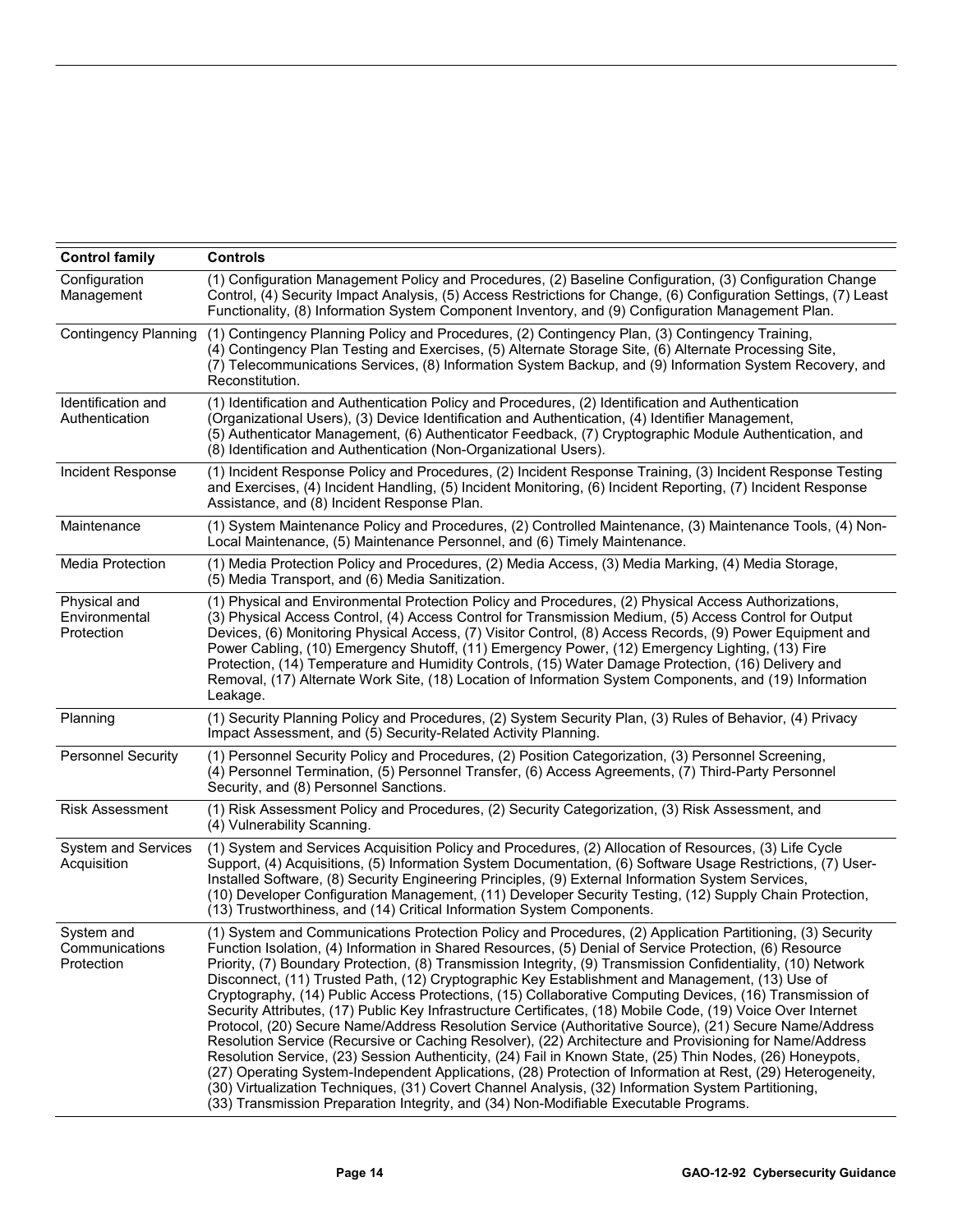<span id="page-19-0"></span>

| <b>Control family</b>                                            | <b>Controls</b>                                                                                                                                                                                                                                                                                                                                                                                                                                                                                             |                                                                                                                                                                                                                                                                                                                                                                                                                                                                                                                                                                                                                                                                                                                                                                                                                                                                                                                                                                                                |
|------------------------------------------------------------------|-------------------------------------------------------------------------------------------------------------------------------------------------------------------------------------------------------------------------------------------------------------------------------------------------------------------------------------------------------------------------------------------------------------------------------------------------------------------------------------------------------------|------------------------------------------------------------------------------------------------------------------------------------------------------------------------------------------------------------------------------------------------------------------------------------------------------------------------------------------------------------------------------------------------------------------------------------------------------------------------------------------------------------------------------------------------------------------------------------------------------------------------------------------------------------------------------------------------------------------------------------------------------------------------------------------------------------------------------------------------------------------------------------------------------------------------------------------------------------------------------------------------|
| System and<br>Information Integrity                              | (1) System and Information Integrity Policy and Procedures, (2) Flaw Remediation, (3) Malicious Code<br>Protection, (4) Information System Monitoring, (5) Security Alerts, Advisories, and Directives, (6) Security<br>Functionality Verification, (7) Software and Information Integrity, (8) Spam Protection, (9) Information Input<br>Restrictions, (10) Information Input Validation, (11) Error Handling, (12) Information Output Handling and<br>Retention, and (13) Predictable Failure Prevention. |                                                                                                                                                                                                                                                                                                                                                                                                                                                                                                                                                                                                                                                                                                                                                                                                                                                                                                                                                                                                |
| Program<br>Management                                            |                                                                                                                                                                                                                                                                                                                                                                                                                                                                                                             | (1) Information Security Program Plan, (2) Senior Information Security Officer, (3) Information Security<br>Resources, (4) Plan of Action and Milestones Process, (5) Information System Inventory, (6) Information<br>Security Measures of Performance, (7) Enterprise Architecture, (8) Critical Infrastructure Plan, (9) Risk<br>Management Strategy, (10) Security Authorization Process, and (11) Mission/Business Process Definition.                                                                                                                                                                                                                                                                                                                                                                                                                                                                                                                                                    |
|                                                                  |                                                                                                                                                                                                                                                                                                                                                                                                                                                                                                             | Source: NIST SP 800-53, Revision 3.                                                                                                                                                                                                                                                                                                                                                                                                                                                                                                                                                                                                                                                                                                                                                                                                                                                                                                                                                            |
|                                                                  |                                                                                                                                                                                                                                                                                                                                                                                                                                                                                                             | DHS's National Cyber Security Division's Control Systems Security<br>Program has also issued recommended practices to reduce risks to<br>industrial control systems within and across all critical infrastructure and<br>key resources sectors. For example, in April 2011, the program issued<br>the Catalog of Control Systems Security: Recommendations for<br>Standards Developers, which is intended to provide a detailed listing of<br>recommended controls from several standards related to control<br>systems. <sup>19</sup>                                                                                                                                                                                                                                                                                                                                                                                                                                                         |
| Wide Variety of Sector<br>Cybersecurity<br>Guidance Is Available |                                                                                                                                                                                                                                                                                                                                                                                                                                                                                                             | A wide variety of cybersecurity guidance from national and international<br>organizations is available to critical infrastructure sector entities. Much of<br>this guidance is tailored to the unique characteristics of each sector.<br>Further, entities within regulated subsectors have specific cybersecurity<br>guidance that is required or recommended to be used, $20$ while entities<br>operating outside of a regulatory environment have standards and<br>guidance available, but not required, for their use. Furthermore, industry<br>regulators, associations, and other groups have also developed and<br>issued voluntary guidance available for use by entities within their<br>respective sectors that is tailored to the business needs of entities or<br>provides methods to address unique risks or operations.<br>While SCC representatives confirmed lists of cybersecurity guidance that<br>they stated was used within their respective sectors, the representatives |
|                                                                  |                                                                                                                                                                                                                                                                                                                                                                                                                                                                                                             | <sup>19</sup> DHS, National Cyber Security Division, Control Systems Security Program, Catalog of<br>Control Systems Security: Recommendations for Standards Developers (April 2011).                                                                                                                                                                                                                                                                                                                                                                                                                                                                                                                                                                                                                                                                                                                                                                                                          |
|                                                                  |                                                                                                                                                                                                                                                                                                                                                                                                                                                                                                             | <sup>20</sup> Regulated subsectors include depository institutions in the banking and finance sector;<br>bulk power system in the energy sector; and nuclear power plants in the nuclear reactors,                                                                                                                                                                                                                                                                                                                                                                                                                                                                                                                                                                                                                                                                                                                                                                                             |

<span id="page-19-2"></span><span id="page-19-1"></span>materials, and waste sector.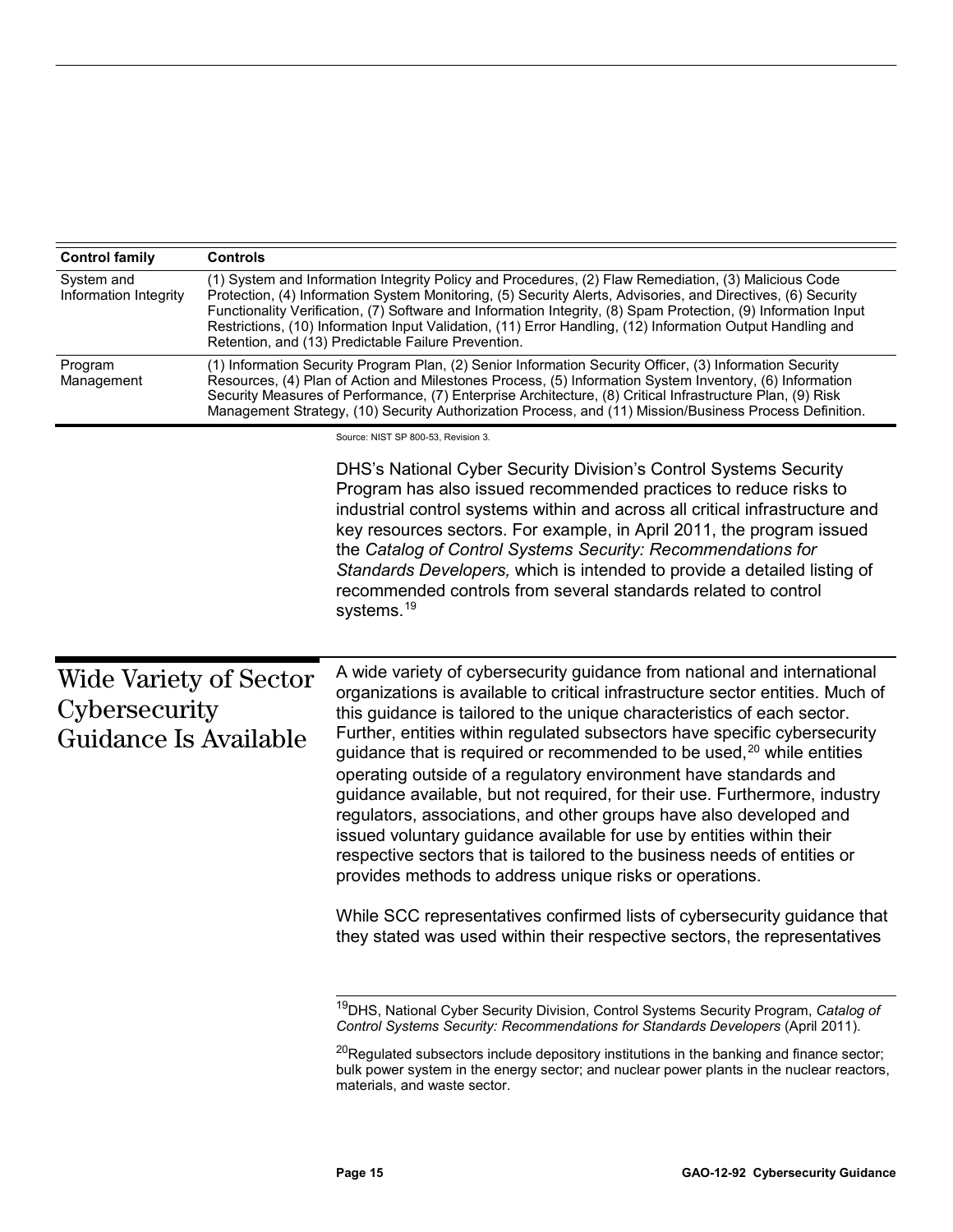emphasized that the lists were not comprehensive and that additional standards and guidance are likely used within the sectors. In addition, SCC representatives stated that they were not always aware of the extent to which the identified guidance was used by entities within their sectors.

The following discussion describes cybersecurity guidance identified for each of the sectors in our review. A list of specific guidance for each sector is provided in appendix II.

**Banking and finance sector:** The guidance documents for the banking and finance sector are diverse. For example, federal regulatory entities within the various sector segments issue specific risk-based cybersecurity requirements. In addition, financial institutions and the payment card industry have developed voluntary standards and practices.

FFIEC has issued handbooks that outline cybersecurity requirements for depository institutions within the sector. In addition, federal financial regulators have issued regulations that cover a comprehensive set of high-level requirements, including security programs, risk management, data security, incident response and anti-identity-theft. These regulations are in response to laws such as the Gramm-Leach-Bliley Act and the Fair Credit Reporting Act.

The banking and finance sector-specific plan identified applicable laws, regulations, and a multitude of sector-specific guidance, especially for depository and financial institutions, that covered many cybersecurity topics such as access control authentication and phishing. Each of the FFIEC agencies often issues guidance that is similar in content but tailored to meet its legal requirements. The agencies deliver this guidance through their respective transmittal documents, such as bulletins, financial institution letters, letters to credit unions, and supervisory letters. In addition, according to an SCC representative familiar with cybersecurity guidance associated with the sector, the revision associated with the latest sector-specific plan will have more guidance on the investments and securities subsector.

**Communications sector:** The guidance documents for the communications sector cover a variety of topics such as telecommunication industry security standards, network engineering standards, and security configuration guides. The SCC representatives familiar with cybersecurity guidance associated with the sector stated that the identified guidance is all widely used within the sector. In addition, the representatives acknowledged that a number of the documents are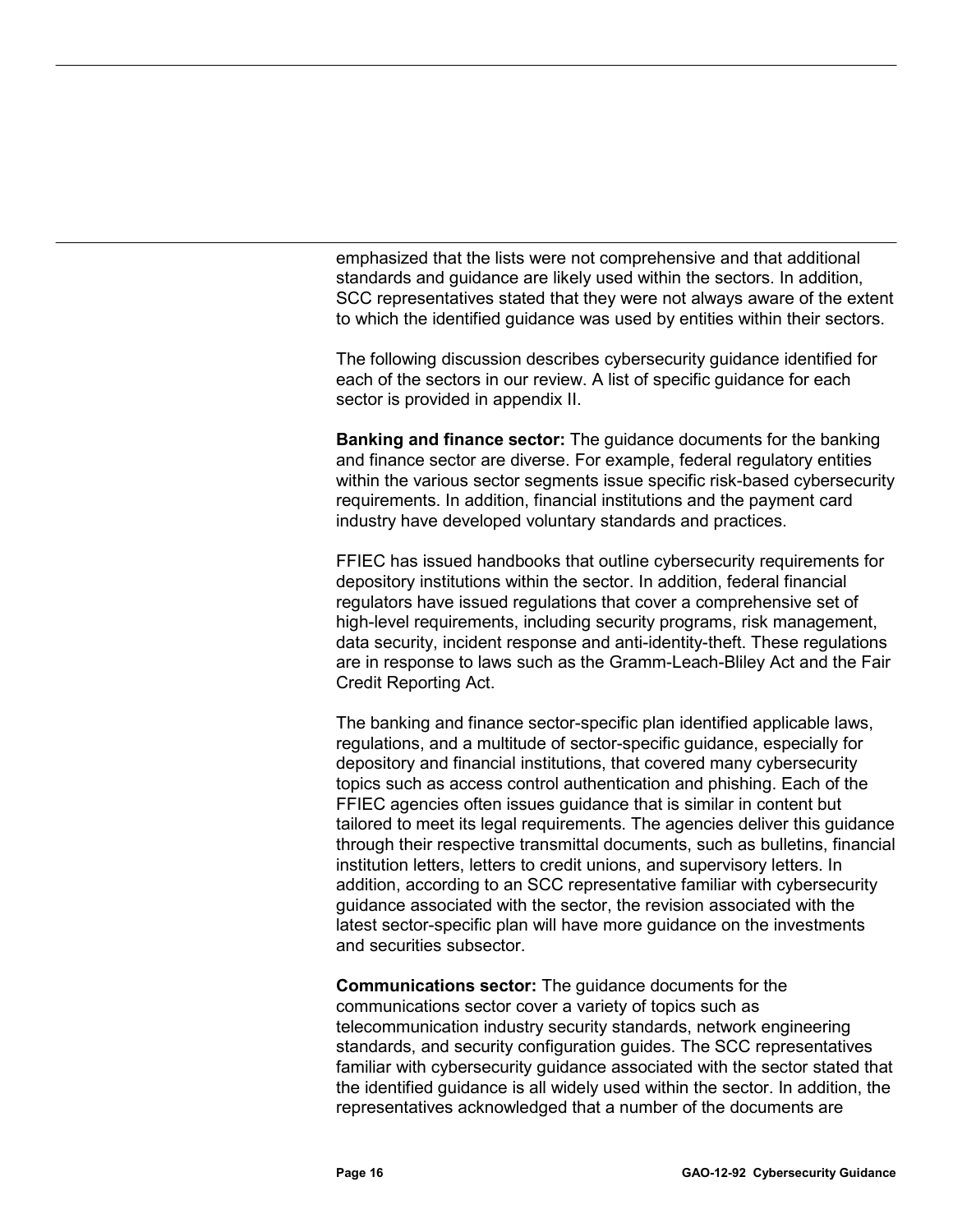overlapping and cover similar areas, and that on the basis of its particular needs an entity may select among several. Further, decisions on whether or not to implement a specific practice within guidance depend on the role of the responsible implementer (e.g., service provider, network operator, or equipment supplier) and an understanding of the impact on factors such as the systems, networks, and organizations.

According to SCC representatives responsible for cybersecurity efforts, cybersecurity standards and practices promoted and used by SCC members include those developed by the Alliance for Telecommunications Industry Solutions, Internet Engineering Task Force, and the International Telecommunication Union. For example, the Alliance for Telecommunications Industry Solutions issued a *U.S. Standard for Signaling Security–Security Roadmap*.

In addition, the Communications Security, Reliability, and Interoperability Council<sup>[21](#page-21-0)</sup> recently published a key guidance document to update and combine a large body of sector cybersecurity practices from a variety of sources.<sup>[22](#page-21-1)</sup> The guidance addresses the following areas: identity management, encryption, vulnerability management, and incident response for wireless, Internet protocol services, network, people, and legacy services. The document includes 397 cybersecurity practices intended to ensure the security of networks and systems for all segments of the communications industry. According to the document, the practices are not overly prescriptive, allowing network service providers, operators, and equipment suppliers enough latitude to make deployment decisions that best suit their business practices, which revolve around technology, capability, and customer requirements.

**Energy sector:** The energy sector is divided between the electricity and oil and natural gas subsectors. Within the electricity subsector, the Federal Energy Regulatory Commission (FERC) certified the North American Electric Reliability Corporation (NERC) as the Electric Reliability Organization that is responsible for developing reliability

<span id="page-21-0"></span> $\overline{a}$ <sup>21</sup>The Communications Security, Reliability, and Interoperability Council is an advisory committee whose purpose is to provide recommendations to the Federal Communications Commission to ensure optimal security, reliability, and interoperability of communications systems.

<span id="page-21-1"></span><sup>22</sup>Communications Security, Reliability and Interoperability Council (CSRIC)*, Cyber Security Best Practices* (March 2011).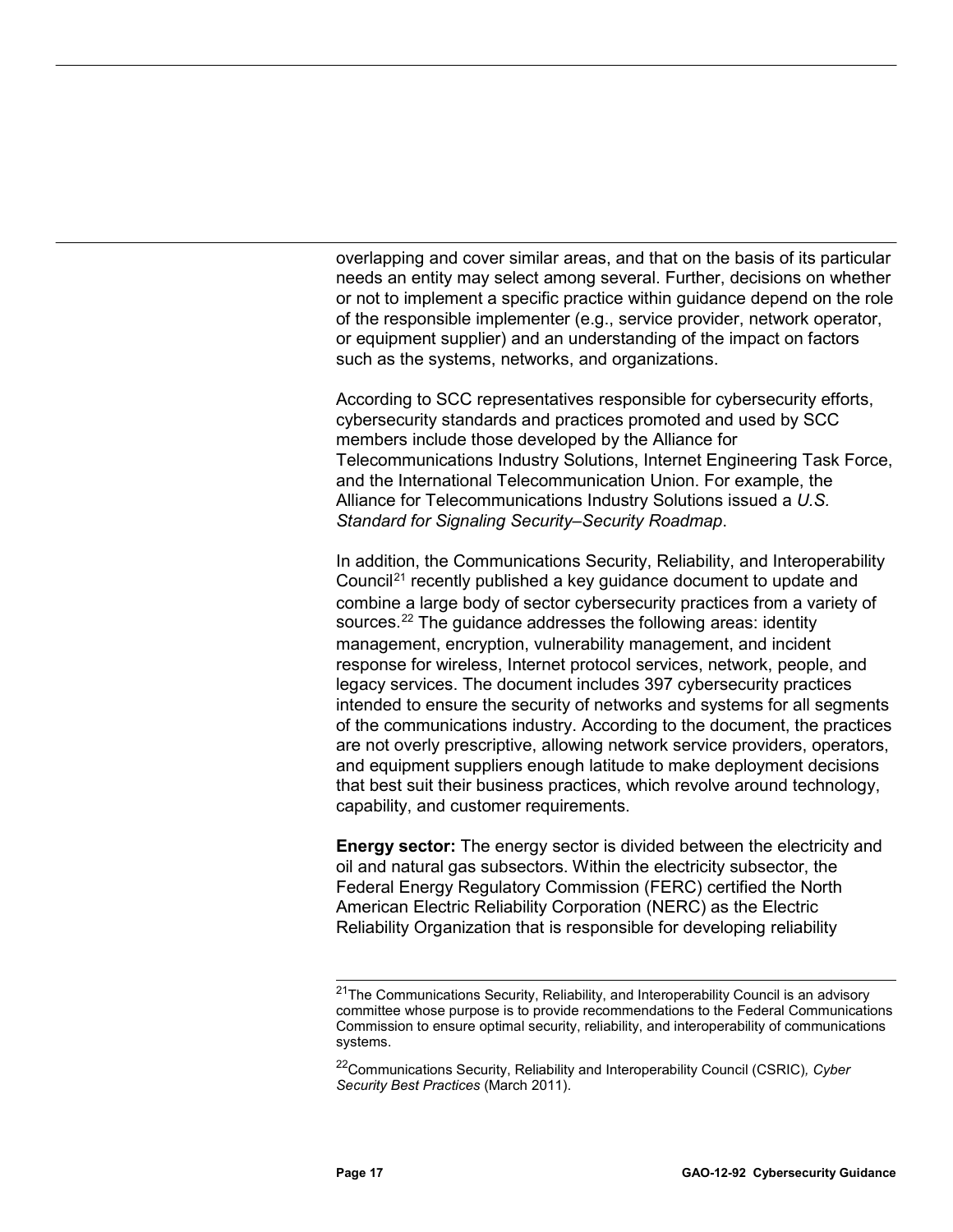standards, subject to FERC oversight, review, and approval.<sup>[23](#page-22-0)</sup> If approved, the standards become mandatory and enforceable in the contiguous 48 states. NERC developed eight cybersecurity standards, which FERC approved in 2008, $^{24}$  $^{24}$  $^{24}$  that address the following topics: critical cyber asset identification, security management controls, personnel and training, electronic security perimeter(s),<sup>[25](#page-22-2)</sup> physical security of critical cyber assets, systems security management, incident reporting and response planning, and recovery plans for critical cyber assets. NERC also publishes security guidelines for companies to consider for protecting electric infrastructure systems, although such guidelines are voluntary and are typically not checked for compliance. For example, NERC's June 2010 *Security Guideline for the Electricity Sector: Identifying Critical Cyber Assets* is intended to assist entities in identifying and developing a list of critical cyber assets as described in the mandatory standards.

Cybersecurity guidance for the oil and natural gas subsector has been issued by various related organizations, as has applicable guidance from closely related sectors, such as transportation and chemical. Among others, sector-specific guidance was identified from the American Petroleum Institute, American Gas Association, and the Interstate Natural Gas Association of America. For example, the American Petroleum Institute's *Security Guidelines for the Petroleum Industry* address cyber/information technology in the petroleum industry and endorse the ISO/IEC international standard 17799 for creating a cybersecurity

<span id="page-22-1"></span><sup>24</sup>According to FERC representatives, FERC has authority to order NERC to submit a proposed reliability standard or a modification to an existing standard to address a specific matter. Regarding the eight approved cybersecurity standards, the commission concurrently directed NERC to improve the standards through modification. The FERC representatives stated that most of the modifications have not yet been completed.

<span id="page-22-2"></span> $25$ An electronic security perimeter is the logical border surrounding a network to which critical cyber assets are connected and for which access is controlled.

<span id="page-22-0"></span> $\overline{a}$  $^{23}$ NERC was certified in 2006 by the Federal Energy Regulatory Commission as the Electric Reliability Organization under section 215 of the Federal Power Act, as amended by the Energy Policy Act of 2005. In doing so, FERC authorized NERC to develop and enforce reliability standards for the bulk power system in the continental United States under the commission's oversight. NERC's mission is to ensure the reliability of the North American bulk power system. In addition to developing and enforcing reliability standards, NERC assesses adequacy annually via a 10-year forecast, including summer and winter forecasts; monitors the bulk power system; and educates, trains, and certifies certain industry personnel.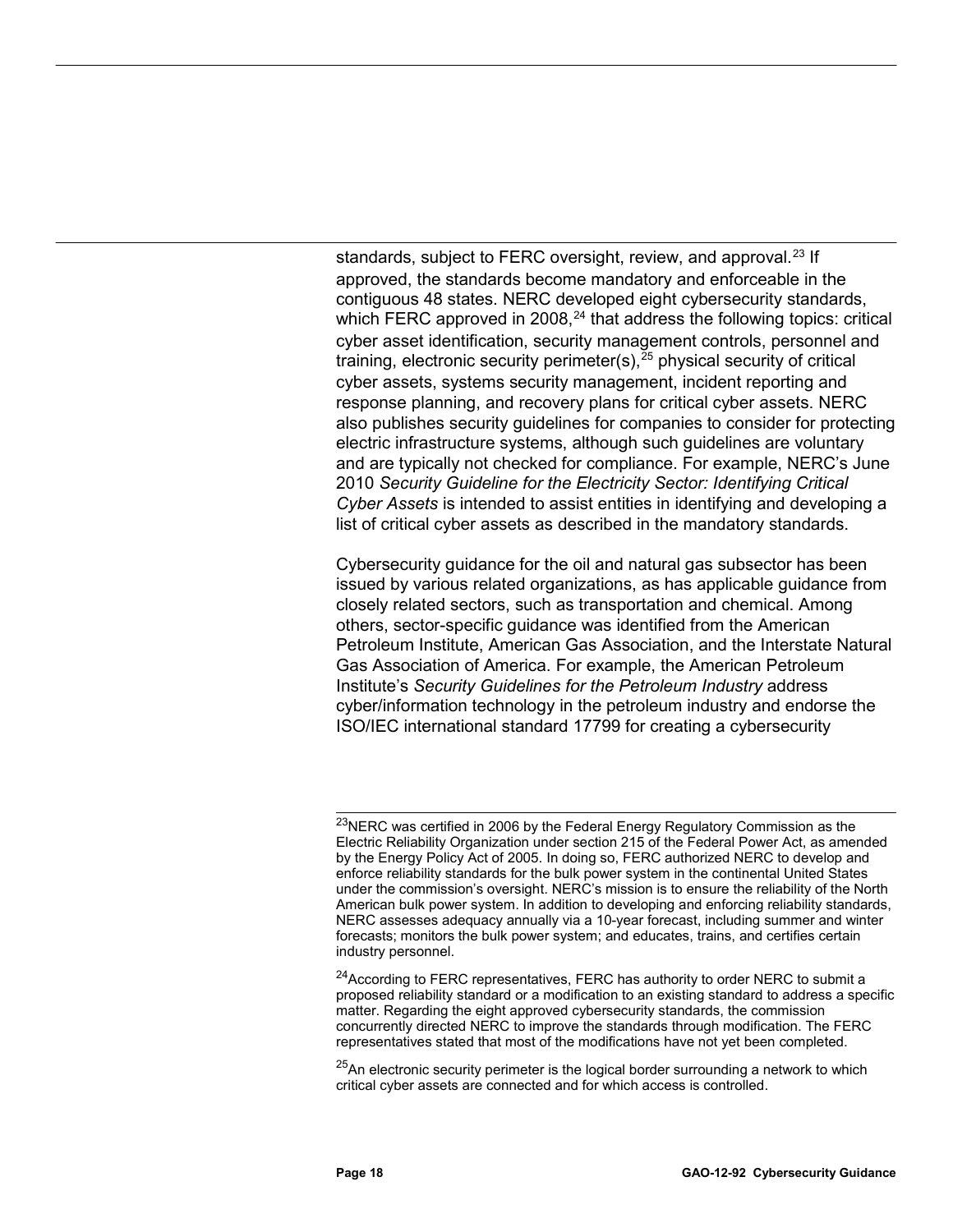program as voluntary guidance.<sup>[26](#page-23-0)</sup> The other cybersecurity guidance covered various topics, including cryptography, third-party connections, and control systems.

**Health care and public health sector:** Cybersecurity guidance for the health care and public health sector covers a variety of topics specific to the security of health information. For example, ISO and ASTM International have issued health sector cybersecurity guidance. [27](#page-23-1) ISO issued guidance for security management in health, and ASTM International issued guidance on user authentication and authorization. Also, according to a sector coordinating council representative, Electronic Data Interchanges are critical to data exchange within the sector and have cybersecurity implications.<sup>[28](#page-23-2)</sup> In addition, according to the health care and public health sector annual report, the sector is engaged in an international effort to develop standardized security guidelines for health information technology that will facilitate the confidentiality, availability, and integrity of health information systems and the data residing on those systems.

The chairperson of the Healthcare and Public Health SCC stated that the sector uses Health Insurance Portability and Accountability Act of 1996 (HIPAA)-related cybersecurity guidance. [29](#page-23-3) For example, NIST issued cybersecurity guidance to help implement the health sector's security standards included in the HIPAA security rule. $^{30}$  $^{30}$  $^{30}$  The NIST guidance maps the requirements in the security rule to NIST publications on information security, including typical activities an agency should consider in

<span id="page-23-2"></span><sup>28</sup>Electronic Data Interchanges are the computer-to-computer interchange of strictly formatted messages, also called transaction sets, that represent documents other than monetary instruments.

<span id="page-23-3"></span><sup>29</sup>Health Insurance Portability and Accountability Act of 1996, Pub. L. No. 104-191, § 262 (Aug. 21, 1996), as amended, calls for the control of the distribution and exchange of health care data and adoption of electronic data exchange standards to uniformly and securely exchange patient information.

<span id="page-23-4"></span><sup>30</sup>The Department of Health and Human Services issued the Security Standards for the Protection of Electronic Protected Health Information, commonly known as the HIPAA Security Rule (45 CFR Part 160 and Subparts A and C of Part 164).

<span id="page-23-0"></span> $\overline{a}$ <sup>26</sup>The reference number for ISO/IEC 17799 has changed to ISO/IEC 27002. According to ISO, the technical content is identical.

<span id="page-23-1"></span><sup>&</sup>lt;sup>27</sup>ASTM International was previously known as the American Society of Testing and Materials.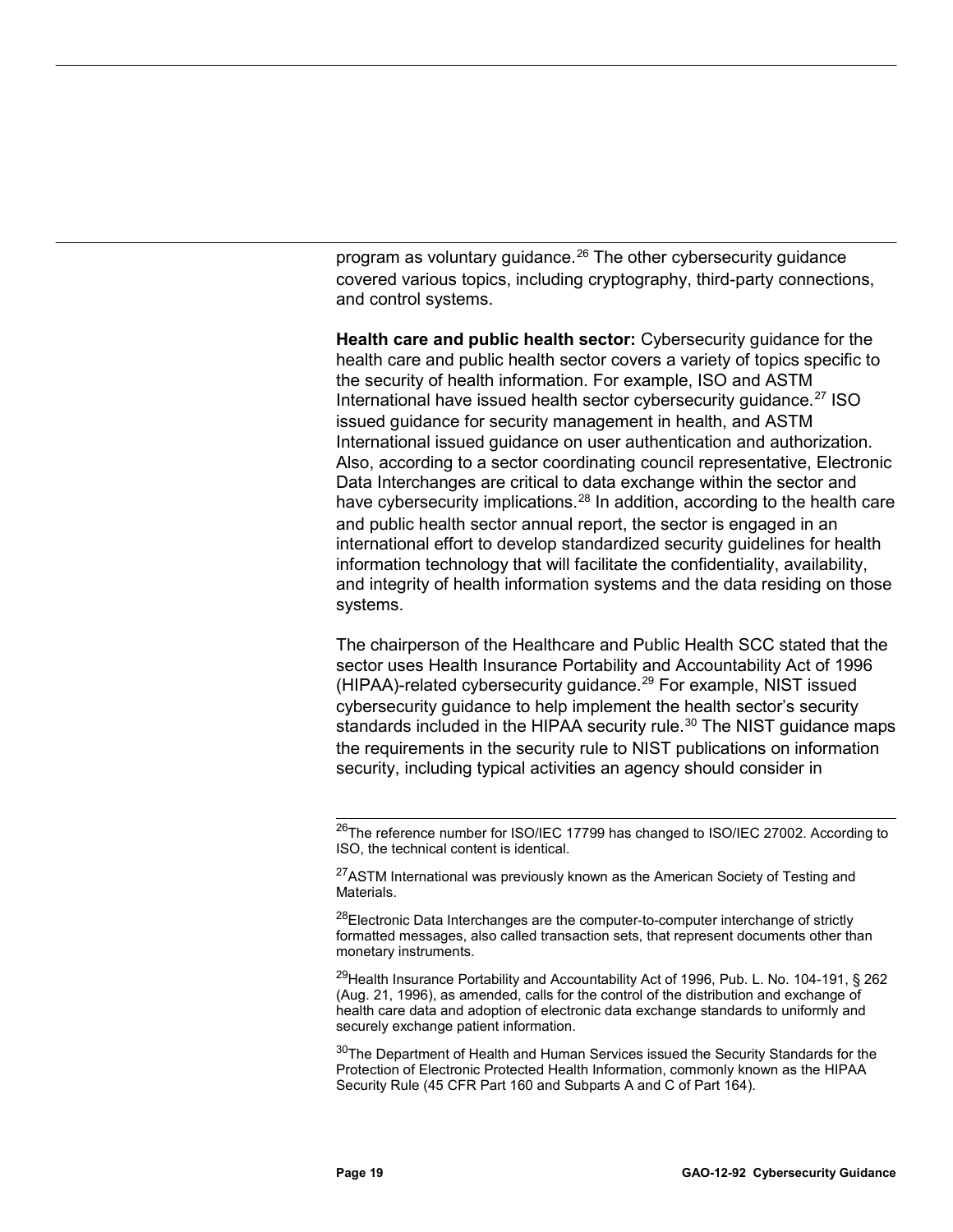implementing an information security program. In addition, a Department of Health and Human Services (HHS) Office for Civil Rights official familiar with health information privacy issues said that the department developed guidance on how to develop a risk-based approach for protecting electronic health information and is working with NIST to develop a self-assessment tool that entities in the health sector can use to assess their security posture.

**Information technology sector:** Cybersecurity guidance for the information technology sector covers a number of topics, including security management system requirements, operational security, and identity management. Also, the information technology sector's 2010 sector annual report and information provided by DHS's National Protection and Programs Directorate reference the following organizations as providing cybersecurity guidance relevant to the sector:<sup>31</sup>

- the Internet Engineering Task Force, an international organization that develops Internet standards and protocols;<sup>[32](#page-24-1)</sup>
- ISO/IEC, which provides standards and practices for managing information security systems;
- the Institute of Electrical and Electronics Engineers, which establishes standards and practices for managing information security systems;<sup>[33](#page-24-2)</sup> and
- NIST, which issues special publications and interagency reports.

According to the chairperson of the IT SCC, the IT sector is very complex and there is no "short list" of cyber standards. From the industry's

<span id="page-24-0"></span> $\overline{\phantom{0}}$ 31DHS, *2010 Sector CIKR Protection Annual Report for the Information Technology Sector* (June 2010).

<span id="page-24-1"></span><sup>32</sup>The Internet Engineering Task Force is a voluntary standards body that develops technical standards for the Internet including the Domain Name System protocol and its security extensions and the current and next-generation versions of the Internet Protocol.

<span id="page-24-2"></span> $33$ The Institute of Electrical and Electronics Engineers (IEEE) is a professional association that develops technical consensus-based electrical, engineering, and cybersecurityrelated standards.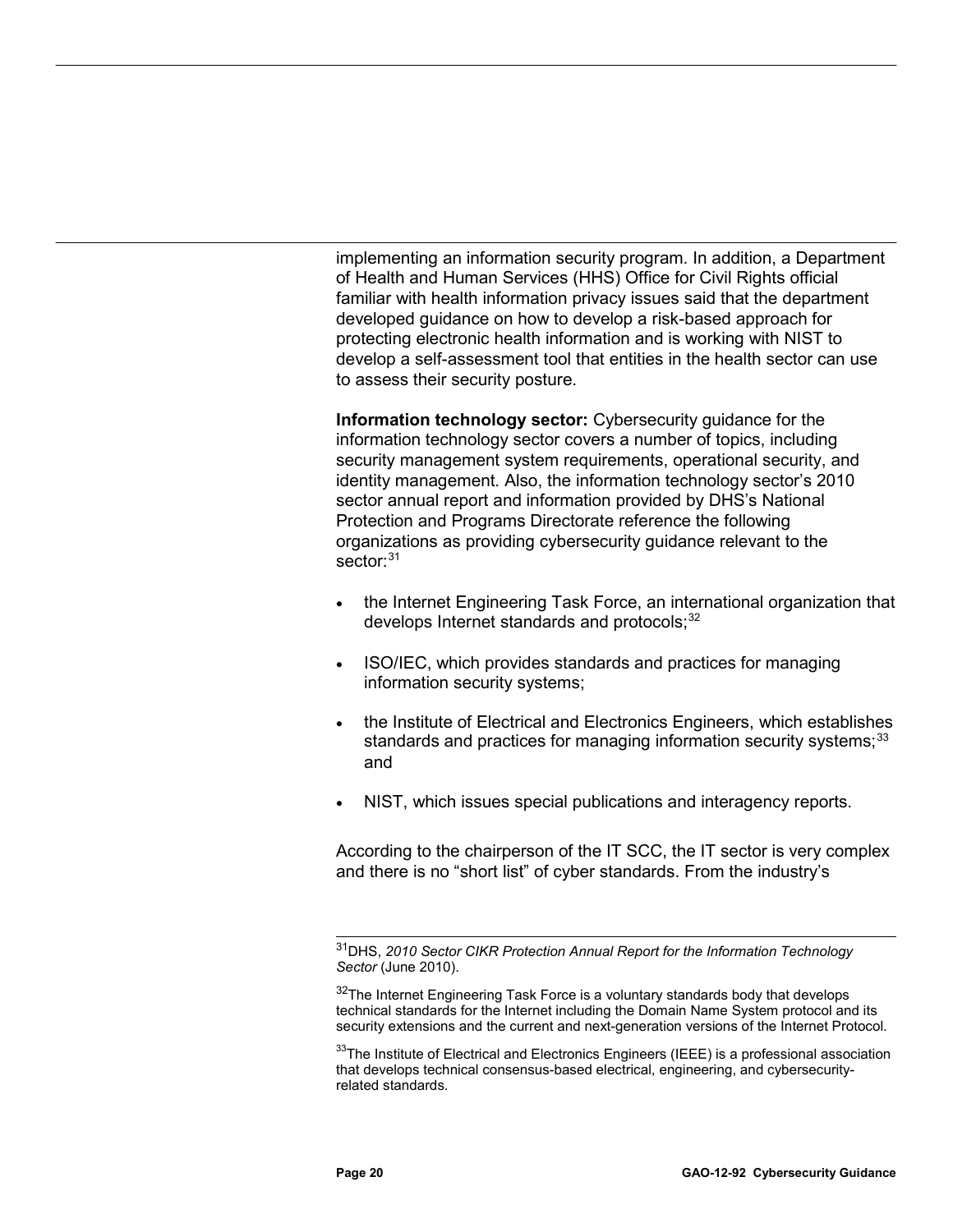perspective, there is an "ecosystem of cybersecurity standards" that includes many different components, comprising hundreds, or even thousands, of individual standards related to technologies, practices, and products and that perform a variety of functions such as enabling interoperability and assurance of security policies and controls. Further, the standards ecosystem constantly evolves in response to new technologies, cyber threats and risks, and business models. The SCC chairperson confirmed the identified cybersecurity guidance, as shown in appendix II, as an illustrative list containing examples of cybersecurity guidance available to sector entities.

**Nuclear reactors, materials, and waste sector:** The cybersecurityspecific guidance for this sector includes documents issued by the Nuclear Regulatory Commission (NRC) and Nuclear Energy Institute. SCC representatives stated that the NRC and Nuclear Energy Institute guidance documents were widely used for nuclear power plants within the sector. NRC, under its regulatory authority, requires, among other things, that licensees provide high assurance that digital computer and communication systems and networks are adequately protected against cyber attacks. Both NRC and the institute have issued guidance containing methods that entities may use to meet the regulatory requirements. This guidance includes NRC's Regulatory Guide 5.71 for cybersecurity programs at nuclear facilities,  $34$  the most recent version of which was issued in January 2010, and the institute's cybersecurity plan for nuclear power reactors,<sup>[35](#page-25-1)</sup> the most recent version of which was issued in April 2010. NRC officials and institute representatives familiar with both guides stated that they contain similar cybersecurity controls. However, these guides are not substitutes for compliance with regulations, and compliance with the guides is not mandatory. According to NRC representatives responsible for NRC's cybersecurity-related efforts, the guides provide an approach that the NRC staff deems acceptable for complying with the commission's regulations regarding the protection of digital computers, communications systems, and networks from a cyber attack. Although licensees may use methods other than those described within this guidance to meet the commission's regulations, the NRC representatives said that all licensees have used one of these two

<span id="page-25-0"></span> $\overline{a}$ 34NRC Regulatory Guide 5.71, *Cyber Security Programs for Nuclear Facilities* (January 2010).

<span id="page-25-1"></span><sup>35</sup>NEI 08-09, Revision 6, *Cyber Security Plan for Nuclear Power Reactors* (April 2010).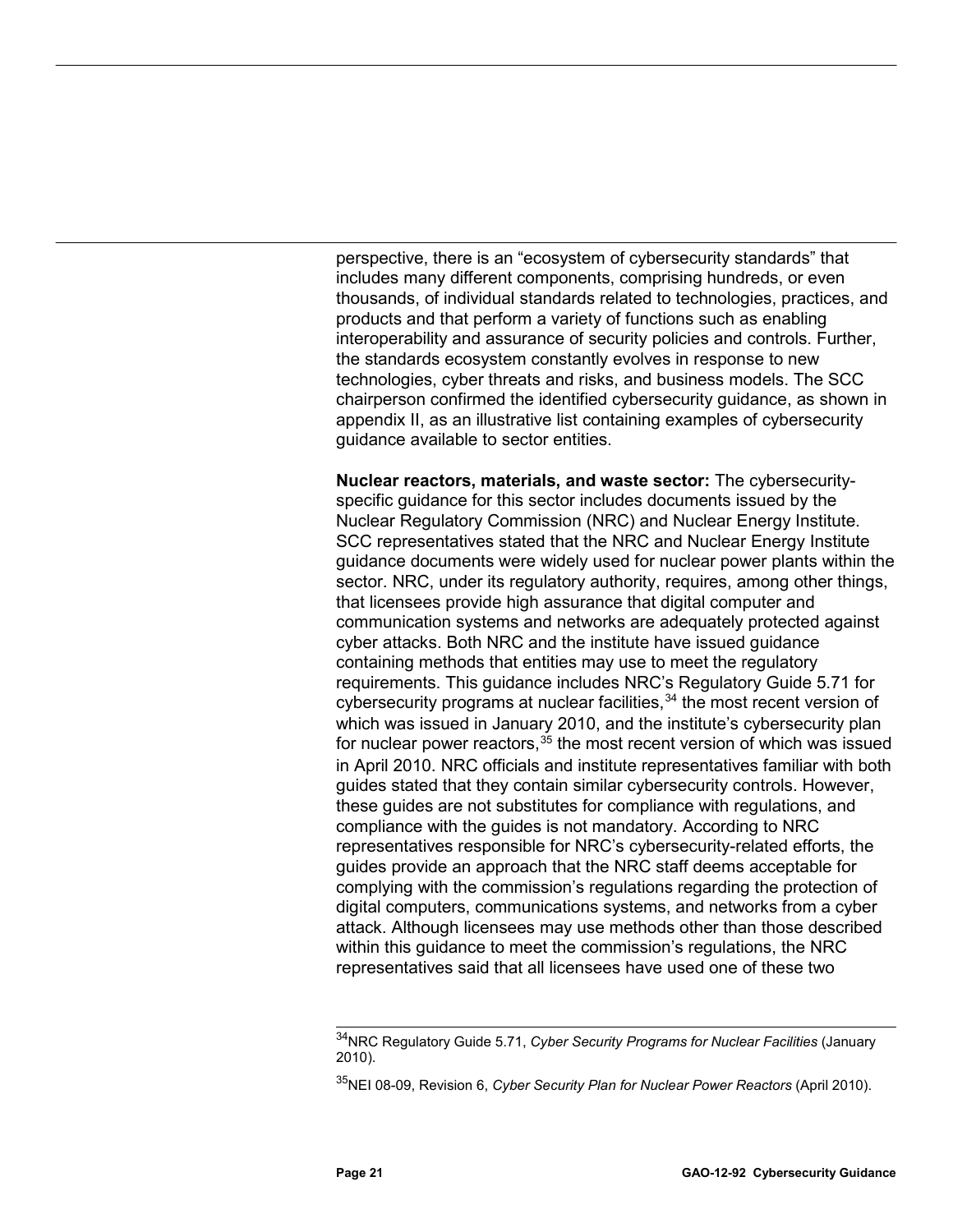methods. In addition, the NRC representatives said that they are developing a new guide to facilitate inspections of cybersecurity programs.

NRC's cybersecurity regulations are currently only applicable to powergenerating facilities. The NRC representative familiar with cybersecurity guidance said that, in general, NRC's rule-making process is based on the risk to the public and has included the issuance of regulations for the power generation facilities first, which are then typically promulgated to fuel cycle facilities,<sup>[36](#page-26-0)</sup> and then to other nuclear facilities (such as research reactors), as needed. Also, NRC issued a series of orders recommending greater cybersecurity after September 11, 2001.

According to the 2010 sector annual report, the Nuclear Sector Cyber Subcouncil is working on a road map to secure control systems in the nuclear sector. The annual report states that the road map will build on existing government and industry efforts to enhance the security of control systems in the power and nonpower reactor segments of the sector, taking into account NRC's cybersecurity requirements. According to a DHS official, the scope of the road map was limited to commercial nuclear power plants.<sup>[37](#page-26-1)</sup>

**Water sector:** Cybersecurity guidance for the water sector covers a number of topics, including risk analysis and management and industrial control systems. However, information compiled from the SCC membership and provided by the Secretariat of the Water SCC showed that several documents cited as relevant to cybersecurity were not widely used by entities within the sector for various reasons, including the lack of resources and funding to implement a cybersecurity program. The representatives further stated that while the larger utilities have the staffing levels and budgets that enable them to more fully implement cybersecurity for their control systems, many medium-size or small utilities struggle to maintain the staff needed just to keep their systems properly running.

<span id="page-26-0"></span> $\overline{a}$  $36$ Fuel cycle facilities manufacture fuel such as uranium for nuclear reactors.

<span id="page-26-1"></span><sup>37</sup>According to a DHS official, the *Roadmap to Enhance Cyber Systems Security in the Nuclear Sector* was approved in October 2011.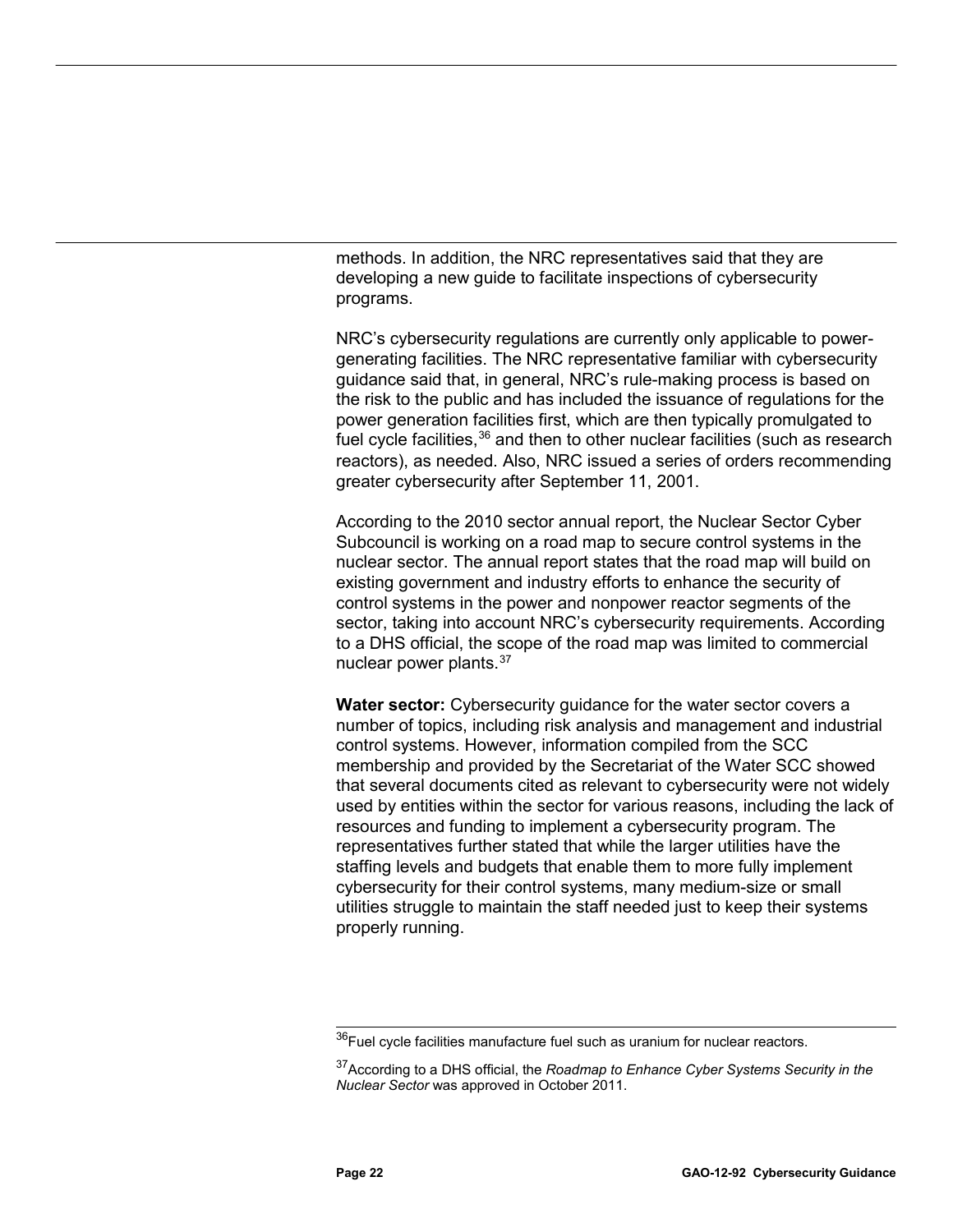Furthermore, Water SCC representatives familiar with cybersecurity guidance associated with the sector said that while they have not specified any specific cybersecurity guidance that water utilities are to use, some utilities are using and implementing cybersecurity guidance that has been used in other sectors. Also, the Cybersecurity Working Group of the Water SCC prepared with DHS a road map to define gaps and a strategy for addressing outstanding needs in securing process control systems. It states that planned cybersecurity activities include (1) isolating control systems from public switched networks and (2) adopting recommended practices for control systems in the water sector.

**Cross-sector guidance:** In addition to sector-specific guidance, cybersecurity guidance from national and international organizations can be and is utilized by sector entities and was frequently mentioned as important in developing sector-specific guidance. These include NIST's risk management framework and security controls for information systems and industrial control systems; DHS's recommended security controls for control systems; ISO guidance on establishing an information system security control program, including security control guidance; and the International Society of Automation's security guidance for industrial control systems.

<span id="page-27-0"></span>Implementation of Cybersecurity Can Be Enforced through a Variety of Mechanisms, but More Could Be Done to Disseminate and Promote Guidance

Implementation of cybersecurity guidance can occur through a variety of mechanisms, including enforcement of regulations and voluntarily in response to business incentives; however, responsible federal entities could take additional steps to promote the most applicable and effective guidance throughout the sectors. Entities operating under a federal regulatory environment are required to adhere to cybersecurity standards to meet their regulatory requirements or face enforcement mechanisms. Entities not subject to regulation do not face such enforcement mechanisms, but may voluntarily implement cybersecurity guidance in response to business incentives, such as mitigating risk, ensuring interoperability among systems, or protecting intellectual property. With respect to promoting cybersecurity guidance, sector-specific agencies, and, in particular, DHS, have specific roles to play in coordinating cybersecurity efforts, which include the promotion and dissemination of guidance and practices. While DHS and other agencies have taken a number of steps in this area, more could be done to identify guidance and standards applicable to entities within the sectors and to promote their implementation.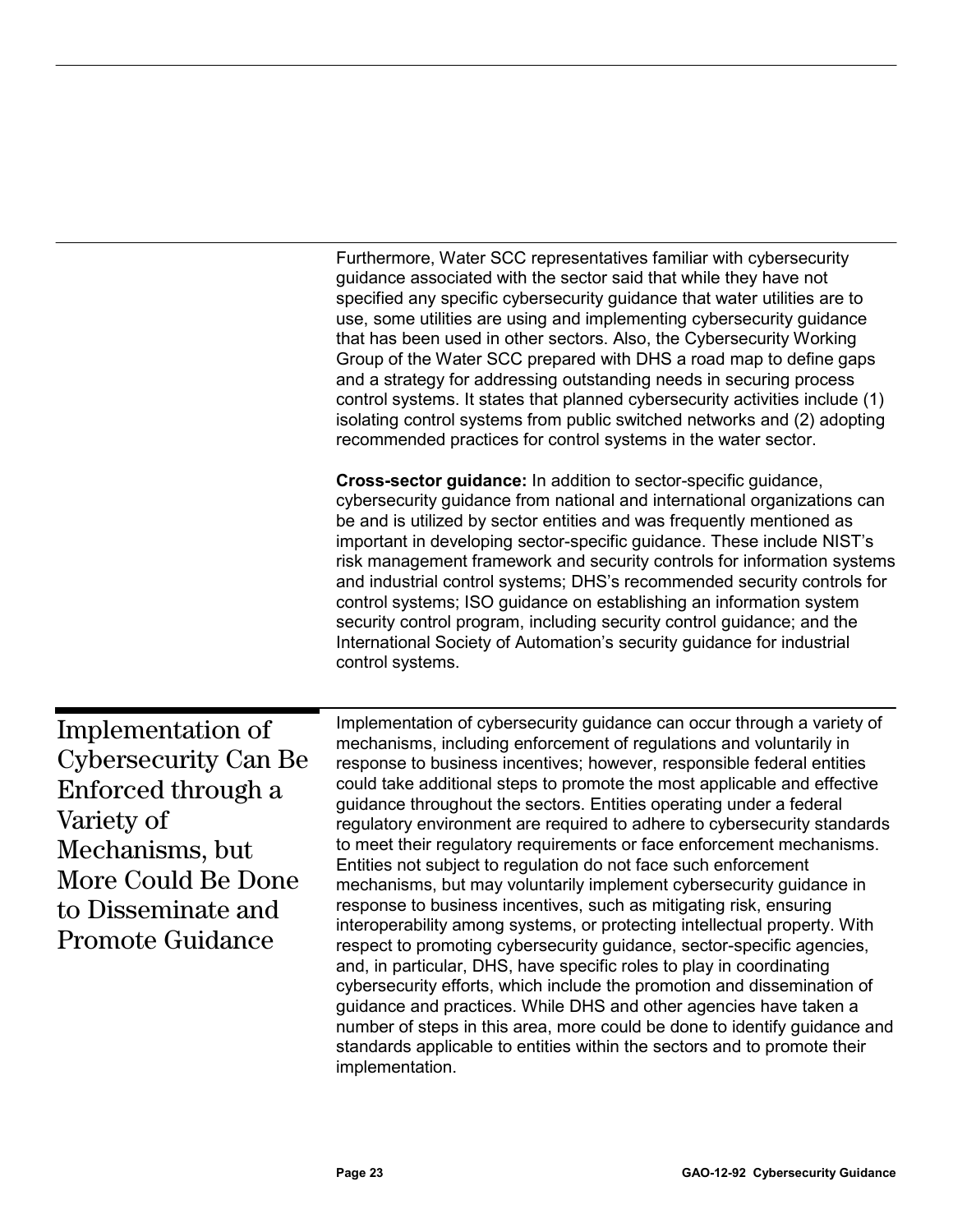## Regulated Entities Are Required to Comply with Federal Cybersecurity Regulations or Face Enforcement Actions

Critical infrastructure entities covered under regulation, such as depository institutions in the banking and finance sector; the bulk power system in the electricity subsector of the energy sector; health care and public health sector; and the nuclear reactors, materials, and waste sector, are regulated by the federal government and thus are required to meet mandatory cybersecurity standards established by regulation under federal law.<sup>[38](#page-28-0)</sup> When an entity is determined to be not compliant with these requirements, various types of enforcement mechanisms can be employed. These mechanisms include administrative actions such as a supervisory directive or memorandum of understanding. More severe enforcement actions include cease and desist orders, remedial directives, revocations of license or certification, and civil monetary penalties.

Cybersecurity oversight functions are conducted by FFIEC member agencies through examinations.<sup>[39](#page-28-1)</sup> According to the FFIEC IT Subcommittee Chairperson, for most larger financial institutions, examiners have a continuous, on-site presence and are constantly evaluating their assigned financial institutions' programs, in particular in regard to cybersecurity, which is considered high risk, to ensure that the institutions operate safely and soundly. For smaller financial institutions, examinations for cybersecurity risks occur every 12 to 18 months or after the issuance of significant regulatory guidance. Depository Institutions (Banking and Finance Sector)

> Each regulatory agency has its own enforcement policies. In general, enforcement mechanisms include both informal and formal enforcement actions. Informal enforcement actions are used when a financial institution's overall condition is sound, but written commitments from the board of directors are needed to ensure that it will correct problems and

<span id="page-28-0"></span> $\overline{\phantom{0}}$  $^{38}$ In September 2008, we reported that there are at least 34 federal laws, regulations, and mandatory standards that pertain to securing privately owned IT systems and data in our nation's critical infrastructure sectors and each of the 34 federal legal requirements has at least one enforcement mechanism. See [GAO-08-1075R.](http://www.gao.gov/products/GAO-08-1075R)

<span id="page-28-1"></span><sup>&</sup>lt;sup>39</sup>For example, the Federal Deposit Insurance Corporation can initiate enforcement actions and orders against state nonmember banks, and insured foreign banks. The National Credit Union Administration can initiate enforcement actions and orders against federally insured credit unions and credit union–affiliated parties. The Office of the Comptroller of the Currency can initiate enforcement actions and orders against national banks and federal savings associations, federally chartered branches, and agencies of foreign banks. The Federal Reserve System can initiate enforcement actions and orders against state member banks; financial, bank, and thrift holding companies; and U.S. operations of foreign banking organizations.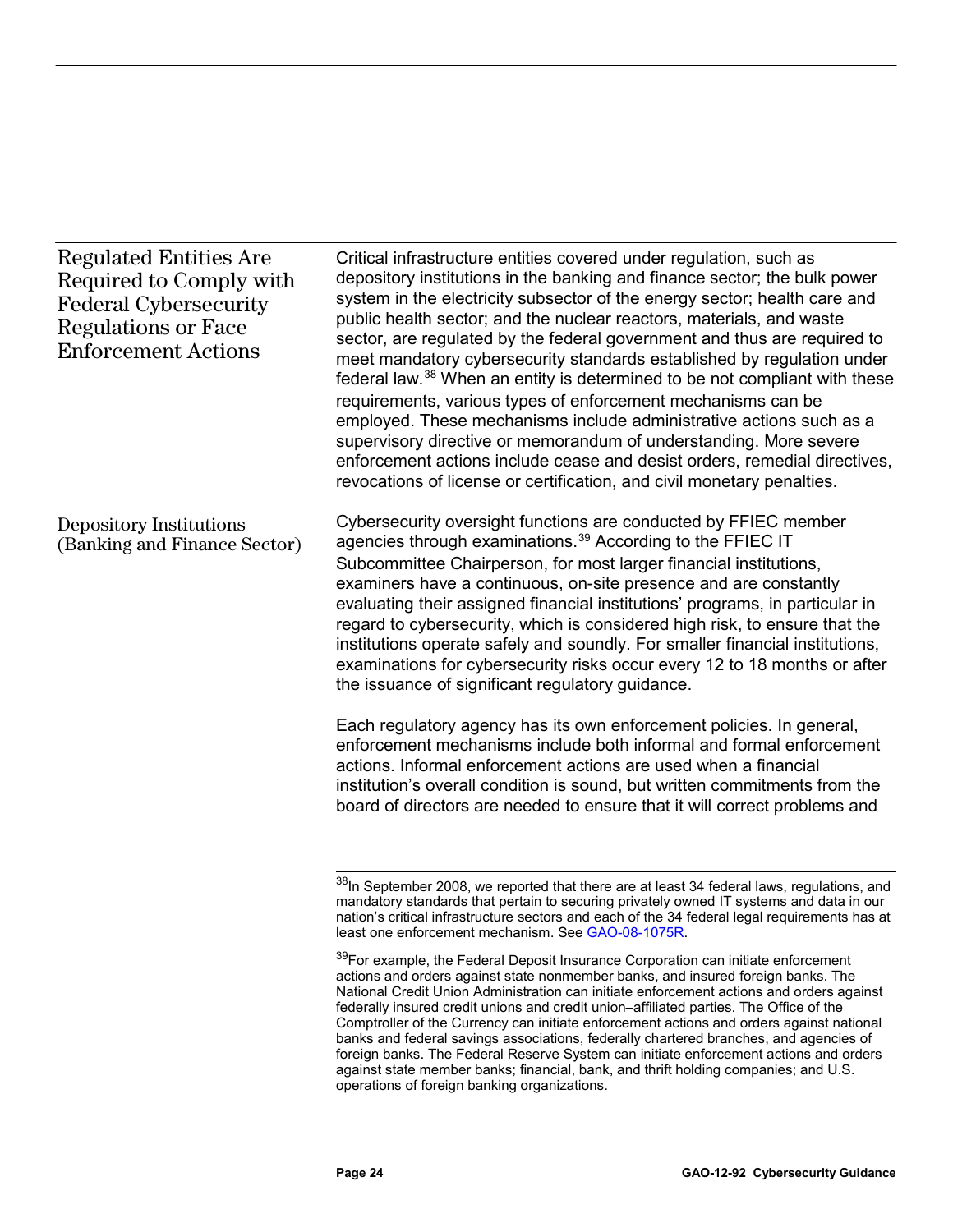weaknesses identified by the examiners. Informal enforcement actions can consist of the following:

- a memorandum of understanding or document of resolution,
- board resolution,
- a supervisory directive,
- a notice of deficiency and request for a safety and soundness compliance plan, or
- individual minimum capital requirement directives.

Formal actions are authorized by statute and mandated in some cases, are generally more severe, and are disclosed to the public. Depending on whether the institution is a credit union or a bank, formal enforcement actions for any violations of laws and regulations, including various cybersecurity provisions, can take the following forms:

- cease and desist orders,
- conservatorships and receiverships, [40](#page-29-0)
- civil money penalties,
- termination of insurance, and
- liquidation.

For example, an agency can assess civil monetary penalties of \$7,500 per day for any violation of law or regulation, or assess a fine up to \$37,000 per day for a violation that is, for instance, likely to cause more than a minimal loss to the financial institution, or assess a penalty of up to \$1,375,000 million per day for knowingly engaging, for instance, in any unsafe or unsound practice when the offender knowingly or recklessly

<span id="page-29-0"></span> $\overline{a}$ <sup>40</sup>Conservatorship preserves the value of the failed institution as an operating financial institution until it can be returned to normal operations or final resolution can be accomplished through a merger, purchase and assumption, or liquidation. Receivership is the orderly administration of the failed bank's assets and liabilities.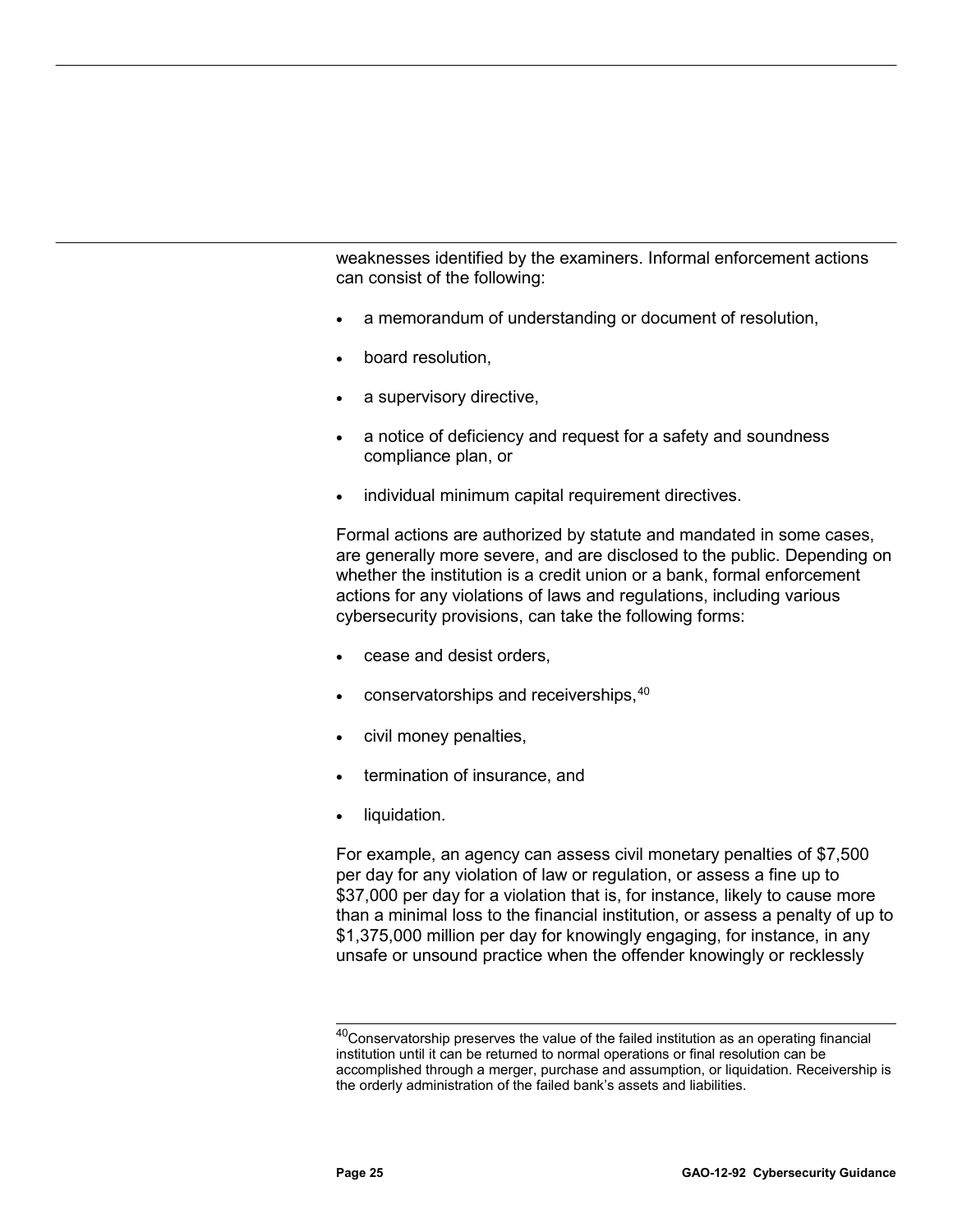caused a substantial loss to the financial institution or received a substantial pecuniary gain or other benefit. However, according to the FFIEC IT Subcommittee Chairperson, while depository institutions have been cited for operating in an unsafe and unsound manner as it relates to cybersecurity, none of these cases have reached the level of formal actions with civil monetary penalties. NERC, as the Electric Reliability Organization, has the authority to enforce compliance with mandatory cybersecurity standards through its Compliance Monitoring and Enforcement Program, subject to FERC review.[41](#page-30-0) While FERC has authorized NERC to enforce mandatory Monitoring functions are carried out by NERC inspectors through a number of actions: reliability standards in the United States, the commission retains its own authority to enforce the same standards and assess penalties for violations. The commission also has the ability to review each penalty NERC proposes for noncompliance with a reliability standard in the United States, either by its own action or upon an appeal by a penalized entity. Performing compliance audits for bulk power system owners, operators, and users on a schedule established by NERC. • Periodically conducting a self-certification to attest to compliance or noncompliance with reliability standards. • Initiating spot checks or performing compliance violation investigations in response to an event or complaint. • Encouraging self-reporting versus formal NERC reporting when a user, owner, or operator of the bulk power system becomes aware of a violation of a reliability standard or of a change in the violation severity level of a previously reported violation. Bulk Power System (Electricity Subsector of the Energy Sector)

 $\overline{a}$ 

<span id="page-30-0"></span><sup>&</sup>lt;sup>41</sup>According to NERC's Rules of Procedures, NERC shall develop and implement a Compliance Monitoring and Enforcement Program to promote the reliability of the bulk power system by enforcing compliance with approved reliability standards in those regions of North America in which NERC has been given enforcement authority.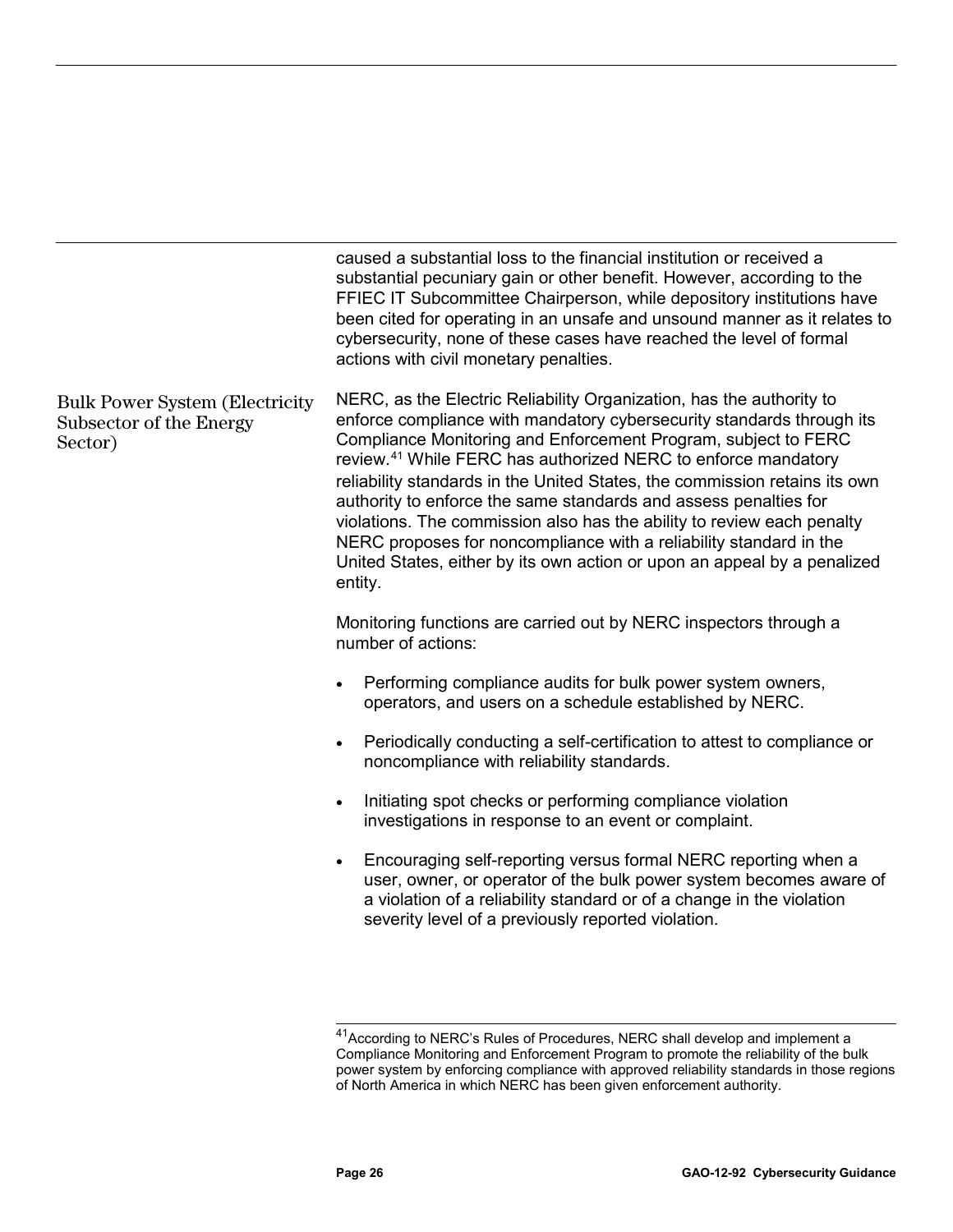- Requiring periodic data submissions. Under this circumstance, a team of industry experts is established to review the data and provide a report to NERC.
- Requiring technical feasibility exception reporting for the reliability standards that allow such exceptions. Those reliability standards require reporting of exceptions to compliance with the reliability standard and approval by NERC of the exceptions as a form of compliance monitoring.
- Reviewing complaints received alleging violations of a reliability standard to determine if a compliance violation investigation is required.

Enforcement mechanisms include monetary penalties, nonmonetary sanctions, and remedial actions, according to NERC sanction guidelines. NERC can levy monetary penalties for the violation of requirements of the reliability standards. For example, NERC or regional entities,<sup>[42](#page-31-0)</sup> upon delegation of NERC's authority, can impose a monetary penalty or fine of up to \$1 million per day per violation, depending on the risk factors and level of violation severity involved.<sup>[43](#page-31-1)</sup> NERC must file all penalties it or a regional entity proposes to impose with FERC. If FERC takes no action after 31 days, the penalties go into effect, or FERC can either reject or take up the proposed penalty for further action. Entities can appeal the penalties with FERC.

For the month of July 2011, a Notice of Penalty was issued for violations of NERC Cyber Security Standards, one of which included a high violation risk factor that had a monetary penalty of \$75,000 imposed, according to NERC's publicly available enforcement information on penalties. [44](#page-31-2) In addition, there were 65 cybersecurity violations with a medium violation risk factor reported that had total monetary penalties of

<span id="page-31-2"></span><span id="page-31-1"></span> $44$ Enforcement information is publicly available on NERC's website and has been filed as part of a Notice of Penalty with the Federal Energy Regulatory Commission.

<span id="page-31-0"></span> $\overline{a}$  $^{42}$ NERC works with eight regional entities to improve the reliability of the bulk power system. The members of the regional entities come from all segments of the electric industry. These entities account for virtually all the electricity supplied in the United States, Canada, and a portion of Mexico.

 $43$ FERC also has authority to impose penalties for violations of the reliability standards it has approved, including violations of the eight Cyber Security Standards.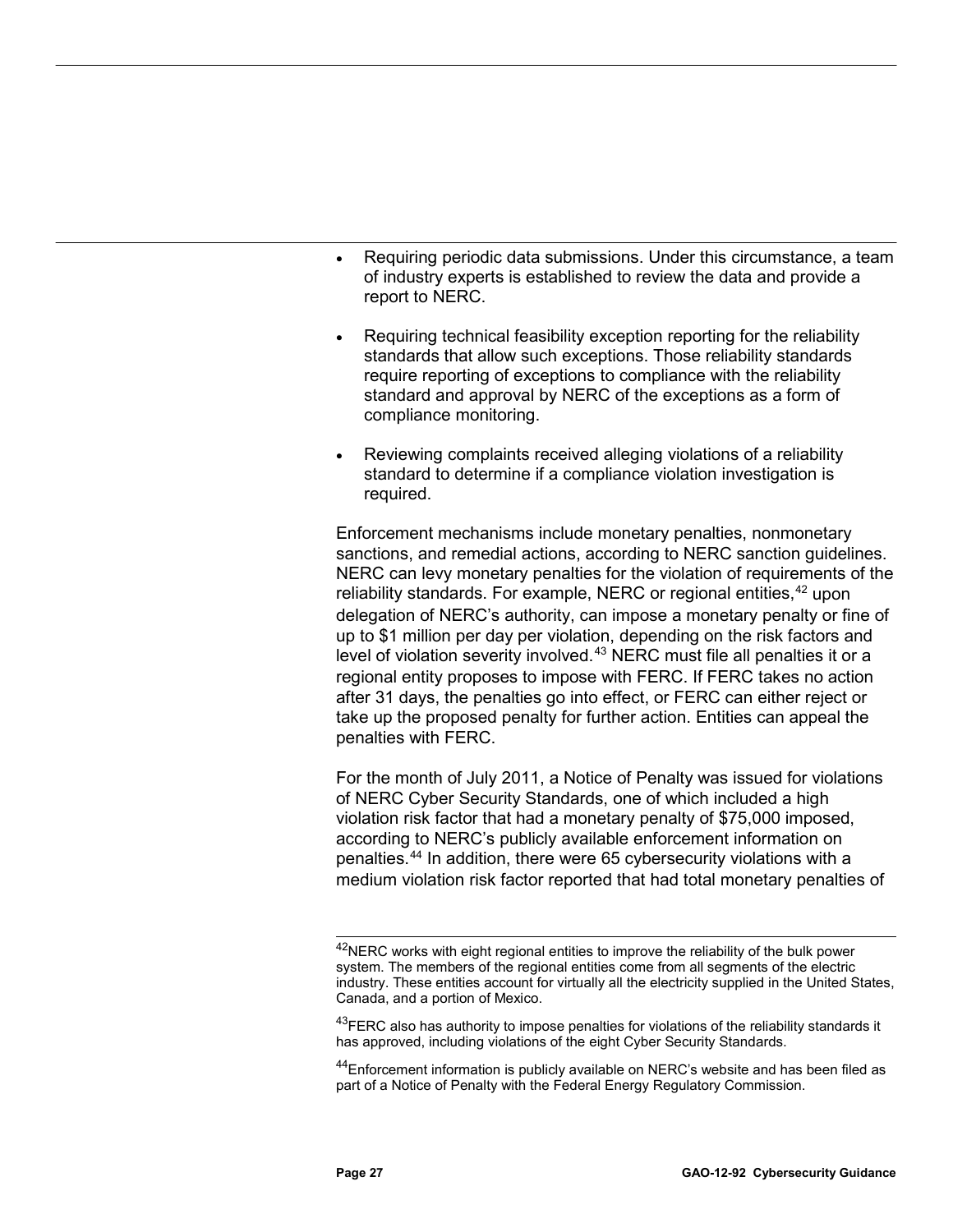approximately \$496,000 imposed and 24 cybersecurity violations with a low violation risk factor that had total monetary penalties of approximately \$375,000 imposed.

NERC, the regional entities, and FERC can also levy nonmonetary sanctions against a violator that include limitations or restrictions that may result in economic or other impacts. In addition to monetary and nonmonetary sanctions, NERC, the regional entities, and FERC can direct bulk power system entities to take remedial action to correct conditions, practices, or any other relevant action or activity underlying the noncompliance involved, including cybersecurity-related issues. For example, remedial actions may include the following:

- specifying operating or planning criteria, limits, or limitations;
- requiring specific system studies;
- defining operating practices or guidelines;
- requiring confirmation of data, practices, or procedures through inspection testing or other methods;
- requiring specific training for personnel; and
- requiring development of specific operating plans.

<span id="page-32-0"></span>HHS's Office for Civil Rights (OCR) is responsible under HIPAA for oversight and enforcement of the protection of electronic protected health information held by covered entities within the health care and public health sector. Cybersecurity requirements are also applicable to this sector's reimbursement and supply chain functions. Health Care and Public Health **Sector** 

> Oversight of HIPAA's Security Rule is carried out through compliance reviews and complaints that can be received through one of HHS's 10 regional offices.<sup>[45](#page-32-0)</sup> According to an OCR official familiar with health information privacy issues, HHS has undertaken oversight of Security Rule compliance. For example, during calendar year 2010, HHS reported opening 243 complaints and compliance reviews involving Security Rule

 $\overline{\phantom{a}}$ <sup>45</sup>The Security Rule establishes national standards to protect electronic protected health information created, transmitted, or maintained by a covered entity.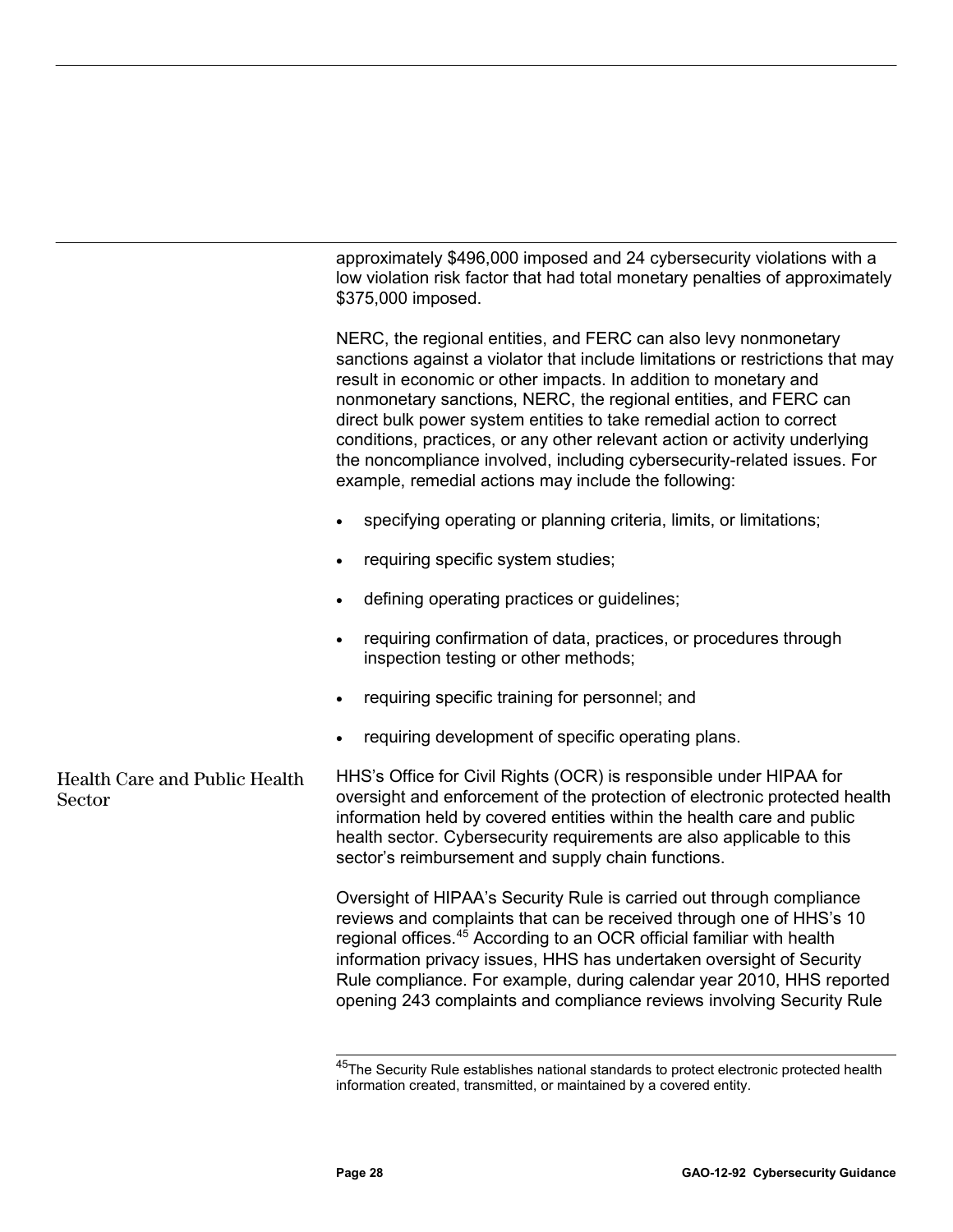issues, which represents a 95 percent increase in the number of Security Rule cases opened over the average caseload of the previous 4 years. In addition, OCR reported resolving a total of 128 complaints, which is an increase of 16 percent over the average number of resolved complaints in the previous 4 years. More importantly, 55 percent of the resolved complaints required the regulated entity to take corrective action to achieve compliance with the Security Rule, whereas on average only 18 percent of the resolved complaints in prior years required such action.[46](#page-33-0)

Additionally, HIPAA-covered entities and their business associates are to provide notification following a breach of unsecured protected health information.<sup>[47](#page-33-1)</sup> Under the Health Information Technology for Economic and Clinical Health Act's Breach Notification Interim Final Rule, OCR processes and initiates investigations of reports involving 500 or more individuals. According to the OCR health information privacy official, since the inception of the breach notification requirement, over 70 percent of the 280 major breaches reported (as of May 30, 2011) involved electronic protected health information, and thus required investigation for Security Rule compliance. Of these cases, the official stated that 6 percent of breach reports involving more than 500 individuals have been due to hacking or cybersecurity incidents, compared with 67 percent of these breaches being due to the physical loss or theft of protected health information.

Enforcement mechanisms include the imposition of civil money penalties for violations. HHS can levy fines or penalties for failure to comply with the cybersecurity standards or specifications of the Security Rule, Privacy Rule, [48](#page-33-2) and Breach Notification Interim Final Rule.

<span id="page-33-0"></span> $\overline{a}$ <sup>46</sup>Department of Health and Human Services, Office for Civil Rights, "Health Information Security Rule Trends in Enforcement" (briefing presented at the NIST/OCR HIPAA Security Assurance Conference, Washington, D.C.: May 11, 2011).

<span id="page-33-1"></span><sup>&</sup>lt;sup>47</sup>Breach notification was implemented under the Health Information Technology for Economic and Clinical Health (HITECH) Act.

<span id="page-33-2"></span><sup>&</sup>lt;sup>48</sup>The HIPAA Privacy Rule establishes national standards to protect an individual's medical records and other personal health information and applies to health plans, health care clearinghouses, and those health care providers that conduct certain health care transactions electronically.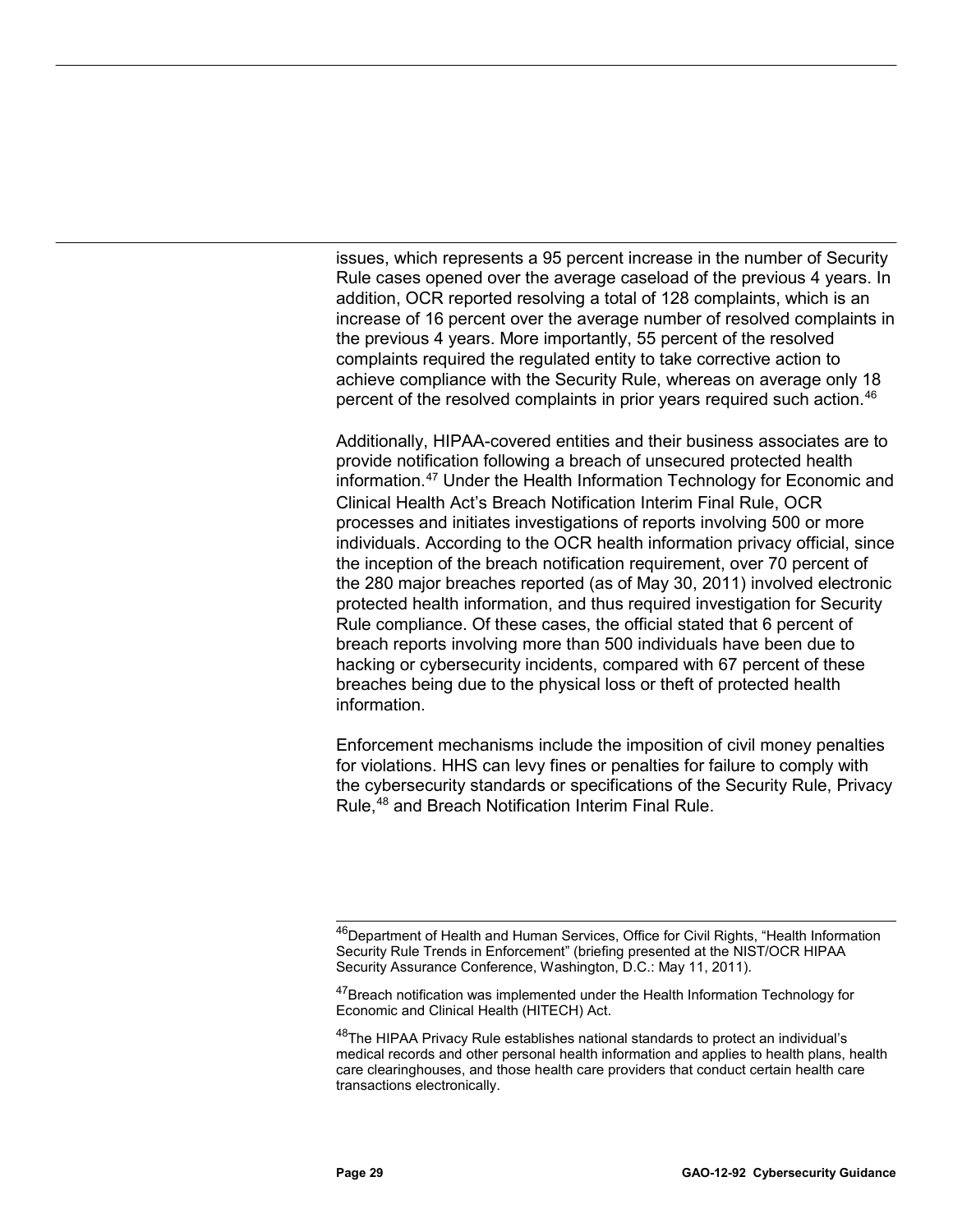When considering civil monetary penalties, there are four categories of violations that reflect increasing levels of culpability. The categories and minimum penalties are as follows:

| $\bullet$ | Did not know                  | \$100    |
|-----------|-------------------------------|----------|
|           | Reasonable cause              | \$1,000  |
|           | • Willful neglect—corrected   | \$10,000 |
|           | Willful neglect—not corrected | \$50,000 |

For each violation, the maximum penalty amount in every category is \$50,000. For multiple violations in a calendar year, the maximum penalty amount in each category is \$1.5 million. HHS determines the penalty amounts based on the nature and extent of the violation, resulting harm, and other factors.

The OCR health information privacy official also indicated that the office has executed resolution agreements and corrective action plans in several cases where investigation has found systemic failures to comply with the Security Rule for protecting electronic health information. For example, the official stated that OCR executed a resolution agreement with a major university in the amount of \$865,000, which also included a 3-year corrective action plan to implement stronger safeguards for electronic protected health information as well as comprehensive employee training on the appropriate use of patient information. In another case, OCR executed a resolution agreement with a major hospital in the amount of \$1 million that included a 3-year corrective action plan to address stronger safeguards for the removal of protected health information from the hospital by employees for work-related purposes, including the removal of electronic protected health information.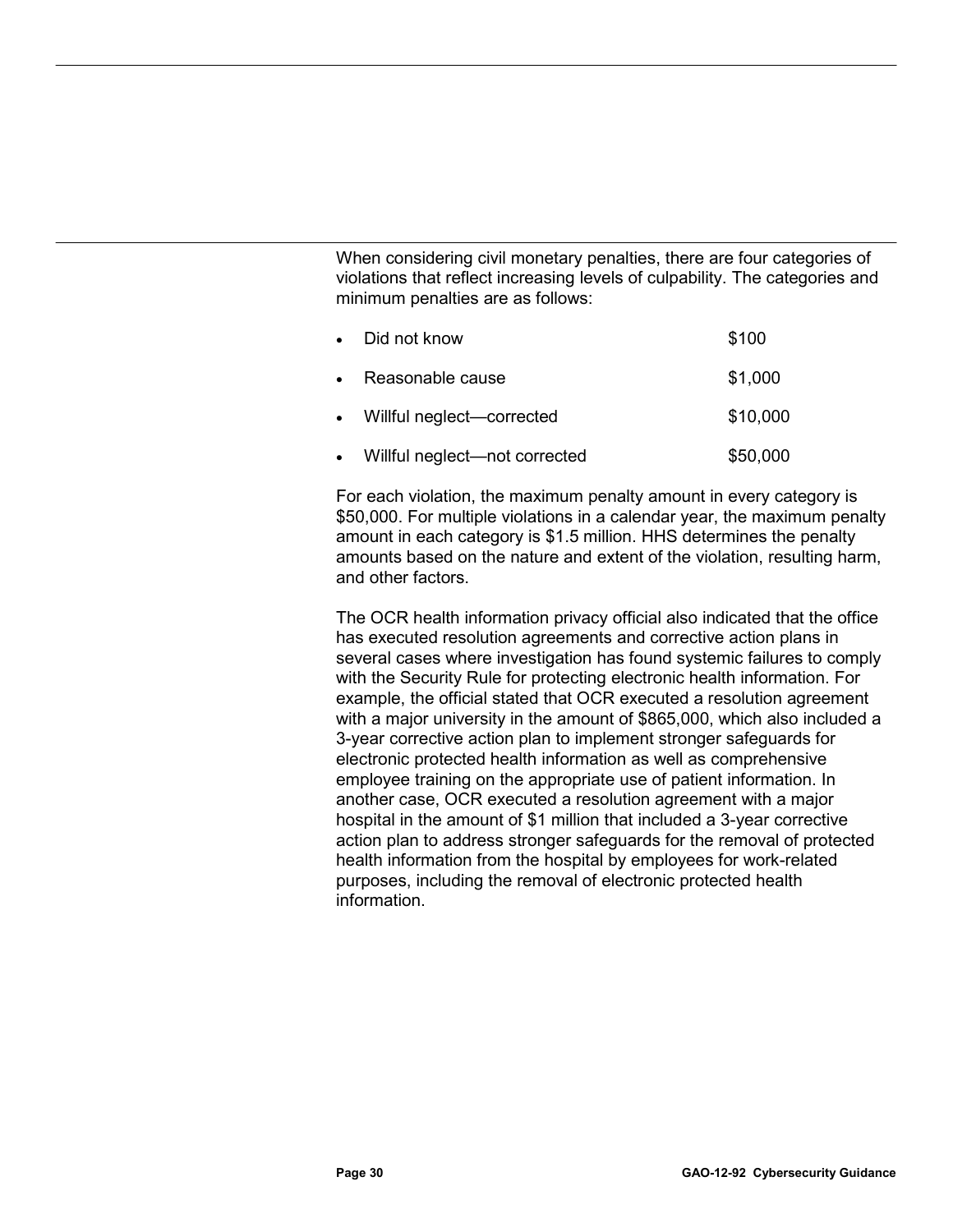## Nuclear Reactors (Nuclear Reactors, Materials, and Waste Sector)

NRC is responsible for both physical security and cybersecurity oversight. To enhance its current cybersecurity program, NRC has issued a cybersecurity-focused regulation<sup>[49](#page-35-0)</sup> and a cybersecurity regulatory guide.<sup>[50](#page-35-1)</sup>

Current cybersecurity oversight functions are carried out through inspections of licensed facilities to ensure that they are in compliance with NRC regulations and the terms of their licenses. Although NRC has not imposed a civil penalty for cybersecurity violations at its facilities under its current enforcement policy, failure to comply with NRC's regulations may result in the imposition of enforcement sanctions such as notices of violation, civil penalties, and the issuance of orders.

Prior to implementing its new cybersecurity program, NRC must review and approve the cybersecurity plans for all operational nuclear power plants. Once a cybersecurity plan is approved for a particular nuclear power plant, implementing the program defined within that plan becomes both a condition of that plant's operating license and an inspection requirement.

In addition to approving cybersecurity plans, NRC is also developing a cybersecurity inspection program that is scheduled for implementation during 2012 and is in the early stages of revising its cybersecurity enforcement policy to account for the new cybersecurity inspection program. The cybersecurity inspection program will be implemented in three stages. In the first stage, NRC intends to develop its initial inspection guidance. In the second stage, NRC intends to commence specialized inspector cybersecurity training and education in preparation for on-site cybersecurity inspections at licensed facilities. In the final stage, NRC will leverage the results of and the insights gained from its initial inspections to develop program guidance and procedures for future periodic inspections.

Finally, NRC is in the early stages of revising its cybersecurity enforcement policy to account for the new cybersecurity inspection program.

<span id="page-35-0"></span> $\overline{a}$ <sup>49</sup>10 CFR §73.54, Protection of Digital Computer and Communication Systems and Networks, March 2009.

<span id="page-35-1"></span><sup>50</sup>NRC Regulatory Guide 5.71, *Cyber Security Program for Nuclear Facilities* (January 2010).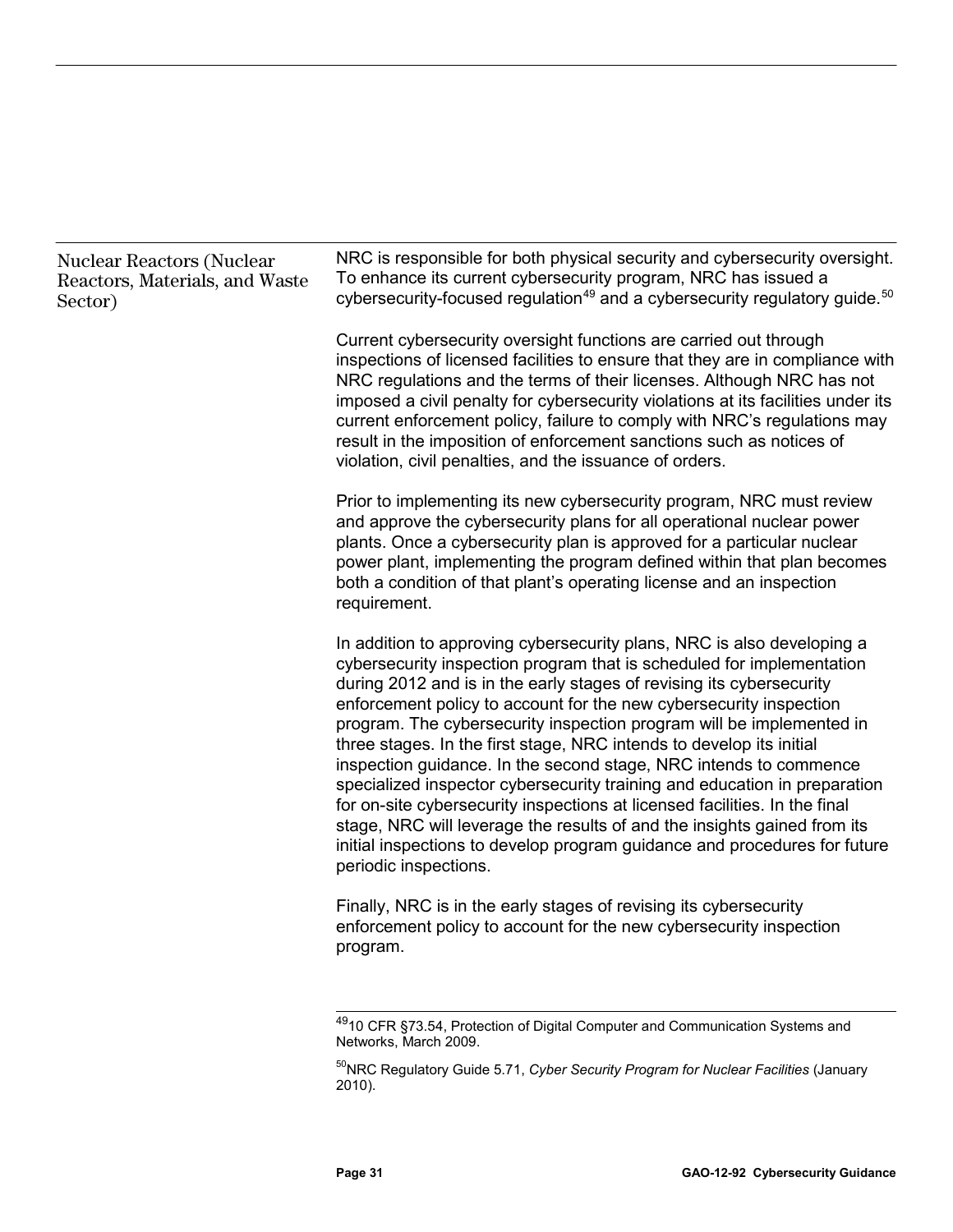Although No Enforcement Mechanisms Exist, Nonregulated Entities Have Business Reasons to Implement Cybersecurity Based on Available Guidance

According to officials familiar with cybersecurity issues in their respective SCCs, the information technology, communications, and water critical infrastructure sectors and oil and natural gas subsector of the energy sector are not subject to direct federal cybersecurity-related regulation.<sup>[51](#page-36-0)</sup>

Although the use of cybersecurity guidance is not mandatory, entities may voluntarily implement such guidance in response to business incentives, including to mitigate risks, protect intellectual property, ensure interoperability among systems, and encourage the use of leading practices. For example, officials familiar with cybersecurity issues from both the communications sector and information technology sector stated that the competitive market place, desire to maintain profits, and customer expectation of information security—rather than federal regulation—drive the adoption of best practices. Oil and gas SCC officials said that their member companies are not required to follow industry guidelines, but legal repercussions regarding standard of care may motivate the incorporation of such cybersecurity standards into their operations.

DHS and Sector-Specific Agencies Have Taken Steps to Disseminate and Promote Guidance, but More Could Be Done

As recognized in federal policy, the dissemination and promotion of cybersecurity standards and guidance is a goal in enhancing the security of our nation's cyber-reliant critical infrastructure. The NIPP states that, in accordance with HSPD-7, DHS is a principal focal point for the security of cyberspace and is responsible for coordinating efforts to protect the cyber infrastructure to ensure its confidentiality, integrity, and availability. These responsibilities, among other things, include providing guidance on effective cyber-protective measures, assisting the sector-specific agencies in understanding and mitigating cyber risk, and assisting in developing effective and appropriate protective measures. To accomplish these responsibilities, DHS is to help in the development of comprehensive cybersecurity guidance that homeland security partners may adopt to meet accepted industry-based standards that measurably reduce the risk of cyber disruption or exploitation.

<span id="page-36-0"></span> $\overline{a}$ <sup>51</sup>In commenting on the draft report, an Oil and Natural Gas Subsector Coordinating Council representative familiar with cybersecurity-related regulation stated that entities in the oil and natural gas subsector that have high-risk chemical facilities are subject to Chemical Facility Anti-Terrorism Standards. Facilities covered by this standard are required to implement measures to deter cyber sabotage, and prevent unauthorized onsite or remote access to critical process controls systems, critical business systems, and sensitive computerized systems.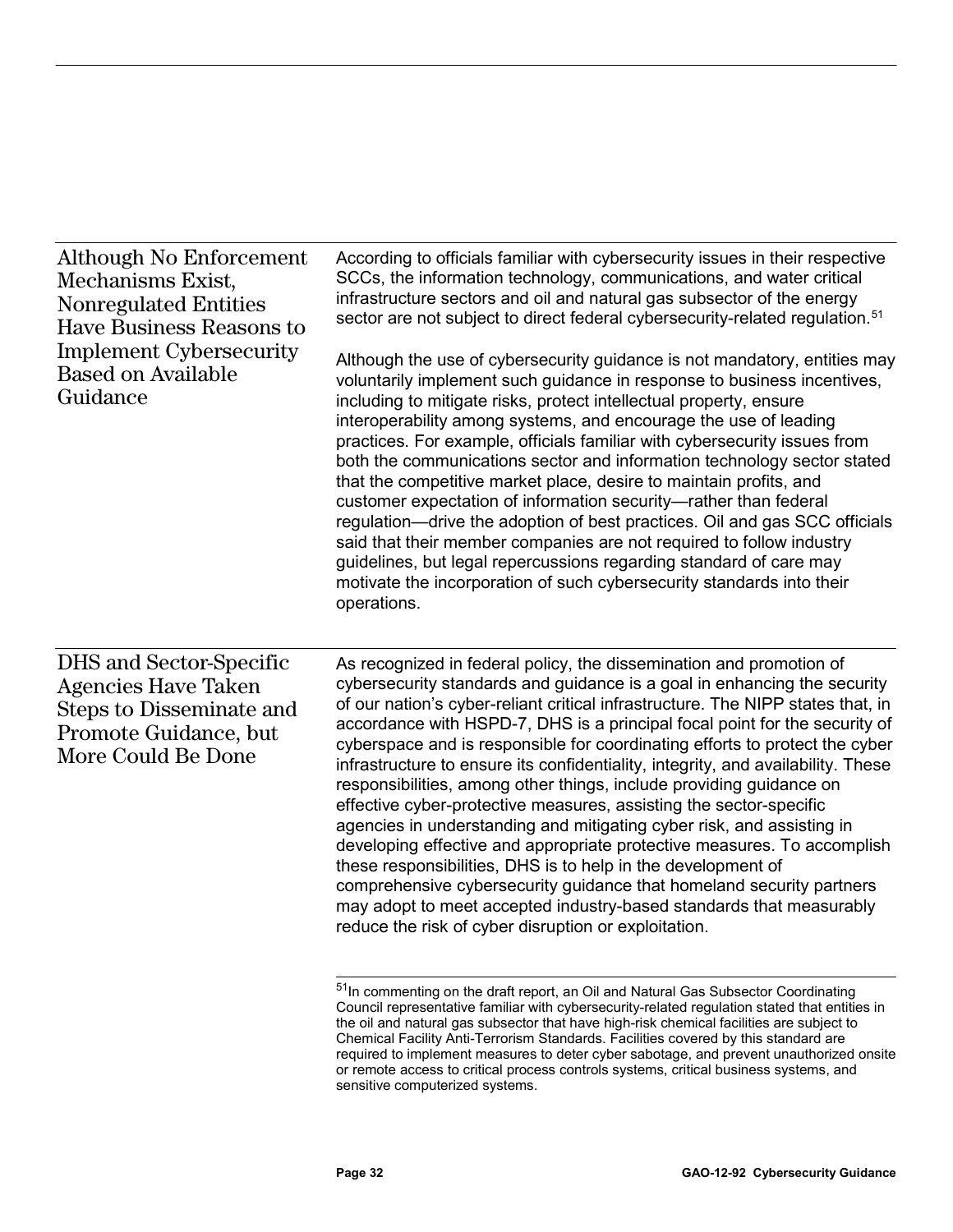In this regard, DHS and the other sector-specific agencies for the sectors selected for review have disseminated and promoted cybersecurity guidance among and within sectors. For example, officials from DHS's National Cybersecurity Division (NCSD) stated that they work within the public-private partnership model to identify and prioritize cybersecurity risks within sectors, then coordinate with the sectors to encourage entities to adopt cybersecurity guidance to mitigate identified vulnerabilities. NCSD also engages with standards-developing organizations to provide input, resources, and support. For example, NCSD has provided resources, including time and expertise, supporting the development of security standards with NIST, ANSI, ISO, and the International Telecommunication Union. In addition, NCSD leverages a variety of resources to promote specific cybersecurity standards and practices. For example, through its Control Systems Security Program, NCSD has taken several actions, such as developing a catalog of recommended security practices for control systems, developing a cybersecurity evaluation tool that allows asset owners to assess their control systems and overall security posture, and collaborating with the Industrial Control Systems Joint Working Group to promote control standards and system security.

In addition, officials from the Department of Energy's Office of Electricity Delivery and Energy Reliability stated that the department, as the energysector-specific agency, is involved in many ongoing efforts to assist the sector in the development, assessment, and sharing of cybersecurity standards. For example, the department is working with NIST to enable state power producers to use current cybersecurity guidance. The department is also the Vice Chair of the Cyber Security Working Group and provides funds that will enable private sector power producers to share practices. In addition, according to Department of Energy officials, the department is currently leading an initiative to develop a risk management guideline for the electric grid to ensure that cybersecurity risks are addressed at the organization, mission or business process, and information system levels. This is modeled after NIST Special Publication 800-39 and tailored to the needs of the energy sector. Further, Department of Health and Human Services officials responsible for the agency's sector-specific efforts also stated that they encourage the sharing of existing standards. For example, a public-private cybersecurity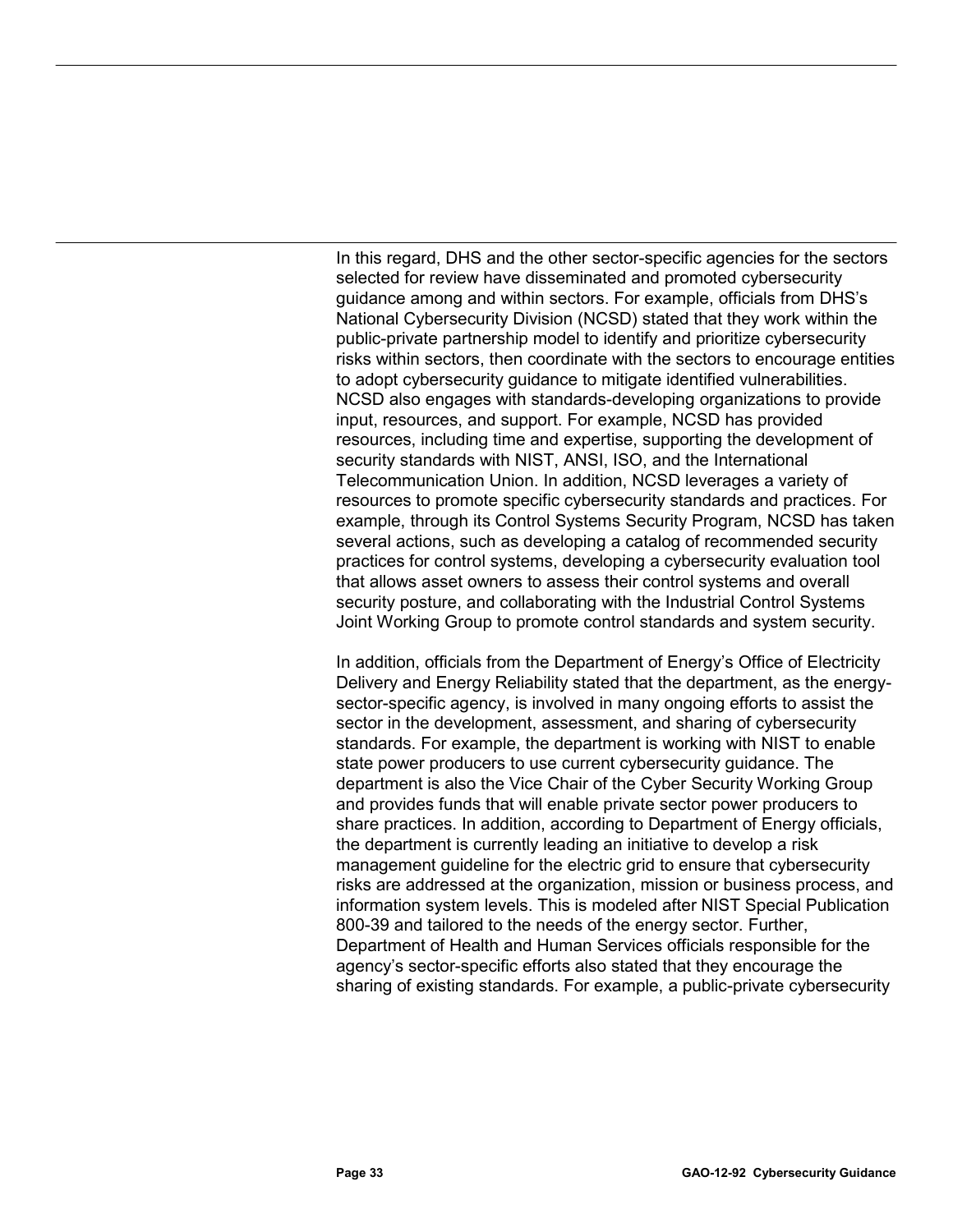workgroup was formed that developed a cybersecurity primer to educate members of the sector.<sup>[52](#page-38-0)</sup>

While these are significant steps, DHS and the other sector-specific agencies have not identified the key cybersecurity guidance applicable to or widely used in each of their respective critical infrastructure sectors. In addition, DHS guidance for preparing the sector-specific critical infrastructure protection plans calls for, among other things, outlining the sector's cyber protection and resilience strategies; however, these plans largely do not identify key guidance and standards for cybersecurity. Specifically, only one of the seven sectors reviewed (banking and finance) listed cybersecurity guidance in its current sector-specific plan. The other six sectors mentioned certain guidance in these plans, but did not list applicable guidance.

Sectors reported that they did not identify this guidance in their plans in part because DHS did not specifically address listing cybersecurity guidance in its guidance for the revision of the sector-specific plans. In addition, officials from DHS's NCSD noted that their engagement in the area of standards focuses on promoting standards and practices from a cross-sector perspective, rather than focusing on individual sectors. However, given the plethora of guidance available, individual entities within the sectors may be challenged in identifying the guidance that is most applicable and effective in improving their security posture. Improved knowledge of the guidance that is available could help both federal and private sector decision makers better coordinate their efforts to protect critical cyber-reliant assets.

<span id="page-38-0"></span> $\overline{a}$ 52Healthcare and Public Health Sector Cybersecurity Working Group, *Healthcare and Public Health Cybersecurity Primer: Cybersecurity 101*.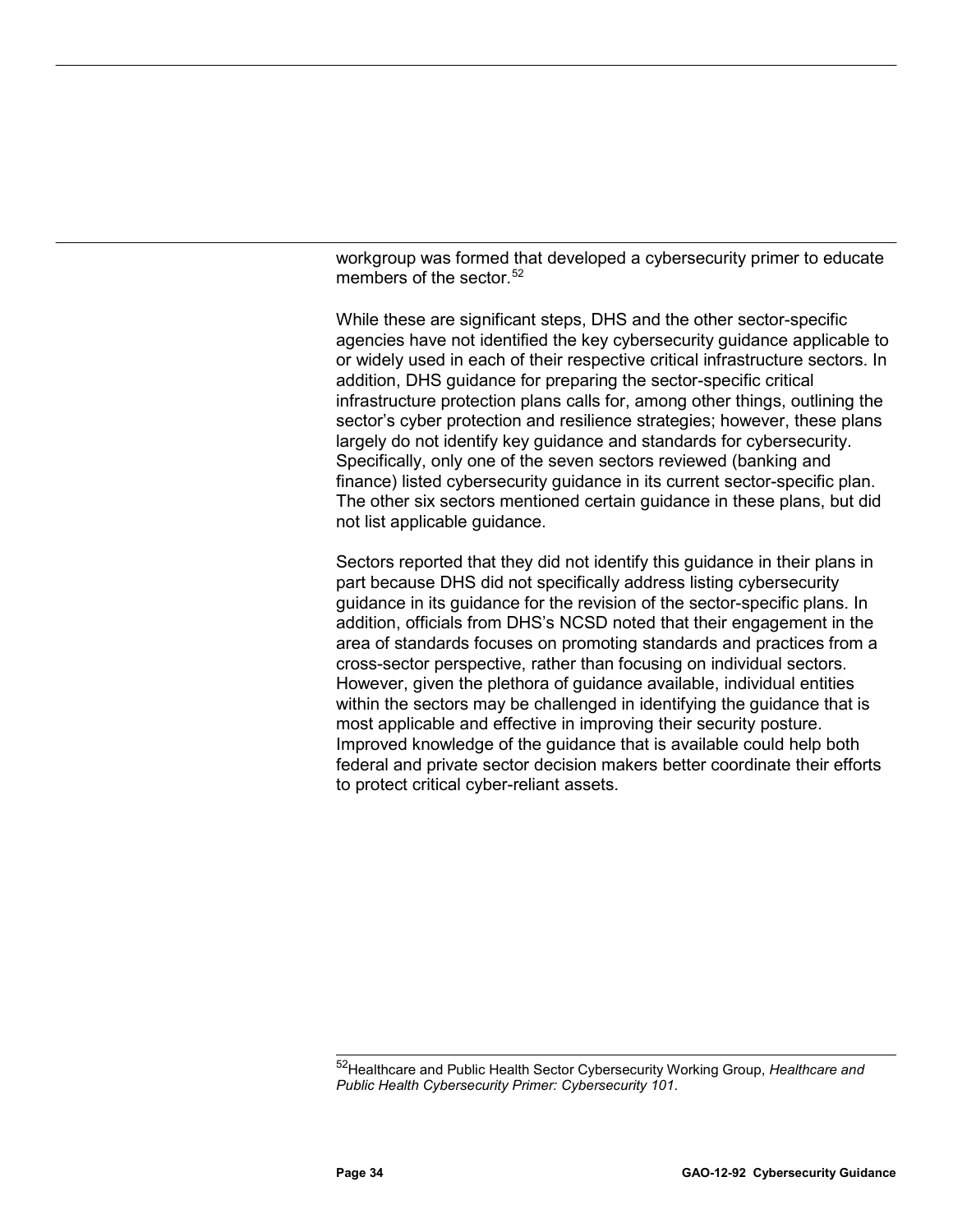<span id="page-39-3"></span><span id="page-39-2"></span><span id="page-39-1"></span><span id="page-39-0"></span>

| Cybersecurity<br><b>Guidance For Three</b><br>Subsectors Is<br><b>Substantially Similar</b><br>to Federal Guidance | Sector cybersecurity guidance related to three subsectors (electricity,<br>depository institutions, and nuclear reactors) is substantially similar <sup>53</sup> to<br>guidance applicable to federal agencies. <sup>54</sup> Specifically, sector<br>cybersecurity guidance and supplementary documents that we analyzed<br>addressed most of NIST's risk management framework steps and most of<br>the 198 recommended security controls in NIST SP 800-53 (listed in table<br>3) that are specified for federal information systems. In cases where<br>differences existed in terms of security controls, sector representatives<br>provided supplementary documents with controls that resolved the<br>difference, or explained that some federally recommended security<br>controls were not applicable for sector-specific reasons. |
|--------------------------------------------------------------------------------------------------------------------|-------------------------------------------------------------------------------------------------------------------------------------------------------------------------------------------------------------------------------------------------------------------------------------------------------------------------------------------------------------------------------------------------------------------------------------------------------------------------------------------------------------------------------------------------------------------------------------------------------------------------------------------------------------------------------------------------------------------------------------------------------------------------------------------------------------------------------------------|
| <b>Bulk Power System</b><br>(Electricity Subsector of<br>the Energy Sector)                                        | NERC Cyber Security Standards 002 through 009, Version 3, <sup>55</sup> and<br>supplementary documents <sup>56</sup> are substantially similar to guidance<br>applicable to federal agencies. As discussed previously, the NIST risk<br>management framework describes the activities important to an effective<br>information security program (e.g., categorize information systems, select<br>security controls). Similarly, the NERC Cyber Security Standards provide<br>a cybersecurity framework for the identification and protection of entity-<br>identified critical cyber assets to support reliable operation of the bulk                                                                                                                                                                                                     |
|                                                                                                                    | 53A similarity or commonality was determined when sector cybersecurity guidance or<br>supplementary documents addressed a security topic with similar functionality as in<br>federal guidance.                                                                                                                                                                                                                                                                                                                                                                                                                                                                                                                                                                                                                                            |
|                                                                                                                    | 54 Guidance applicable to federal agencies includes, among others, Special Publications<br>(SP) that are developed by NIST. For purpose of comparison, we used NIST SP 800-37<br>Revision 1: Guide for Applying the Risk Management Framework to Federal Information<br>Systems, A Security Life Cycle Approach (February 2010) and NIST SP 800-53 Revision<br>3: Recommended Security Controls for Federal Information Systems and Organizations<br>(May 2010).                                                                                                                                                                                                                                                                                                                                                                          |
|                                                                                                                    | 55The Chief Security Officer of NERC, who was also the Secretary of the Electricity Sub-<br>Sector Coordinating Council, identified the NERC Cyber Security Standards as commonly<br>used in the electricity subsector. In addition, the NERC Cyber Security Standards 002<br>through 009, Version 3, were approved by NERC's Board of Trustees on December 16,<br>2009, and by the Federal Energy Regulatory Commission on March 31, 2010, with an<br>effective date of October 1, 2010.                                                                                                                                                                                                                                                                                                                                                 |
|                                                                                                                    | <sup>56</sup> For example, NERC issues Security Guidelines that describe general approaches,<br>considerations, practices, and planning philosophies to be applied in protecting the electric<br>infrastructure systems.                                                                                                                                                                                                                                                                                                                                                                                                                                                                                                                                                                                                                  |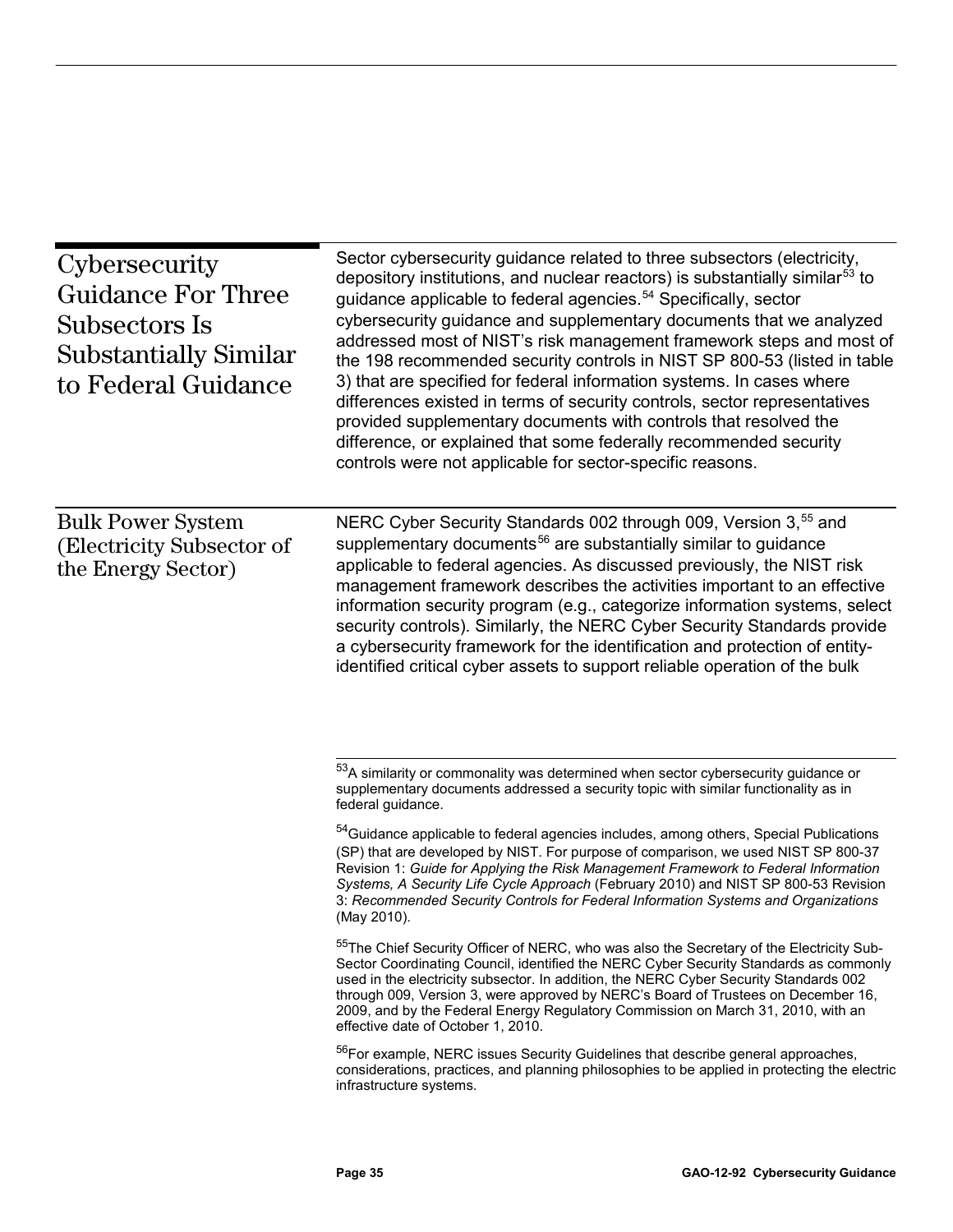power system.<sup>[57](#page-40-0)</sup> The standards also cover eight cybersecurity areas (e.g., Security Management Controls and Systems Security Management), which contain mandatory and enforceable minimum security requirements (e.g., critical cyber asset identification and cyber vulnerability assessment).

As discussed previously, NIST SP 800-53, Revision 3, addresses one of the steps in the NIST risk management framework, which is to select a baseline of security controls and tailor and supplement the baseline based on an organizational risk assessment. SP 800-53 contains 18 control families (e.g., Access Control and Risk Assessment), which in total, contain 198 recommended security controls (e.g., Account Management and Malicious Code Protection) for federal information systems and organizations.

We determined that the eight NERC Cyber Security Standards and supplementary documents addressed 151 of the 198 SP 800-53 controls, and NERC officials responsible for the Cyber Security Standards deemed 46 of the remaining controls to be not applicable, and stated that 1 control—transmission integrity—was not considered when revising the latest NERC Cyber Security Standards. The NERC officials provided specific reasons as to why the 46 controls were not applicable to the bulk power system, as illustrated by the following examples:

- A control had the potential to increase risk to operations of bulk power system entities.
- A control was inappropriate and not feasible in a real-time control system environment.
- A control did not have universal applicability.

<span id="page-40-0"></span> $\overline{a}$ <sup>57</sup>According to a FERC representative from the Office of the Executive Director, the NERC Version 3 Cyber Security Standards provide a cybersecurity framework only for the protection of entities' self-identified "critical cyber assets." The representative added that currently, as applied by industry, most applicable entities' cyber assets are not identified for CIP protective measures. According to a NERC representative, CIP-002 Version 4, "Critical Cyber Asset Identification," which proposes to include "bright line" criteria for the identification of critical assets, was filed with FERC in February of 2011 and is pending FERC approval.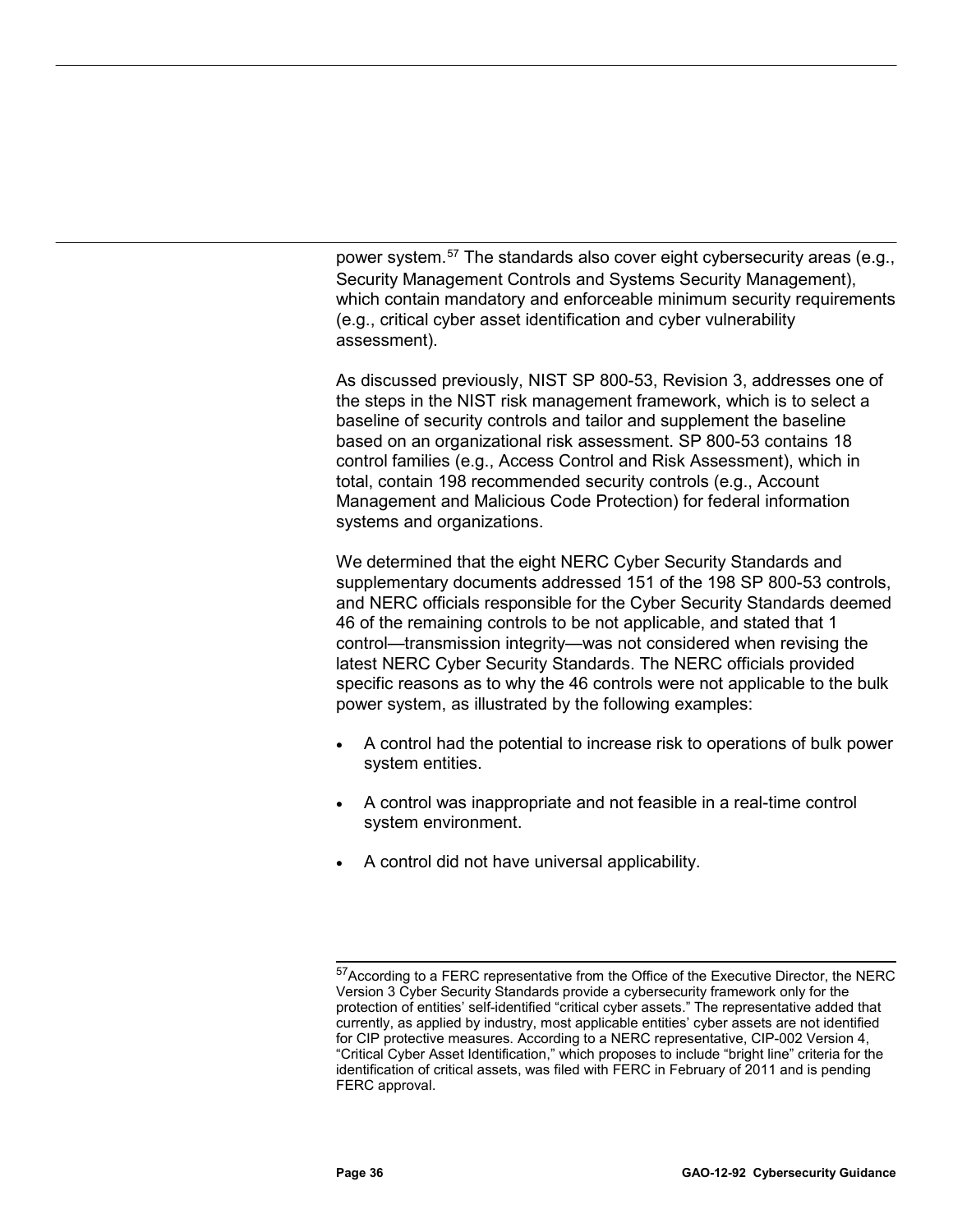• A control based on FISMA compliance did not apply to the bulk power system environment.

Additionally, the NERC officials expressed their concerns about comparing NERC Cyber Security Standards with those of SP 800-53. They said that the authority and scope of their standards derived from Section 215 of the Federal Power Act, as amended, while SP 800-53 derived from FISMA; therefore, the intended purpose of their standards is different from that of the guidance for federal agencies. The officials also said that the NERC Cyber Security Standards are mandatory and enforceable, whereas SP 800-53 provides a menu of possibilities to choose from depending on the specific situation and relies on the concepts of compensating controls and risk management to make tradeoffs.

Table 4 provides a summary of the comparison between the electricity subsector guidance and federal guidance, including the controls deemed not applicable by sector officials.

| NIST control family name and number of<br>controls | <b>Comparison with NERC Cyber Security Standards and supplementary</b><br>documents                                                                                                                                                                                                                                                                       |
|----------------------------------------------------|-----------------------------------------------------------------------------------------------------------------------------------------------------------------------------------------------------------------------------------------------------------------------------------------------------------------------------------------------------------|
| Access Control (19)                                | Addresses 13 of the 19 controls, and NERC officials deemed 6 controls—Separation<br>of Duties, Session Lock, Permitted Actions Without Identification or Authentication,<br>Security Attributes, Access Control for Mobile Devices, Use of External Information<br>Systems, and User-Based Collaboration and Information Sharing-to be not<br>applicable. |
| Awareness and Training (5)                         | Addresses all 5 controls.                                                                                                                                                                                                                                                                                                                                 |
| Audit and Accountability (14)                      | Addresses all 14 controls.                                                                                                                                                                                                                                                                                                                                |
| Security Assessment and Authorization (6)          | Addresses all 6 controls.                                                                                                                                                                                                                                                                                                                                 |
| Configuration Management (9)                       | Addresses all 9 controls.                                                                                                                                                                                                                                                                                                                                 |
| Contingency Planning (9)                           | Addresses all 9 controls.                                                                                                                                                                                                                                                                                                                                 |
| Identification and Authentication (8)              | Addresses all 8 controls.                                                                                                                                                                                                                                                                                                                                 |
| Incident Response (8)                              | Addresses all 8 controls.                                                                                                                                                                                                                                                                                                                                 |
| Maintenance (6)                                    | Addresses all 6 controls.                                                                                                                                                                                                                                                                                                                                 |
| Media Protection (6)                               | Addresses all 6 controls.                                                                                                                                                                                                                                                                                                                                 |
| Physical and Environmental Protection (19)         | Addresses 18 of the 19 controls, and NERC officials deemed 1 control—Information<br>Leakage—to be not applicable.                                                                                                                                                                                                                                         |
| Planning (5)                                       | Addresses 4 of the 5 controls, and NERC officials deemed 1 control—Privacy Impact<br>Assessment-to be not applicable.                                                                                                                                                                                                                                     |
| Personnel Security (8)                             | Addresses all 8 controls.                                                                                                                                                                                                                                                                                                                                 |

# **Table 4: Electricity Subsector Cybersecurity Standards and Guidance Compared with Federal Guidance**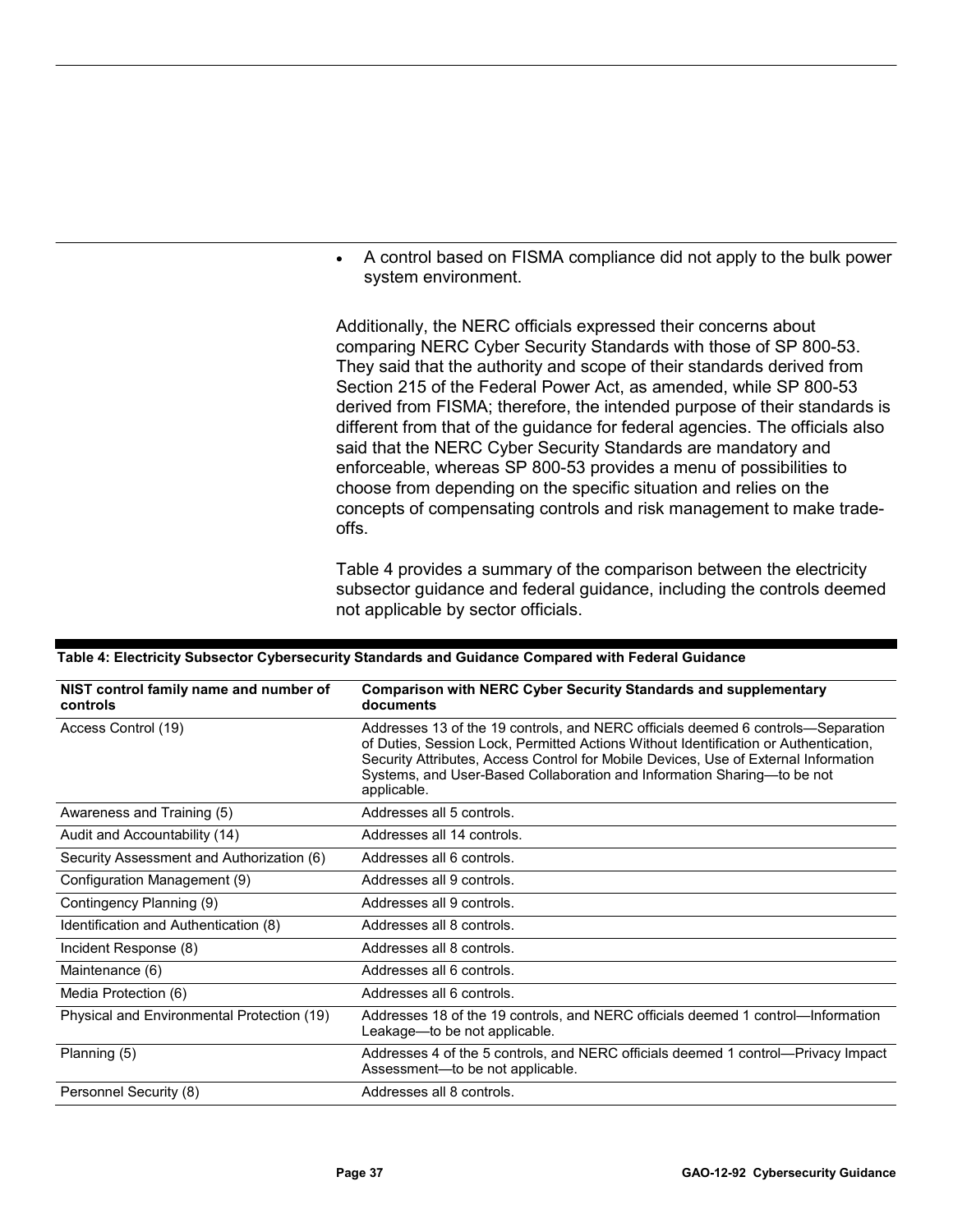| NIST control family name and number of<br>controls | <b>Comparison with NERC Cyber Security Standards and supplementary</b><br>documents                                                                                                                                                                                                                                                                                                                                                                                                                                                                                                                                                                                                                                                                                                                                                                                                                                                                                                                                                                                                 |
|----------------------------------------------------|-------------------------------------------------------------------------------------------------------------------------------------------------------------------------------------------------------------------------------------------------------------------------------------------------------------------------------------------------------------------------------------------------------------------------------------------------------------------------------------------------------------------------------------------------------------------------------------------------------------------------------------------------------------------------------------------------------------------------------------------------------------------------------------------------------------------------------------------------------------------------------------------------------------------------------------------------------------------------------------------------------------------------------------------------------------------------------------|
| Risk Assessment (4)                                | Addresses all 4 controls.                                                                                                                                                                                                                                                                                                                                                                                                                                                                                                                                                                                                                                                                                                                                                                                                                                                                                                                                                                                                                                                           |
| System and Services Acquisition (14)               | Addresses 7 of the 14 controls, and NERC officials deemed 7 controls-Allocation of<br>Resources, Life Cycle Support, Acquisitions, Software Usage Restrictions, Security<br>Engineering Principles, Supply Chain Protection, and Trustworthiness-to be not<br>applicable.                                                                                                                                                                                                                                                                                                                                                                                                                                                                                                                                                                                                                                                                                                                                                                                                           |
| System and Communications Protection (34)          | Addresses 9 of the 34 controls, and NERC officials deemed 24 controls—Application<br>Partitioning, Security Function Isolation, Resource Priority, Network Disconnect,<br>Trusted Path, Cryptographic Key Establishment and Management, Use of<br>Cryptography, Public Access Protections, Transmission of Security Attributes, Public<br>Key Infrastructure Certificates, Secure Name/Address Resolution Service<br>(Authoritative Source), Secure Name/Address Resolution Service (Recursive or<br>Caching Resolver), Architecture and Provisioning for Name/Address Resolution<br>Service, Session Authenticity, Fail In Known State, Thin Nodes, Honeypots,<br>Operating System-Independent Applications, Heterogeneity, Virtualization<br>Techniques, Covert Channel Analysis, Information System Partitioning, Transmission<br>Preparation Integrity, and Non-Modifiable Executable Programs-to be not<br>applicable. In addition, NERC officials stated that 1 control—Transmission Integrity—<br>was not considered when revising the latest NERC Cyber Security Standards. |
| System and Information Integrity (13)              | Addresses 11 of the 13 controls, and NERC officials deemed 2 controls—Information<br>Input Validation and Error Handling-to be not applicable.                                                                                                                                                                                                                                                                                                                                                                                                                                                                                                                                                                                                                                                                                                                                                                                                                                                                                                                                      |
| Program Management (11)                            | Addresses 6 of the 11 controls, and NERC officials deemed 5 controls—Information<br>Security Resources, Information Security Measures of Performance, Enterprise<br>Architecture, Critical Infrastructure Plan, and Mission/Business Process Definition-to<br>be not applicable.                                                                                                                                                                                                                                                                                                                                                                                                                                                                                                                                                                                                                                                                                                                                                                                                    |
|                                                    | Source: GAO analysis of electricity sector documents and interviews.                                                                                                                                                                                                                                                                                                                                                                                                                                                                                                                                                                                                                                                                                                                                                                                                                                                                                                                                                                                                                |
|                                                    | Examples of commonalities between the electricity subsector<br>cybersecurity guidance and federal guidance, as well as the controls<br>deemed not applicable, are described below.                                                                                                                                                                                                                                                                                                                                                                                                                                                                                                                                                                                                                                                                                                                                                                                                                                                                                                  |
|                                                    | <b>Commonality:</b> SP 800-53 recommends that personnel report suspected<br>security incidents to the organizational incident response capability and<br>report security incident information to designated authorities. The NERC<br>Cyber Security Standard on Incident Reporting and Response Planning<br>contains a similar control by requiring that the responsible entity report<br>cybersecurity incidents to the Electricity Sector Information Sharing and<br>Analysis Center.                                                                                                                                                                                                                                                                                                                                                                                                                                                                                                                                                                                             |
|                                                    | <b>Commonality:</b> SP 800-53 recommends protecting the confidentiality of<br>transmitted information. NERC Security Guidelines for the Electricity<br>Sector, Protecting Potentially Sensitive Information, Version 1.0, contain a<br>similar control by specifying that, among other things, critical<br>infrastructure owners and operators should have an information security<br>or confidentiality policy in place as an integral part of their business-level                                                                                                                                                                                                                                                                                                                                                                                                                                                                                                                                                                                                                |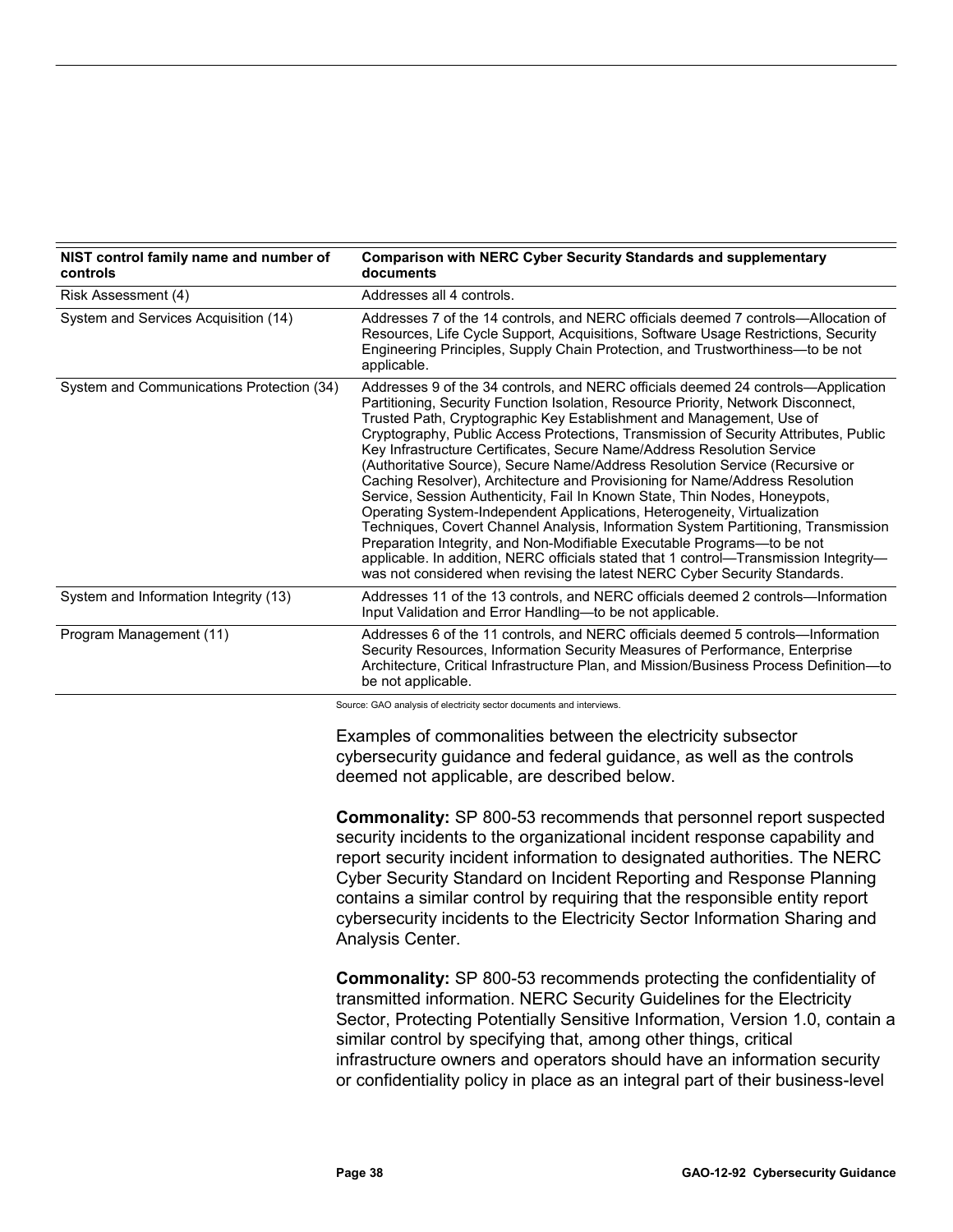policies and that the policy should address the production, storage, transmission, and disposal of both physical and electronic information.

**Commonality:** SP 800-53 recommends maintaining and monitoring temperature and humidity levels within the facility where the information system resides to prevent fluctuations potentially harmful to the information system. The NERC officials stated that the physical infrastructure requirements in the Emergency Preparedness and Operations Reliability Standards require backup control center functionality in the event of any kind of failure of the primary control center.

**Not applicable:** SP 800-53 recommends implementing a session lock control after a period of inactivity or upon receiving a request from a user. According to the NERC officials, this control is not applicable and not feasible in a real-time control system environment because session lock on an operational console could result in a loss of system operations and system monitoring, leading to a loss of present situational awareness. The NERC officials also stated that a lack of situational awareness was a key factor leading to the August 14, 2003, blackout.<sup>[58](#page-43-0)</sup>

**Not applicable:** SP 800-53 recommends employing virtualization techniques to present information system components as other types of components, or components with differing configurations. According to the NERC officials, given the variety of technology and scale implemented by their members, this control would not have universal applicability.

**Not applicable:** SP 800-53 recommends separating duties of individuals as necessary to prevent malevolent activity without collusion. According to the NERC officials, the control is not applicable because it would have the potential to increase risk to operations of bulk power system entities. The NERC officials also stated that the electricity industry typically maintains a practice of separation of duties between IT system developers and support, but placing further separation of duties requirements on operations personnel would result in decreased operational responsiveness and reliability.

<span id="page-43-0"></span> $\overline{a}$  $^{58}$ The August 14, 2003, blackout was a major disturbance of portions of the power grid of the United States and Canada that affected an estimated 50 million people and resulted in the loss of more than 61,800 megawatts of electrical load.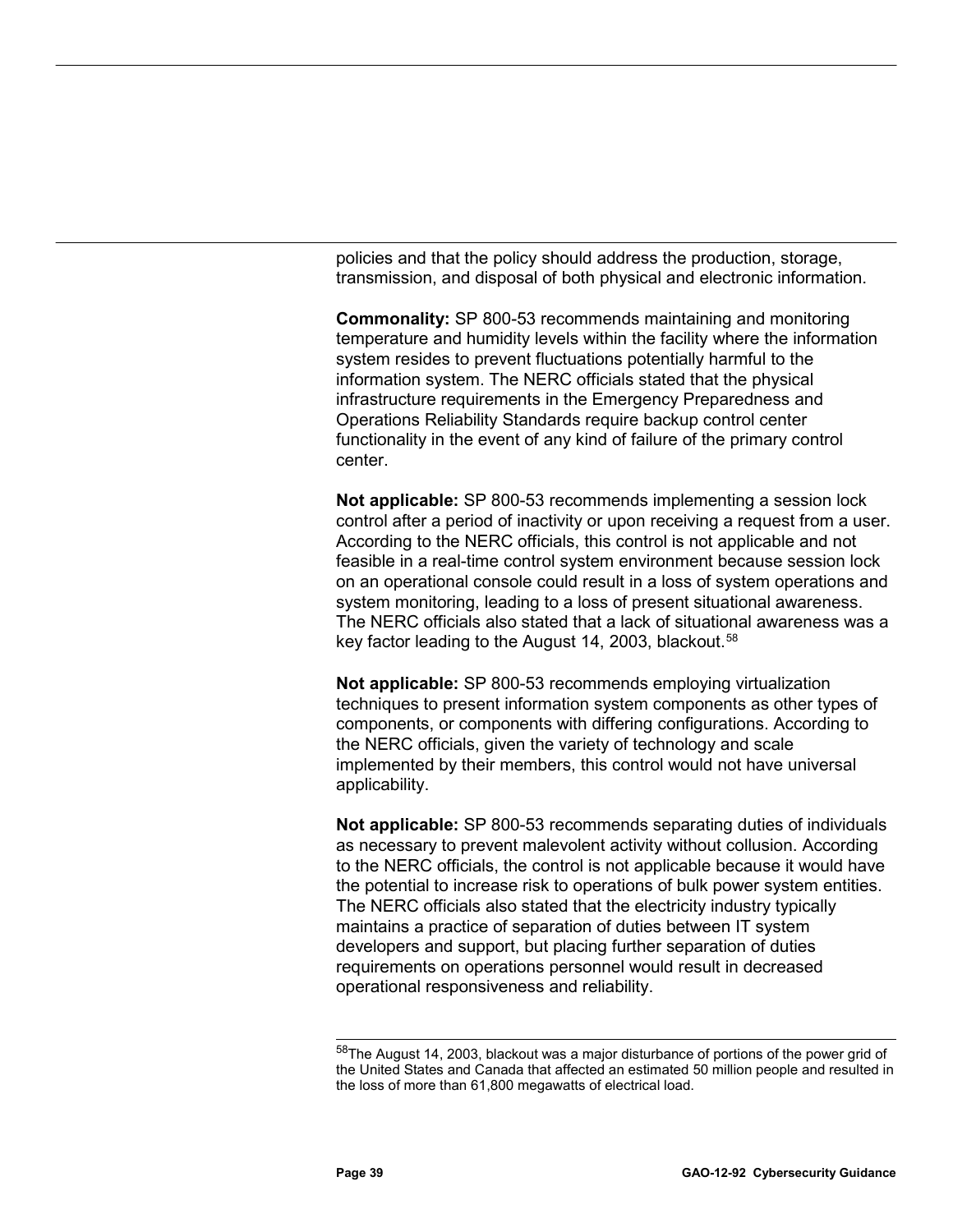# Depository Institutions (Banking and Finance Sector)

The *FFIEC IT Examination Handbook* (IT Handbook), which is composed of 11 booklets, is substantially similar to guidance applicable to federal agencies.<sup>[59](#page-44-0)</sup> Similar to the NIST risk management framework, the IT Handbook addresses various information technology topics (e.g., information security, operations, and management). Specifically, the Information Security Booklet is intended to provide guidance to examiners and organizations for assessing the level of security risks to the organization and evaluating the adequacy of the organization's risk management. In addition, this booklet states that financial institutions protect their information by instituting a security process that identifies risks, forms a strategy to manage the risks, implements the strategy, tests the implementation, and monitors the environment to control the risks.

We determined that the IT Handbook addressed 196 of 198 SP 800-53 controls; the FFIEC officials deemed the remaining 2 controls to be not applicable. Additionally, FFIEC officials responsible for cybersecurityrelated issues and guidance expressed concerns about comparing NIST guidelines with those of the IT Handbook. According to the FFIEC officials, although the general purpose for both information resources is to protect information security assets, the process by which they communicate their intended purpose is different. Specifically, according to these officials, while many NIST controls directly compare with those of the IT Handbook, the target audiences are vastly different. The IT Handbook provides a higher-level overview (i.e., risk-based principles) detailing the controls and standards, while NIST describes specific controls for a standard. Therefore, comparisons between the two sets of guidance can best be accomplished by comparing information security concepts and principles.

Table 5 provides a summary of the comparison between the banking and finance sector cybersecurity guidance and federal guidance, including the controls deemed not applicable by sector officials.

<span id="page-44-0"></span> $\overline{a}$ 59The Financial Services Sector Coordinating Council identified the *FFIEC IT Examination Handbook* as cybersecurity guidance that is commonly used in the banking and finance sector. The IT Handbook addresses various topics, including (1) audit, (2) business continuity planning, (3) development and acquisition, (4) electronic banking, (5) information security, (6) management, (7) operations, (8) outsourcing technology services, (9) retail payment systems, (10) supervision of technology service providers, and (11) wholesale payment systems.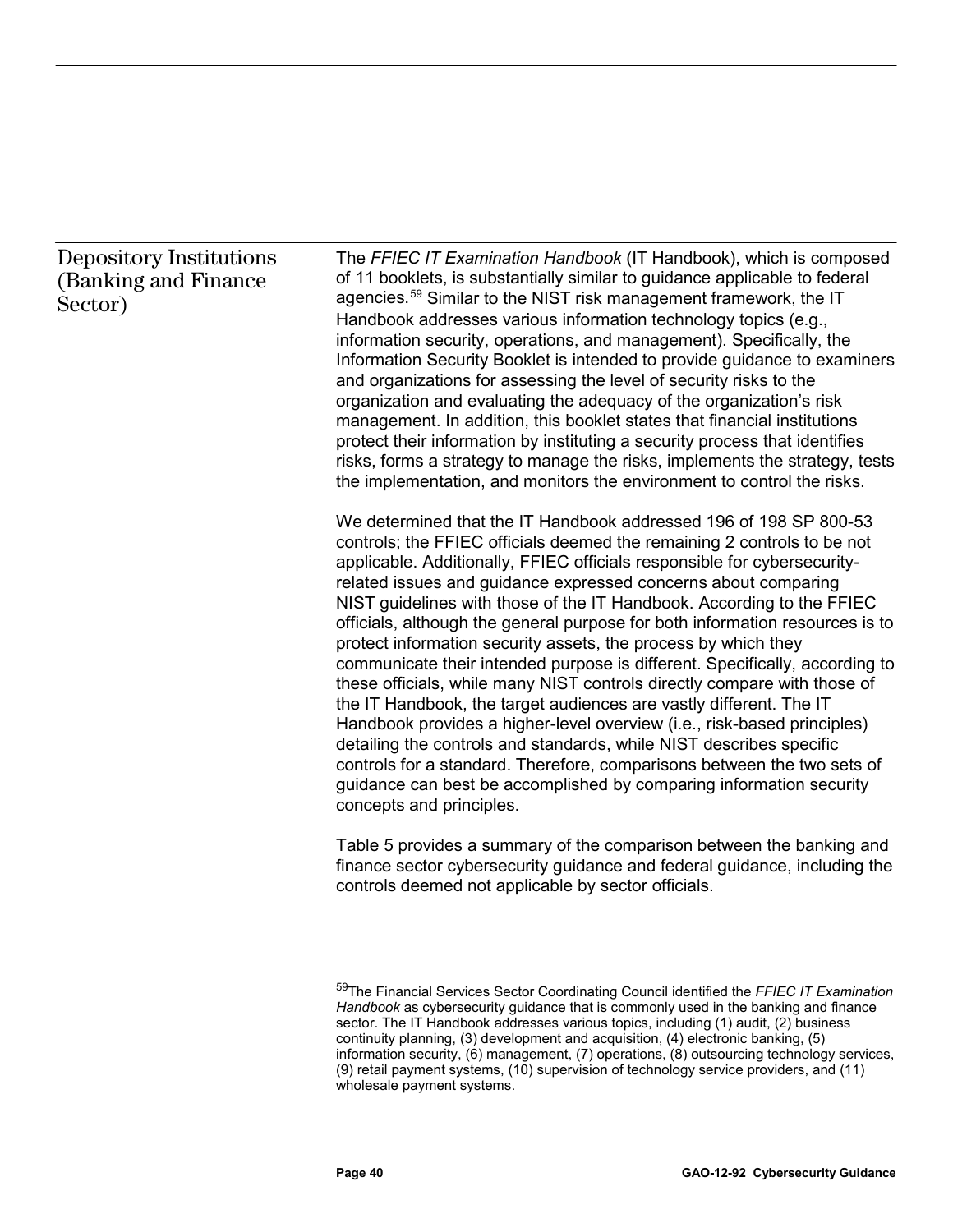| NIST control family name and number of<br>controls | <b>Comparison with the FFIEC IT handbook</b>                                                                                                              |
|----------------------------------------------------|-----------------------------------------------------------------------------------------------------------------------------------------------------------|
|                                                    |                                                                                                                                                           |
| Access Control (19)                                | Addresses 18 of the 19 controls, and FFIEC officials deemed 1 control-Permitted<br>Actions without Identification or Authentication—to be not applicable. |
| Awareness and Training (5)                         | Addresses all 5 controls.                                                                                                                                 |
| Audit and Accountability (14)                      | Addresses all 14 controls.                                                                                                                                |
| Security Assessment and Authorization (6)          | Addresses all 6 controls.                                                                                                                                 |
| Configuration Management (9)                       | Addresses all 9 controls.                                                                                                                                 |
| Contingency Planning (9)                           | Addresses all 9 controls.                                                                                                                                 |
| Identification and Authentication (8)              | Addresses all 8 controls.                                                                                                                                 |
| Incident Response (8)                              | Addresses all 8 controls.                                                                                                                                 |
| Maintenance (6)                                    | Addresses all 6 controls.                                                                                                                                 |
| Media Protection (6)                               | Addresses all 6 controls.                                                                                                                                 |
| Physical and Environmental Protection (19)         | Addresses all 19 controls.                                                                                                                                |
| Planning (5)                                       | Addresses all 5 controls.                                                                                                                                 |
| Personnel Security (8)                             | Addresses all 8 controls.                                                                                                                                 |
| Risk Assessment (4)                                | Addresses all 4 controls.                                                                                                                                 |
| System and Services Acquisition (14)               | Addresses all 14 controls.                                                                                                                                |
| System and Communications Protection (34)          | Addresses 33 of the 34 controls, and FFIEC officials deemed 1 control-<br>Heterogeneity-to be not applicable.                                             |
| System and Information Integrity (13)              | Addresses all 13 controls.                                                                                                                                |
| Program Management (11)                            | Addresses all 11 controls.                                                                                                                                |

# **Table 5: Banking and Finance Sector Cybersecurity Guidance Compared with Federal Guidance**

Source: GAO analysis of banking and finance sector documents and interviews.

Examples of commonalities between the banking and finance sector cybersecurity guidance and federal guidance, as well as the controls deemed not applicable, are described below.

**Commonality:** SP 800-53 recommends implementing a session lock control after a period of inactivity or upon receiving a request from a user. The IT Handbook contains a similar control by specifying that controls include automatically logging the workstation out after a period of inactivity and heuristic intrusion detection.

**Commonality:** SP 800-53 recommends usage restrictions and implementation guidance for wireless access. The IT Handbook contains a similar control by specifying that financial institutions determine whether appropriate device and session authentication takes place, particularly for remote and wireless machines.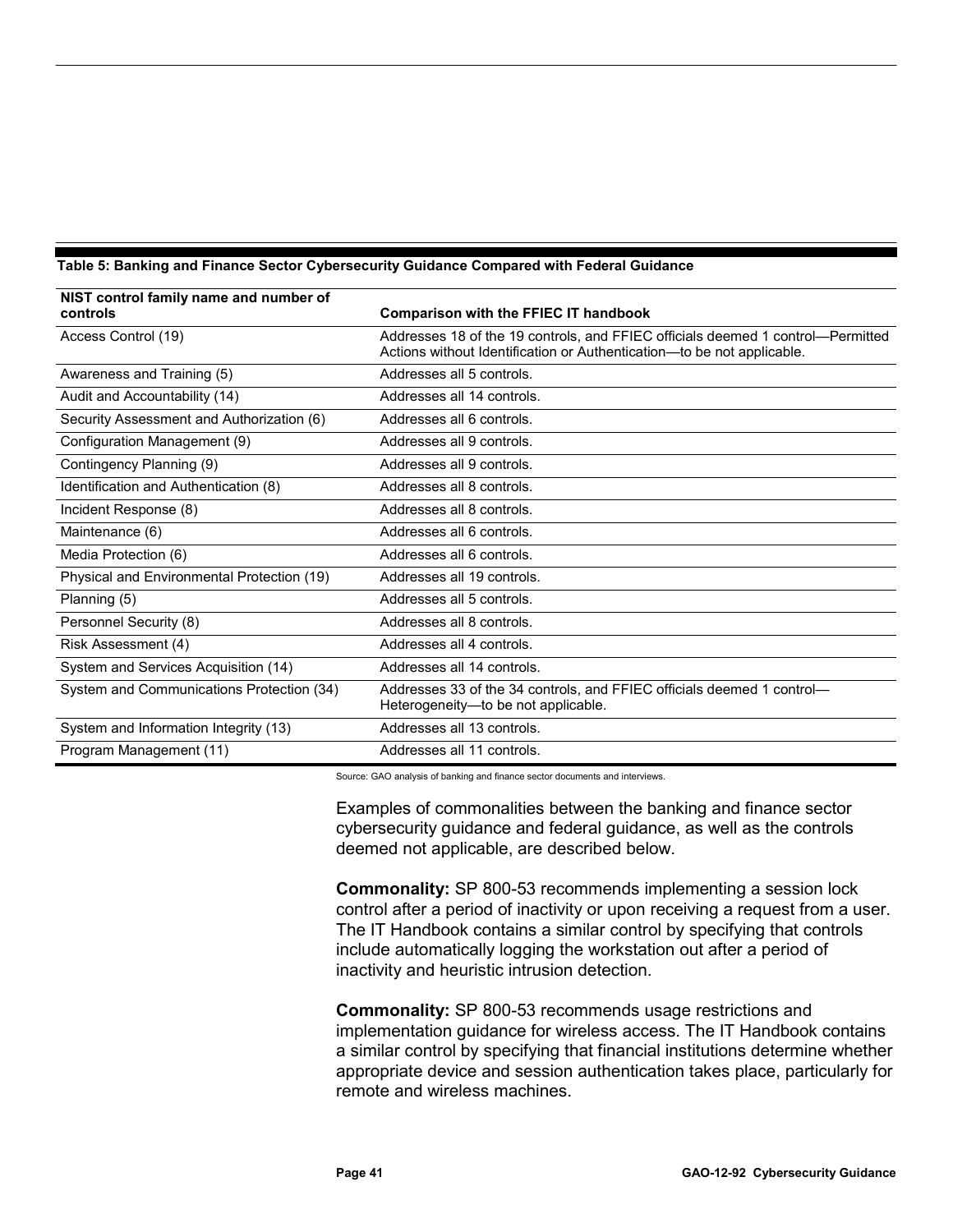<span id="page-46-1"></span><span id="page-46-0"></span>

|                                                                               | Not applicable: SP 800-53 recommends identifying specific user actions<br>that can be performed on the information system without identification or<br>authentication. According to the FFIEC officials, this control is not<br>applicable because it would be excessive and burdensome to identify<br>user actions within systems that do not require controls to protect<br>sensitive, classified, or nonpublic information. In addition, the Information<br>Security Booklet provides guidance as to how access should be given<br>(i.e., sufficient access required to perform the work to be done).                                                                                                                                                                                                                                                                                                                                                                                                                                                                                                                                                                                                                   |
|-------------------------------------------------------------------------------|----------------------------------------------------------------------------------------------------------------------------------------------------------------------------------------------------------------------------------------------------------------------------------------------------------------------------------------------------------------------------------------------------------------------------------------------------------------------------------------------------------------------------------------------------------------------------------------------------------------------------------------------------------------------------------------------------------------------------------------------------------------------------------------------------------------------------------------------------------------------------------------------------------------------------------------------------------------------------------------------------------------------------------------------------------------------------------------------------------------------------------------------------------------------------------------------------------------------------|
|                                                                               | Not applicable: SP 800-53 recommends employing diverse information<br>technologies in the implementation of the information system to reduce<br>the impact of the exploitation of a specific technology. According to the<br>FFIEC officials, this control is not applicable because it could add<br>complexity and management overhead that could lead to mistakes and<br>misconfigurations that could increase overall risk.                                                                                                                                                                                                                                                                                                                                                                                                                                                                                                                                                                                                                                                                                                                                                                                             |
| <b>Nuclear Reactors (Nuclear</b><br>Reactors, Materials, and<br>Waste Sector) | NRC Regulatory Guide 5.71, Cyber Security Programs for Nuclear<br><i>Facilities</i> (RG 5.71) <sup>60</sup> and supplementary documents <sup>61</sup> are substantially<br>similar to guidance applicable to federal agencies. According to NRC<br>representatives responsible for NRC's cybersecurity-related efforts, RG<br>5.71 sets forth methods that NRC has found acceptable for licensees to<br>use in complying with the requirements of 10 CFR §73.54. Similar to the<br>NIST risk management framework, these methods describe the activities                                                                                                                                                                                                                                                                                                                                                                                                                                                                                                                                                                                                                                                                   |
|                                                                               | 60 The Co-chair to the Nuclear Sector Cyber Security Subcouncil identified RG 5.71 as<br>cybersecurity guidance that is commonly used in the nuclear reactors, materials, and<br>waste sector. In addition, the Nuclear Energy Institute has developed NEI 08-09 to assist<br>licensees in complying with the requirements of 10 CFR §73.54, and according to NEI and<br>NRC officials, the security controls are essentially equal to those in RG 5.71.                                                                                                                                                                                                                                                                                                                                                                                                                                                                                                                                                                                                                                                                                                                                                                   |
|                                                                               | <sup>61</sup> NRC promulgates regulations that are then codified in the Code of Federal Regulations<br>(CFR) as requirements binding on all persons and organizations who receive a license<br>from NRC to use nuclear materials or operate nuclear facilities. For example, NRC<br>promulgates 10 CFR §73.54, Protection of Digital Computer and Communication Systems<br>and Networks, which requires, in part, that U.S. Nuclear Regulatory Commission licensees<br>provide high assurance that digital computer and communication systems and networks<br>are adequately protected against cyber attacks, up to and including the design-basis<br>threat. In addition, NRC issues regulatory guides to describe methods that the NRC staff<br>considers acceptable for use in implementing specific parts of the agency's regulations,<br>techniques that the staff uses in evaluating specific problems or postulated accidents, and<br>data that the staff needs in reviewing applications for permits and licenses (e.g.,<br>Regulatory Guide 1.168 Revision 1, Verification, Validation, Reviews, and, Audits for<br>Digital Computers Software Used in Safety Systems of Nuclear Power Plants, February<br>2004). |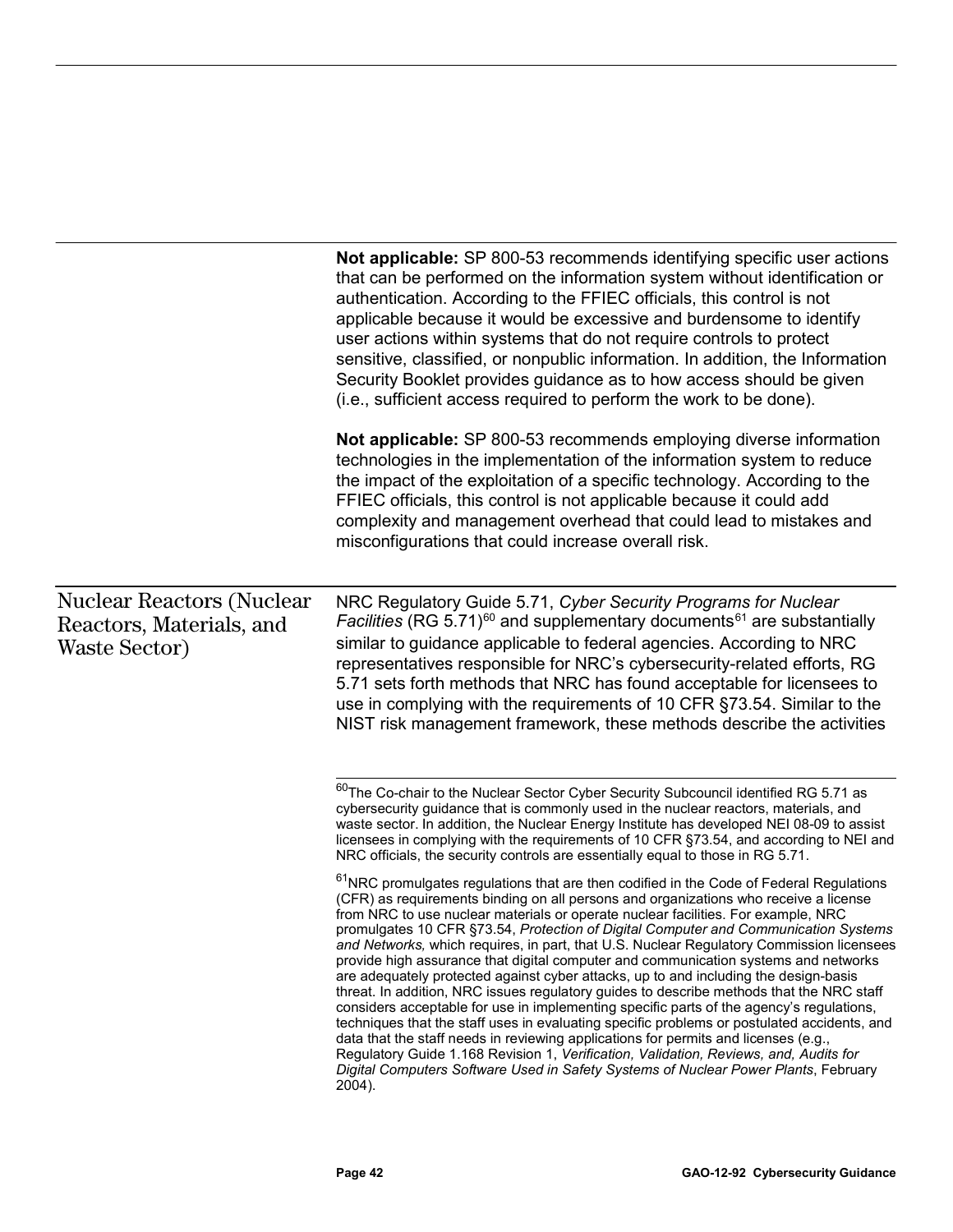important to an effective cybersecurity program for nuclear power plants. For example, RG 5.71 provides a method to aid in the categorization and identification of digital assets that must be protected from cyber attacks. It also provides a method to address and manage the potential cybersecurity risks of digital assets by applying a defensive architecture<sup>62</sup> and a collection of security controls. Moreover, according to RG 5.71, it is based on standards provided in NIST SP 800-53 and NIST SP 800-82,<sup>[63](#page-47-1)</sup> among others.

Further, we determined that RG 5.71 and supplementary documents addressed 178 of 198 SP 800-53 controls, and the NRC representatives deemed the remaining 20 controls to be not applicable to their sector. Although not exactly a one-to-one match, the security controls in RG 5.71 often closely resembled the language and terminology of security controls found in SP 800-53. However, according to NRC, where applicable, the security controls in RG 5.71 have been tailored for nuclear power plants by leveraging NIST guidance in appendix I of SP 800-53 on tailoring security controls for industrial control systems. The NRC representatives provided specific reasons why the 20 controls were not applicable, as illustrated by the following examples:

- A control is not allowed because it would have a direct impact on the operational integrity of safety functions at a nuclear power plant.
- A control is not within the scope of NRC's regulatory authority.
- A control was not selected because it is not included in the NIST security control baseline for industrial control systems in NIST SP 800-53, Revision 3, Appendix I.

Table 6 provides a summary of the comparison between the nuclear sector cybersecurity guidance and federal guidance, including the controls deemed not applicable by sector representatives.

<span id="page-47-0"></span> $\overline{\phantom{a}}$  $^{62}$ According to RG 5.71, a defensive architecture establishes formal communication boundaries in which defense measures are deployed to detect, prevent, delay, mitigate, and recover from cyber attacks.

<span id="page-47-1"></span><sup>63</sup>NIST SP 800-82, *Guide to Industrial Control Systems Security.*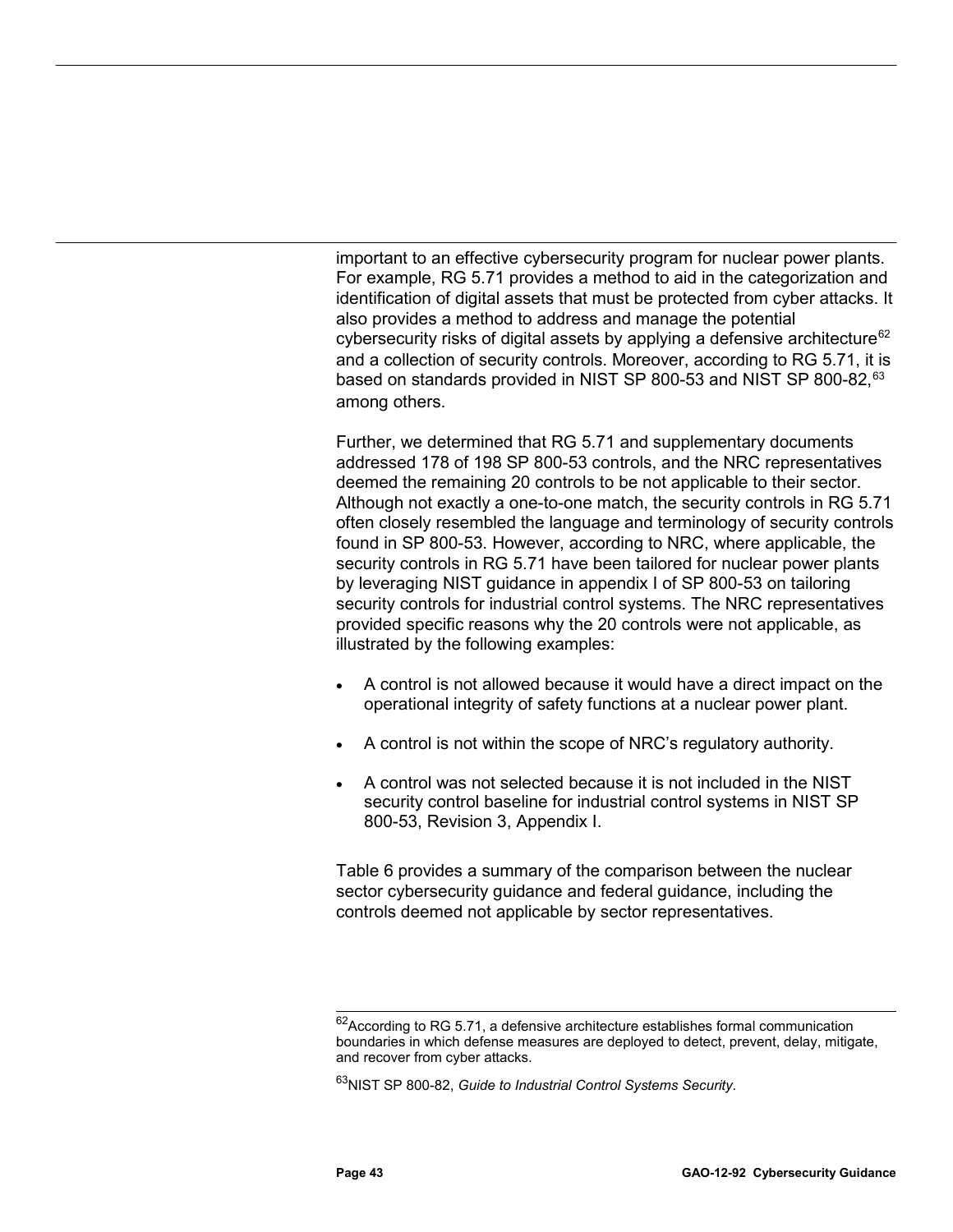# **Table 6: Nuclear Sector Cybersecurity Guidance Compared with Federal Guidance**

| NIST control family name and number of     |                                                                                                                                                                                              |
|--------------------------------------------|----------------------------------------------------------------------------------------------------------------------------------------------------------------------------------------------|
| controls                                   | Comparison with RG 5.71 and supplementary documents                                                                                                                                          |
| Access Control (19)                        | Addresses 16 of the 19 controls, and NRC staff deemed 3 controls—Remote Access,<br>Concurrent Session Control, and User-Based Collaboration and Information<br>Sharing-to be not applicable. |
| Awareness and Training (5)                 | Addresses all 5 controls.                                                                                                                                                                    |
| Audit and Accountability (14)              | Addresses all 14 controls.                                                                                                                                                                   |
| Security Assessment and Authorization (6)  | Addresses 5 of the 6 controls, and NRC staff deemed one control—Information<br>System Connections-to be not applicable.                                                                      |
| Configuration Management (9)               | Addresses all 9 controls.                                                                                                                                                                    |
| Contingency Planning (9)                   | Addresses 8 of the 9 controls, and NRC staff deemed 1 control-Alternate<br>Processing Site-to be not applicable.                                                                             |
| Identification and Authentication (8)      | Addresses all 8 controls.                                                                                                                                                                    |
| Incident Response (8)                      | Addresses all 8 controls.                                                                                                                                                                    |
| Maintenance (6)                            | Addresses all 6 controls.                                                                                                                                                                    |
| Media Protection (6)                       | Addresses all 6 controls.                                                                                                                                                                    |
| Physical and Environmental Protection (19) | Addresses 17 of the 19 controls, and NRC staff deemed 2 controls—Water Damage<br>Protection and Alternate Work Site-to be not applicable.                                                    |
| Planning (5)                               | Addresses 3 of the 5 controls, and NRC staff deemed 2 controls—Rules of Behavior<br>and Privacy Impact Assessment-to be not applicable.                                                      |
| Personnel Security (8)                     | Addresses 7 of the 8 controls, and NRC staff deemed 1 control-Access<br>Agreements-to be not applicable.                                                                                     |
| Risk Assessment (4)                        | Addresses all 4 controls.                                                                                                                                                                    |
| System and Services Acquisition (14)       | Addresses 11 of the 14 controls, and NRC staff deemed 3 controls-Allocation of<br>Resources, Software Usage Restrictions, and External Information System<br>Services-to be not applicable.  |
| System and Communications Protection (34)  | Addresses 31 of the 34 controls, and NRC staff deemed 3 controls-Network<br>Disconnect, Honeypots, and Virtualization Techniques-to be not applicable.                                       |
| System and Information Integrity (13)      | Addresses 12 of the 13 controls, and NRC staff deemed 1 control-Spam<br>Protection-to be not applicable.                                                                                     |
| Program Management (11)                    | Addresses 8 of the 11 controls, and NRC staff deemed 3 controls-Enterprise<br>Architecture, Information Security Resources, and Mission/Business Process<br>Definition-to be not applicable. |

Source: GAO analysis of nuclear sector documents and interviews.

Examples of commonalities between the nuclear sector cybersecurity guidance and federal guidance, as well as the controls deemed not applicable, are described below.

**Commonality:** SP 800-53 recommends basic security awareness training to all information system users. RG 5.71 contains a similar control by specifying that, among other things, the licensee or applicant establish,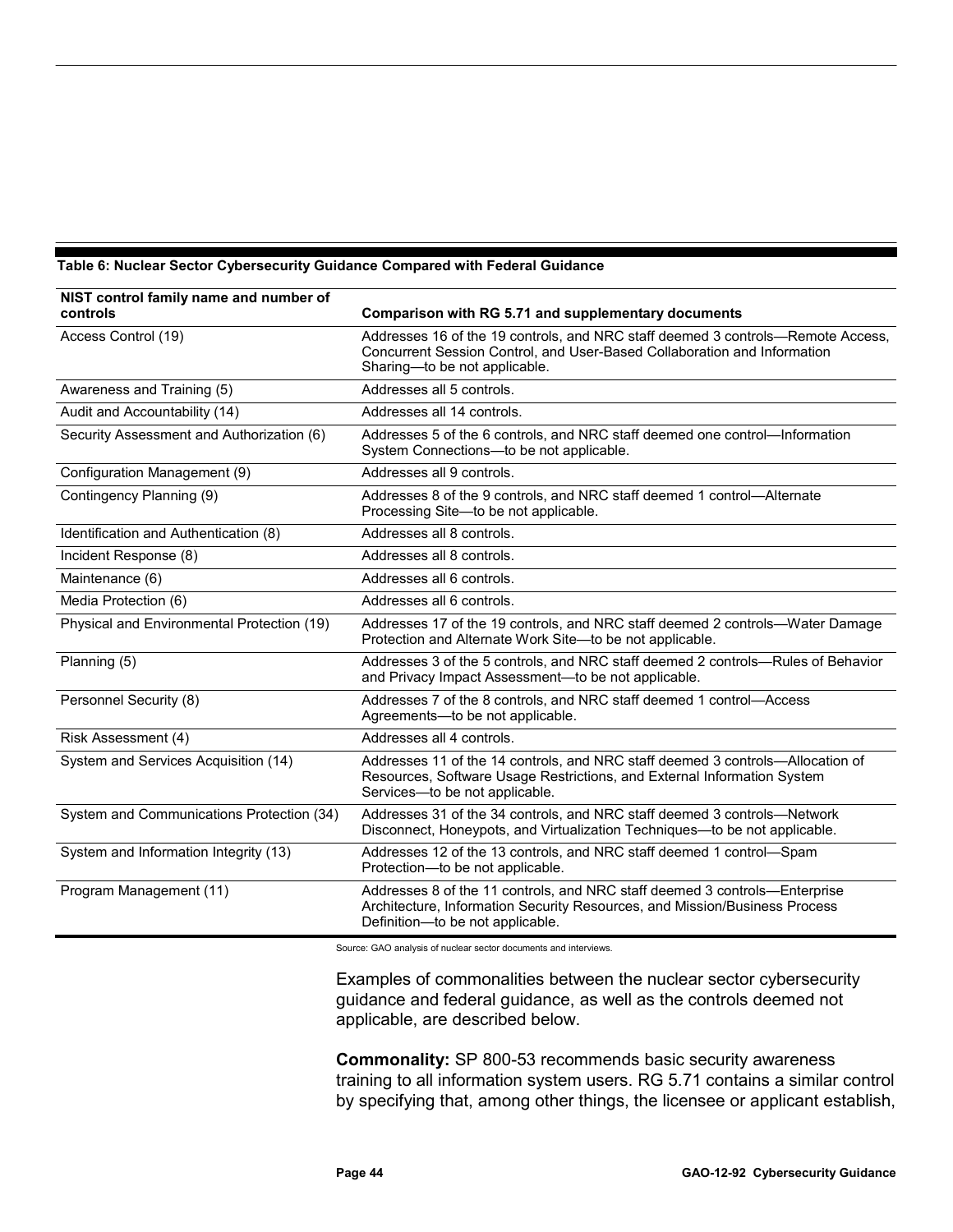implement, and document training requirements for training programs to provide basic cybersecurity training for facility personnel.

**Commonality:** SP 800-53 recommends protection against supply chain threats by employing defense-in-breadth strategy.<sup>[64](#page-49-0)</sup> RG 5.71 contains a similar control by specifying that the licensee or applicant protect against supply chain threats and vulnerabilities by employing the following measures: establishing trusted distribution paths, validating vendors, and requiring tamper-proof products or tamper-evident seals on acquired products.

**Commonality:** SP 800-53 recommends enforcing a limit of consecutive invalid access attempts by a user. RG 5.71 contains a similar control by specifying that the licensee or applicant ensure that security controls are implemented to limit the number of invalid access attempts by a user.

**Not applicable:** SP 800-53 recommends limiting the number of concurrent sessions for each system account. According to the NRC representatives, the concurrent session control is not applicable because it was determined that implementation of this control presents a safety risk to digital safety systems, or that systems under the scope of NRC regulations cannot support concurrent session control.

**Not applicable:** SP 800-53 recommends protecting information systems from damage resulting from water leakage by providing master shutoff valves that are accessible to key personnel. According to the NRC representatives, as a result of their tailoring process, the control was not selected as part of the final security control baseline in RG 5.71 because systems used at nuclear power plants are designed and built to maintain the safe operation of the plant in the event of flooding. Additionally, plant operators who are licensed by NRC are authorized to manipulate components in the facilities to control their plants.

 $\overline{a}$ 

<span id="page-49-0"></span> $64}$ According to NIST SP 800-53, a defense-in-breadth approach helps to protect information systems (including the information technology products that compose those systems) throughout the system development life cycle (i.e., during design and development, manufacturing, packaging, assembly, distribution, system integration, operations, maintenance, and retirement). This is accomplished by the identification, management, and elimination of vulnerabilities at each phase of the life cycle and the use of complementary, mutually reinforcing strategies to mitigate risk.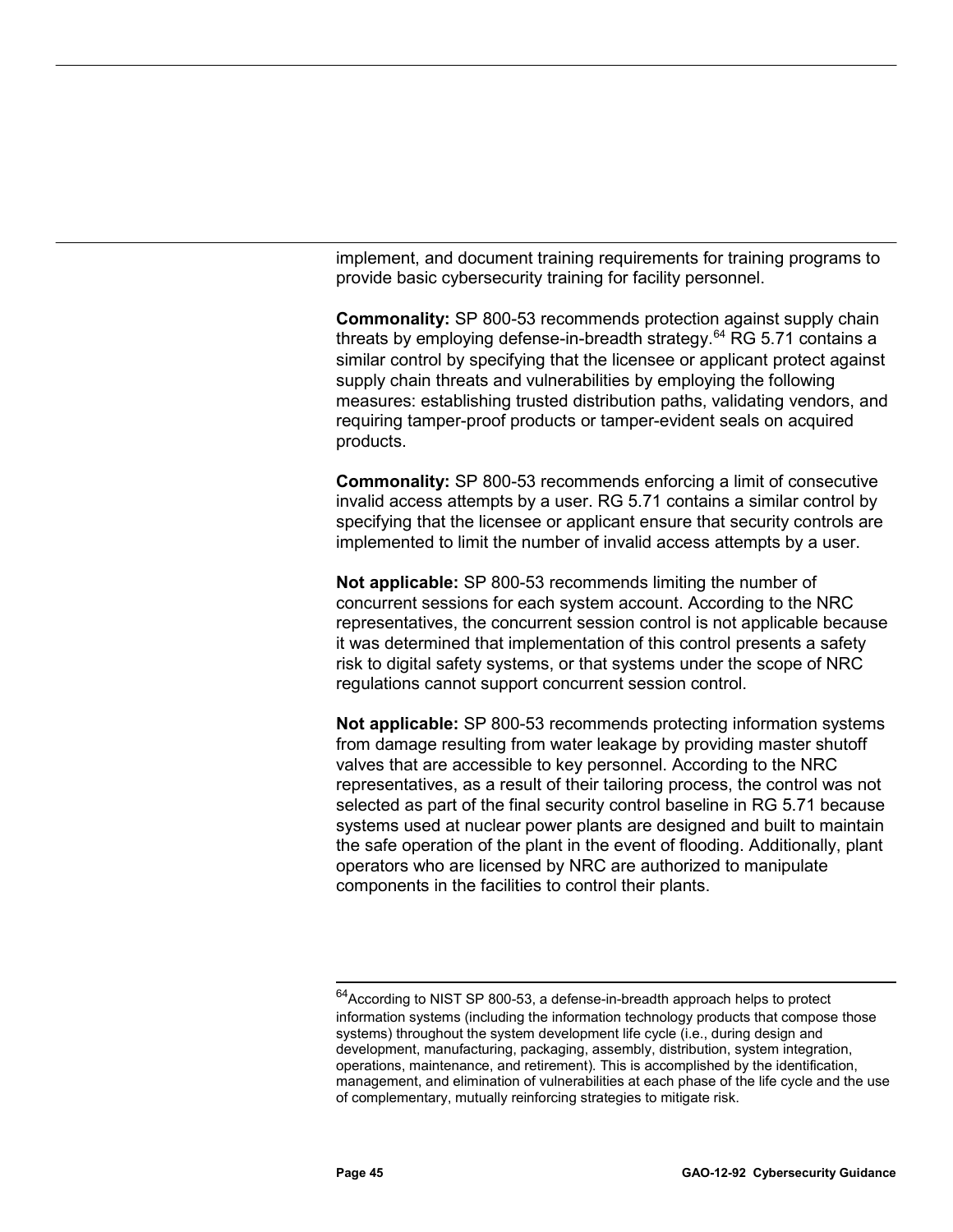investment requests include the resources needed to implement the information security program and document all exceptions to this requirement. According to the NRC representatives, this security control is not necessary as licensees, by definition, must have the resources to implement their cybersecurity programs. A wide variety of cybersecurity guidance is available to owners and operators of our nation's cyber-reliant critical infrastructure. Both required and voluntary guidance has been developed and issued by industry regulators, associations, and other groups that is tailored to the business needs of entities or provides methods to address unique risks or operations. While entities operating in a federal regulatory environment face enforcement mechanisms for not adhering to standards in regulatory requirements, entities not subject to regulation do not face such enforcement mechanisms, but implement such guidance to, among other things, mitigate risks, maintain profits, and meet customer expectations. In carrying out their responsibilities for coordinating efforts to protect the cyber-critical infrastructure, DHS and the other sector-specific agencies have taken steps to disseminate and promote cybersecurity guidance. However, these agencies have not identified the guidance applicable to or widely used in each of their respective critical infrastructure sectors. In addition, most sectors reviewed had not specified available guidance in their respective planning documents, in part because DHS's planning guidance did not suggest the inclusion of cybersecurity guidance. Given the plethora of guidance available, individual entities within the sectors may be challenged in identifying the guidance that is most applicable and effective in improving their security posture. Greater knowledge of the guidance that is available could help both federal and private sector decision makers better coordinate their efforts to protect critical cyberreliant assets. Finally, the sector-specific cybersecurity guidance that we compared was substantially similar to guidance applicable to federal agencies. We recommend that the Secretary of Homeland Security, in collaboration with the sector-specific agencies, sector coordinating councils, and the owners and operators of cyber-reliant critical infrastructure for the associated seven critical infrastructure sectors, determine whether it is appropriate to have key cybersecurity guidance listed in sector plans or annual plans and adjust planning guidance accordingly to suggest the inclusion of such guidance in future plans. **Conclusions** Recommendation for Executive Action

**Not applicable:** SP 800-53 recommends all capital planning and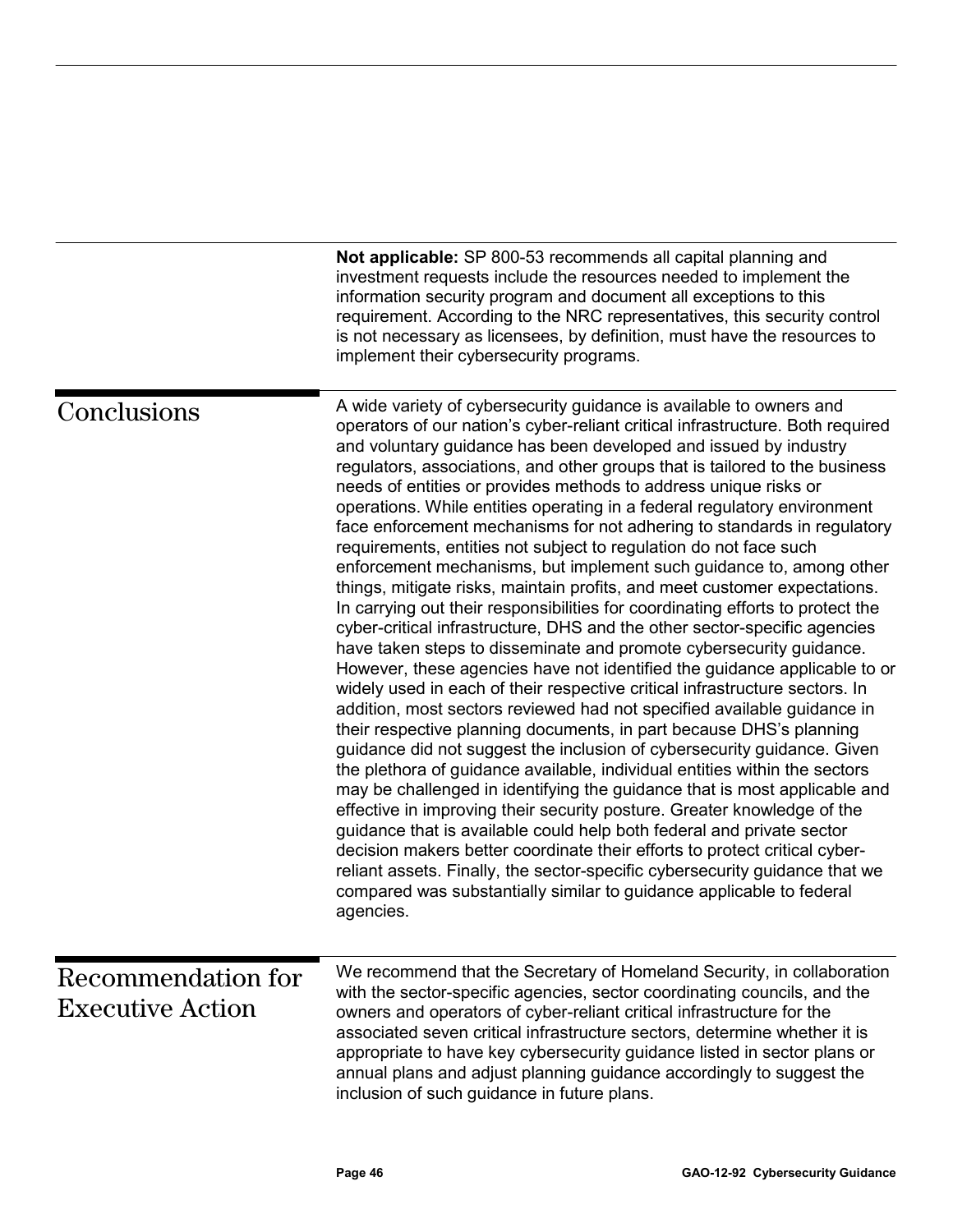| <b>Agency Comments</b><br>and Our Evaluation | DHS provided written comments on a draft of our report (see app. III),<br>signed by DHS's Director of Departmental GAO/OIG Liaison Office. In its<br>comments, DHS concurred with our recommendation and stated that the<br>department will initiate steps to implement it. In particular, DHS stated<br>that it will work with its public and private sector partners to determine<br>whether it is appropriate to have cybersecurity guidance drafted for each<br>sector. DHS also indicated that the National Cyber Security Division will<br>explore these issues with the cross-sector community.<br>NRC also provided written comments on a draft of our report (see app.<br>IV), signed by the Executive Director for Operations. NRC generally<br>agreed with the draft report.                                                     |
|----------------------------------------------|---------------------------------------------------------------------------------------------------------------------------------------------------------------------------------------------------------------------------------------------------------------------------------------------------------------------------------------------------------------------------------------------------------------------------------------------------------------------------------------------------------------------------------------------------------------------------------------------------------------------------------------------------------------------------------------------------------------------------------------------------------------------------------------------------------------------------------------------|
|                                              | DHS, NRC, the Department of Commerce, the Department of the<br>Treasury, EPA, FERC, FFIEC, and HHS, also provided technical<br>comments, which we incorporated, where appropriate. In addition, we<br>provided relevant sections of the draft report to private sector participants.<br>We received technical comments via e-mail from some, but not all, of<br>these parties and incorporated their comments, where appropriate.                                                                                                                                                                                                                                                                                                                                                                                                           |
|                                              | As agreed with your offices, unless you publicly announce the contents of<br>this report earlier, we plan no further distribution until 30 days from the<br>report date. At that time, we will send copies to the appropriate<br>congressional committees; the Secretaries of Commerce, Energy, Health<br>and Human Services, Homeland Security, and the Treasury;<br>Administrator, Environmental Protection Agency; Executive Director,<br>Federal Energy Regulatory Commission; Executive Secretary, Federal<br>Financial Institutions Council; Executive Director for Operations, Nuclear<br>Regulatory Commission; Director, Office of Management and Budget; and<br>other interested congressional and private sector parties. In addition, the<br>report will be available at no charge on the GAO website at<br>http://www.gao.gov. |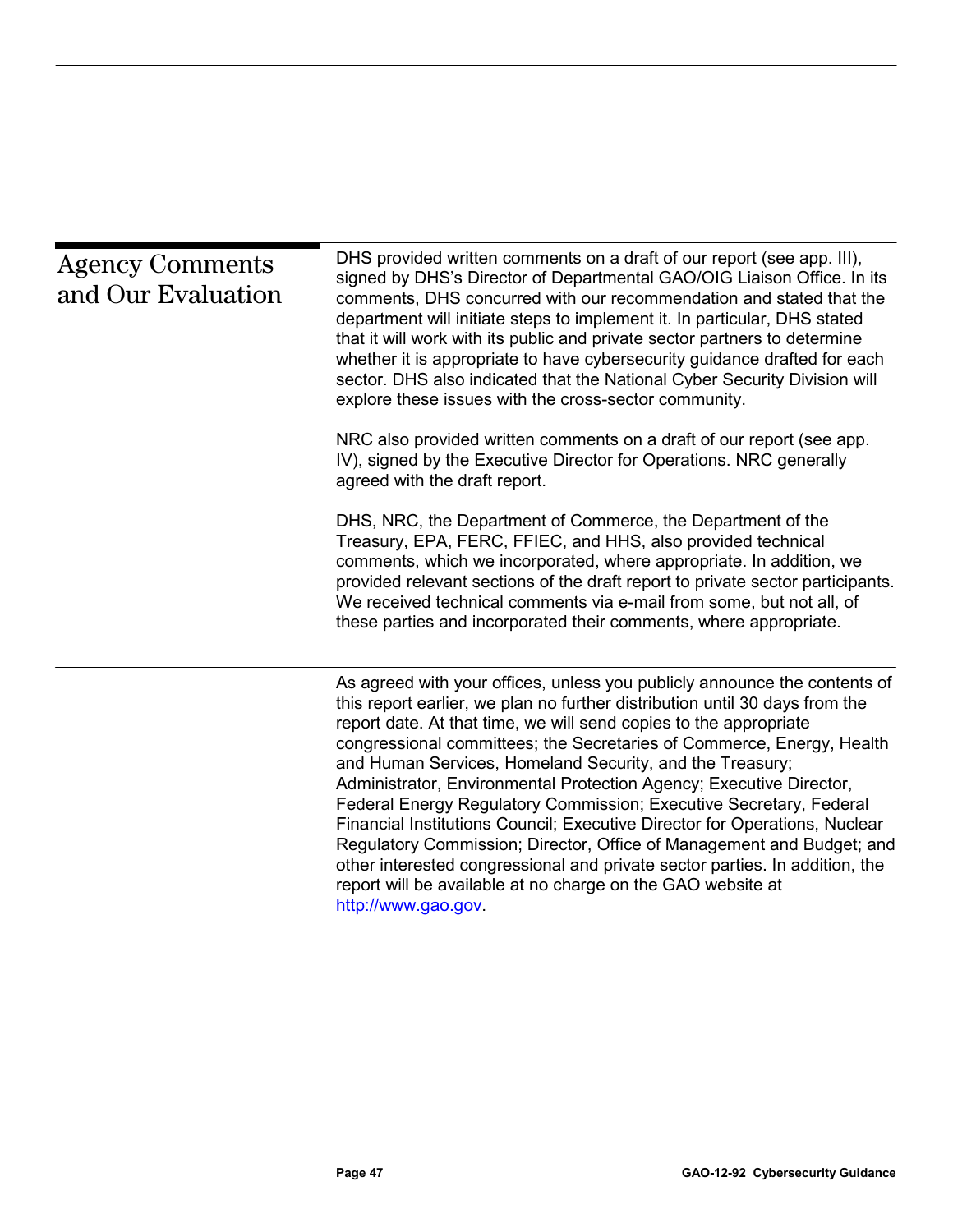If you or your staff members have any questions about this report, please contact Gregory Wilshusen at (202) 512-6244, or by e-mail at wilshuseng@gao.gov. Contact points for our Offices of Congressional Relations and Public Affairs may be found on the last page of this report.

Theyang C. Wilshusen

Gregory C. Wilshusen Director, Information Security Issues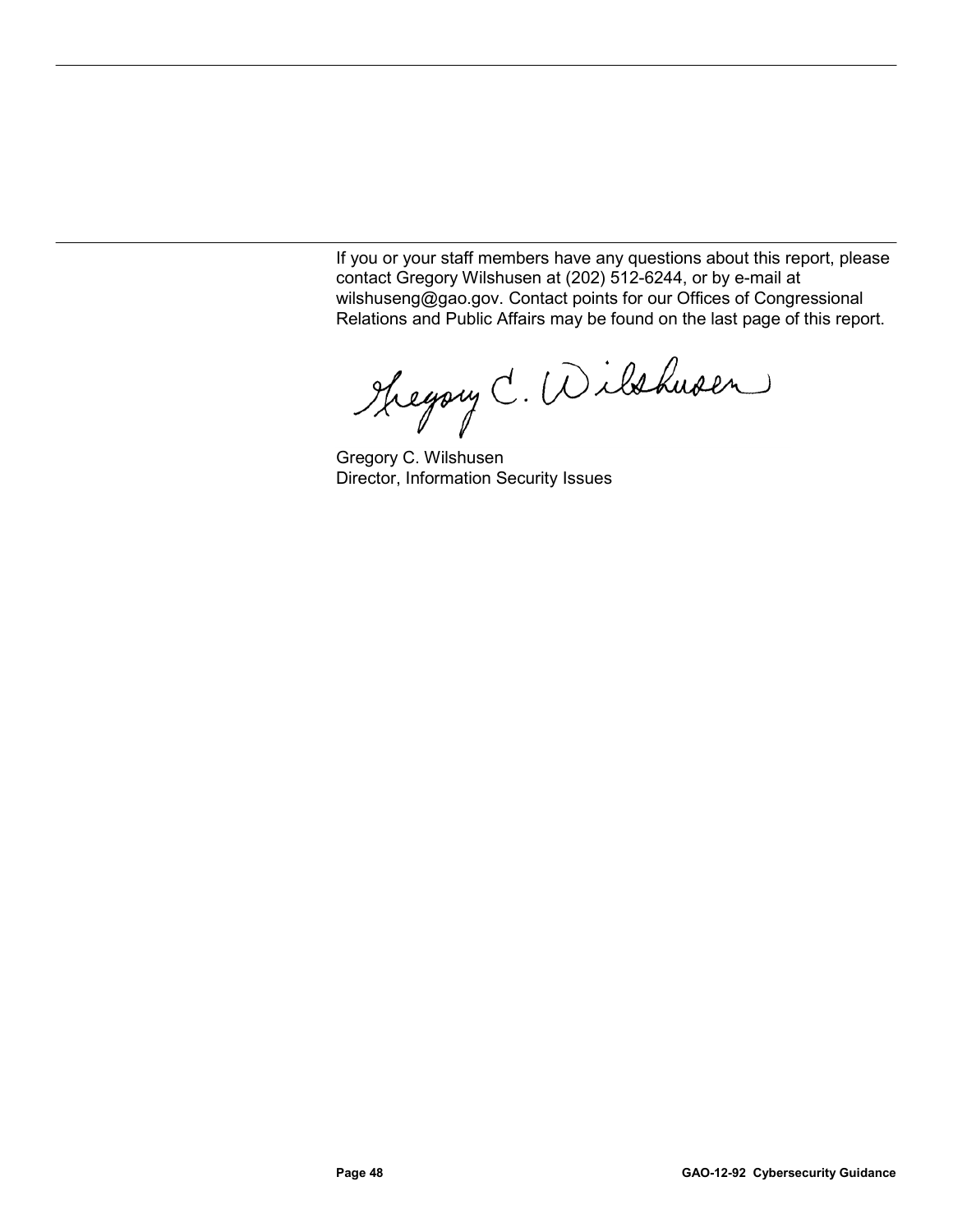# *List of Requesters*

The Honorable Bennie G. Thompson Ranking Member Committee on Homeland Security House of Representatives

The Honorable Yvette D. Clarke Ranking Member Subcommittee on Cybersecurity, Infrastructure Protection, and Security Technologies Committee on Homeland Security House of Representatives

The Honorable Sheila Jackson-Lee Ranking Member Subcommittee on Transportation Security Committee on Homeland Security House of Representatives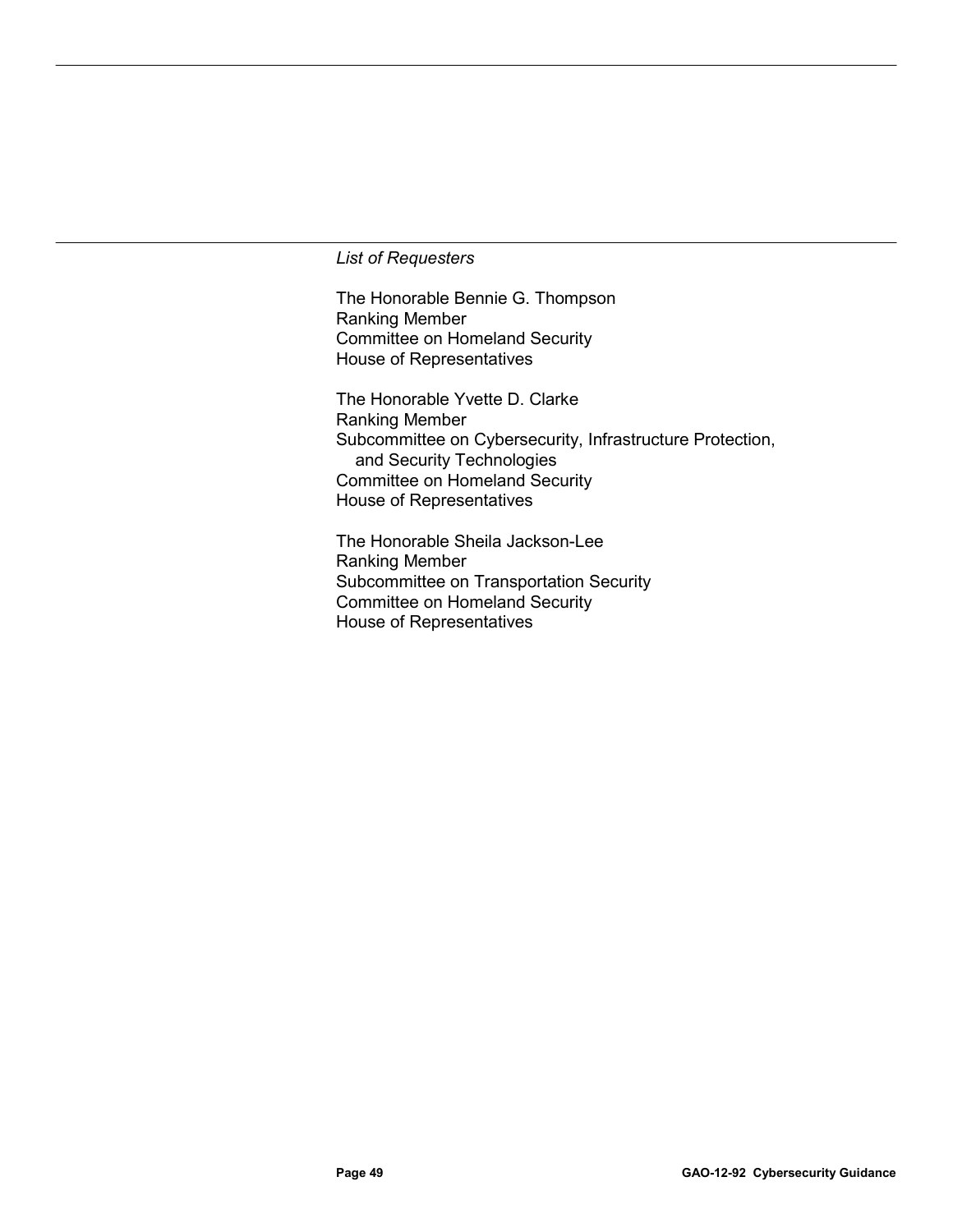# $: \bullet \bullet \bullet \bullet \bullet \bullet \bullet \bullet \bullet \bullet \bullet \bullet$ Appendix I: Objectives, Scope, and Methodology

Our objectives were to identify (1) cybersecurity guidance for entities within selected critical infrastructure sectors, (2) the extent to which implementation of cybersecurity guidance is enforced and promoted within selected sectors, and (3) areas of commonalities and differences that exist between sectors' cybersecurity guidance and guidance applicable to federal agencies.

We focused our efforts on seven sectors: banking and finance; communications; energy (electricity and oil and natural gas); health care and public health; information technology; nuclear reactors, materials, and waste; and water. We selected these seven sectors because they are cyber-reliant or have a pervasive impact on the public's health and welfare. This determination was based on our analysis of the critical infrastructure sectors and interviews with agency officials and representatives from the sector coordinating councils. Our findings and conclusions are based on information gathered from the seven critical infrastructure sectors and are not generalizable to a larger population.

To identify cybersecurity guidance for entities within the critical infrastructure sectors, we identified and analyzed cybersecurity standards and guidance developed by federal and international standards development communities; cybersecurity policies and requirements developed by regulators for their industry; and specific industry standards, guidance, and practices developed by industry associations or groups. We interviewed sector coordinating council representatives for the seven critical infrastructure sectors to determine the cybersecurity standards used in their specific areas. On the basis of the information gathered, we developed lists of cybersecurity guidance for each sector. We provided those lists to representatives from the respective sector coordinating councils to confirm and update and to verify the applicability of the identified guidance to entities within their respective sectors.

To identify the extent to which cybersecurity guidance is enforced within the selected sectors, we gathered and analyzed related GAO reports, federal laws, regulations, and regulatory guidance to determine the various types of enforcement mechanisms that can be employed to ensure compliance. In addition, we interviewed representatives from regulatory entities: the Federal Energy Regulatory Commission, the Federal Financial Institutions Examination Council, the Nuclear Regulatory Commission, the North American Electric Reliability Corporation, and the Department of Health and Human Service's Office for Civil Rights. We also interviewed representatives from the sector coordinating councils to identify which critical infrastructure sectors have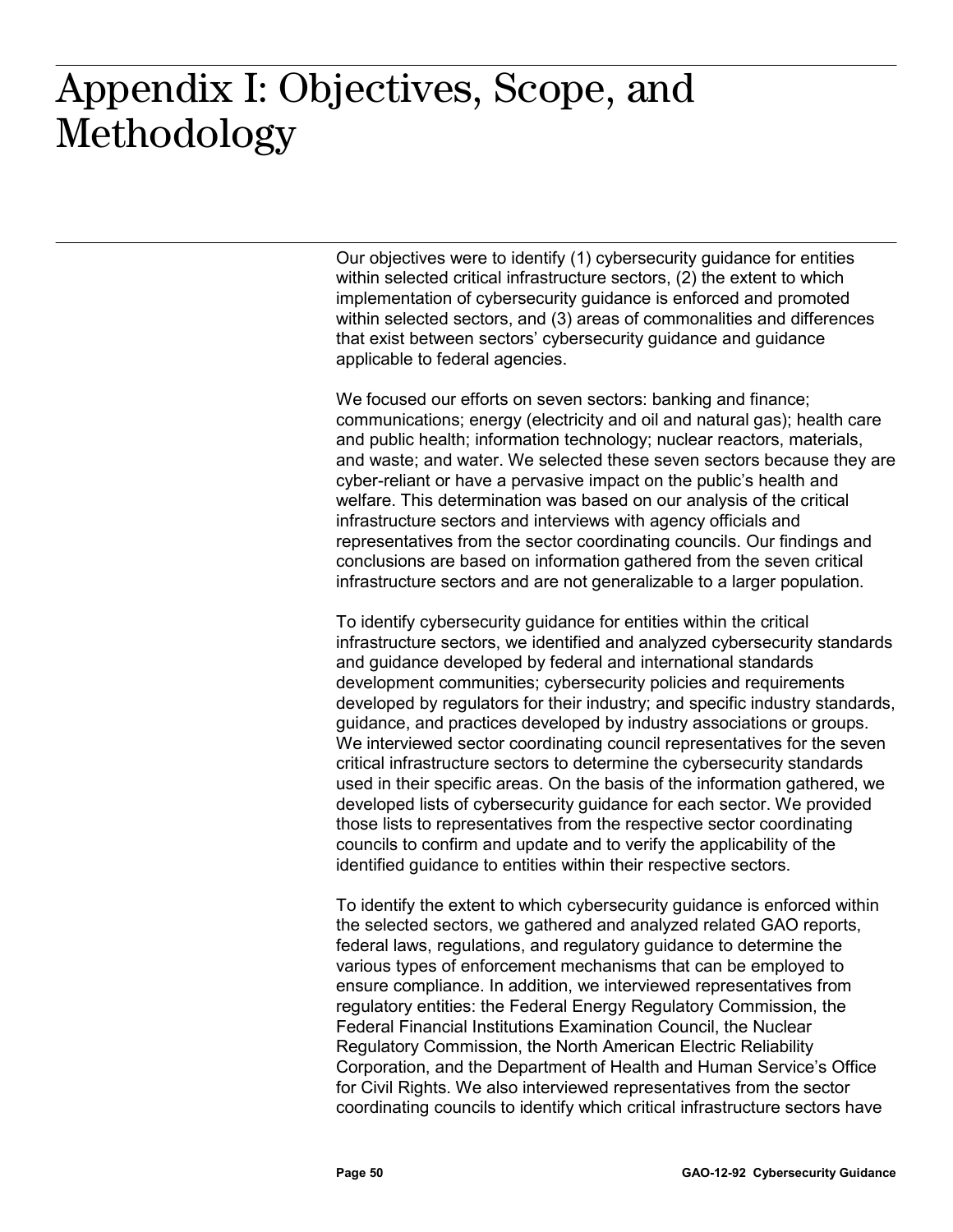mandatory and enforceable cybersecurity guidance. To determine efforts to identify and promote cybersecurity guidance, we collected and analyzed related federal law and policy to determine the responsibilities of the Department of Homeland Security (DHS) and the other sector-specific agencies for the seven selected sectors. In addition, we collected and analyzed the most current approved sector-specific plans, annual reports, and other related documents for the seven sectors reviewed to determine the extent of cybersecurity guidance included in the plans. Further, to determine DHS and sector-specific agency efforts related to cybersecurity standards, we interviewed sector-specific agency representatives for the seven critical infrastructure sectors to understand their programs and efforts in promoting the use of cybersecurity standards, and then collected and analyzed related supporting evidence.

To identify areas of commonalities and differences that exist between sectors' cybersecurity guidance and guidance applicable to federal agencies, we selected, analyzed, and used National Institute of Standards and Technology (NIST) Special Publication 800-37, Revision 1: *Guide for Applying the Risk Management Framework to Federal Information Systems, A Security Life Cycle Approach* (February 2010), and NIST Special Publication 800-53, Revision 3*: Recommended Security Controls for Federal Information Systems and Organizations* (May 2010). On the basis of our analysis of these NIST documents, we identified key elements of managing cyber risk and 198 recommended security controls. To select the sector guidance to compare with guidance applicable to federal agencies, we judgmentally selected three subsectors from three different regulated sectors: the banking and finance (financial depositories); nuclear reactors, materials, and waste (reactors); and energy (bulk power) sectors. For each subsector, sector representatives identified the respective set of guidance as being widely used by entities in the sectors to meet cybersecurity-related regulatory requirements. We compared the sector cybersecurity guidance with NIST's risk management elements and recommended security controls. After our initial comparison, we interviewed relevant representatives from the regulatory entities and gathered and analyzed supplemental documentation.

We conducted this performance audit from October 2010 to December 2011 in accordance with generally accepted government auditing standards. Those standards require that we plan and perform the audit to obtain sufficient, appropriate evidence to provide a reasonable basis for our findings and conclusions based on our audit objectives. We believe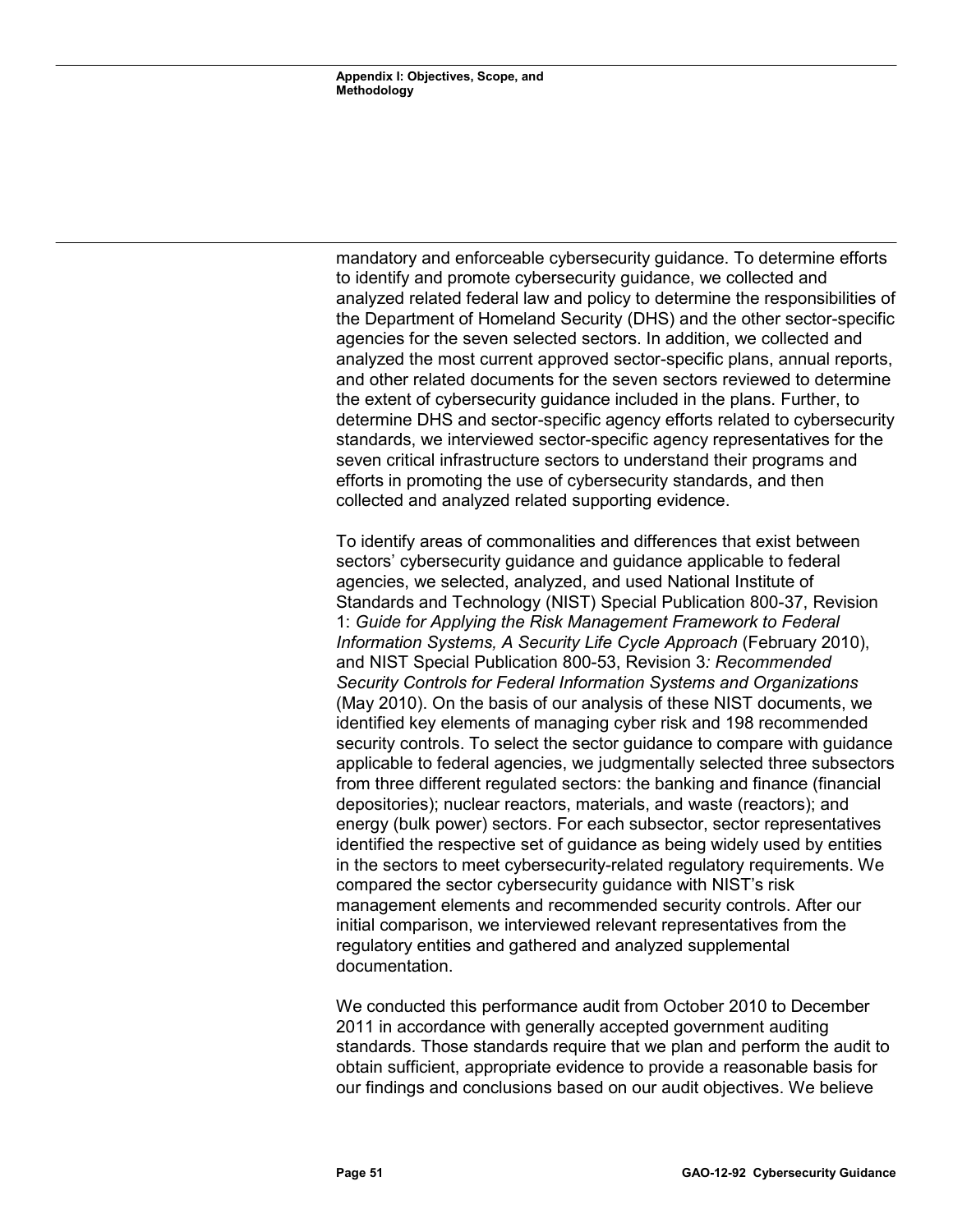that the evidence obtained provides a reasonable basis for our findings and conclusions based on our audit objectives.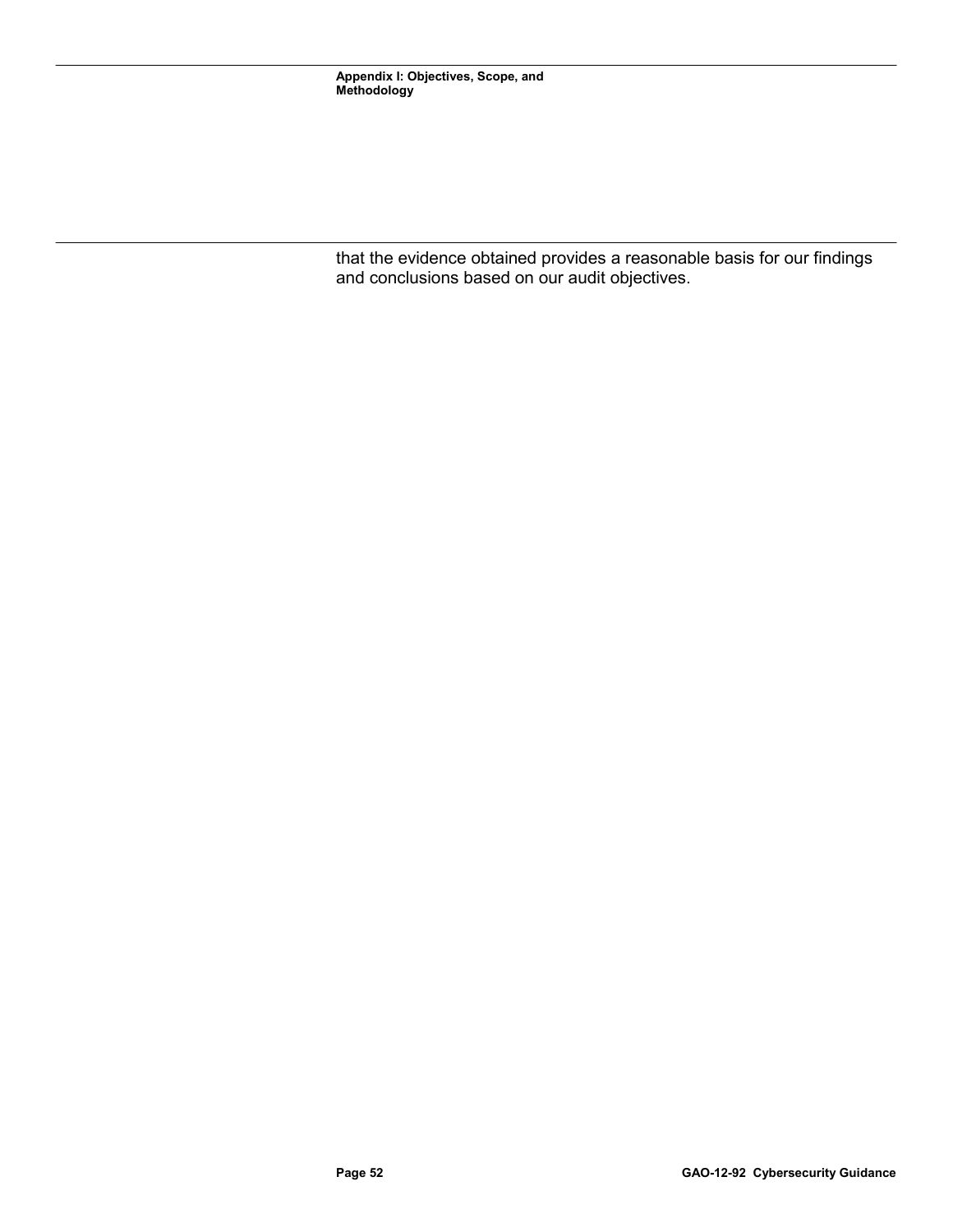# $\lambda$   $\sim$   $\sim$   $\sim$   $\sim$   $\sim$   $\sim$   $\sim$ **Applicable within Critical Infrastructure**  Appendix II: Cybersecurity Guidance Applicable within Critical Infrastructure Sectors

This appendix contains tables listing cybersecurity guidance identified as applicable to entities within the seven critical infrastructure sectors: banking and finance; communications; energy (electricity and oil and natural gas); health care and public health; information technology; nuclear reactors, materials, and waste; and water. These lists should not be considered to include all cybersecurity guidance that may be available or used within the sector and include cybersecurity guidance that has been withdrawn by the publisher. Sector coordinating council representatives for each of the seven critical infrastructure sectors confirmed and provided additional examples, when appropriate, of the cybersecurity guidance applicable to entities within their sectors.<sup>[1](#page-57-0)</sup> See tables 7 through 13 for the specified guidance.

# **Table 7: Cybersecurity Guidance Applicable to the Banking and Finance Sector**

# **Document title**

1. Federal Financial Institutions Examination Council (FFIEC), *IT Examination Handbook*, December 2004

2. FFIEC, *Supplement to Authentication in an Internet Banking Environment*, June 2011

3. Federal Reserve Board (FRB), Supervisory Letter (SR) 05-23: *Interagency Guidance on Response Programs for Unauthorized Access to Customer Information and Customer Notice,* December 1, 2005

4. FRB, SR Letter 05-19: *Interagency Guidance on Authentication in an Internet Banking Environment,* October 13, 2005

5. FRB, SR Letter 04-17: FFIEC *Guidance on the use of Free and Open Source Software*, December 6, 2004

6. FRB, SR Letter 04-14: FFIEC *Brochure with Information on Internet "Phishing,"* October 19, 2004

7. FRB, SR Letter 02–18: *Section 312 of the USA Patriot Act—Due Diligence for Correspondent and Private Banking Accounts,* July 23, 2002

8. FRB, SR Letter 02–6: *Information Sharing Pursuant to Section 314(b) of the USA Patriot Act,* March 14, 2002

9. FRB, SR Letter 01–15: *Standards for Safeguarding Customer Information*, May 31, 2001

10. FRB, SR Letter 01–11: *Identity Theft and Pretext Calling*, April 26, 2001

11. FRB, SR Letter 00–17: *Guidance on the Risk Management of Outsourced Technology Services*, November 30, 2000

12. FRB, SR Letter 00–04: *Outsourcing of Information and Transaction Processing,* February 29, 2000

13. FRB, SR Letter 99–08: *Uniform Rating System for Information Technology,* March 31, 1999

<span id="page-57-0"></span>14. FRB, SR Letter 97–32: *Sound Practices Guidance for Information Security for Networks,* December 4, 1997

 $\overline{a}$ <sup>1</sup>"Cybersecurity" means the ability to protect or defend the use of cyberspace from cyber attacks. "Cyberspace" is defined as a global domain within the information environment consisting of the interdependent network of information systems infrastructures including the Internet, telecommunications networks, computer systems, and embedded processors and controllers. A "cyber attack" is further defined as an attack, via cyberspace, targeting an enterprise's use of cyberspace for the purpose of disrupting, disabling, destroying, or maliciously controlling a computing environment/infrastructure, or destroying the integrity of the data or stealing controlled information.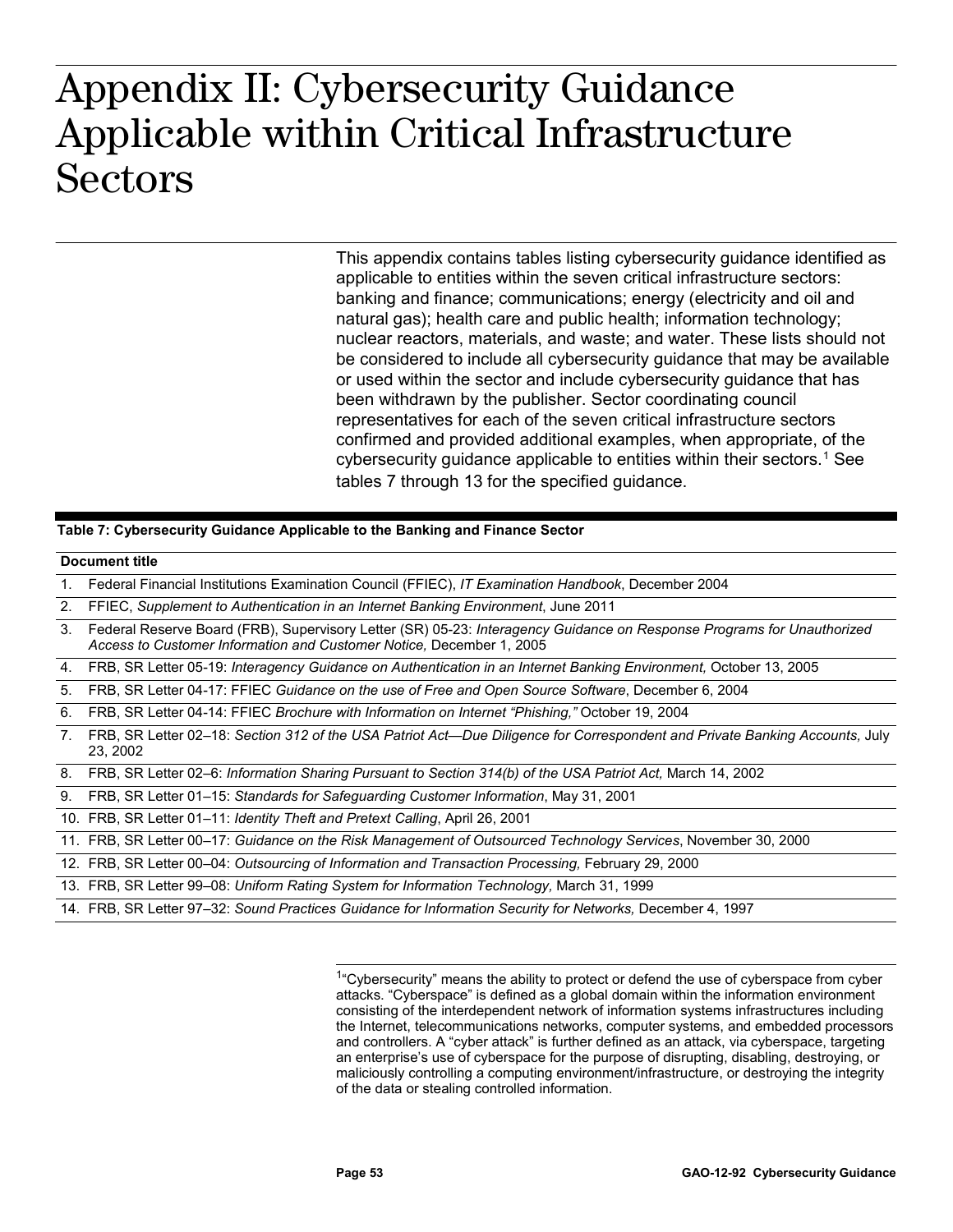| <b>Document title</b>                                                                                                                                                              |
|------------------------------------------------------------------------------------------------------------------------------------------------------------------------------------|
| 15. Federal Deposit Insurance Corporation (FDIC), Financial Institution Letter FIL-103-2005: FFIEC Guidance Authentication in an<br>Internet Banking Environment, October 12, 2005 |
| 16. FDIC, FIL-66-2005: Spyware - Guidance on Mitigating Risks From Spyware, July 22, 2005                                                                                          |
| 17. FDIC, FIL-64-2005: Guidance on How Financial Institutions can Protect against Pharming Attacks, July 18, 2005                                                                  |
| 18. FDIC, FIL-59-2005: Identity Theft Study Supplement on "Account-Hijacking Identity Theft," July 5, 2005                                                                         |
| 19. FDIC, FIL-46-2005: Pre-Employment Background Screening: Guidance on Developing an Effective Pre-Employment Background<br><b>Screening Process</b>                              |
| 20. FDIC, FIL-27-2005: Final Guidance on Response Programs for Unauthorized Access to Customer Information and Customer<br>Notice, April 1, 2005                                   |
| 21. FDIC, FIL-7-2005: Fair and Accurate Credit Transactions Act of 2003 Guidelines Requiring the Proper Disposal of Customer<br>Information, February 2, 2005                      |
| 22. FDIC, FIL-132-2004: Identity Theft Study on "Account-Hijacking" Identity Theft and Suggestions for Reducing Online Fraud,<br>December 14, 2004                                 |
| 23. FDIC, FIL-121-2004: Computer Software Due Diligence-Guidance on Developing an Effective Software Evaluation Program to<br>Assure Quality and Regulatory Compliance             |
| 24. FDIC, FIL-114-2004: Risk Management of Free and Open Source Software FFIEC Guidance                                                                                            |
| 25. FDIC, FIL-103-2004: Interagency Informational Brochure on Internet "Phishing" Scams, September 13, 2004                                                                        |
| 26. FDIC, FIL-84-2004: Guidance on Instant Messaging, July 21, 2004                                                                                                                |
| 27. FDIC, FIL-62-2004: Guidance on Developing an Effective Computer Virus Protection Program, June 7, 2004                                                                         |
| 28. FDIC, FIL-27-2004: Guidance on Safeguarding Customers Against E-Mail and Internet Related Fraudulent Schemes, March 12,<br>2004                                                |
| 29. FDIC, FIL-63-2003: Guidance on Identity Theft Response Programs, August 13, 2003                                                                                               |
| 30. FDIC, FIL-43-2003: Guidance on Developing an Effective Software Patch Management Program, May 29, 2003                                                                         |
| 31. FDIC, FIL-8-2002: Wireless Networks And Customer Access, February 1, 2002                                                                                                      |
| 32. FDIC, FIL-69-2001: Authentication in an Electronic Banking Environment, August 24, 2001                                                                                        |
| 33. FDIC, FIL-68-2001: 501(b) Examination Guidance, August 24, 2001                                                                                                                |
| 34. FDIC, FIL-39-2001: Guidance on Identity Theft and Pretext Calling, May 9, 2001                                                                                                 |
| 35. FDIC, FIL-22-2001: Security Standards for Customer Information, March 14, 2001                                                                                                 |
| 36. FDIC, FIL-77-2000: Bank Technology Bulletin: Protecting Internet Domain Names, November 9, 2000                                                                                |
| 37. FDIC, FIL-67-2000: Security Monitoring of Computer Networks, October 3, 2000                                                                                                   |
| 38. FDIC, FIL-68-99: Risk Assessment Tools and Practices for Information System Security, July 7, 1999                                                                             |
| 39. FDIC, FIL-98-98: Pretext Phone Calling, September 2, 1998                                                                                                                      |
| 40. FDIC, FIL-131-97: Security Risks Associated with the Internet, December 18, 1997                                                                                               |
| 41. FDIC, FIL-124-97 Suspicious Activity Reporting, December 5, 1997                                                                                                               |
| 42. FDIC, FIL-82-96: Risks Involving Client/Server Computer Systems, October 8, 1996                                                                                               |
| 43. National Credit Union Administration (NCUA), Letter to Credit Unions 05-CU-20: Phishing Guidance for Credit Unions and Their<br>Members                                        |
| 44. NCUA, Letter to Credit Unions 05-CU-18: Guidance on Authentication in Internet Banking Environment, November 2005                                                              |
| 45. NCUA, Letter to Credit Unions 04-CU-12: Phishing Guidance for Credit Union Members, September 2004                                                                             |

46. NCUA, Letter to Credit Unions 04-CU-06: *E-Mail and Internet Related Fraudulent Schemes Guidance,* April 2004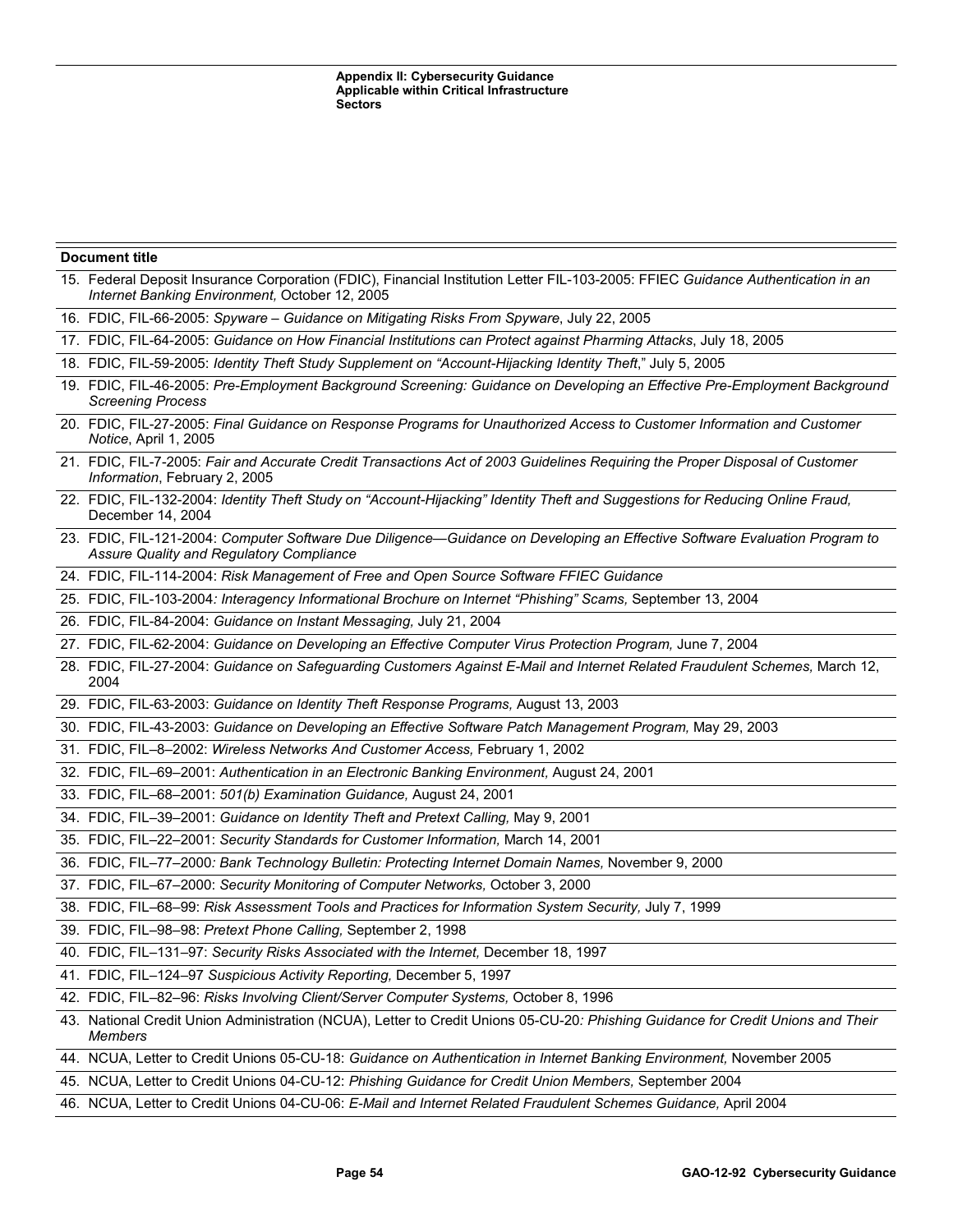# 48. NCUA, Letter to Credit Unions 03-CU-14: *Computer Software Patch Management,* September 2003 49. NCUA, Letter to Credit Unions 03-CU-12: *Fraudulent Newspaper Advertisements, and Websites by Entities Claiming to be Credit Unions,* August 2003 50. NCUA, Letter to Credit Unions 03-CU-08: *Weblinking: Identifying Risks & Risk Management Techniques,* April 2003 51. NCUA, Letter to Credit Unions 03-CU-03 *Wireless Technology,* February 2003 52. NCUA, Letter to Federal Credit Unions 02–FCU–11: *Tips to Safely Conduct Financial Transactions over the Internet—An NCUA Brochure for Credit Union Members,* July 2002 53. NCUA, Letter to Credit Unions 02–CU–13: *Vendor Information Systems & Technology Reviews—Summary Results,* July 2002 54. NCUA, Letter to Credit Unions 02–CU–08: *Account Aggregation Services,* April 2002 55. NCUA, Letter to Federal Credit Unions 02–FCU–04*: Weblinking Relationships,* March 2002 56. NCUA, Letter to Credit Unions 01–CU-21: *Disaster Recovery and Business Resumption Contingency Plans,* December 2001 57. NCUA, Letter to Credit Unions 01–CU–20: *Due Diligence over Third-Party Service Providers,* November 2001 58. NCUA, Letter to Credit Unions 01–CU–12: *E-Commerce Insurance Considerations,* October 2001 59. NCUA, Letter to Credit Unions 01–CU–09: *Identity Theft and Pretext Calling,* September 2001 60. NCUA, Letter to Credit Unions 01–CU–11: *Electronic Data Security Overview,* August 2001 61. NCUA, Letter to Credit Unions 01–CU–10: *Authentication in an Electronic Banking Environment,* August 2001 62. NCUA, Letter to Credit Unions 01-CU-04: *Integrating Financial Services and Emerging Technology*, March 2001 63. NCUA, Regulatory Alert 01–RA–03: *Electronic Signatures in Global and National Commerce Act (E-Sign Act),* March 2001 64. NCUA, Letter to Credit Unions 01–CU–02: *Privacy of Consumer Financial Information,* February 2001 65. NCUA, Letter to Credit Unions 00–CU–11: *Risk Management of Outsourced Technology Services (with Enclosure),* December 2000 66. NCUA, Letter to Credit Unions 00–CU–07: *NCUA's Information Systems & Technology Examination Program,* October 2000 67. NCUA, Letter to Credit Unions 00–CU–04: *Suspicious Activity Reporting* (see section on "Computer Intrusion"), July 2000 68. NCUA, Letter to Credit Unions 00–CU–02: *Identity Theft Prevention,* May 2000 69. NCUA, Regulatory Alert 99–RA–3: *Pretext Phone Calling by Account Information Brokers,* February 1999

70. NCUA, Regulatory Alert 98–RA–4: *Interagency Guidance on Electronic Financial Services and Consumer Compliance,* July 1998

71. NCUA, Letter to Credit Unions 97–CU–5: *Interagency Statement on Retail On-Line PC Banking,* April 1997

72. NCUA, Letter to Credit Unions 97–CU–1: *Automated Response System Controls,* January 1997

73. NCUA, Letter to Credit Unions 109: *Information Processing Issues,* September 1989

47. NCUA, Letter to Credit Unions 04-CU-05: *Fraudulent E-Mail Schemes,* April 2004

**Document title**

- 74. Office of the Comptroller of the Currency (OCC), Bulletin 2005-35: *Authentication in an Internet Banking Environment,* October 2005
- 75. OCC, Bulletin 2005-24: *Threats from Fraudulent Bank Web Sites: Risk Mitigation and Response Guidance for Web Site Spoofing Incidents*, July 2005

76. OCC, Bulletin 2005-13: *Response Programs for Unauthorized Access to Customer Information and Customer Notice: Final Guidance*, April 2005

77. OCC, Bulletin 2005-1: *Proper Disposal of Customer Information,* January 2005

78. OCC, Bulletin 2003-27: *Suspicious Activity Report-Revised Form,* June 2003

79. OCC, Advisory 2003-10*: Risk Management of Wireless Networks,* December 2003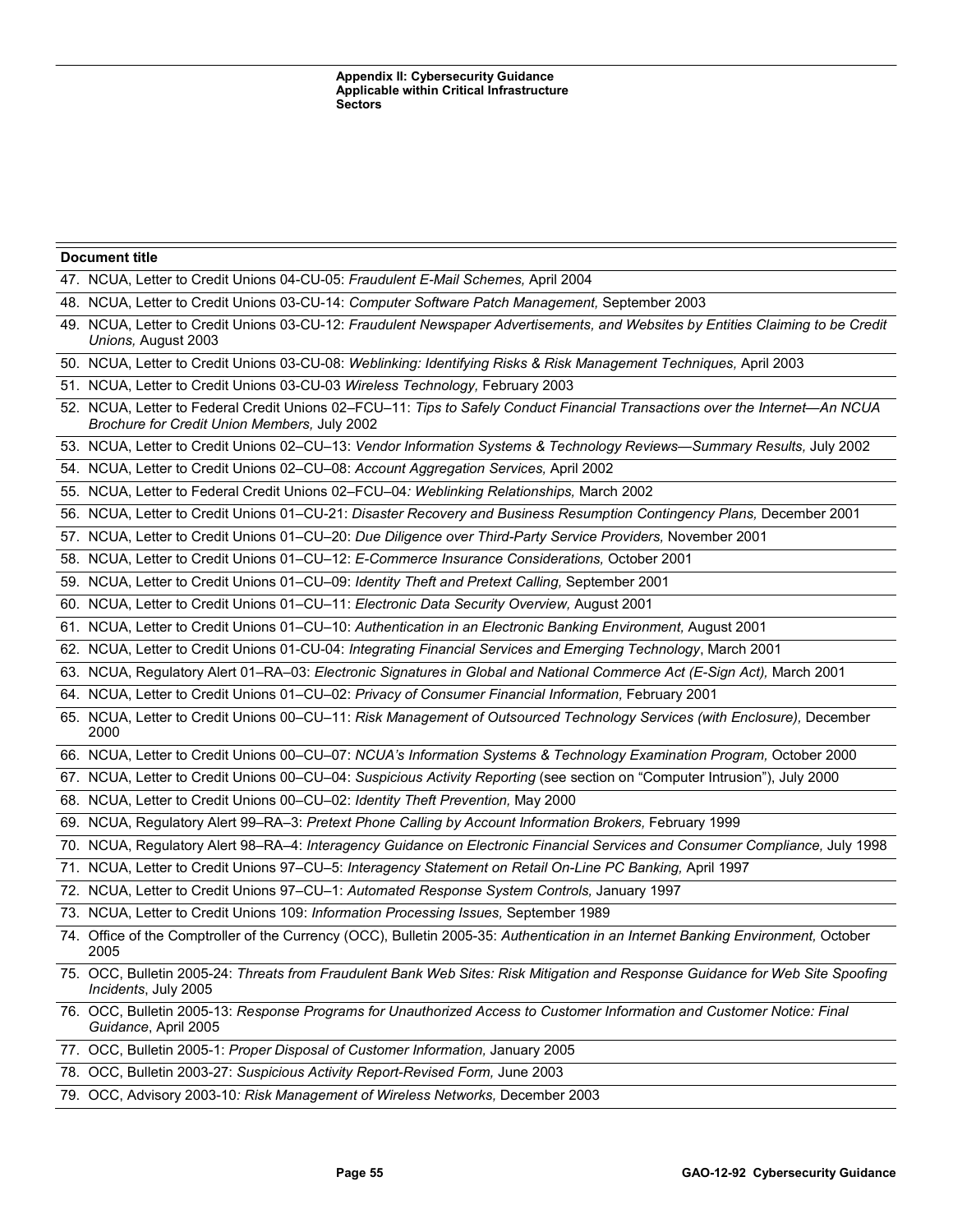80. OCC, Alert 2003-11: *Customer Identity Theft: E-Mail-Related Fraud Threats,* September 2003

81. OCC, Bulletin 2001–47: *Third-Party Relationships Risk Management Principles*, November 2001

82. OCC, Bulletin 2001–35: *Examination Procedures for Guidelines to Safeguard Customer Information*, July 2001

83. OCC, Alert 2001–04: *Network Security Vulnerabilities,* April 2001

84. OCC, Bulletin 2001–12: *Bank-Provided Account Aggregation Services: Guidance to Banks,* February 2001

85. OCC, Bulletin 2001–8: *Guidelines Establishing Standards for Safeguarding Customer Information,* February 2001

86. OCC, Alert 2000–9*: Protecting Internet Addresses of National Banks,* July 2000

87. OCC, Bulletin 2000–19: *Suspicious Activity Report: New SAR Form,* June 2000

88. OCC, Bulletin 2000–14: *Infrastructure Threats—Intrusion Risks: Message to Bankers and Examiners,* May 2000

89. OCC, Alert 2000–1: *Internet Security: Distributed Denial of Service Attacks,* February 2000

90. OCC, Bulletin 99–20: *Certificate Authority Guidance: Guidance for Bankers and Examiners,* May 1999

91. OCC, Bulletin 98–3: *Technology Risk Management: Guidance for Bankers and Examiners,* February 1998

92. Office of Thrift Supervision (OTS), Chief Executive Officer (CEO) Letter 97: Policy Statement on Privacy and Accuracy of Customer Information, November 3, 1998

93. OTC, CEO Letter 109: *Transactional Web Sites,* June 10, 1999

94. OTS, CEO Letter 125: *Privacy Rule,* July 6, 2000 (transmits final rule for privacy of consumer financial information)

95. OTS, CEO Letter 139: *Identity Theft and Pretext Calling*, May 4, 2001

96. OTS, CEO Letter 155*: Interagency Guidance: Privacy of Consumer Financial Information,* February 11, 2002

97. OTS, CEO Letter 193: *'Phishing' and E-mail Scams,* March 8, 2004

98. OTS, CEO Letter 214: *Interagency Guidance on Response Programs for Unauthorized Access to Customer Information and Customer Notice,* March 30, 2005

99. OTS, CEO Letter 228: *Interagency Guidance on Authentication in an Internet Banking Environment,* October 12, 2005

100.OTS, CEO Letter 231: *Compliance Guide—Interagency Guidelines Establishing Information Security Standards,* December 14, 2005

101.OTS, CEO Letter 237: *Interagency Advisory on Influenza Pandemic Preparedness,* March 15, 2006

102.OTS, *Examination Handbook Section 341, Information Technology Risk and Controls,* October 2008

103.Payment Card Industry Data Security Standard (PCI-DSS)

104. BITS,<sup>a</sup> Framework: Managing Technology Risk for IT Service Provider Relationships

105. BITS, *Guide to Business-Critical Telecommunications Services*

106. BITS, *Guide to Business-Critical Power*

107.BITS/American Bankers Association, *Key Considerations for Responding to Unauthorized Access to Sensitive Customer Information,* November 2006

108.U.S. Cyber Consequences Unit (CCU), *Cyber Security Check List*

109.Information System Audit and Control Association (ISACA), *Control Objectives for Information Technology* (COBIT)

110.American National Standards Institute (ANSI), *Accredited Standards Committee X9, Incorporated, Financial Industry Standards*

111.SANS Institute, *Twenty Critical Controls for Effective Cyber Defense: Consensus Audit Guidelines*

112.International Organization for Standardization (ISO)/International Electrotechnical Commission (IEC) 15408:2008, *Information Technology—Security Techniques—Evaluation Criteria for IT Security*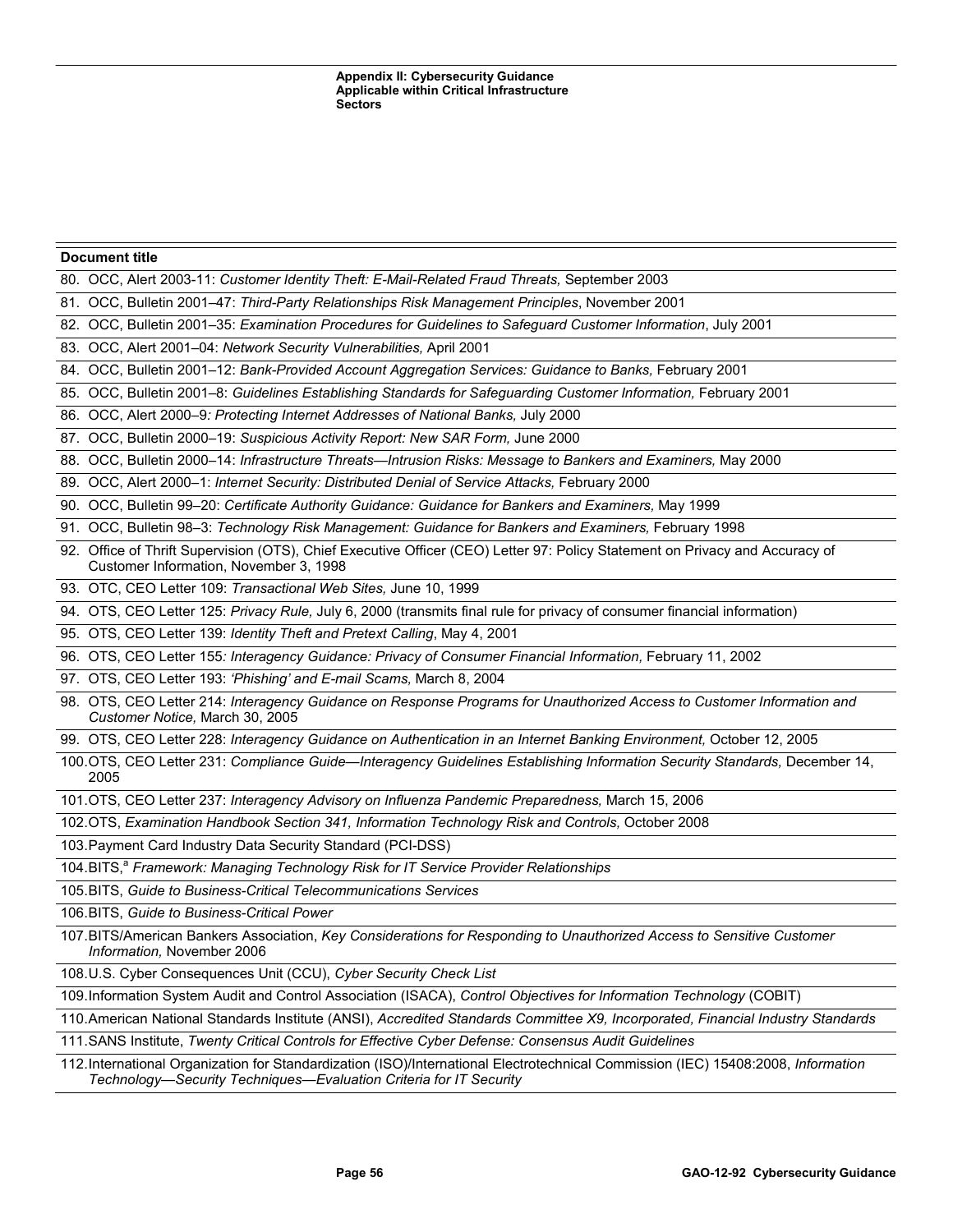| <b>Document title</b>                                                                                                                                                                                                           |
|---------------------------------------------------------------------------------------------------------------------------------------------------------------------------------------------------------------------------------|
| 113.ISO/IEC 24762:2008, Information Technology-Security Techniques-Guidelines for Information and Communications<br><b>Technology Disaster Recovery Services</b>                                                                |
| 114.ISO/IEC 27000:2009, Information Technology-Security Techniques-Information Security Management Systems-Overview<br>and Vocabulary                                                                                           |
| 115.ISO/IEC 27001:2005, Information Technology-Security Techniques-Information Security Management Systems-<br>Requirements                                                                                                     |
| 116.ISO/IEC 27002:2005, Information Technology-Security Techniques-Code of Practice for Information Security Management                                                                                                         |
| 117.ISO/IEC 27003:2010, Information Technology-Security Techniques-Information Security Management System Implementation<br>Guidance                                                                                            |
| 118.ISO/IEC 27004:2009, Information Technology-Security Techniques-Information Security Management-Measurement                                                                                                                  |
| 119.ISO/IEC 27005:2011, Information Technology-Security Techniques-Information Security Risk Management                                                                                                                         |
| 120.ISO/IEC 27006:2007, Information Technology-Security Techniques-Requirements for the Accreditation of Bodies Providing<br>Audit and Certification of Information Security Management Systems                                 |
| 121.ISO/IEC 27031:2011, Information Technology-Security Techniques-Guidelines for Information and Communications<br><b>Technology Readiness for Business Continuity</b>                                                         |
| 122.ISO/IEC 27033 1:2009, Information Technology-Security Techniques-Network Security                                                                                                                                           |
| 123. National Institute of Standards and Technology (NIST), Federal Information Processing Standards (FIPS) Publication 199:<br>Standards for Security Categorization of Federal Information and Information Systems, Feb. 2004 |
| 124.NIST, FIPS Publication 200: Minimum Security Requirements for Federal Information and Information Systems, March 2006                                                                                                       |
| 125.NIST, Special Publication (SP) 800-18, Revision 1: Guide for Developing Security Plans for Federal Information Systems, Feb.<br>2006                                                                                        |
| 126.NIST, SP 800-30: Risk Management Guide for Information Technology Systems, July 2002                                                                                                                                        |
| 127.NIST, SP 800-34, Revision 1: Contingency Planning Guide for Federal Information Systems, May 2010                                                                                                                           |
| 128.NIST, SP 800-37, Revision 1: Guide for Applying the Risk Management Framework to Federal Information Systems: A Security<br>Life Cycle Approach, Feb. 2010                                                                  |
| 129.NIST, SP 800-39: Managing Information Security Risk: Organization, Mission, and Information System View, March 2011                                                                                                         |
| 130.NIST, SP 800-47: Security Guide for Interconnecting Information Technology Systems, August 2002                                                                                                                             |
| 131.NIST, SP 800-51, Revision 1: Guide to Using Vulnerability Naming Schemes, Feb. 2011                                                                                                                                         |
| 132.NIST, SP 800-53, Revision 3: Recommended Security Controls for Federal Information Systems and Organizations, Aug. 2009                                                                                                     |
| 133. NIST, SP 800-53A, Revision 1: Guide for Assessing the Security Controls in Federal Information Systems and Organizations,<br>Building Effective Security Assessment Plans, June 2010                                       |
| 134.NIST, SP 800-60, Revision 1: Guide for Mapping Types of Information and Information Systems to Security Categories, August<br>2008                                                                                          |
| 135.NIST, SP 800-70, Revision 2: National Checklist Program for IT Products: Guidelines for Checklist Users and Developers, Feb.<br>2011                                                                                        |

136.NIST, SP 800-100*: Information Security Handbook: A Guide for Managers,* Oct. 2006

Source: GAO analysis and financial services sector coordinating council.

<sup>a</sup>BITS is not an acronym. At one time, BITS stood for "Banking Industry Technology Secretariat."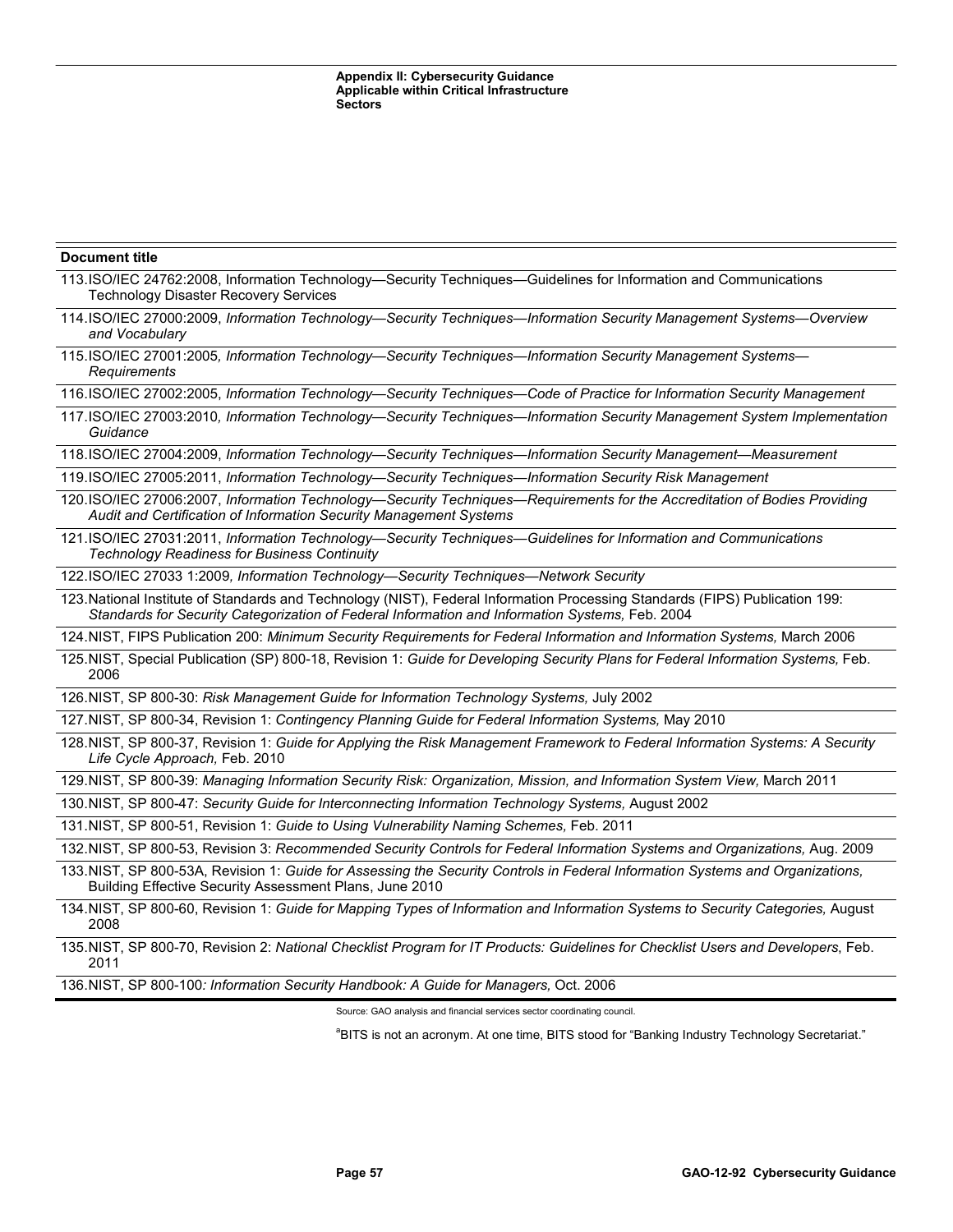# **Table 8: Cybersecurity Guidance Applicable to the Communications Sector**

|    | <b>Document title</b>                                                                                                                                                                                                    |
|----|--------------------------------------------------------------------------------------------------------------------------------------------------------------------------------------------------------------------------|
| 1. | Communications Security, Reliability, and Interoperability Council (CSRIC), Cyber Security Best Practices, March 2011                                                                                                    |
| 2. | Alliance for Telecommunications Industry Solutions (ATIS), Security Standards 1000007.2006 (R2011): Generic Signaling and<br>Control Plane Security Requirements for Evolving Networks                                   |
| 3. | ATIS, 1000012.2006 (R2011): Signaling System No. 7 (SS7)-SS7 Network and Network to Network Interface (NNI)<br><b>Interconnection Security Requirements and Guidelines</b>                                               |
| 4. | ATIS, 1000019.2007: NNI Standard for Signaling and Control Security for Evolving VoP Multimedia Networks                                                                                                                 |
| 5. | ATIS, 1000024: US Standard for Signaling Security-Security Roadmap                                                                                                                                                       |
| 6. | ATIS, 1000029.2008: Next Generation Network (NGN) Security Requirements                                                                                                                                                  |
| 7. | ATIS, 1000030.2008: Authentication and Authorization Requirements for Next Generation Network (NGN)                                                                                                                      |
| 8. | ATIS, 1000035.2009: Next Generation Network (NGN) Identity Management (IdM) Framework                                                                                                                                    |
| 9. | ATIS, 0300276.2008: Operations, Administration, Maintenance, and Provisioning Security Requirements for the Public<br>Telecommunications Network: A Baseline of Security Requirements for the Management Plane           |
|    | 10. Internet Engineering Task Force (IETF), RFC 2547: BGP/MPLS VPNs, March 1999                                                                                                                                          |
|    | 11. IETF RFC 3813: Multiprotocol Label Switching (MPLS) Label Switching Router (LSR) Management Information Base (MIB), June<br>2004                                                                                     |
|    | 12. IETF, RFC 2350: Expectations for Computer Security Incident Response, June 1998                                                                                                                                      |
|    | 13. IETF, RFC 3227: Guidelines for Evidence Collection and Archiving, February 2002                                                                                                                                      |
|    | 14. IETF, RFC 4942: IPv6 Transition/Coexistence Security Considerations, September 2007                                                                                                                                  |
|    | 15. IETF, RFC 1034: Domain Names-Concepts and Facilities, November 1987                                                                                                                                                  |
|    | 16. IETF, RFC 1035: Domain Names-Implementation and Specification, November 1987                                                                                                                                         |
|    | 17. IETF, RFC 2181: Clarifications to the DNS Specification, July 1997                                                                                                                                                   |
|    | 18. IETF, RFC 2535: Domain Name System Security Extensions, March 1999                                                                                                                                                   |
|    | 19. IETF, RFC 2870: Root Name Server Operational Requirements, June 2000                                                                                                                                                 |
|    | 20. IETF, RFC 3013: Recommended Internet Service Provider Security Services and Procedures, November 2000                                                                                                                |
|    | 21. IETF, RFC 3261: SIP: Session Initiation Protocol, June 2002                                                                                                                                                          |
|    | 22. International Organization for Standardization (ISO)/International Electrotechnical Commission (IEC) 27001: 2005: Information<br>Technology—Security Techniques—Information Security Management Systems—Requirements |
|    | 23. ISO/IEC 27002: 2005: Information Technology-Security Techniques-Code of Practice for Information Security Management                                                                                                 |
|    | 24. Wireless Standards, CDMA: 1XRTT, Universal Mobile Telecommunications System                                                                                                                                          |
|    | 25. International Telecommunication Union (ITU), X.700: Management Framework for Open Systems Interconnection for CCITT<br>Applications                                                                                  |
|    | 26. ITU, X.700-Series: OSI Systems Management Implementors' Guide                                                                                                                                                        |
|    | 27. ITU, SS7 Standards, "Securing SS7 Telecommunications Networks," Proceedings of the 2001 IEEE Workshop on Information<br>Assurance and Security, 5-6 June 2001                                                        |
|    | 28. ITU, X.800: Security Architecture for Open Systems Interconnection for CCITT Applications                                                                                                                            |
|    | 29. ITU, X.805: Security Architecture for Systems Providing End-to-End Communications                                                                                                                                    |
|    | 30. ITU, X.812: Information technology-Open Systems Interconnection-Security Frameworks for Open Systems: Access Control<br>Framework                                                                                    |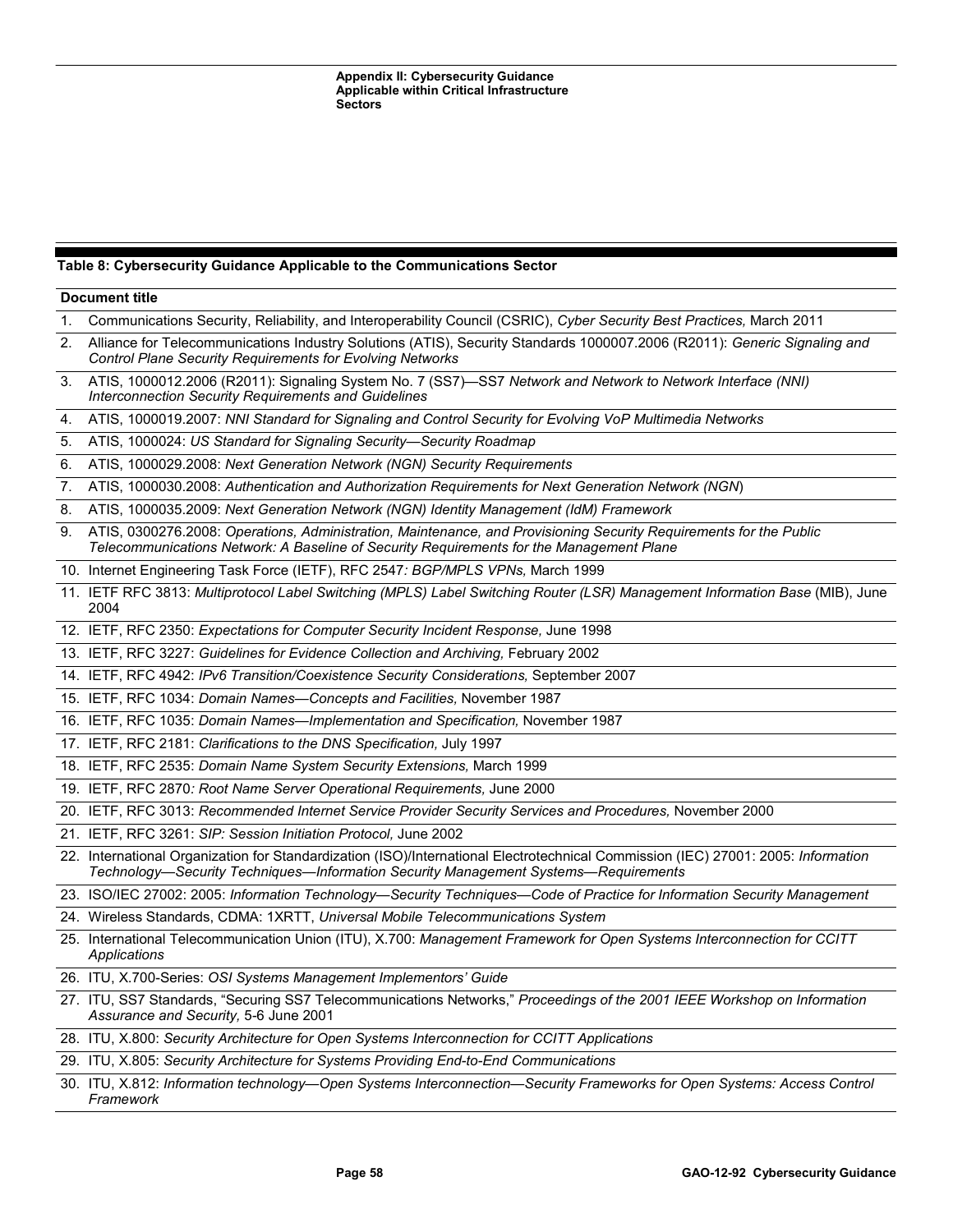| <b>Document title</b>                                                                                                                                                            |  |  |
|----------------------------------------------------------------------------------------------------------------------------------------------------------------------------------|--|--|
| 31. ITU, X.815: Information technology-Open Systems Interconnection-Security Frameworks for Open Systems: Integrity<br>Framework                                                 |  |  |
| 32. ITU, X.1051: Information technology-Security Techniques-Information Security Management Guidelines for<br>Telecommunications Organizations Based on ISO/IEC 27002            |  |  |
| 33. ITU, X.1250: Baseline Capabilities for Enhanced Global Identity Management and Interoperability                                                                              |  |  |
| 34. ITU, Y.2702: Authentication and Authorization Requirements for NGN Release 1                                                                                                 |  |  |
| 35. ITU, Y.2720: NGN Identity Management Framework                                                                                                                               |  |  |
| 36. ITU, Y.2721: NGN Identity Management Requirements and Use Cases                                                                                                              |  |  |
| 37. National Institute of Standards and Technology (NIST), Federal Information Processing Standards (FIPS) 46-3: Data Encryption<br>Standard, Oct. 1999 [Withdrawn May 19, 2005] |  |  |
| 38. NIST, FIPS 74: Guidelines for Implementing and Using the NBS Data Encryption Standard, April 1981 [Withdrawn May 19, 2005]                                                   |  |  |
| 39. NIST, FIPS 81: Data Encryption Standard Modes of Operation, Dec. 1980 [Withdrawn May 19, 2005]                                                                               |  |  |
| 40. NIST, FIPS 140-2: Security Requirements for Cryptographic Modules, May 2001                                                                                                  |  |  |
| 41. NIST, FIPS 180-3: Secure Hash Standard (SHS), Oct. 2008                                                                                                                      |  |  |
| 42. NIST, FIPS 197: Advanced Encryption Standard, Nov. 2001                                                                                                                      |  |  |
| 43. NIST, Special Publication (SP) 800-12: An Introduction to Computer Security: The NIST Handbook, Oct. 1995                                                                    |  |  |
| 44. NIST, SP 800-14: Generally Accepted Principles and Practices for Securing Information Technology Systems, Sept. 1996                                                         |  |  |
| 45. NIST, SP 800-40, Version 2.0: Creating a Patch and Vulnerability Management Program, Nov. 2005                                                                               |  |  |
| 46. NIST, SP 800-45, Version 2: Guidelines on Electronic Mail Security, Feb. 2007                                                                                                |  |  |
| 47. NIST, SP 800-50: Building an Information Technology Security Awareness and Training Program, Oct. 2003                                                                       |  |  |
| 48. NIST, SP 800-53, Revision 3: Recommended Security Controls for Federal Information Systems and Organizations, Aug. 2009                                                      |  |  |
| 49. NIST, SP 800-54: Border Gateway Protocol Security, July 2007                                                                                                                 |  |  |
| 50. NIST, SP800-57: Recommendation for Key Management, March 2007                                                                                                                |  |  |
| 51. NIST, SP 800-63, Version 1.0.2: Electronic Authentication Guideline, April 2006                                                                                              |  |  |
| 52. NIST, SP 800-81, Revision 1: Secure Domain Name System Deployment Guide, April 2010                                                                                          |  |  |
| 53. NIST, SP 800-83: Guide to Malware Incident Prevention and Handling, Nov. 2005                                                                                                |  |  |
| 54. NIST, SP 800-94: Guide to Intrusion Detection and Prevention Systems (IDPS), Feb. 2007                                                                                       |  |  |
| 55. NIST, SP 800-115: Technical Guide to Information Security Testing and Assessment, Sept. 2008                                                                                 |  |  |
| 56. NIST, SP 800-118: Draft Guide to Enterprise Password Management, April 21, 2009                                                                                              |  |  |
| 57. NIST, SP 800-119: Guidelines for the Secure Deployment of IPv6, Dec. 2010                                                                                                    |  |  |
| 58. NIST, SP 800-122: Guide to Protecting the Confidentiality of Personally Identifiable Information (PII), April 2010                                                           |  |  |
| 59. National Security Agency (NSA), Security Configuration Guides                                                                                                                |  |  |
| 60. NSA, VOIP and IP Telephony Security Configuration Guides                                                                                                                     |  |  |
| 61. CableLabs, DOCSIS 2.0®: Baseline Privacy Plus Interface Specification (CM-SP-BPI+-C01-081104), November 4, 2008                                                              |  |  |
| 62. CableLabs, DOCSIS 3.0® : Security Specification (CM-SP-SECv3.0-I13-100611), June 11, 2010                                                                                    |  |  |
| 63. CableLabs, PacketCable™: Security 2.0 Technical Report (PKT-TR-SEC-V05-080425)                                                                                               |  |  |
| 64. CableLabs, PacketCable™: Security Specification (PKT-SP-SEC1.5-I03-090624)                                                                                                   |  |  |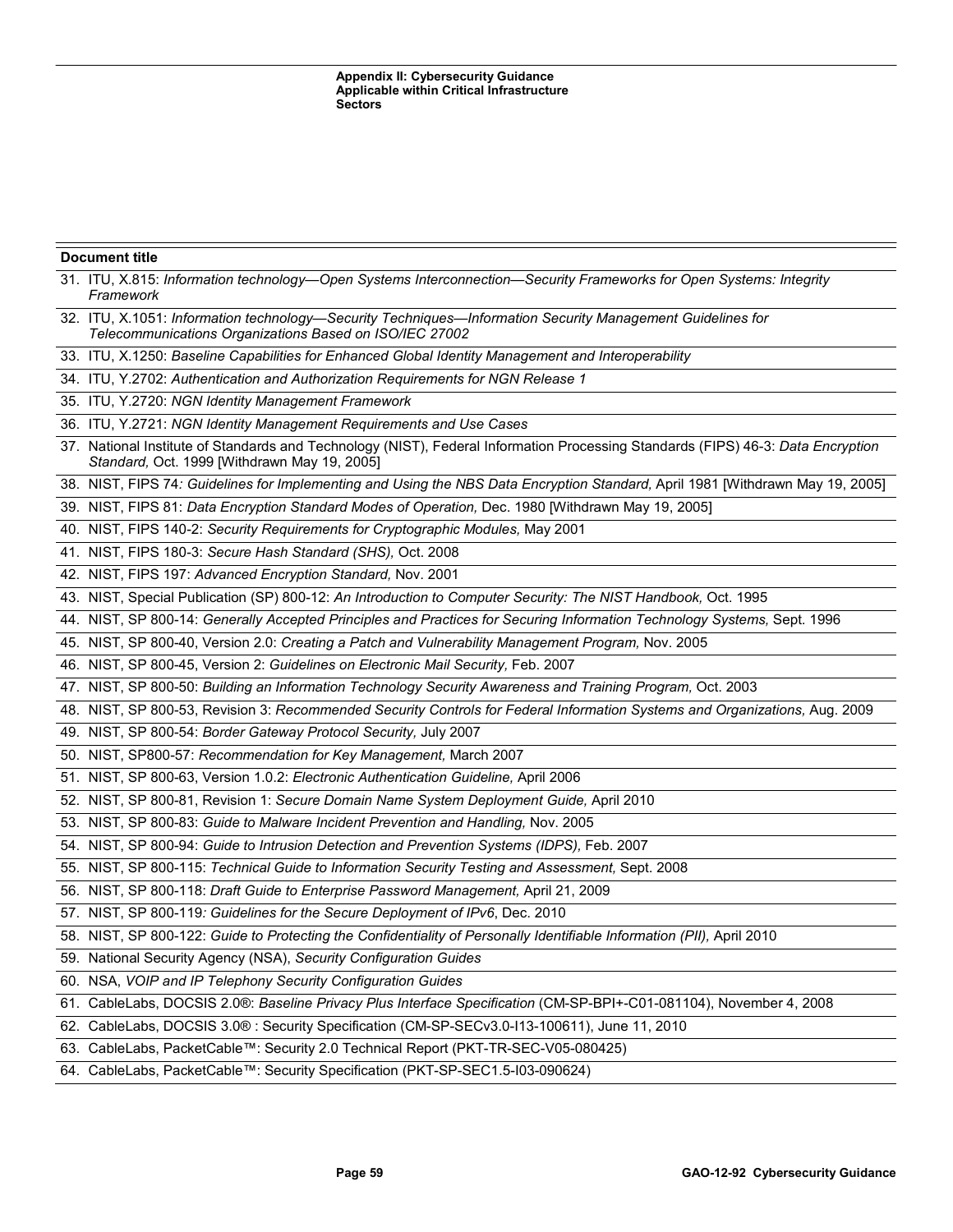65. CableLabs, [PacketCable™ IMS Delta Specifications: 3G Security; Access Security for IP-Based Services Specification 3GPP TS](http://www.cablelabs.com/specifications/PKT-SP-33.203-I05-090528.pdf)  [33.203](http://www.cablelabs.com/specifications/PKT-SP-33.203-I05-090528.pdf) (PKT-SP-33.203-I05-090528)

66. Information Security Forum (ISF), Security Audit of Networks

67. ISF, 2007 Standard of Good Practice for Information Security

68. National Security Telecommunications Advisory Committee (NSTAC), ISP Working Group on Border Gateway Protocol Interoperability Testing<sup>®</sup>

69. NSTAC, Network Security Information Exchange

70. NSTAC, Operations, Administration, Maintenance and Provisioning Security Requirements for Public Telecommunications Network

71. Center For Internet Security (CIS), Benchmarks

72. Cloud Security Alliance, Security Guidance for Critical Areas of Focus in Cloud Computing, V2.1

73. Liberty Alliance Project, Privacy and Security Best Practices, Version 2.0

74. SANS Institute, Vulnerability Management: Tools, Challenges and Best Practices

75. Telecordia GR-815, Generic Requirements for Network Element/Network System (NE/NS) Security, March 2002

76. Network Reliability and Interoperability Council (NRIC), Cybersecurity Best Practices

Source: GAO analysis and communications sector coordinating council.

<sup>a</sup>The title of this document was provided by SCC representatives. GAO was not able to confirm the existence of the document itself.

# **Table 9: Cybersecurity Guidance Applicable to the Energy Sector**

#### **Document title**

**Electricity subsector**

**North American Electric Reliability Corporation (NERC) mandatory cyber security standards 002 through 009 (where applicable)**

1. NERC, Critical Infrastructure Protection (CIP) Cyber Security Standard 002*: [Critical Cyber Asset Identification](http://www.nerc.com/files/CIP-002-3.pdf) (CIP-002-3 )*

2. NERC, CIP Cyber Security Standard 003: *[Security Management Controls](http://www.nerc.com/files/CIP-003-3.pdf) (CIP-003-3)*

3. NERC, CIP Cyber Security Standard 004*: Personnel and Training (CIP-004-3)*

4. NERC, CIP Cyber Security Standard 005: *Electronic Security Perimeter(s) (CIP-005-3)*

5. NERC, CIP Cyber Security Standard 006*: Physical Security of Critical Cyber Assets* (CIP-006-3)

6. NERC, CIP Cyber Security Standard 007: *Systems Security Management* (CIP-007-3)

7. NERC, CIP Cyber Security Standard 008*: Incident Reporting and Response Planning* (CIP-008-3)

8. NERC, CIP Cyber Security Standard 009: *Recovery Plans for Critical Cyber Assets* (CIP-009-3)

# **NERC, security guidelines for the electricity sector**

9. NERC, *Security Guidelines for the Electricity Sector*, Version 1.0, June 14, 2002<sup>a</sup>

10. NERC, Security Guideline for the Electricity Sector: Identifying Critical Cyber Assets, Version 1.0, June 17, 2010<sup>b</sup>

11. NERC, *Security Guideline for the Electricity Sector: Identifying Critical Assets,* Version 1.0 (September 17, 2009)

12. NERC, *Security Guidelines for the Electricity Sector: Control System Cyber Security Incident Response Planning,* Version 1.0, May 2, 2007

13. NERC, *Security Guidelines for the Electricity Sector: Continuity of Operations,* Version 2.0, May 2007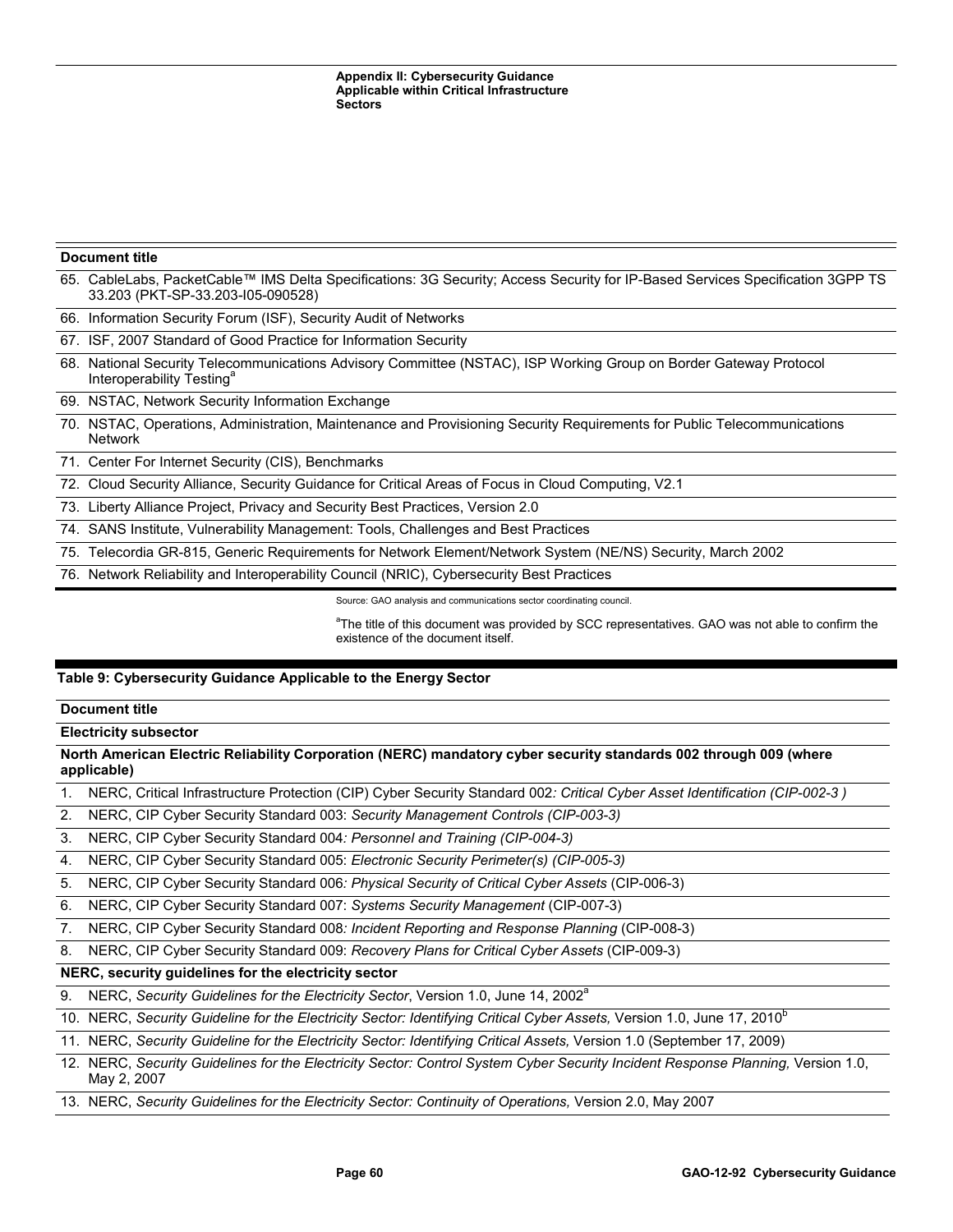| <b>Document title</b> |                                                                                                                                                                                                                                                         |  |
|-----------------------|---------------------------------------------------------------------------------------------------------------------------------------------------------------------------------------------------------------------------------------------------------|--|
|                       | 14. NERC, Security Guidelines for the Electricity Sector: Physical Security, Version 2.0, May 2007                                                                                                                                                      |  |
|                       | 15. NERC, Security Guidelines for the Electricity Sector: Control System-Business Network Electronic Connectivity, Version 1.0,<br>May 3, 2005                                                                                                          |  |
|                       | 16. NERC, Security Guidelines for the Electricity Sector: Patch Management for Control Systems, Version 1.0, May 3, 2005                                                                                                                                |  |
|                       | 17. NERC, Security Guidelines for the Electricity Sector: Securing Remote Access to Electronic Control and Protection Systems,<br>Version 1.0, June 10, 2003                                                                                            |  |
|                       | 18. NERC, Security Guidelines for the Electricity Sector: Physical Response, Version 3.0, November 1, 2005                                                                                                                                              |  |
|                       | 19. NERC, Security Guidelines for the Electricity Sector: Physical Security-Substations, Version 1.0, October 15, 2004                                                                                                                                  |  |
|                       | 20. NERC, Security Guideline for the Electricity Sector: Threat and Incident Reporting, Version 2.0, April 1, 2008                                                                                                                                      |  |
|                       | 21. NERC, Threat Alert System and Cyber Response Guidelines for the Electricity Sector, Definitions of Cyber Threat Alert Levels,<br>A Model for Developing Organization Specific Cyber Threat Alert Level Response Plans, Version 2.0, October 8, 2002 |  |
|                       | <b>Other standards</b>                                                                                                                                                                                                                                  |  |
|                       | 22. International Electrotechnical Commission (IEC), Technical Specification (TS) 62351-1: Power Systems Management and<br>Associated Information Exchange-Data and Communications Security, Parts 1-7                                                  |  |
|                       | 23. IEC 61850-90-5 for PMUs <sup>c</sup>                                                                                                                                                                                                                |  |
|                       | 24. IEC TC65C, which is standardizing the ISA SP99 Security Standards (IEC 62443) <sup>c</sup>                                                                                                                                                          |  |
|                       | 25. Institute of Electrical and Electronic Engineers (IEEE) 802.11i: Security for Wireless                                                                                                                                                              |  |
|                       | 26. IEEE 1686-2007: Standard for Substation Intelligent Electronic Devices (IEDs) Cyber Security Capabilities                                                                                                                                           |  |
|                       | 27. IEEE 1588-2008: Standard for a Precision Clock Synchronization Protocol for Network Measurement and Control Systems                                                                                                                                 |  |
|                       | 28. IEEE 1547.3-2007: Guide for Monitoring, Information Exchange, and Control of Distributed Resources Interconnected With<br><b>Electric Power Systems</b>                                                                                             |  |
|                       | 29. IEEE 1815-2010: Electric Power Systems Communications--- Distributed Network Protocol (DNP3)                                                                                                                                                        |  |
|                       | 30. IEEE 1815.1: Mapping between DNP3 and IEC 61850 with Security (pending) <sup>c</sup>                                                                                                                                                                |  |
|                       | 31. IEEE P37.238: PMUs with Security <sup>c</sup>                                                                                                                                                                                                       |  |
|                       | 32. IEEE 1703: ANSI C12.22, which includes the security for AMI communications <sup>c</sup>                                                                                                                                                             |  |
|                       | 33. International Organization for Standardization (ISO) 27010 series                                                                                                                                                                                   |  |
|                       | 34. ISO/IEC 21827:2008, Information Technology-Security Techniques-Systems Security Engineering-Capability Maturity<br>Model® (SSE-CMM®)                                                                                                                |  |
|                       | 35. NIST, Interagency Report (IR) 7628, Guidelines for Smart Grid Cyber Security, August 2010                                                                                                                                                           |  |
|                       | Oil and natural gas subsector                                                                                                                                                                                                                           |  |
|                       | 36. American Chemical Council, Guidance Document: Guidance for Addressing Cyber Security in the Chemical Industry, November<br>2009                                                                                                                     |  |
|                       | 37. American Petroleum Institute (API), Security Guidelines for the Petroleum Industry, Third Edition, April 2005                                                                                                                                       |  |
|                       | 38. API Standard 1164, Pipeline SCADA Security, June 2009                                                                                                                                                                                               |  |
|                       | 39. API & National Petrochemical & Refiners Association (NPRA), Security Vulnerability Assessment Methodology for the<br>Petroleum and Petrochemical Industries, Second Edition                                                                         |  |
|                       | 40. API, Security for Offshore Oil and Natural Gas Operations: API Recommended Practice 70, First Edition, March 2003,<br>reaffirmed, September 2010                                                                                                    |  |
|                       | 41. API, Security for Worldwide Offshore Oil and Natural Gas Operations: API Recommended Practice 70I, First Edition, May 2004                                                                                                                          |  |
|                       | 42. API, Standard for Third Party Network Connectivity, November 2007                                                                                                                                                                                   |  |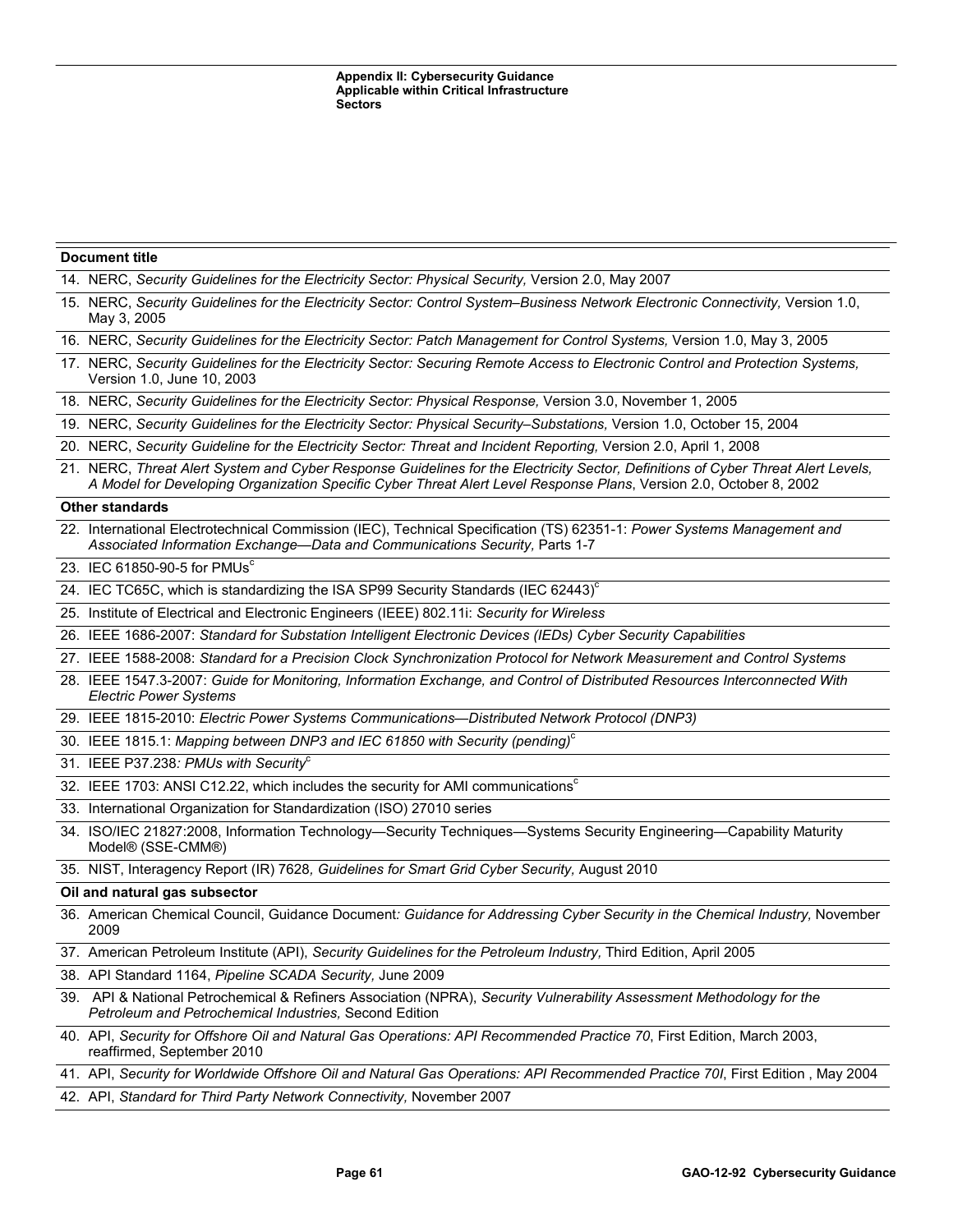| <b>Document title</b> |                                                                                                                                                                                                                            |
|-----------------------|----------------------------------------------------------------------------------------------------------------------------------------------------------------------------------------------------------------------------|
|                       | 43. Interstate Natural Gas Association of America (INGAA), Control Systems Cyber Security Working Group, Control System Cyber<br>Security Guidelines for the Natural Gas Pipeline Industry, January 31, 2011               |
|                       | 44. American Gas Association (AGA) Report 12, Cryptographic Protection of SCADA Communications: Part 1: Background, Policies<br>and Test Plan (AGA 12, Part 1), March 14, 2006                                             |
|                       | 45. AGA and Interstate Natural Gas Association of America (INGAA), Security Practices Guidelines Natural Gas Industry<br>Transmission and Distribution, May 2008                                                           |
|                       | 46. American National Standards Institute (ANSI)/International Society of Automation (ISA)-95.00.01-2010, (IEC 62264-1 Mod)<br>Enterprise-Control System Integration Part 1: Models and Terminology, approved May 13, 2010 |
|                       | 47. ANSI/ISA-99.00.01-2007, Security for Industrial Automation and Control Systems: Part I: Terminology, Concepts, and Models,<br>Oct. 2007                                                                                |
|                       | 48. ANSI/ISA-99.02.01-2009, Security for Industrial Automation and Control Systems: Establishing an Industrial Automation and<br>Control Systems Security Program, Jan. 13, 2009                                           |
|                       | 49. International Organization for Standardization (ISO)/International Electrotechnical Commission (IEC) 27001:2005, Information<br>Technology—Security Techniques—Information Security Management Systems—Requirements    |
|                       | 50. ISO/IEC 27002:2005, Information Technology—Security Techniques—Code of Practice for Information Security Management <sup>a</sup>                                                                                       |
|                       | 51. Department of Homeland Security (DHS) Control Systems Security Program, Cyber Security Evaluation Tool (CSET)                                                                                                          |
|                       | 52. DHS, National Cyber Security Division, Control Systems Security Program, Catalog of Control Systems Security:<br>Recommendations for Standards Developers, April 2011                                                  |
|                       | 53. DHS, National Infrastructure Protection Plan: Partnering to Enhance Protection and Resiliency, 2009                                                                                                                    |
|                       | 54. DHS, Cyber Security Procurement Language for Control Systems, Sept. 2009                                                                                                                                               |
|                       | 55. DHS Transportation Security Administration (TSA), Pipeline Security Guidelines, Dec. 2010.                                                                                                                             |
|                       | 56. DOE/The President's Critical Infrastructure Protection Board, 21 Steps to Improve Cyber Security of SCADA Networks                                                                                                     |
|                       | 57. National Institute of Standards and Technology (NIST), SP 800-16 Revision 1, Draft Information Security Training Requirements:<br>A Role- and Performance-Based Model, Mar. 20, 2009                                   |
|                       | 58. NIST, SP 800-36: Guide to Selecting Information Technology Security Products, Oct. 2003                                                                                                                                |
|                       | 59. NIST, SP 800-48 Rev 1: Guide to Securing Legacy IEEE 802.11 Wireless Networks, July 2008                                                                                                                               |
|                       | 60. NIST, SP 800-50: Building an Information Technology Security Awareness and Training Program, Oct. 2003                                                                                                                 |
|                       | 61. NIST, SP 800-52: Guidelines for the Selection and Use of Transport Layer Security (TLS) Implementations, June 2005                                                                                                     |
|                       | 62. NIST, SP 800-53 Revision 3: Recommended Security Controls for Federal Information Systems and Organizations, August 2009                                                                                               |
|                       | 63. NIST, SP 800-53A Revision 1: Guide for Assessing the Security Controls in Federal Information Systems and Organizations,<br>Building Effective Security Assessment Plans, July 2010                                    |
|                       | 64. NIST, SP 800-61 Revision 1: Computer Security Incident Handling Guide, Mar. 2008                                                                                                                                       |
|                       | 65. NIST, SP 800-63, Version 1.0.2: Electronic Authentication Guideline, April 2006                                                                                                                                        |
|                       | 66. NIST, SP 800-73-3: Interfaces for Personal Identity Verification, February 2010                                                                                                                                        |
|                       | 67. NIST, SP 800-76-1: Biometric Data Specification for Personal Identity Verification, Jan. 2007                                                                                                                          |
|                       | 68. NIST, SP 800-82: Guide to Industrial Control Systems (ICS) Security, June 2011                                                                                                                                         |
|                       | 69. NIST, SP 800-83: Guide to Malware Incident Prevention and Handling, Nov. 2005                                                                                                                                          |

70. NIST, SP 800-86: *Guide to Integrating Forensic Techniques into Incident Response,* Aug. 2006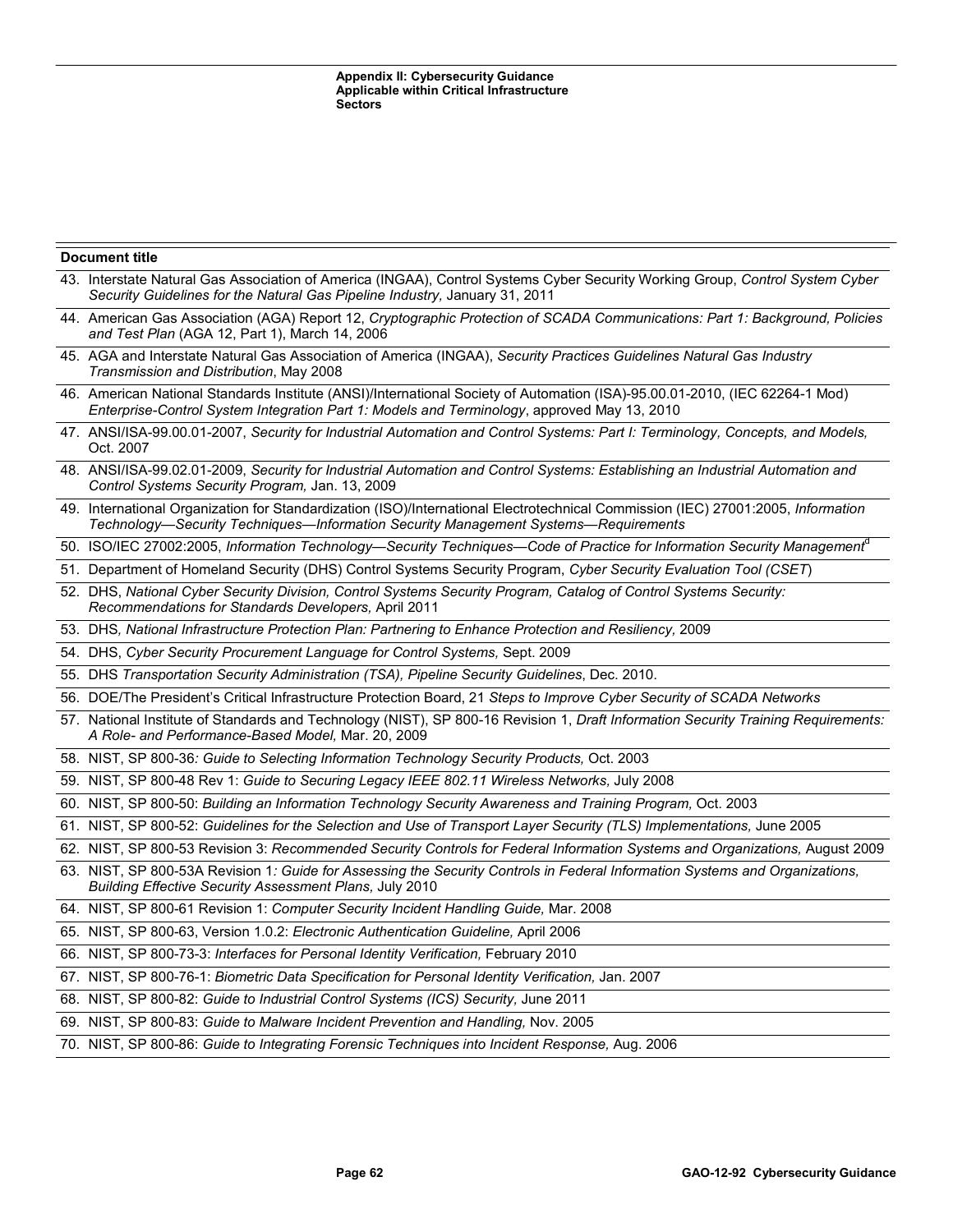71. NIST, SP800-97: *Establishing Wireless Robust Security Networks: A Guide to IEEE 802.11i,* Feb. 2007

72. The White House, *The National Strategy to Secure Cyberspace,* Feb. 2003

Source: GAO analysis and the energy sector coordinating councils for electricity and oil and natural gas.

<sup>a</sup>NERC has not updated this document, but instead created stand-alone documents that address specific topics, many of which are in the midst of being reviewed and updated.

<sup>b</sup>This guide is intended to assist entities in implementing the mandatory standard (CIP-002).

<sup>c</sup>The title of this document was provided by SCC representatives. GAO was not able to confirm the existence of the document itself.

<sup>d</sup>ISO/IEC 27002 was formerly known as ISO/IEC 17799.

# **Table 10: Cybersecurity Guidance Applicable to the Health Care and Public Health Sector**

#### **Document title**

- 1. ASTM International,<sup>a</sup> Standard E1869-04, 2010, Standard Guide for Confidentiality, Privacy, Access, and Data Security Principles for Health Information Including Electronic Health Records
- 2. ASTM Standard E1985-98, 2005, Guide for User Authentication and Authorization
- 3. ASTM Standard E1986-09, Guide for Information Access Privileges to Health Information

4. ASTM Standard E1987-98, Guide for Individual Rights Regarding Health Information [withdrawn 2007 – no replacement]

- 5. ASTM Standard E2085-00a, Guide on Security Framework for Healthcare Information [withdrawn 2009 no replacement]
- 6. ASTM Standard E2086-00, Guide for Internet and Intranet Healthcare Security [withdrawn 2009 no replacement]
- 7. ASTM Standard E2595-07, Guide for Privilege Management Infrastructure
- 8. International Organization for Standardization (ISO)/International Electrotechnical Commission (IEC) 27001:2005, Information Technology—Security Techniques—Information Security Management Systems—Requirements
- 9. ISO/IEC 27002:2005, Information Technology—Security Techniques—Code of Practice for Information Security Management
- 10. ISO 27799:2008, Health Informatics: Information Security Management in Health Using ISO/IEC 27002
- 11. ISO 15408: Common Criteria for Information Technology Security Evaluation

12. ISO/IEC 27032, Information Technology—Security Techniques—Guidelines for Cybersecurity (FCD)

- 13. National Institute of Standards and Technology (NIST), SP 800-53, Revision 3: Recommended Security Controls for Federal Information Systems and Organizations, August 2009
- NIST Special Publication 800-53A, Revision 1: Guide for Assessing the Security Controls in Federal Information Systems and Organizations, Building Effective Security Assessment Plans, June 2010
- 15. NIST SP 800-66, Revision 1: An Introductory Resource Guide for Implementing the Health Insurance Portability and Accountability Act ( HIPAA) Security Rule, October 2008

16. COBIT 4.1 (Published Version), COBIT 5—Release 2012

17. PCI DSS, Version 2.0 (Oct. 2010)—PCI Data Security Standard

18. FTC, Red Flags Rule (November 2007), Federal Trade Commission—Identify Theft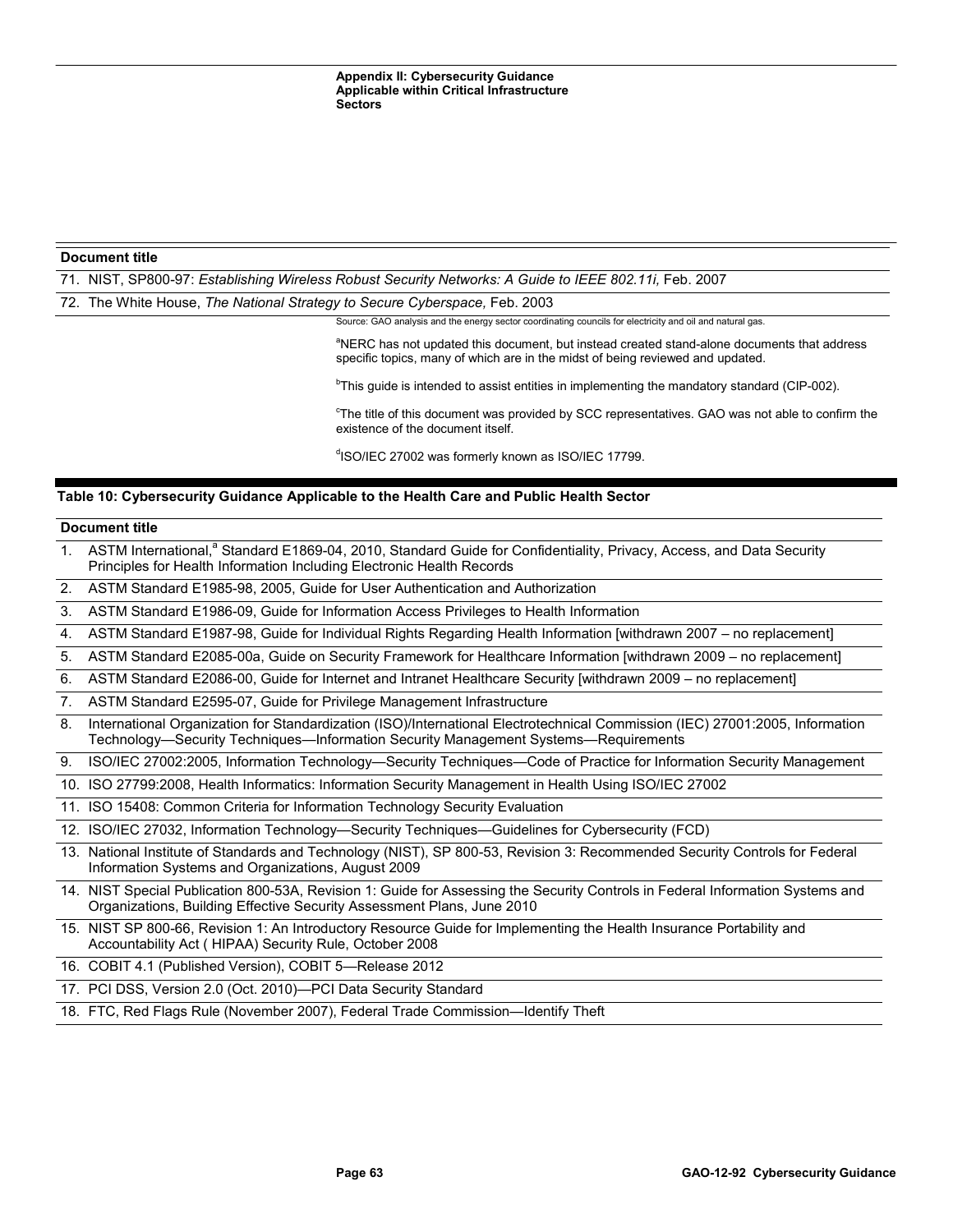#### 19. HI TRUST, Common Security Framework

20. The Web Services-Interoperability Organization, Security Challenges, Threats and Countermeasures, Version 1.0, November 2010

Source: GAO analysis and health care and public health sector coordinating council

<sup>a</sup>ASTM International, known until 2001 as the American Society for Testing and Materials (ASTM), is an international standards organization that develops and publishes voluntary consensus technical standards for a wide range of materials, products, systems, and services.

#### **Table 11: Cybersecurity Guidance Applicable to the Information Technology Sector**

#### **Document title**

- 1. Alliance for Telecommunications Industry Solutions (ATIS), ATIS 0300074.2009, *Guidelines and Requirements for Security Management Systems,* March 2009
- 2. ATIS T1.3GPP.33.120V400-2002, *Technical Specification Group Services and System Aspects; 3G Security; Security Principles and Objectives,* March 2001
- 3. European Telecommunications Standards Institute (ETSI), TS 102 165-1, *Telecommunications and Internet Converged Services and Protocols for Advanced Networking (TISPAN): Method and Protocols; Part 1: Method and Proforma for Threat, Risk and Vulnerability Analysis,* March 2011
- 4. ETSI: TS 102 165-2, TISPAN; *Methods and Protocols, Part 2: Protocol Framework Definition; Security Counter Measures,* February 2007
- 5. ETSI: TS 102 227, *Telecommunications and Internet Protocol Harmonization Over Networks (TIPHON) Release 4; Functional Entities, Information Flow and Reference Point Definitions; Lawful Interception,* May 2004
- 6. ETSI: TS 102 419, *TISPAN; Security Analysis of IPv6 Application in Telecommunications Standards,* April 2005
- 7. ETSI: TS 187 001, *TISPAN; NGN SECurity (SEC); Requirements*, March 2006
- 8. Internet Engineering Task Force (IETF), IETF 3013, *Recommended Internet Service Provider Security Services and Procedures,* November 2000
- 9. IETF RFC 4778, *Operational Security: Current Practices in Internet Service Provider Environments,* January 2007
- 10. IETF RFC 2196*, Site Security Handbook,* September 1997
- 11. IETF RFC 2504, *Users' Security Handbook,* February 1999

12. IETF RFC 3365, *Strong Security Requirements for Internet Engineering Task Force Standard Protocols*, August 2002

- 13. IETF RFC 3631, *Security Mechanisms for the Internet,* December 2003
- 14. IETF RFC 3871, *Operational Security Requirements for Large Internet Service Provider (ISP) IP Network Infrastructure,* September 2004
- 15. IETF RFC 5637, Authentication, Authorization, and Accounting (AAA) Goals for Mobile IPv6,<sup>a</sup> September 2009
- 16. IETF RFC 5765, *Security Issues and Solutions in Peer-to-Peer Systems for Realtime Communications*, February 2010
- 17. IETF: WG RFC 4190, *Framework for Supporting Emergency Telecommunications Service (ETS) in IP Telephony,* Nov. 2005
- 18. International Organization for Standardization (ISO)/International Electrotechnical Commission (IEC) 27001:2005, *Information Technology—Security Techniques—Information Security Management Systems—Requirements*

19. ISO/IEC 27002:2005, *Information Technology—Security Techniques—Code of Practice for Information Security Management*

- 20. ISO/IEC FCD 27032, *Information Technology—Security Techniques—Guidelines for Cybersecurity*
- 21. ISO/IEC 27033-1:2009, *Information Technology—Security Techniques—Network Security—Part 1: Overview and Concepts*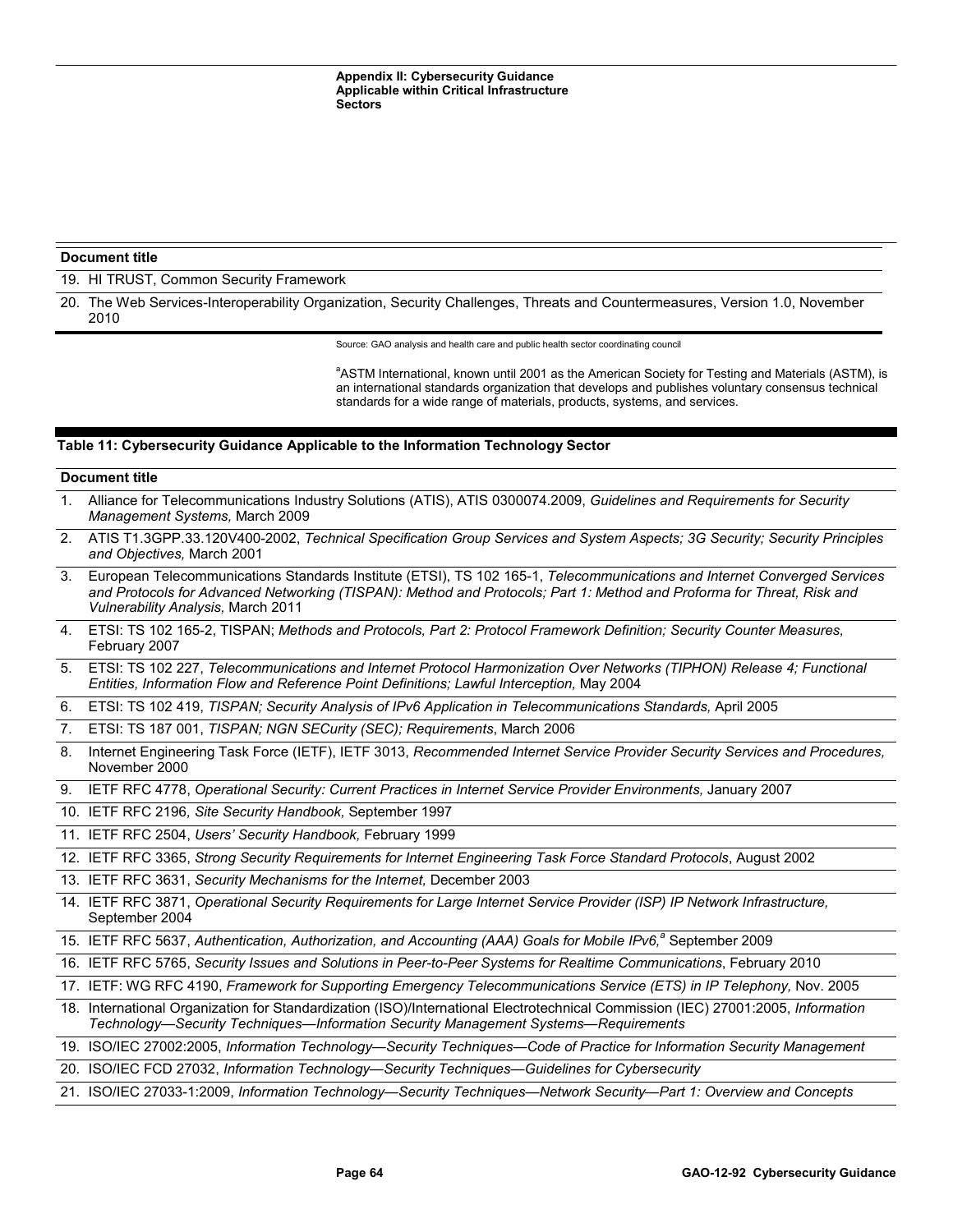- 22. ISO/IEC FCD 27033-2.2, *Information Technology—Security Techniques—Network Security—Part 2: Guidelines for the Design and Implementation of Network Security*
- 23. ISO/IEC 27033-3:2010, *Information Technology—Security Techniques—Network Security—Part 3: Reference Networking Scenarios—Threats, Design Techniques, and Control Issues*
- 24. Internet Security Alliance, *Financial Management of Cyber Risk: An Implementation Framework for CFOs*

25. Internet Security Alliance*, Social Contract 2.0: A 21st Century Program for Effective Cyber Security*

- 26. Internet Security Alliance, *The Cyber Security Social Contract Policy Recommendations for the Obama Administration and 111th Congress, 2008*
- 27. Internet Security Alliance, *Financial Impact of Cyber Risk: 50 Questions Every CFO Should Ask,* 2008
- 28. Internet Security Alliance, *Navigating Compliance and Security for Unified Communications,* 2009
- 29. Internet Security Alliance, *Common Sense Guide for Home & Individual Users,* 2003
- 30. Internet Security Alliance, *Common Sense Guide to Cyber Security for Small Businesses,* 2004
- 31. Internet Security Alliance, *Common Sense Guide for Senior Managers,* 2002
- 32. International Telecommunications Union-Telecommunication Standardization Sector (ITU-T): *Y.2720, NGN [Next Generation Networks] Identity Management Framework*
- 33. ITU-T, *Security in Telecommunications and Information Technology: An overview of Issues and the Deployment of Existing ITU-T Recommendations for Secure Telecommunications,* September 2009

34. ITU-T, X.1205: *Overview of Cybersecurity*

35. ITU-T: E.408, *Telecommunication Networks Security Requirements*

- 36. National Institute of Standards and Technology (NIST), Special Publication (SP) 800-12: *An Introduction to Computer Security: The NIST Handbook,* October 1995
- 37. NIST, SP 800-30: *Risk Management Guide for Information Technology Systems,* July 2002
- 38. NIST, SP 800-53, Revision 3: *Recommended Security Controls for Federal Information Systems and Organization,* August 2009
- 39. NIST, SP 800-53A, Revision 1: *Guide for Assessing the Security Controls in Federal Information Systems and Organizations, Building Effective Security Assessment Plans,* June 2010

40. NIST, SP 800-50: *Building an Information Technology Security Awareness and Training Program,* October 2003

Source: GAO analysis and information technology sector coordinating council.

Note: These are illustrative examples of cybersecurity guidance used in the sector.

a IPv6 is Internet Protocol Version 6.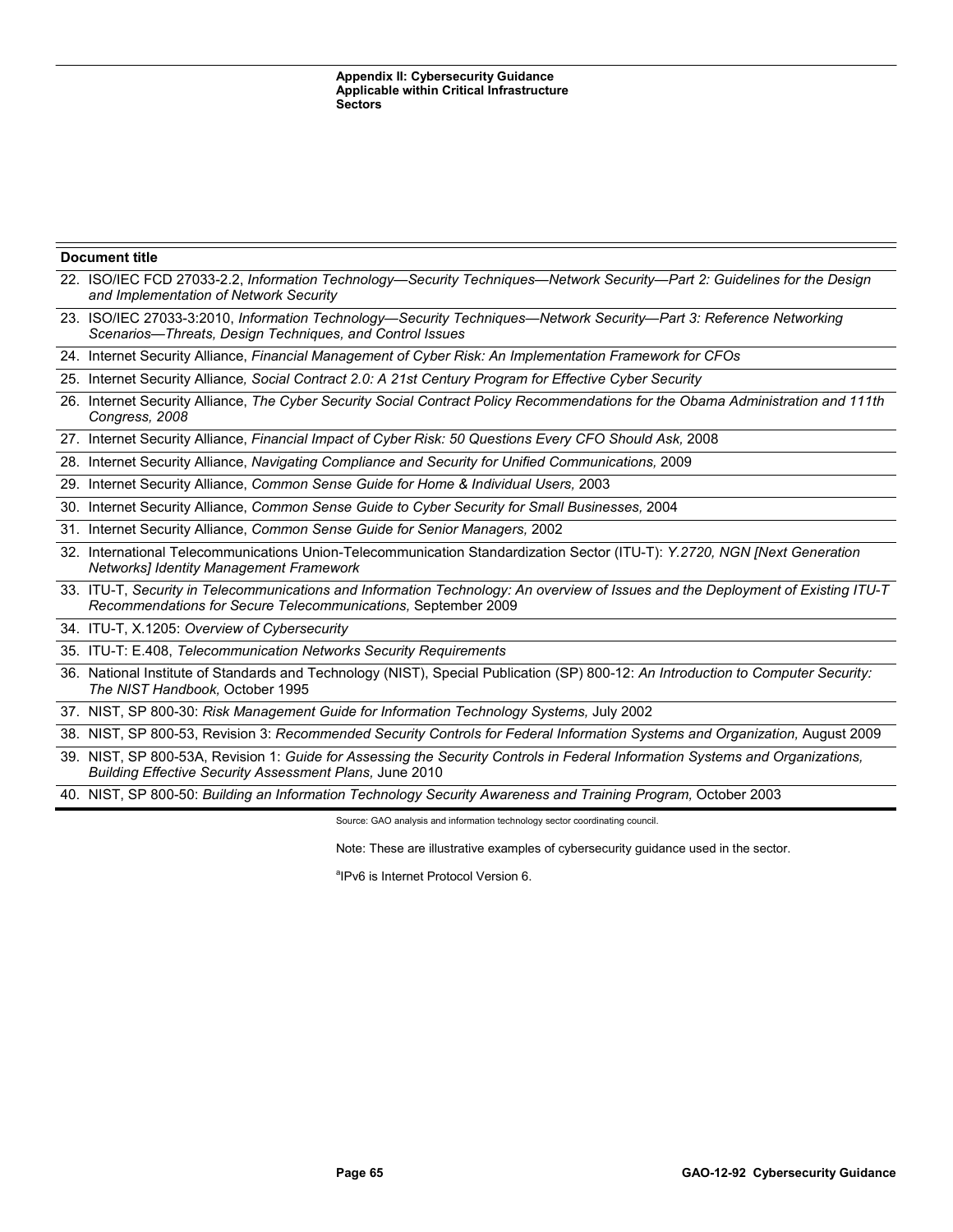# **Table 12: Cybersecurity Guidance Applicable to the Nuclear Reactors, Materials, and Waste Sector**

| Document title |                                                                                                                                                                                                                        |
|----------------|------------------------------------------------------------------------------------------------------------------------------------------------------------------------------------------------------------------------|
| 1.             | Nuclear Regulatory Commission (NRC), Regulatory Guide 5.71, Cyber Security Programs for Nuclear Facilities, January 2010                                                                                               |
| 2.             | Nuclear Energy Institute (NEI) 08-09, Revision 6: Cyber Security Plan for Nuclear Power Reactors, April 2010                                                                                                           |
| 3.             | NEI 10-04, Revision 1: Scope of Systems for the NRC Cyber Security 10 CFR §73.54 and FERC Order 706-B Compliance, June<br>2011                                                                                         |
| 4.             | NEI 10-08: Cyber Security Rule Implementation Review Program (Under development)                                                                                                                                       |
| 5.             | NEI 10-09: Addressing Cyber Security Controls for Nuclear Power Reactors (Under development)                                                                                                                           |
| 6.             | Electric Power Research Institute (EPRI) technical report 1019187, Technical Guideline for Cyber Security Requirements and Life<br>Cycle Implementation Guidelines for Nuclear Plant Digital Systems, October 29, 2010 |
| 7.             | NRC, Regulatory Guide 1.152, Revision 2: Criteria for Use of Computers in Safety Systems of Nuclear Power Plant, January<br>2006                                                                                       |
| 8.             | NRC, Regulatory Guide 1.168, Revision 1: Verification, Validation, Reviews, and Audits for Digital Computer Software Used in<br>Safety Systems of Nuclear Power Plants, February 2004                                  |
| 9.             | NRC, Regulatory Guide 1.169: Configuration Management Plans for Digital Computer Software Used in Safety Systems of<br><b>Nuclear Power Plants, September 1997</b>                                                     |
|                | 10. Draft NRC Regulatory Guide DG-5019, Revision 1: Reporting and Recording Safeguards Events, January 2011                                                                                                            |
|                | 11. NRC, NUREG/CR-6847: Cyber Security Self-Assessment Method for U.S. Nuclear Power Plants                                                                                                                            |
|                | 12. NRC, NUREG-800, Branch Technical Position 7-14, Revision 5: Guidance on Software Reviews for Digital Computer-Based<br>Instrumentation and Control Systems, March 2007                                             |
|                | 13. NIST, SP 800-53, Revision 3: Recommended Security Controls for Federal Information Systems and Organizations, August 2009                                                                                          |
|                | 14. NIST, SP 800-82: Guide to Industrial Control Systems (ICS) Security, June 2011                                                                                                                                     |
|                | 15. NIST, SP 800-86: Guide to Integrating Forensic Techniques into Incident Response, August 2006                                                                                                                      |
|                | 16. DHS, Catalog of Control Systems Security: Recommendations for Standards Developers, April 2011                                                                                                                     |
|                | 17. NERC CIP 002-2 through CIP 009-2, May 6, 2009                                                                                                                                                                      |
|                | 10 IEEE Stondard 7 4 2 2 2010, Stondard Critorio for Digital Computero in Sofoty Systems of Nuglear Power Conorating Stotions                                                                                          |

18. IEEE Standard 7-4.3.2-2010, *Standard Criteria for Digital Computers in Safety Systems of Nuclear Power Generating Stations,* August 2, 2010

Source: GAO analysis and the nuclear reactors, materials, and waste sector coordinating council.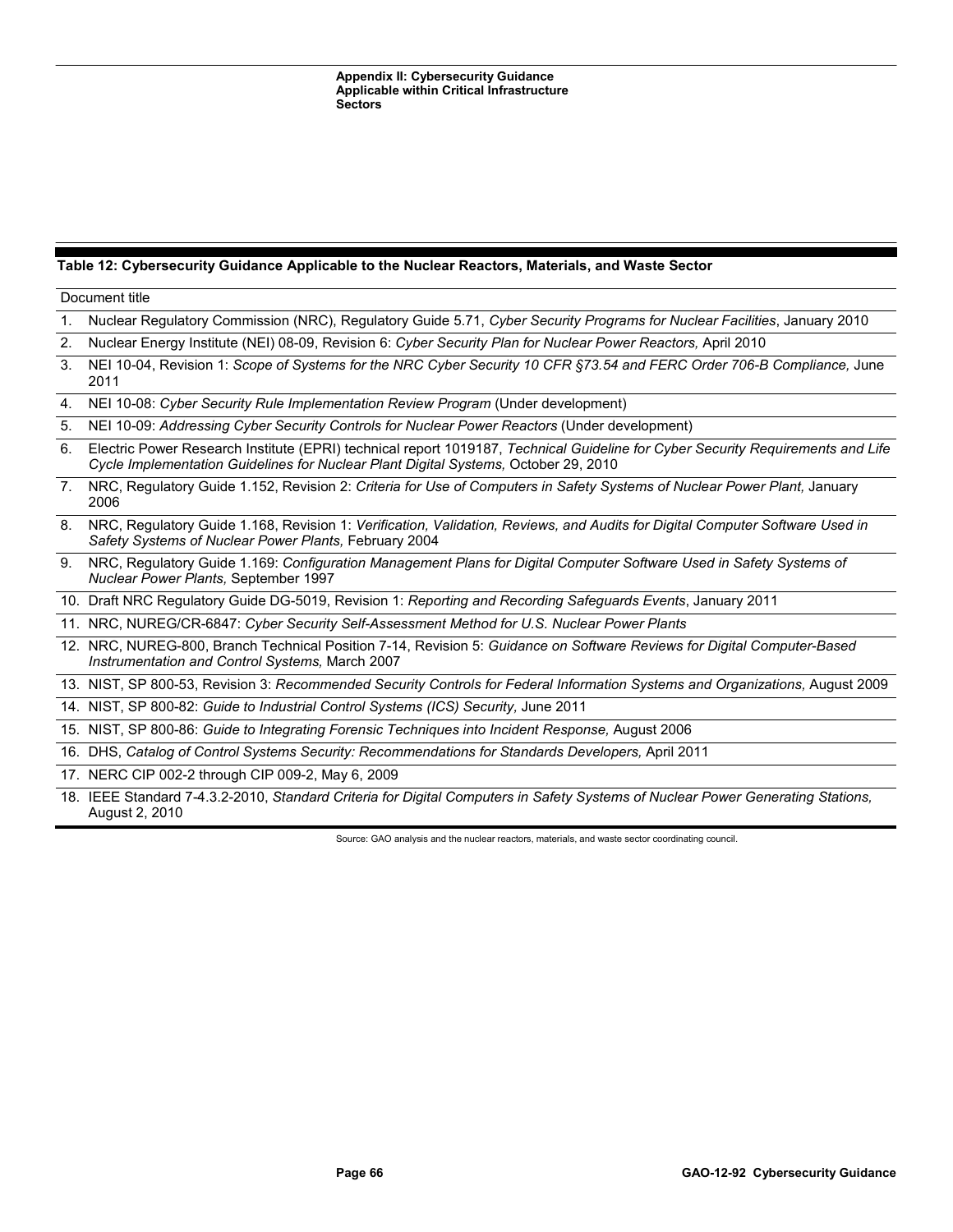### **Table 13: Cybersecurity Guidance Applicable to the Water Sector**

#### **Document title**

- 1. American National Standards Institute (ANSI)/The Instrumentation, Systems, and Automation Society (ISA), ANSI/ISA-99.00.01-2007: *Security for Industrial Automation and Control Systems Part 1: Terminology, Concepts, and Models,* Oct. 2007
- 2. ANSI/ISA-99.02.01-2009*: Security for Industrial Automation and Control Systems: Establishing an Industrial Automation and Control Systems Security Program,* January 13, 2009
- 3. ANSI/American Society of Mechanical Engineers (ASME-ITI)/American Water Works Associations (AWWA), J100-10: *Risk Analysis and Management for Critical Asset Protection (RAMCAP®) Standard for Risk and Resilience Management of Water and Wastewater Systems,* 1st edition, July 1, 2010
- 4. ANSI/AWWA G430-09: *Security Practices for Operations and Management,* 1st edition, May 1, 2009
- 5. AWWA M2: *Instrumentation and Control,* 3RD edition, 2001 (currently under revision)
- 6. Department of Homeland Security (DHS), Cyber Security Evaluation Tool (CSET)
- 7. DHS, *Cyber Security Procurement Language for Control Systems,* September 2009
- 8. DHS, National Cyber Security Division, *Catalog of Control Systems Security: Recommendations for Standards Developers,* June 2010 [updated April 2011]
- 9. EPA Security Product Guides: *Anti-Virus and Pest Eradication Software; Firewalls; and Network Intrusion Hardware/Software*
- 10. International Organization for Standardization (ISO)/International Electrotechnical Commission (IEC) 27001:2005: *Information technology—Security Techniques—Information Security Management Systems—Requirements*
- 11. ISO/IEC 27002:2005: *Information technology—Security Techniques—Code of Practice for Information Security Management*
- 12. National Institute of Standards and Technology (NIST), Special Publication (SP) NIST SP 800-53, Revision 3: *Recommended Security Controls for Federal Information Systems and Organizations,* August 2009
- 13. NIST, SP 800-82: *Guide to Industrial Control Systems (ICS) Security,* June 2011
- 14. North American Electric Reliability Corporation (NERC,) Critical Infrastructure Protection (CIP) Cyber Security Standards 002 through 009
- 15. Awwa Research Foundation (AwwaRF) and Sandia National Laboratories, *The Environmental Protection Agency, Risk Assessment Methodology–Water* (RAM-W), December 2001
- 16. SANS Institute, *Twenty Critical Controls for Effective Cyber Defense: Consensus Audit Guidelines*
- 17. SANS Institute, *Vulnerability Management: Tools, Challenges and Best Practices*
- 18. EPA Vulnerability Self-Assessment Tool (VSAT) 5.0 for water and wastewater utilities, September 2010

Source: GAO analysis and the water sector coordinating council.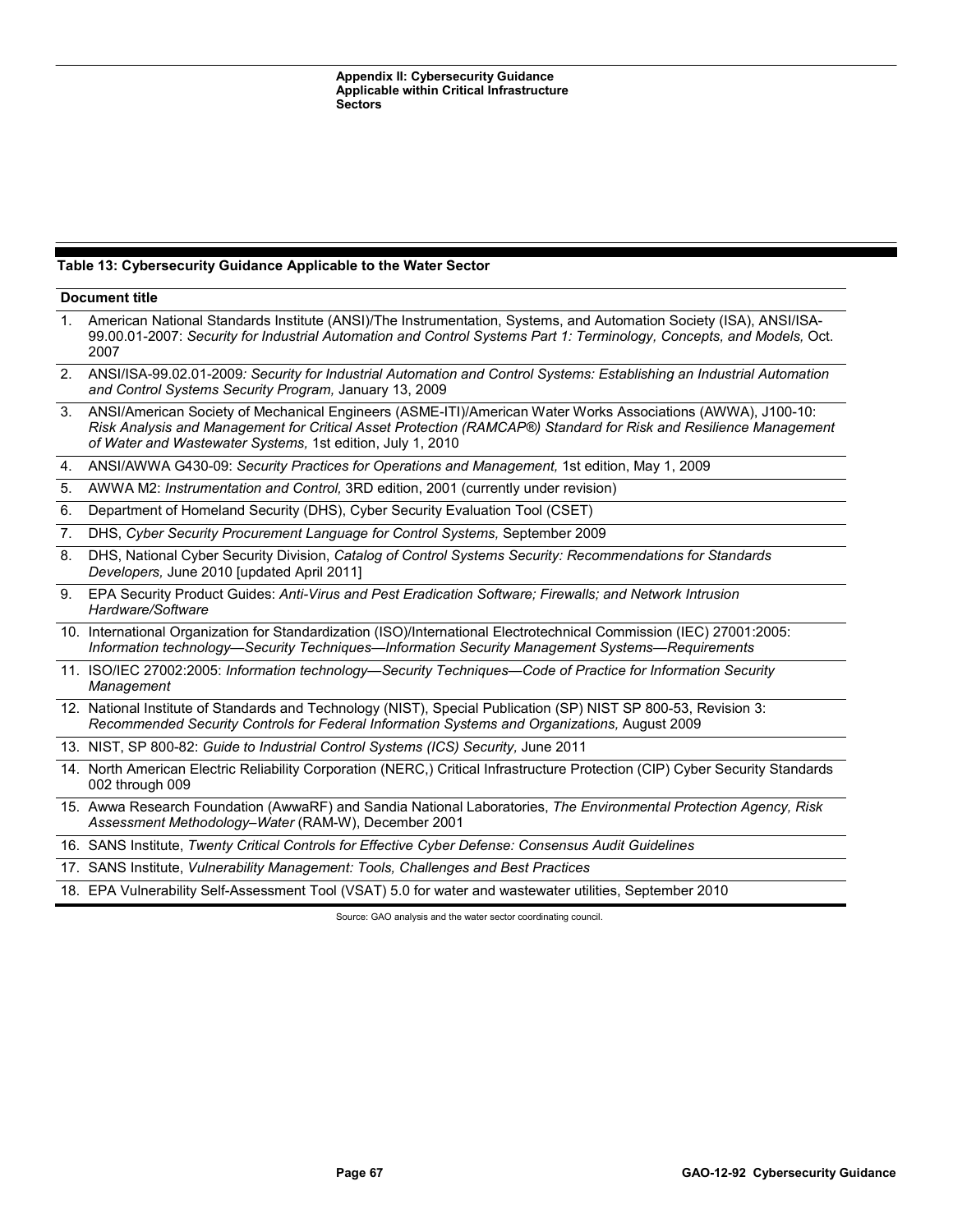## $\sim$   $\sim$   $\sim$   $\sim$   $\sim$   $\sim$   $\sim$   $\sim$ Appendix III: Comments from the Department of Homeland Security

|                                                                                                                                                                                                                                                                                                                                                                                                                                                                                                                                                                                                                                                                                                                                                                                                                                                                                                                                                                                                                               | U.S. Department of Homeland Security<br>Washington, DC 20528 |
|-------------------------------------------------------------------------------------------------------------------------------------------------------------------------------------------------------------------------------------------------------------------------------------------------------------------------------------------------------------------------------------------------------------------------------------------------------------------------------------------------------------------------------------------------------------------------------------------------------------------------------------------------------------------------------------------------------------------------------------------------------------------------------------------------------------------------------------------------------------------------------------------------------------------------------------------------------------------------------------------------------------------------------|--------------------------------------------------------------|
|                                                                                                                                                                                                                                                                                                                                                                                                                                                                                                                                                                                                                                                                                                                                                                                                                                                                                                                                                                                                                               | Homeland<br>Security                                         |
| November 23, 2011                                                                                                                                                                                                                                                                                                                                                                                                                                                                                                                                                                                                                                                                                                                                                                                                                                                                                                                                                                                                             |                                                              |
|                                                                                                                                                                                                                                                                                                                                                                                                                                                                                                                                                                                                                                                                                                                                                                                                                                                                                                                                                                                                                               |                                                              |
| Mr. Gregory C. Wilshusen<br>Director, Information Security Issues                                                                                                                                                                                                                                                                                                                                                                                                                                                                                                                                                                                                                                                                                                                                                                                                                                                                                                                                                             |                                                              |
| U.S. Government Accountability Office                                                                                                                                                                                                                                                                                                                                                                                                                                                                                                                                                                                                                                                                                                                                                                                                                                                                                                                                                                                         |                                                              |
| 441 G Street, NW<br>Washington, D.C. 20548                                                                                                                                                                                                                                                                                                                                                                                                                                                                                                                                                                                                                                                                                                                                                                                                                                                                                                                                                                                    |                                                              |
|                                                                                                                                                                                                                                                                                                                                                                                                                                                                                                                                                                                                                                                                                                                                                                                                                                                                                                                                                                                                                               |                                                              |
| Re: Draft Report GAO-12-92, "CRITICAL INFRASTRUCTURE PROTECTION:<br>Cybersecurity Guidance Available, but More Can be Done to Promote Its Use"                                                                                                                                                                                                                                                                                                                                                                                                                                                                                                                                                                                                                                                                                                                                                                                                                                                                                |                                                              |
| Dear Mr. Wilshusen:                                                                                                                                                                                                                                                                                                                                                                                                                                                                                                                                                                                                                                                                                                                                                                                                                                                                                                                                                                                                           |                                                              |
| Thank you for the opportunity to review and comment on this draft report. The U.S. Department<br>of Homeland Security (DHS) appreciates the U.S. Government Accountability Office's (GAO's)<br>work in planning and conducting its review and issuing this report.                                                                                                                                                                                                                                                                                                                                                                                                                                                                                                                                                                                                                                                                                                                                                            |                                                              |
| The Department is pleased to note GAO's positive acknowledgment of actions DHS has taken to<br>coordinate efforts to protect the cyber critical infrastructure and to disseminate and promote<br>cybersecurity guidance. For example, the report recognizes that DHS promotes standards and<br>practices from a cross-sector perspective, and engages frequently with several other government<br>agencies, organizations and international bodies to provide sectors with resources on security<br>standards. In addition, the report recognizes that DHS has issued recommended practices to<br>reduce cybersecurity risks to industrial control systems within and across all critical<br>infrastructure sectors. DHS's guidance for preparing sector-specific critical infrastructure plans<br>includes outlining each sector's cyber protection and resilience strategies.                                                                                                                                               |                                                              |
| Under Homeland Security Presidential Directive 7, "Critical Infrastructure Identification,<br>Prioritization, and Protection," DHS and its public and private sector partners jointly developed<br>and are implementing the National Infrastructure Protection Plan (NIPP). The NIPP and its<br>complementary Sector-Specific Plans provide a consistent, unifying structure for integrating<br>current and future critical infrastructure protection and resilience efforts. To address cyber risk,<br>DHS's National Protection and Programs Directorate, National Cyber Security Division (NCSD)<br>executes its NIPP responsibilities serving as the Sector-Specific Agency for the Information<br>Technology Sector and providing cybersecurity knowledge and expertise to the other 17 critical<br>infrastructure sectors defined in the NIPP. Although DHS engages in numerous public-private<br>sector support activities, the Department does not currently have the authority to establish<br>regulatory standards. |                                                              |
| The draft report contained one recommendation directed at DHS, with which the Department<br>concurs and has already initiated steps to implement. Specifically, GAO recommended that:                                                                                                                                                                                                                                                                                                                                                                                                                                                                                                                                                                                                                                                                                                                                                                                                                                         |                                                              |
|                                                                                                                                                                                                                                                                                                                                                                                                                                                                                                                                                                                                                                                                                                                                                                                                                                                                                                                                                                                                                               |                                                              |
|                                                                                                                                                                                                                                                                                                                                                                                                                                                                                                                                                                                                                                                                                                                                                                                                                                                                                                                                                                                                                               |                                                              |
| $5.0\pm0.1$                                                                                                                                                                                                                                                                                                                                                                                                                                                                                                                                                                                                                                                                                                                                                                                                                                                                                                                                                                                                                   |                                                              |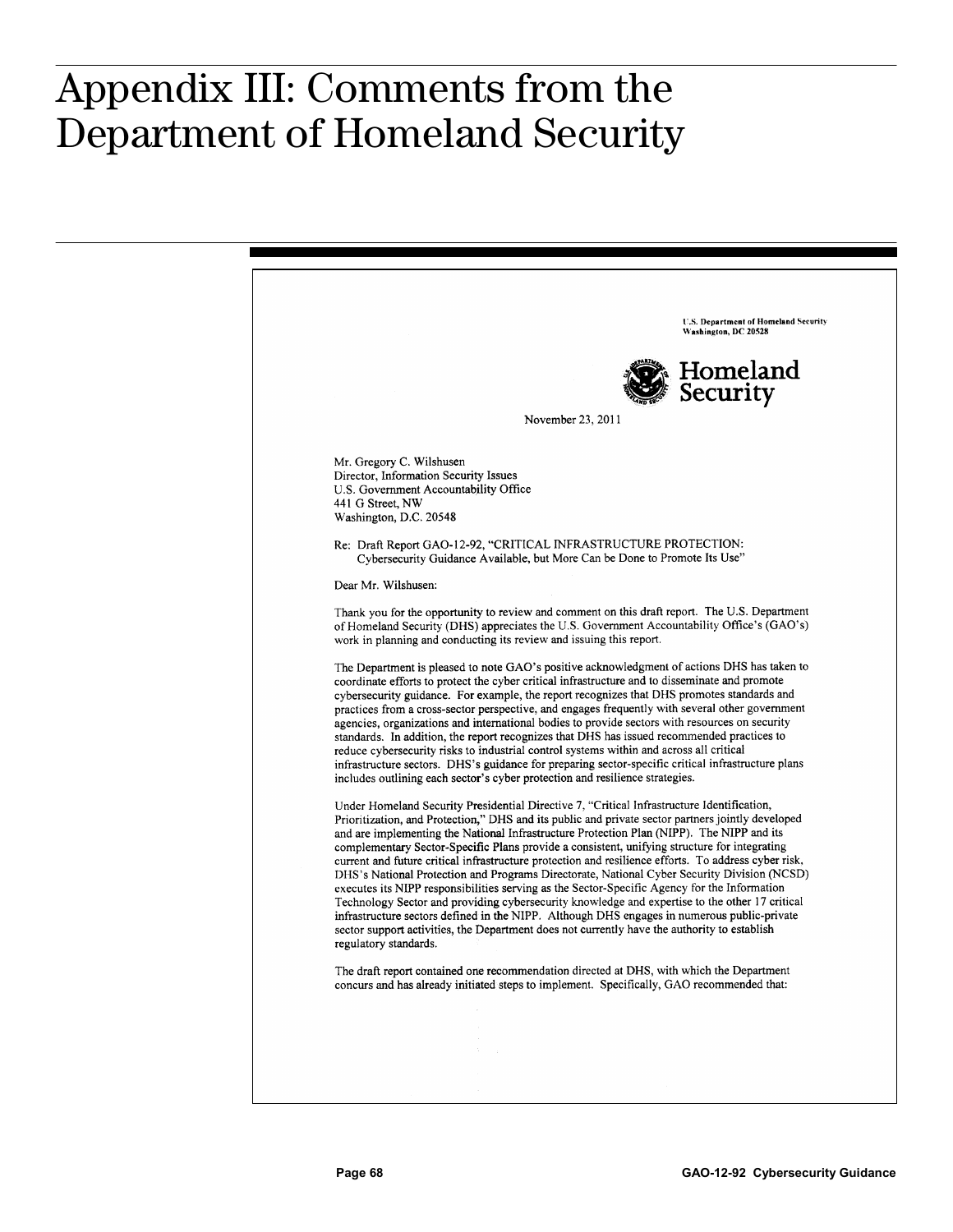Recommendation: The Secretary of Homeland Security, in collaboration with the sectorspecific agencies, sector coordinating councils, and the owners and operators of cyber-reliant critical infrastructure for the associated seven critical infrastructure sectors, determine whether it is appropriate to have key cybersecurity guidance listed in sector plans and/or annual plans and adjust planning guidance accordingly to suggest the inclusion of such guidance in future plans. Response: Concur. DHS will work with its public and private sector partners under the auspices of the Critical Infrastructure Partnership Advisory Council, and in accordance with the NIPP Partnership Framework, to determine whether it is appropriate to have cybersecurity guidance drafted for each sector. It is imperative that DHS work with the respective Sector Coordinating Councils (SCCs) to determine what cybersecurity guidance may be appropriate in each sector and to collaborate on the format(s) of that guidance. The SCCs are self-organized, self-run, and self-governed. Specific membership varies from sector to sector, reflecting the unique composition of each sector; the Councils are encouraged to participate in efforts to develop voluntary consensus standards to ensure that sector perspectives are included in standards that affect critical infrastructure protection. NCSD will explore these issues with the cross-sector community. Again, thank you for the opportunity to review and comment on this draft report. Technical and sensitivity comments were previously provided under separate cover. We look forward to working with you on future Homeland Security issues. Sincerely. Um H. Crumpacker Director Departmental GAO-OIG Liaison Office  $\overline{2}$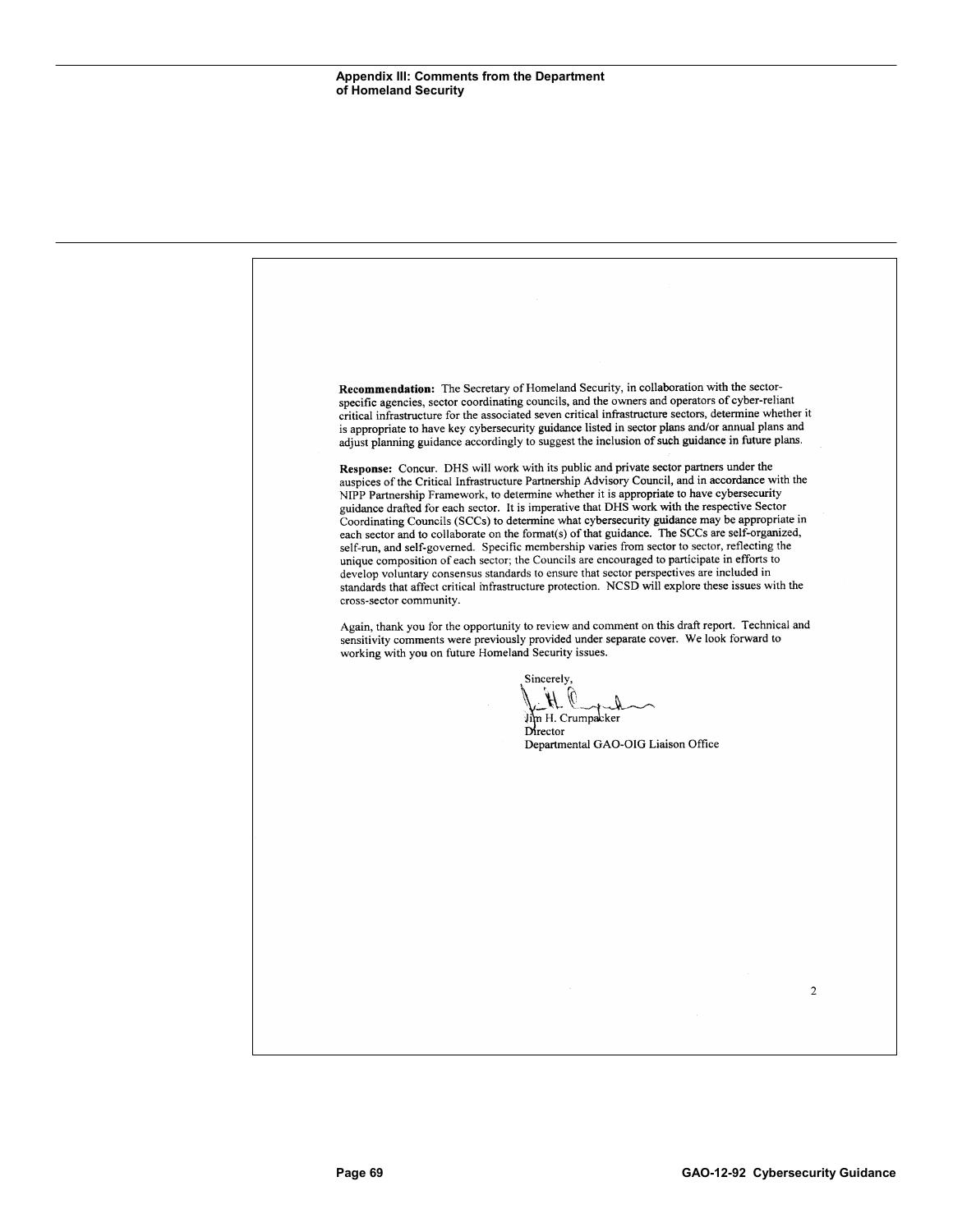## **Appendix IV: Comments from the Nuclear**  Appendix IV: Comments from the Nuclear Regulatory Commission

CLEAR REGULA **UNITED STATES** NUCLEAR REGULATORY COMMISSION WASHINGTON, D.C. 20555-0001 November 25, 2011 Mr. Michael Gilmore, Assistant Director Government Accountability Office 441 G Street, NW Washington, D.C. 20548 Dear Mr. Gilmore: The U.S. Nuclear Regulatory Commission (NRC) appreciates the opportunity to provide<br>comments on the draft report titled, "Critical Infrastructure Protection - Cybersecurity Guidance Available, but More Can Be Done to Promote Its Use" (GAO-12-92). In general, the NRC agrees with the draft report. The NRC's comments are enclosed for your consideration, and inclusion in the final report as noted in your e-mail of October 28, 2011. Please direct any questions or concerns that you may have regarding NRC's comments to Mr. Jesse Arildsen, at (301) 415-1785 or email to Jesse Arildsen@nrc.gov. Sincerely, R. W. Borchardt **Executive Director** for Operations Enclosure As stated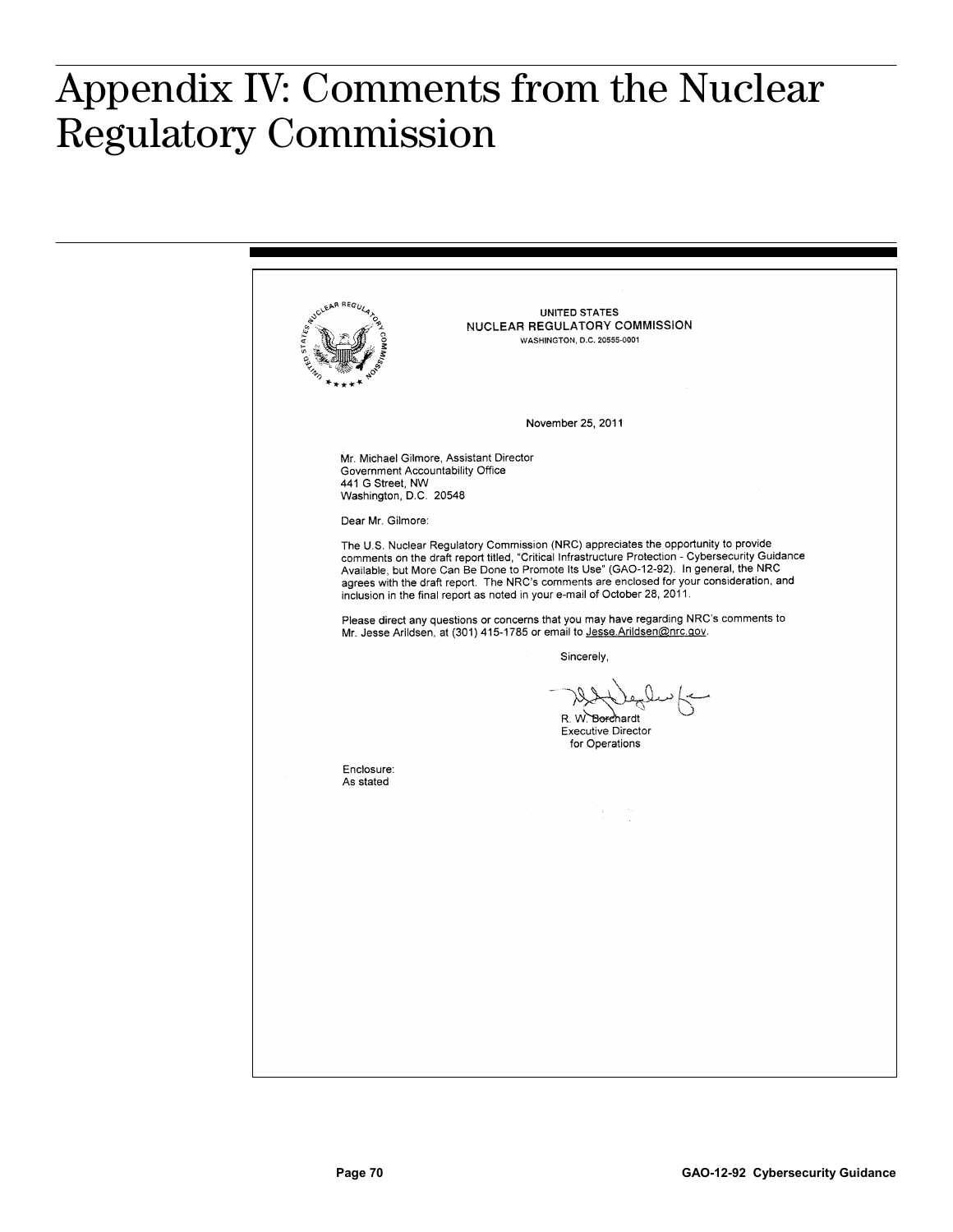## $\bigcap$   $\bigcap$  custo at  $\sim$ Appendix V: GAO Contacts and Staff Acknowledgments

| <b>GAO</b> Contacts             | Gregory C. Wilshusen, (202) 512-6244 or wilshuseng@gao.gov.                                                                                                                                                                                                       |
|---------------------------------|-------------------------------------------------------------------------------------------------------------------------------------------------------------------------------------------------------------------------------------------------------------------|
| <b>Staff</b><br>Acknowledgments | In addition to the contact named above, Michael W. Gilmore (Assistant<br>Director), Lon C. Chin, Wilfred B. Holloway, Franklin D. Jackson, Barbarol<br>J. James, Lee McCracken, Krzysztof Pasternak, and John A. Spence<br>made key contributions to this report. |